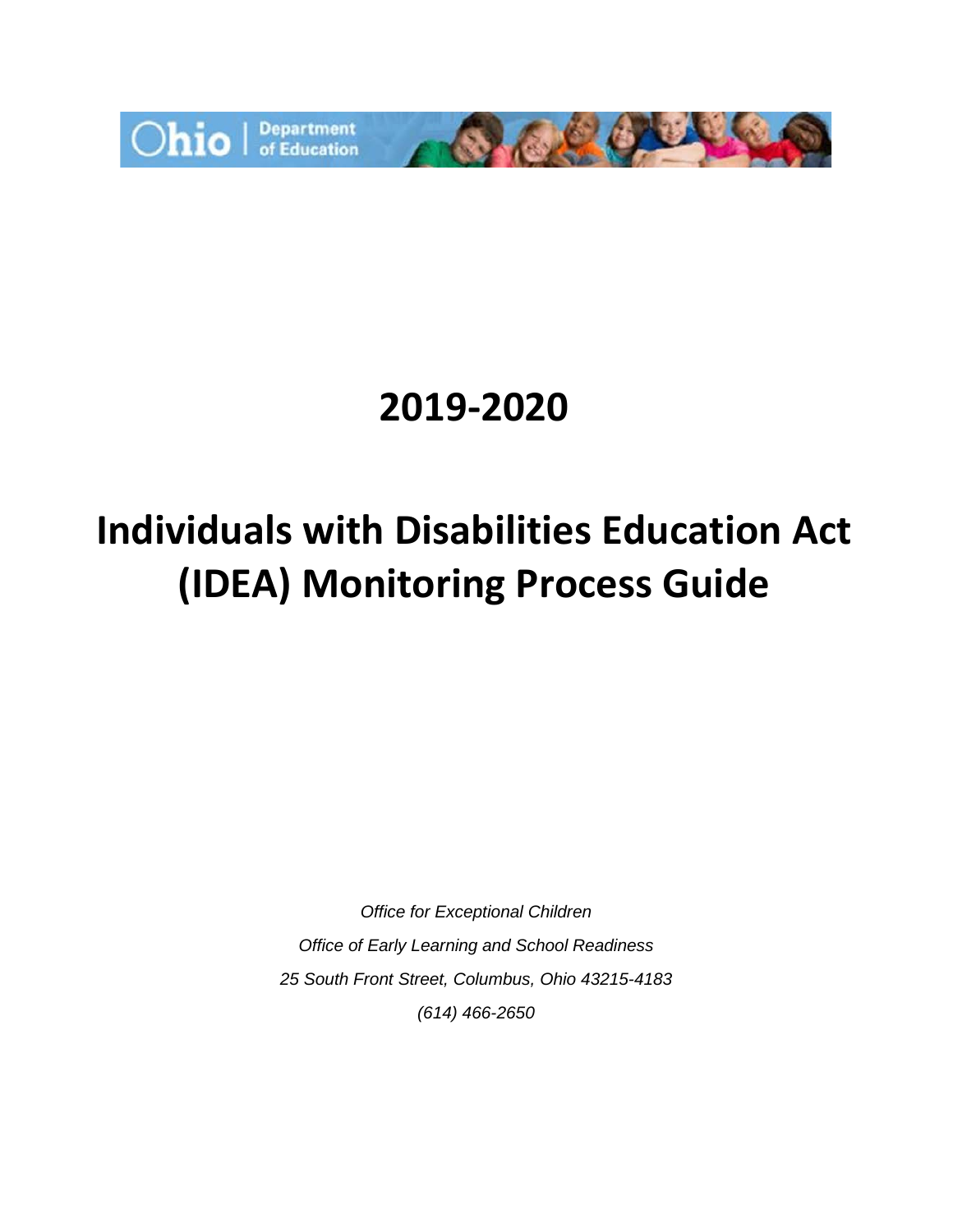#### **Table of Contents**

#### **Appendices**

- 1. [Pre-Onsite Documents](#page-13-0)
- 2. [Record Review Activities/Timelines](#page-15-0)
- 3. [Record Review Questions](#page-18-0)
	- a. [Child Find](#page-19-0)
	- b. Delivery of Services
	- c. Least Restrictive Environment
- 4. [Indicator 13 Checklist](#page-40-0)
- 5. [IEP Verification Checklist](#page-43-0)
- 6. [Record Review Data Collection Form](#page-45-0)
- 7. [Data Analysis Guiding Questions](#page-49-0)
	- a. [Career Technical Centers \(CTC\)](#page-52-0)
	- b. [County Boards of Developmental Disabilities \(DD\)](#page-51-0)
- 8. [Perception Surveys](#page-54-0)
	- a. [Educational Agencies](#page-54-1)
	- b. [Career Technical Centers \(CTC\)](#page-60-0)
	- c. [County Boards of Developmental Disabilities \(DD\)](#page-63-0)
	- d. [Educational Service Centers \(ESCs\)](#page-57-0)
- 9. [Self-Review Summary Report](#page-66-0)
- 10. [Corrective Action Plan \(CAP\) Instructions](#page-71-0)
- 11. [Strategic Improvement Plan \(SIP\) Instructions](#page-73-0)
- 12. [Sample Project Map](#page-75-0)
- 13. [SIP Progress and Update Report](#page-78-0)
- 14. [Definitions](#page-80-0)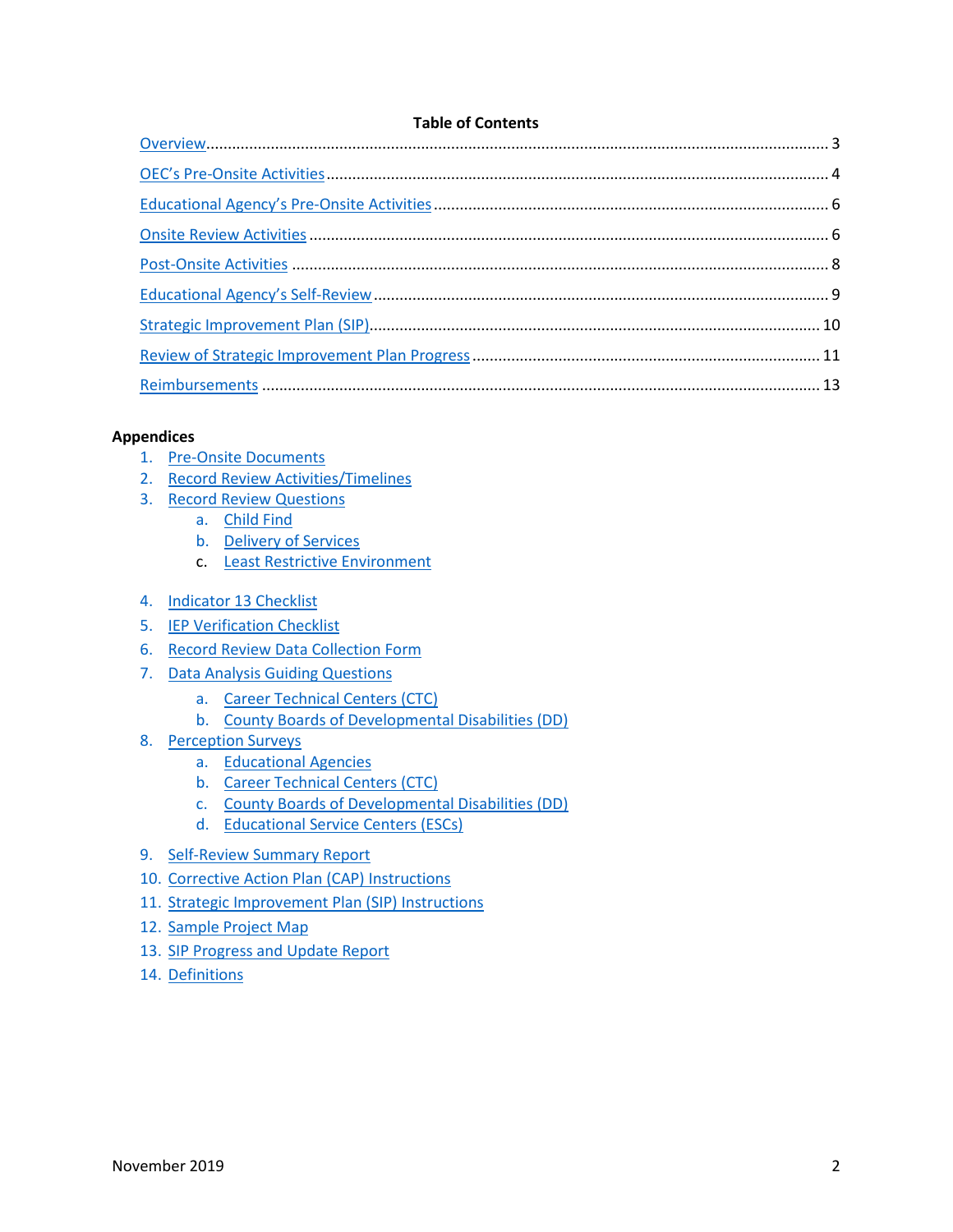# **Overview**

<span id="page-2-0"></span>The Office for Exceptional Children (OEC), in coordination with the Office of Early Learning and School Readiness (ELSR), developed a Comprehensive Monitoring System for Continuous Improvement and Implementation of the Individuals with Disabilities Education Act (IDEA). The purpose is to determine compliance with federal and state laws for serving students with disabilities and to assist educational agencies in building a continuous improvement process. "Educational agency" refers to all school districts, community schools, electronic schools, career technical centers (CTCs), educational service centers (ESCs) and county boards of developmental disabilities (DDs).

Educational agencies may be scheduled for a review for one or more of the following reasons:

- Random selection
- Education Management Information System (EMIS) and other data that suggest irregularities in the educational agency's special education process
- Patterns of repeated and/or systemic complaints and due process hearing requests about special education services
- Risk analysis based upon multiple factors and measures associated with compliance and outcomes data

**When agencies serving multiple districts (CTCs, ESCs, DDs) are selected for review, all associate educational agencies will be included in the review activities.** While the district of residence is responsible for compliance with all state and federal special education laws and regulations, there is shared responsibility and accountability for agencies that have agreed to provide educational services to member districts and communities. As such, both the selected educational agency and all associate educational agencies will be expected to share responsibility and collaborate to ensure that special education services and documentation are complete and compliant. Any corrections required from the review process are expected to be completed quickly and accurately. The agency (CTE, ESC, DD) will notify the associate educational agencies of the review schedule and other pertinent details regarding the review process.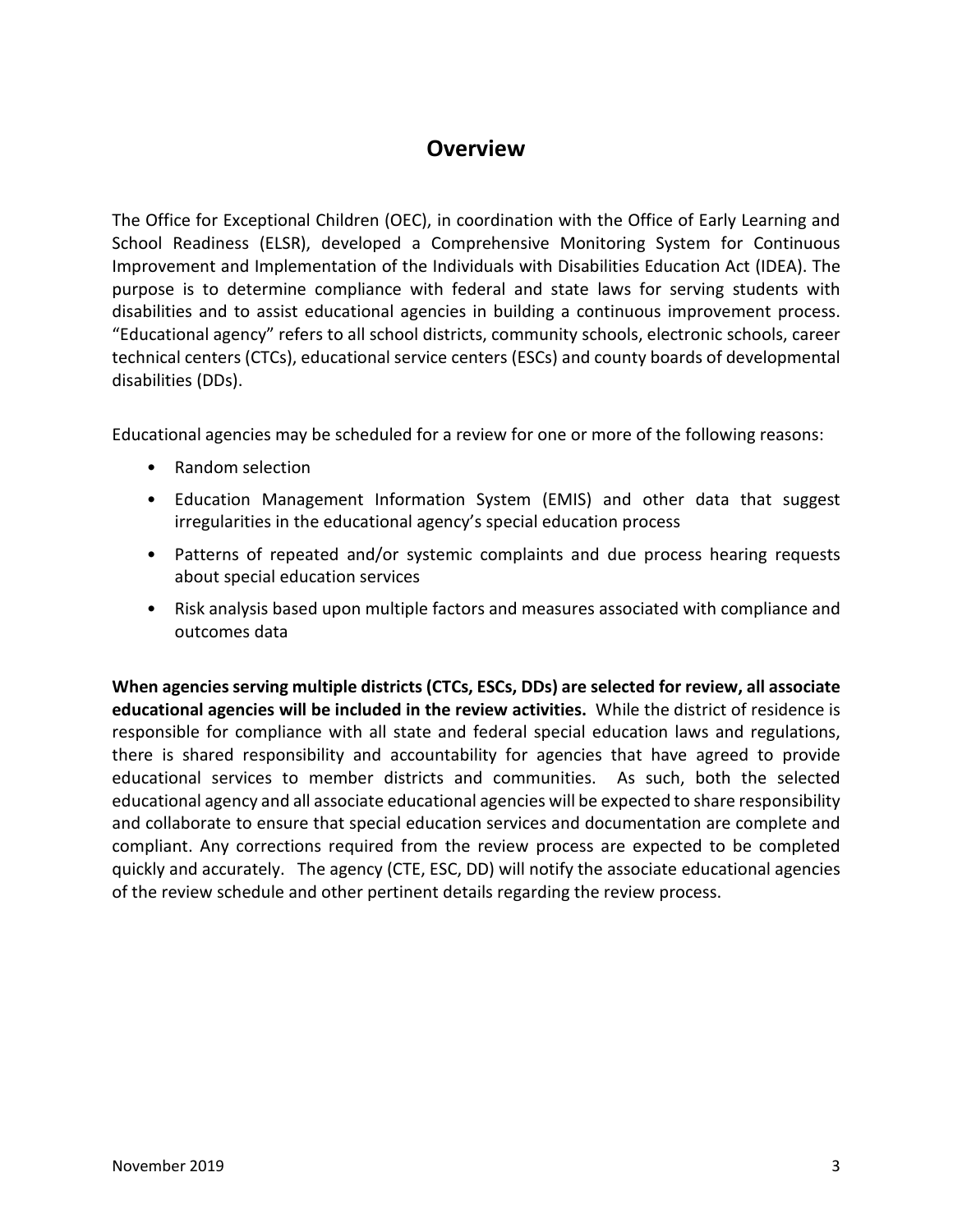# **OEC's Pre-Onsite Activities**

#### <span id="page-3-0"></span>**OEC Risk Analysis and Data Review**

OEC will review the educational agency's background information and performance data to identify possible focus areas for the onsite review. The purpose of the data review is to identify trends or patterns in the educational agency or buildings which may point to an area(s) of concern (placement, performance, disability categories, discipline, etc.) and to allow the team to focus the review and determine:

- The rationale for record selection
- Student records selected for review
- Questions for the interviews
- Other activities or documents needed for the review

Risk analysis is based upon multiple factors and measures associated with compliance and outcomes data, including fiscal issues and other results-driven outcomes. The data review includes, but is not limited to, Special Education Profile, Local Report Cards, agency policies and procedures, dispute resolution issues, Ohio Improvement Process (OIP), Comprehensive Continuous Improvement Plan (CCIP) and use of early intervening funds and other resource management areas.

#### **Student Record Reviews**

OEC staff will review a sample number of records based on the area(s) of concern that are representative of the population of students with disabilities that are impacted by the concern using the Record Review Questions (See Appendices 3, 4 and 6). Record selection may be either random across grade levels, disability categories, buildings or may be targeted based on the analysis of educational agency data.

OEC will review Evaluation Team Reports (ETRs), at least two consecutive years of Individualized Education Programs (IEPs) and IEP Progress Reports. The review will include evaluation of goals, data utilized and description of progress. Prior to the onsite, the educational agency will be directed to submit selected records to OEC in an approved, secure, electronic format.

The educational agency will provide copies of student and staff schedules and special education files during the onsite visit for clarification as needed.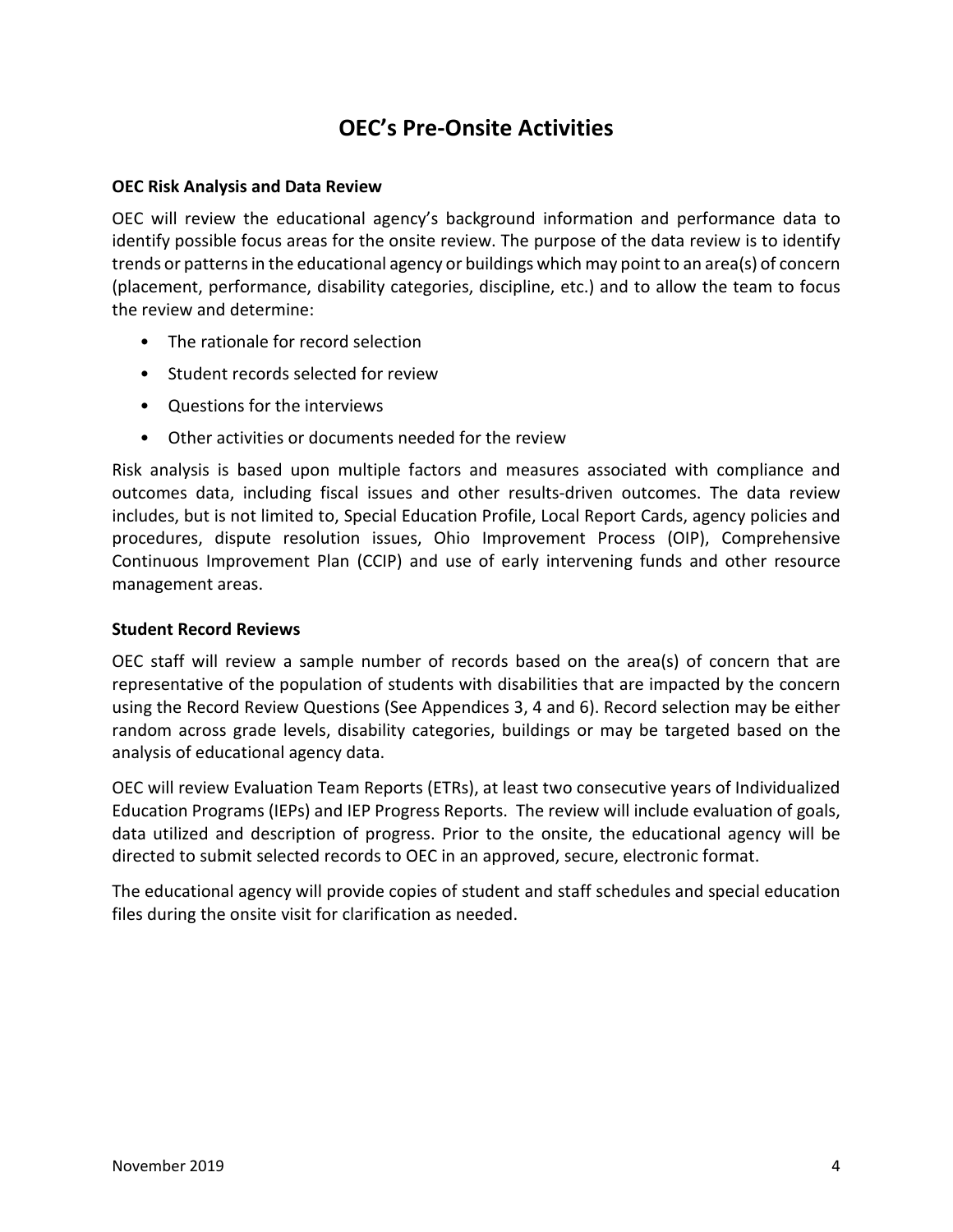# **Educational Agency's Pre-Onsite Activities**

#### <span id="page-4-0"></span>**Review Team**

The educational agency will identify a *cross-functional team* which may include:

- Administration: Superintendent, Treasurer or other central office staff, and building principals (include administrators with authority to direct resources that affect change)
- Community school sponsor and management company representative (if applicable)
- Representative from each Associate Educational Agencies (if applicable)
- Special education director and coordinators
- Early childhood coordinator
- Curriculum supervisors or coordinators
- Data management staff (EMIS coordinator)
- Individual(s) familiar with the Comprehensive Continuous Improvement Plan (CCIP)
- Related service providers
- School psychologists
- Teachers
- State Support Team (SST) representatives
- OIP Facilitator
- ODE representatives

The educational agency will also identify an *internal monitoring team* which may include:

- Special Education Coordinator/Director
- Intervention Specialists (lead intervention specialists based on building and grade assignments)
- Associate Educational Agency Representatives
- General Education Teachers (English Language Arts teachers and Math teachers)
- School psychologist
- Speech language pathologist
- Occupational therapist
- Physical therapist
- Others as designated by the educational agency

#### **Please note: Each associate educational agency will need to identify their own internal monitoring team.**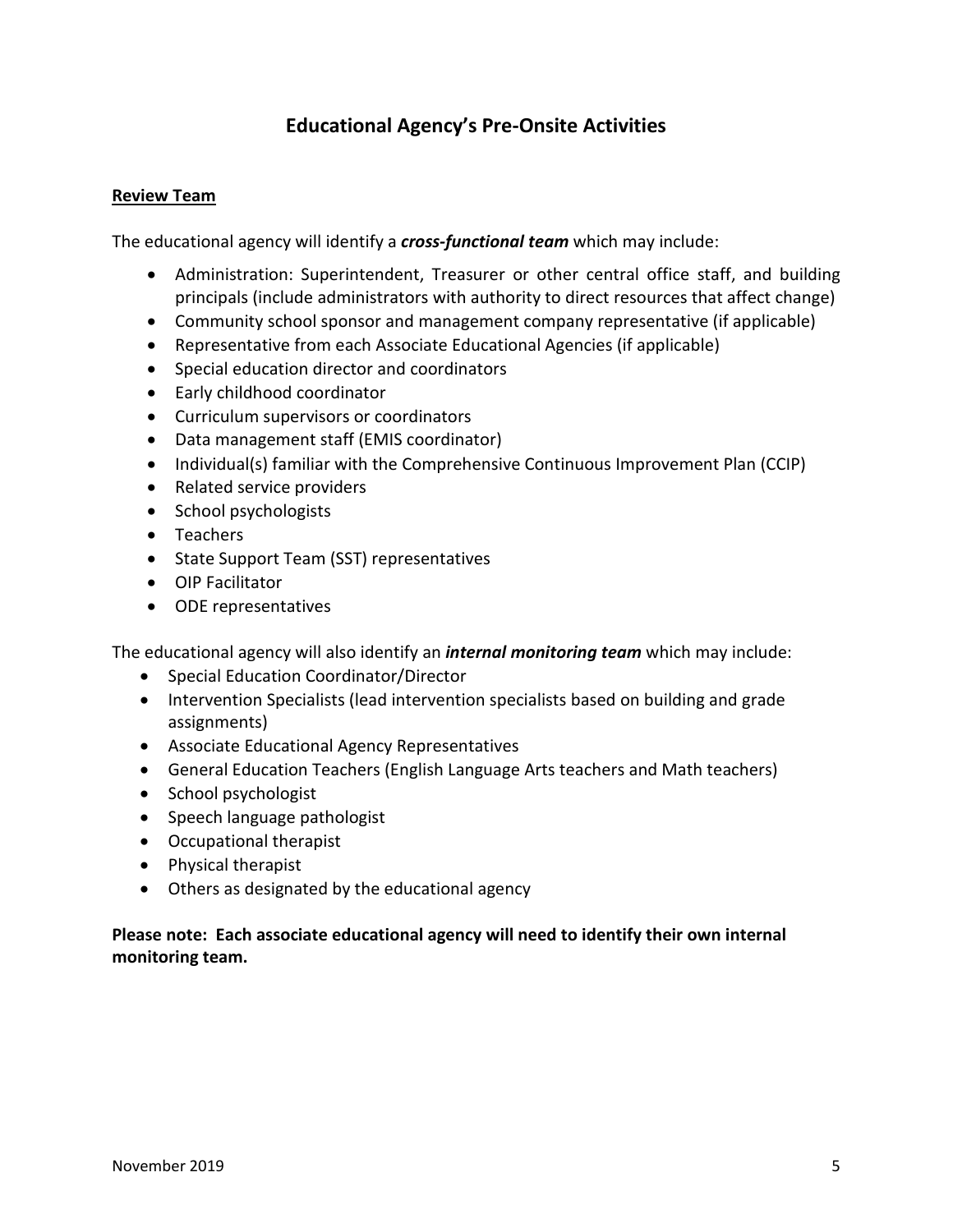### **Onsite Review Activities**

#### <span id="page-5-0"></span>**IEP Verification**

OEC will randomly select student IEPs from previously submitted records and conduct classroom verification of the delivery of IEP services. This will include conversations with the teachers to confirm that the students are receiving identified services as described in their IEP, including verification of transition services, as applicable. Documentation ensuring IEP implementation will be collected and reviewed. The focus of IEP verification is on the implementation of the student's IEP, not teacher performance.

#### **Public Parent Meeting**

The educational agency will coordinate scheduling of a public parent meeting and inform OEC of the location for the meeting. The educational agency will mail an OEC-provided notice to all parents/guardians of students with disabilities as well as post the notice on its website at least four weeks prior to the onsite visit regarding the meeting purpose, time and location. Documentation of the notice will be provided to OEC prior to the onsite visit. OEC will contact the educational agency to organize any meeting accommodations (e.g., interpreters, materials in languages other than English, large print, etc.).

OEC will conduct the public parent meeting at the designated location to gather parental input regarding the educational agency's special education services. The OEC and SST representatives will invite parents to comment on the educational agency's special education program and services. Parents may also submit written comments to OEC by e-mail or United States Postal Service (USPS). Parents have up to 30 days after the public meeting to submit comments to OEC. Information will be available at the meeting for parents regarding resources, the dispute resolution process and contacts.

While educational agency representatives are not permitted to attend the public meeting, an educational agency representative will introduce OEC and SST consultants at the beginning of the meeting and remain available after the meeting for any questions or issues that may arise.

The educational agency will have copies of *A Guide to Parent Rights in Special Education* available at the meeting.

#### **Interviews**

OEC, ELSR and SST representatives will work with the educational agency to select personnel who will participate in the onsite interviews (administrators, intervention specialists, related service providers, general education teachers, school psychologists and other personnel who are associated with the records reviewed). **When agencies serving multiple districts (CTCs, ESCs, DDs) are selected for review, all associate educational agencies will cooperate with the agency in selecting school staff and administrators who will participate in interviews.**

The educational agency will coordinate with OEC concerning the interview location and times.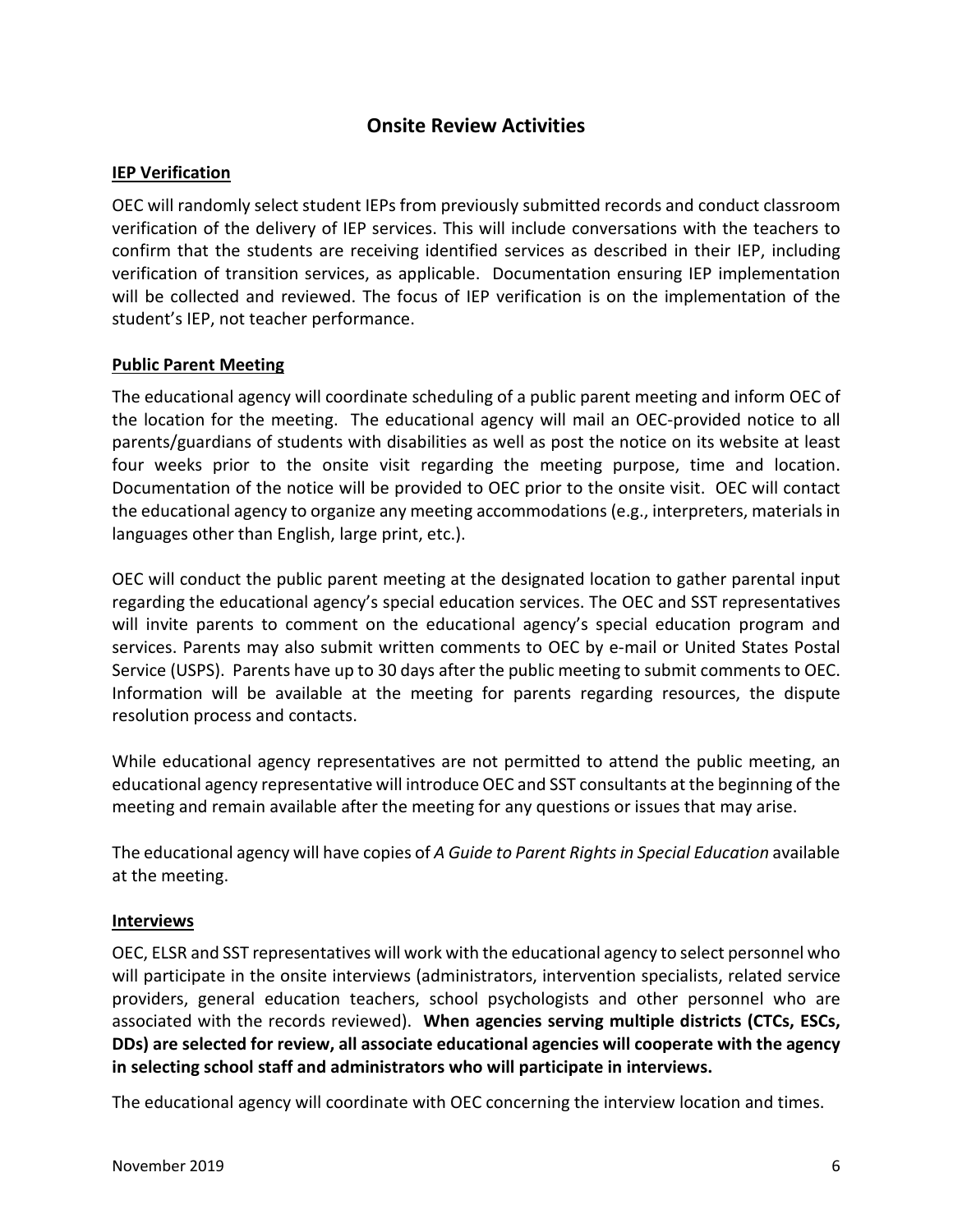Interviews will be conducted **separately** with:

- Teams consisting of special education teachers, general education teachers, related service providers and other personnel whose records were reviewed (team size will be 8 to 10 members)
- When applicable, separate preschool interviews may be scheduled
- Teams of educational agency administrators
- **For CTCs, ESCs and DDs,** teams of associate educational agency staff consisting of special education teachers, general education teachers, related service providers and other personnel
- **For CTCs, ESCs and DDs,** teams of associate educational agency administrators
- Any other stakeholders involved in the educational agency's special education process

In the interest of transparency and open communication, supervisory staff cannot attend interviews with instructional staff.

The educational agency may be asked to provide additional documentation or evidence of policies, procedures and/or practices in response to information gathered during the interviews.

#### **Exit Meeting**

OEC's Review Team will conduct an exit meeting with the educational agency's cross-functional team. The purpose of the exit meeting is to address the following:

- A general summary of preliminary review results
- Additional documentation or data, as required
- An explanation of the educational agency's report and timelines of the post-onsite activities
- Areas of required professional development that the educational agency will begin. This may include targeted technical assistance with the SST, Universal Supports on ODE's website and/or the Learning Management System (LMS) through the OH|ID portal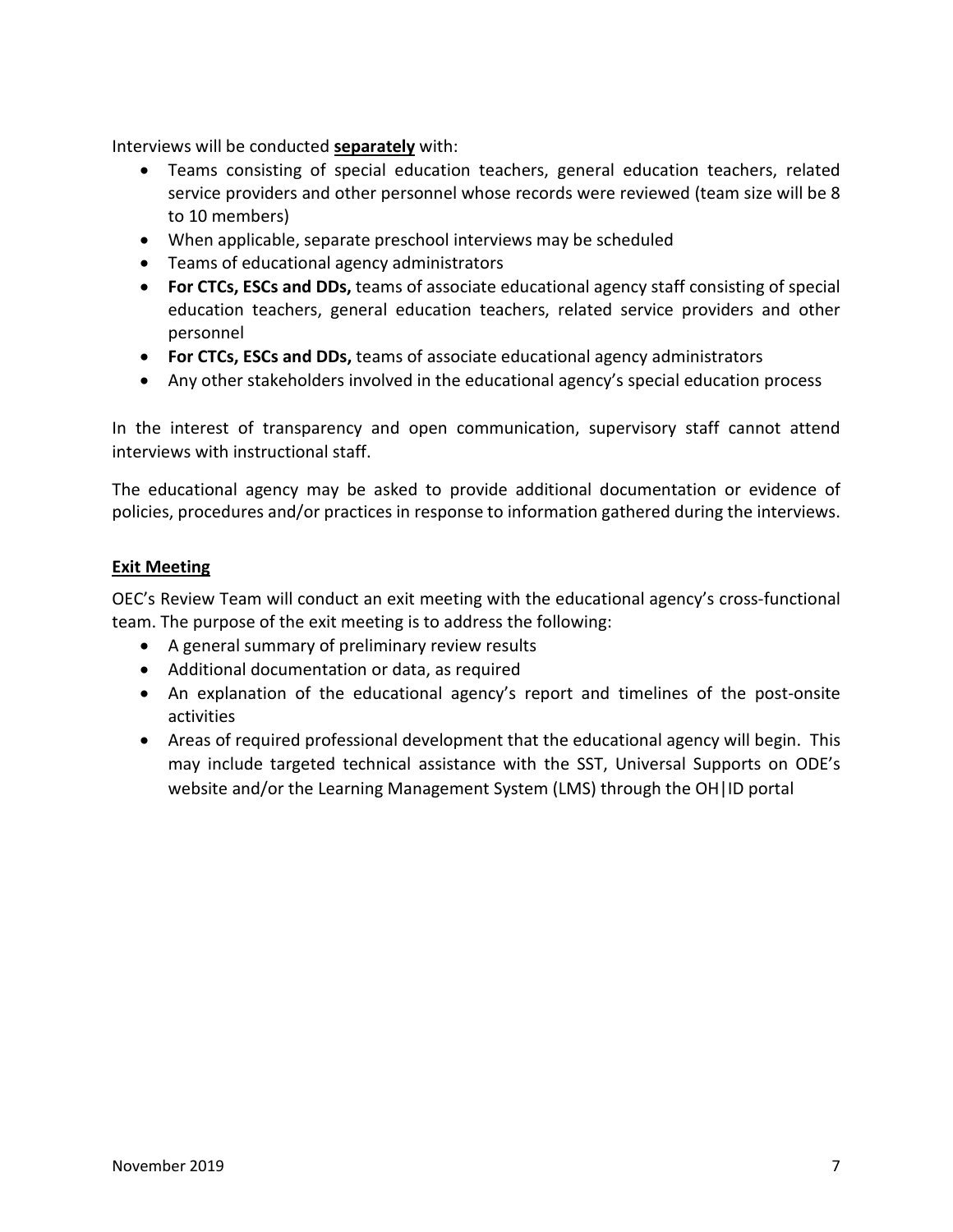# **Post-Onsite Activities**

#### <span id="page-7-0"></span>**OEC Summary Report**

OEC will complete a summary report of the onsite review findings. If OEC finds a noncompliance level of 30% or greater in any single area or in specific areas of concern found during the onsite review activities, a Corrective Action Plan (CAP) will need to be developed.

OEC will schedule a summary report presentation with the educational agency's cross-functional team to review OEC's findings. If a CAP is required, OEC will provide an outline for the development of the CAP. **CAPs are due within 30 school days of the date of the summary report.** The educational agency and SST consultant will electronically sign and email the CAP to OEC for approval.

#### **Training**

OEC will schedule an onsite training with the internal monitoring team (to include associate educational agency representation when reviewing CTCs, ESCs or DDs) and SST staff. The purpose of this required training is for the team to receive training on internal monitoring processes and reviewing records.

#### **Individual Corrections**

**The educational agency, and the associate educational agencies when applicable, are required to correct all findings of individual noncompliance within 60 school days of the date of the educational agency's summary report.** If the review identifies any issue(s) denying the provision of a **Free and Appropriate Public Education (FAPE)**, the educational agency must correct the issue(s) **within 15 school days** of notification to ensure compliance with the requirements of (OAC) 3301-51-09(H) (1), OAC 3301-24, (ORC) Chapter 3323.

Technical assistance will be provided by OEC and SST staff. Individual student record review comments are provided with the summary report. Record review issues are communicated to the parent/guardian by a separate letter. Individual corrections will be reviewed and verified by OEC. The educational agency will receive a confirmation letter of completion of individual corrections from OEC once all corrections have been verified.

#### **Verification of CAP Completion and Systemic Correction**

OEC will coordinate the review of the educational agency's implementation of and progress on corrective action steps, including collection of evidence. The SST consultant will assist the educational agency in reporting CAP progress to the OEC contact.

The educational agency will be required to demonstrate completion of CAP activities and systemic correction within the given timelines in the educational agency's summary report. The educational agency will complete and submit the CAP Verification Form (included in the CAP form) to OEC. OEC will verify completion through a review of documentation. Upon documented completion of all CAP activities and systemic corrections, the educational agency will receive a letter of clearance from OEC.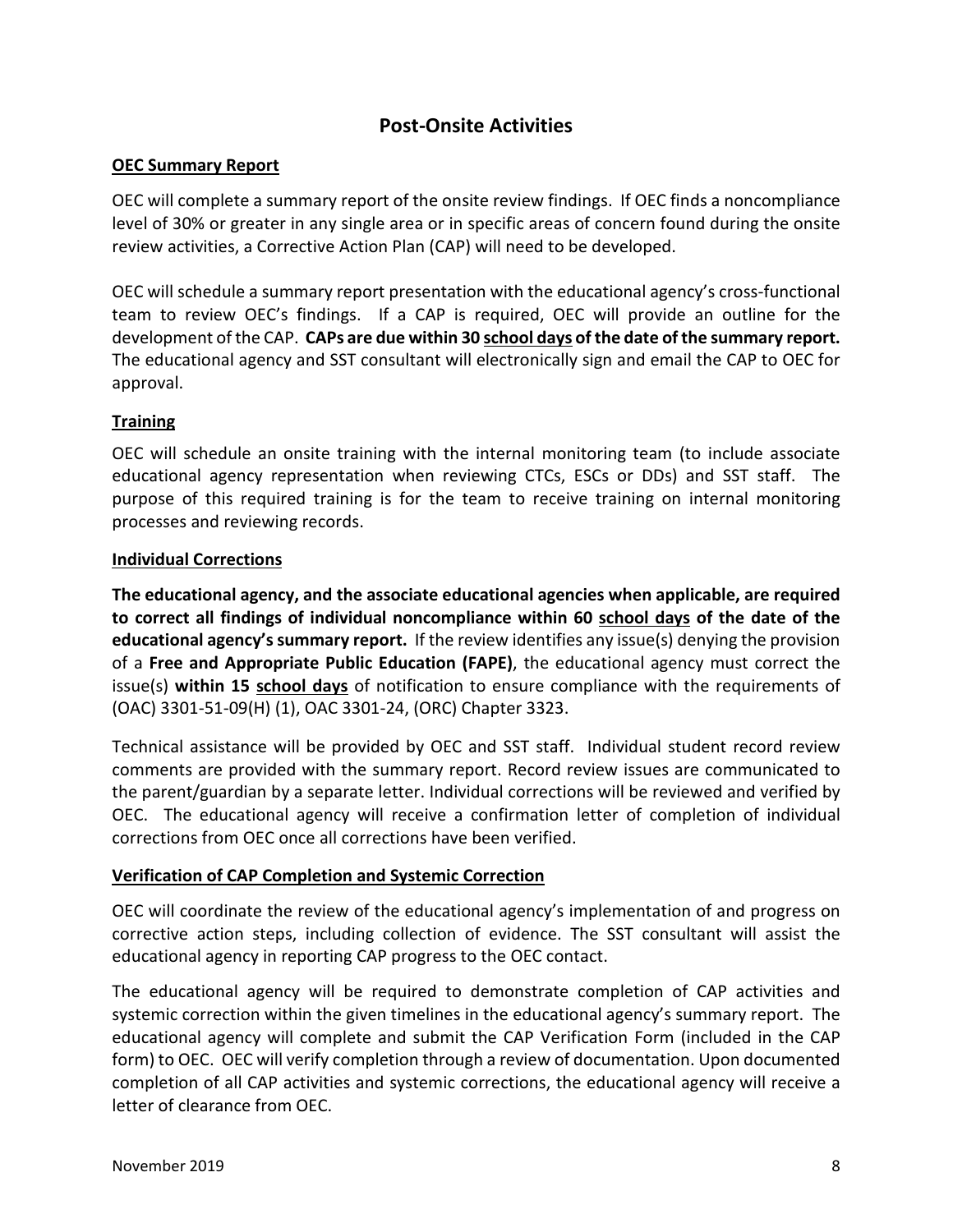# **Educational Agency's Self-Review**

<span id="page-8-0"></span>The educational agency, with the assistance of SST personnel, will analyze data, policies and procedures to identify areas of concern to prepare a Self-Review Summary Report (See Appendix 9 [for template\)](#page-66-1). The following are possible areas to analyze:

#### **Performance Data**

- Results of key performance indicators for students and adults
- Graduation/Dropout trends for students with disabilities vs. non-disabled, by disability category, and multi-category
- Dropout prevention and graduation promotion
- Decision Framework Data, OIP strategies and action steps, and CCIP
- Performance in reading and math: trend data grade level analysis, disability categories, multi-categories, gap analysis comparison to non-disabled students
- Processes for addressing individual student growth for students with disabilities (i.e., IEP progress monitoring)
- Discipline information: students with disabilities vs. non-disabled, by grade levels, trends, disability categories and multi-categories (e.g., disability, economically disadvantaged and racial minority)
- Alternate Assessment data
- Any additional (targeted) concerns that are identified

The following data sources must also be considered:

- OIP
- Reading Improvement and Monitoring Plans (RIMPs)
- Key performance indicator results for adults and students
- Multi-Tiered Systems of Support results
- Coordinated Early Intervening Services (CEIS)
- CCIP and other initiatives
- Other sources specific to goals

#### **Special Education Profile Reports**

The educational agency will review its Special Education Profile Reports for the last five years and determine what, if any, areas are of concern:

- Graduation/Dropout (Indicators 1 & 2)
- Least Restrictive Environment (LRE Indicator 5)
- Discipline (Indicator 4)
- Over-identification (Disproportionality Indicators 9 & 10)
- Child Find (Indicator 11)
- Post-secondary Transition (Indicator 13)
- Preschool Indicators (Indicators 7 & 12)
- Other Indicators not met, including results indicators that began in 2018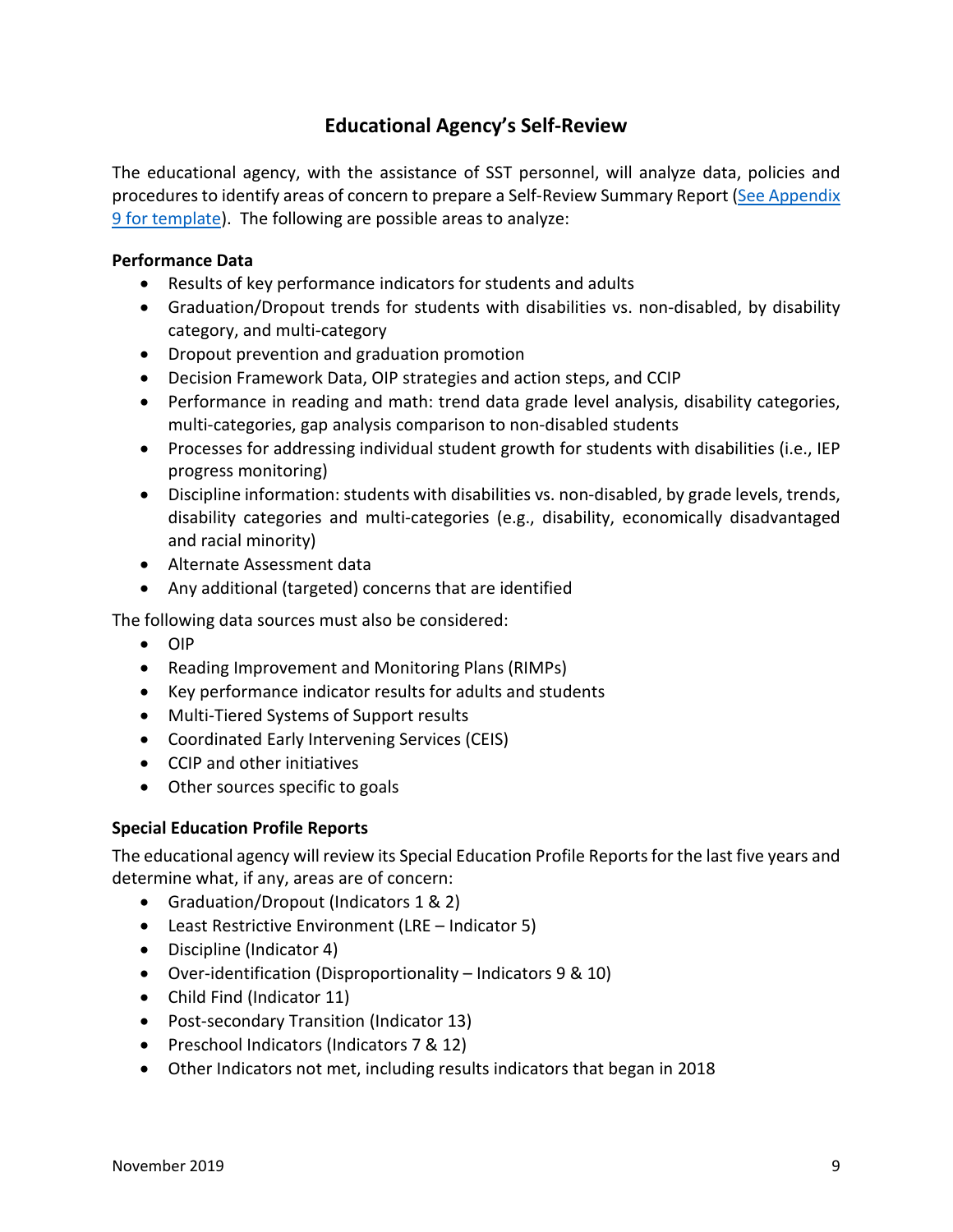#### **Special Education Policies and Procedures**

The educational agency will review its policies and procedures, including admissions criteria and practices for CTCs, DDs and ESCs.

#### **Perception Surveys**

The educational agency will survey its population of stakeholders (e.g., parents, staff, administrators, associate districts, community partners) regarding special education services. See Appendix 8 [for sample perception surveys.](#page-75-0)

The educational agency, with OEC and SST assistance, will compile the data and prioritize any areas of concern using the Self-Review Summary Report template [\(See Appendix](#page-71-0) 9)

## **Strategic Improvement Plan (SIP)**

#### <span id="page-9-0"></span>**Develop and Implement Strategic Improvement Plan**

The educational agency will develop and implement a Strategic Improvement Plan (SIP) to address areas of concern identified in the Self-Review Summary Report. The SIP will provide a plan for continued action steps, improvement activities and professional development. The educational agency and SST consultant will electronically sign and email the SIP to OEC for approval.

The educational agency and the SST, with OEC support, will produce a periodic SIP progress report related to the educational agency's SIP (See Appendix 13: SIP Progress and Update [Report\)](#page-79-0). If at any point progress is impeded, the educational agency, with OEC and SST assistance, will adjust the improvement plan. OEC and the SST will work with the educational agency to provide technical assistance.

Technical assistance is designed to build the capacity of individuals and organizations to achieve desired outcomes. It relies on the recipients to make effective use of the information and training provided to them. It assists in the planning, implementation and use of existing tools to achieve desired changes. When the scale or depth of change is more extensive, intensive technical assistance may be required.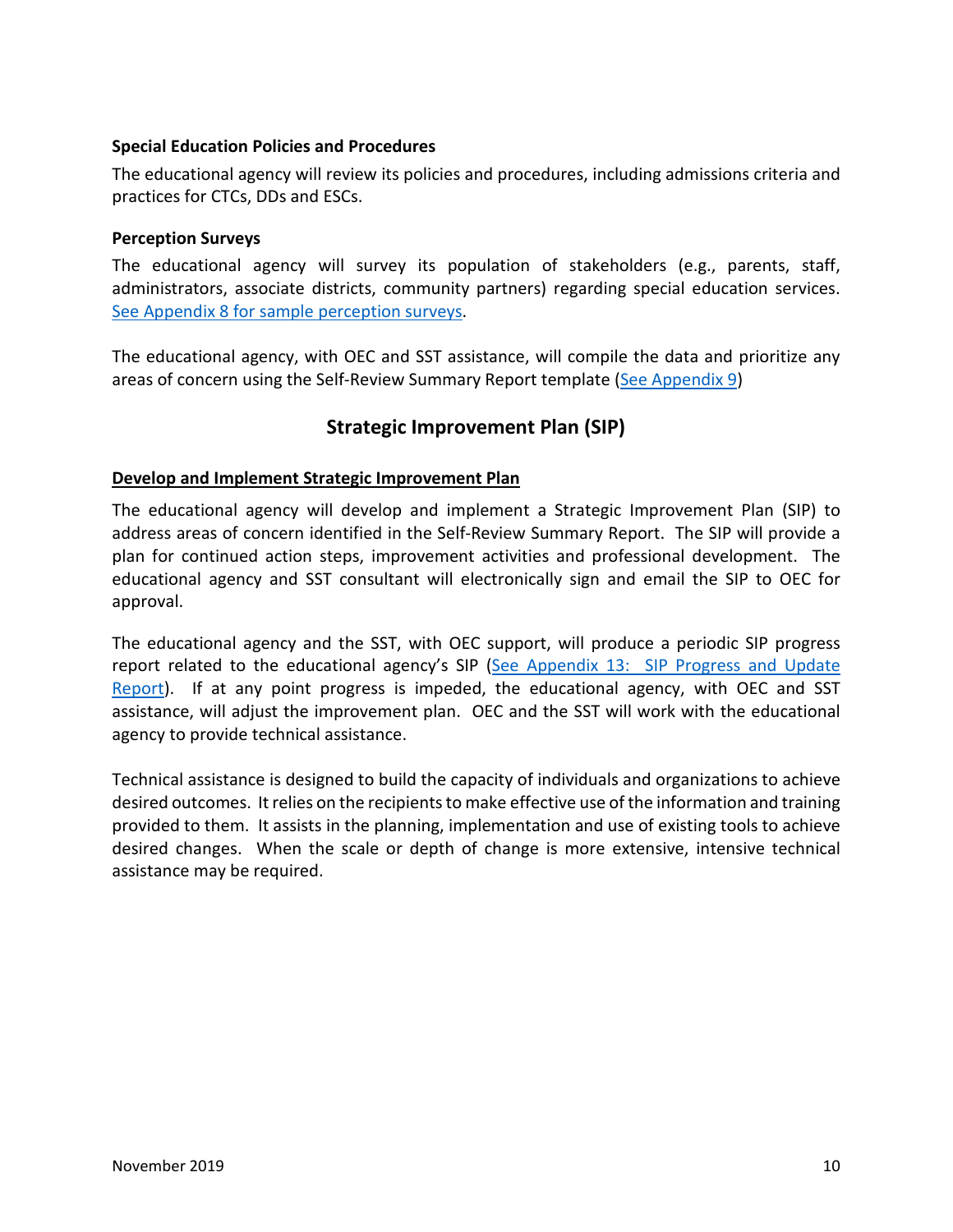## **Review of Strategic Improvement Plan Progress**

#### <span id="page-10-0"></span>**Data Analysis**

The educational agency, with SST support and assistance, will conduct a progress review of its SIP using guiding questions provided by OEC.

The educational agency will continue to review its Special Education Profile and Rating; Self-Review Summary Report; policies, practices and procedures; and staff and parent survey results. The following data sources will also be considered:

- OIP
- Reading Improvement and Monitoring Plans (RIMPs)
- Key performance indicator results for adults and students
- Multi-Tiered Systems of Support results
- Coordinated Early Intervening Services (CEIS)
- CCIP and other initiatives
- Other sources specific to the educational agency goals
- Associate educational agency improvement plans, where applicable

#### **Review of Student Documents**

The educational agency will review and monitor IEP and ETR compliance through a systematic inhouse monitoring process developed with assistance from the SST and OEC. A sample number of preschool/school-age special education records will be selected for periodic review, based on current State Performance Plan Indicators and other related educational agency data. The educational agency will be responsible to correct any noncompliance findings within a reasonable time.

The educational agency will review corresponding ETRs and IEPs spanning at least two consecutive years. Emphasis should be placed on IEP Progress Reports and student schedules to evaluate the use of goals, objectives, data documenting progress and appropriatelyimplemented specially designed instruction to meet individual needs in the least restrictive environment. The educational agency will use OEC's Record Review Tool located on OEC's website.

#### **IEP Verification**

The educational agency will conduct IEP verifications on a representative sample from previouslyreviewed records. This will include conversations with teachers to confirm that the students are receiving services as described in their IEP. The educational agency will provide summary documentation ensuring IEP implementation with fidelity as part of the periodic report process. See Appendix 5 [for the IEP Verification Checklist.](#page-40-0)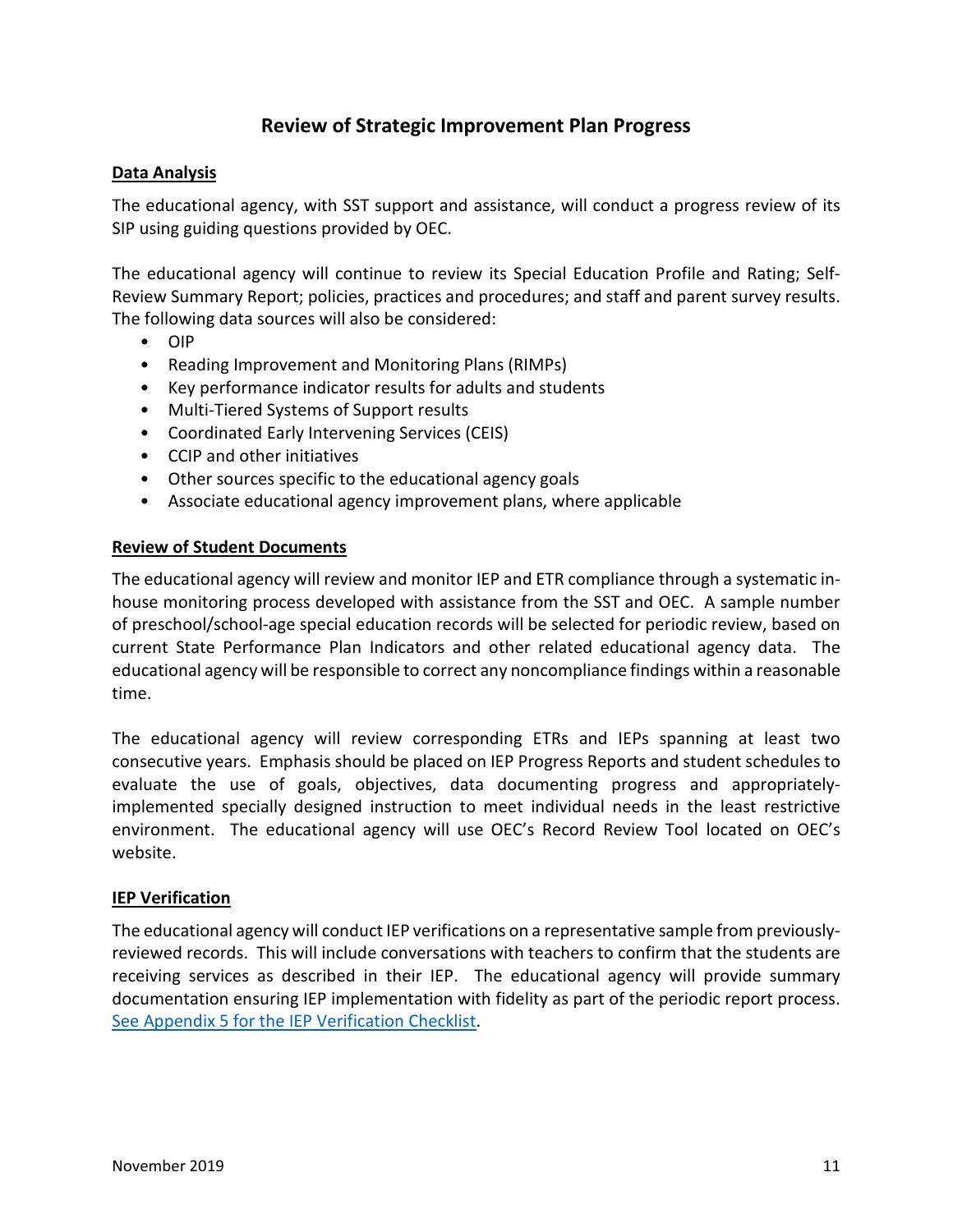#### **Optional Public Parent Forum**

A public parent forum offers educational agencies the opportunity to receive input from all stakeholders, answer questions and provide transparency to parents regarding the review process. This event may be organized with assistance from the SST and OEC.

#### **Progress and Update Reports**

Periodic update reports will be developed in conjunction with the SST, OEC and associate districts (if applicable) and submitted to OEC. These reports will provide data on SIP progress for each action step.

The educational agency will review CCIP/OIP strategies and action steps and compare the results to the strategic improvement plan outcomes. Appropriate action regarding revision and integration will be taken, when necessary.

#### **Status Meeting and Plan for Continued Improvement**

The OEC and SST will hold a status meeting with the educational agency's cross-functional team to determine next steps in the process and to address the following:

- A general summary of the Strategic Improvement Plan results for students with disabilities
- The need for additional documentation or data
- Review of a continuous improvement process map connected to the OIP and the Decision Framework, where applicable

After reviewing the results from previous improvement activities, the educational agency will develop/determine further improvement activities to update its plan for continuous improvement.

If data analysis demonstrates a need for additional support in achieving, sustaining and integrating improvement, OEC and the SST will provide training and technical assistance in the form of directed activities in targeted areas.

Lack of adequate progress may result in additional directed activities by OEC.

The educational agency will periodically review its progress and data to update its plan and report to OEC.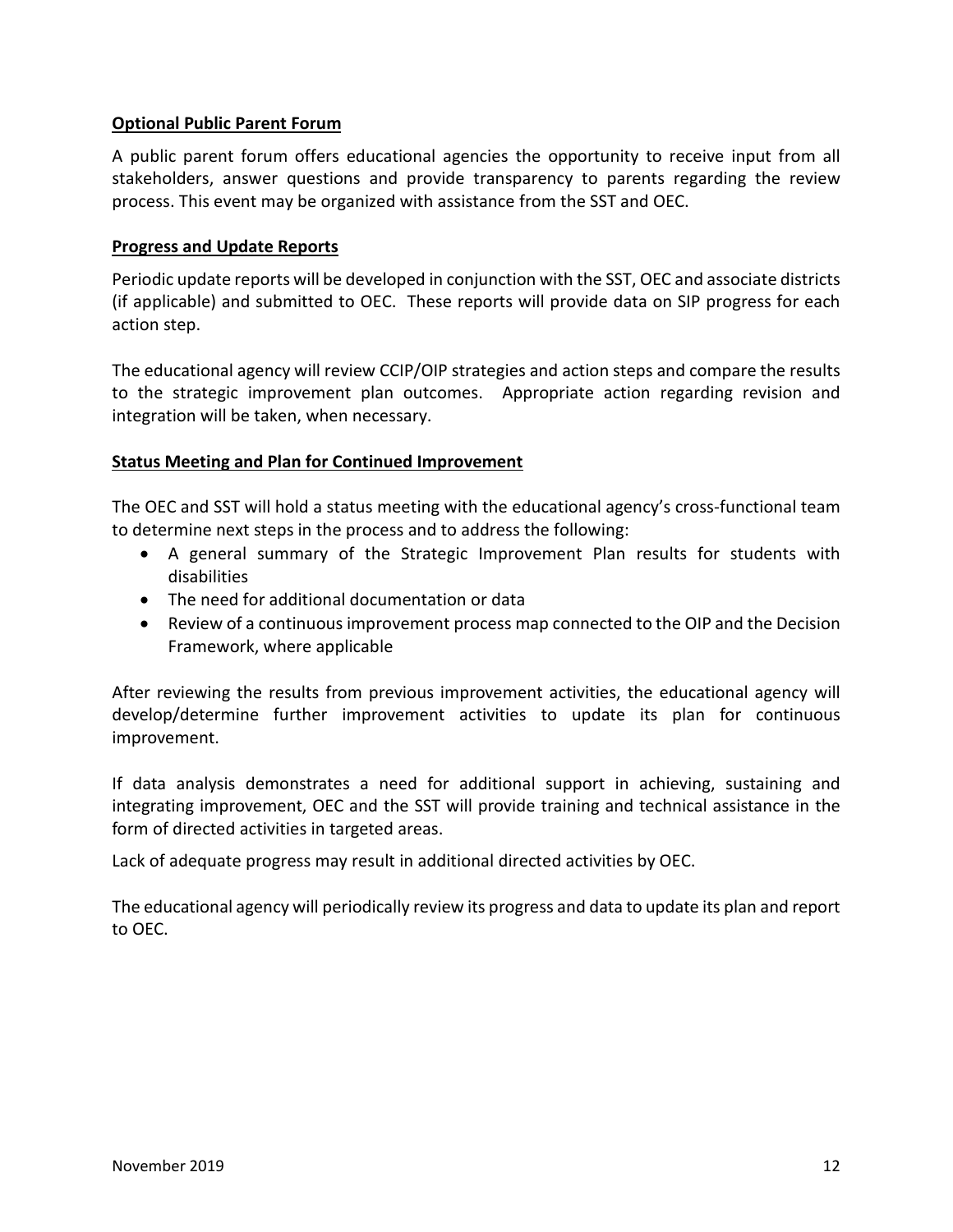### **Reimbursements**

<span id="page-12-0"></span>OEC will **reimburse the educational agency for substitute and postage costs** in relation to this review. Substitute teachers will be needed during staff interviews and IEP verifications. An invoice for the substitute teacher and postage costs will need to be submitted within 30 days of the review to:

> Attn: Donna Horn Office for Exceptional Children 25 S. Front St., 4th Floor Columbus, OH 43215

OEC will reimburse the educational agency for substitute and postage costs **through the CCIP as Additional Allocation.**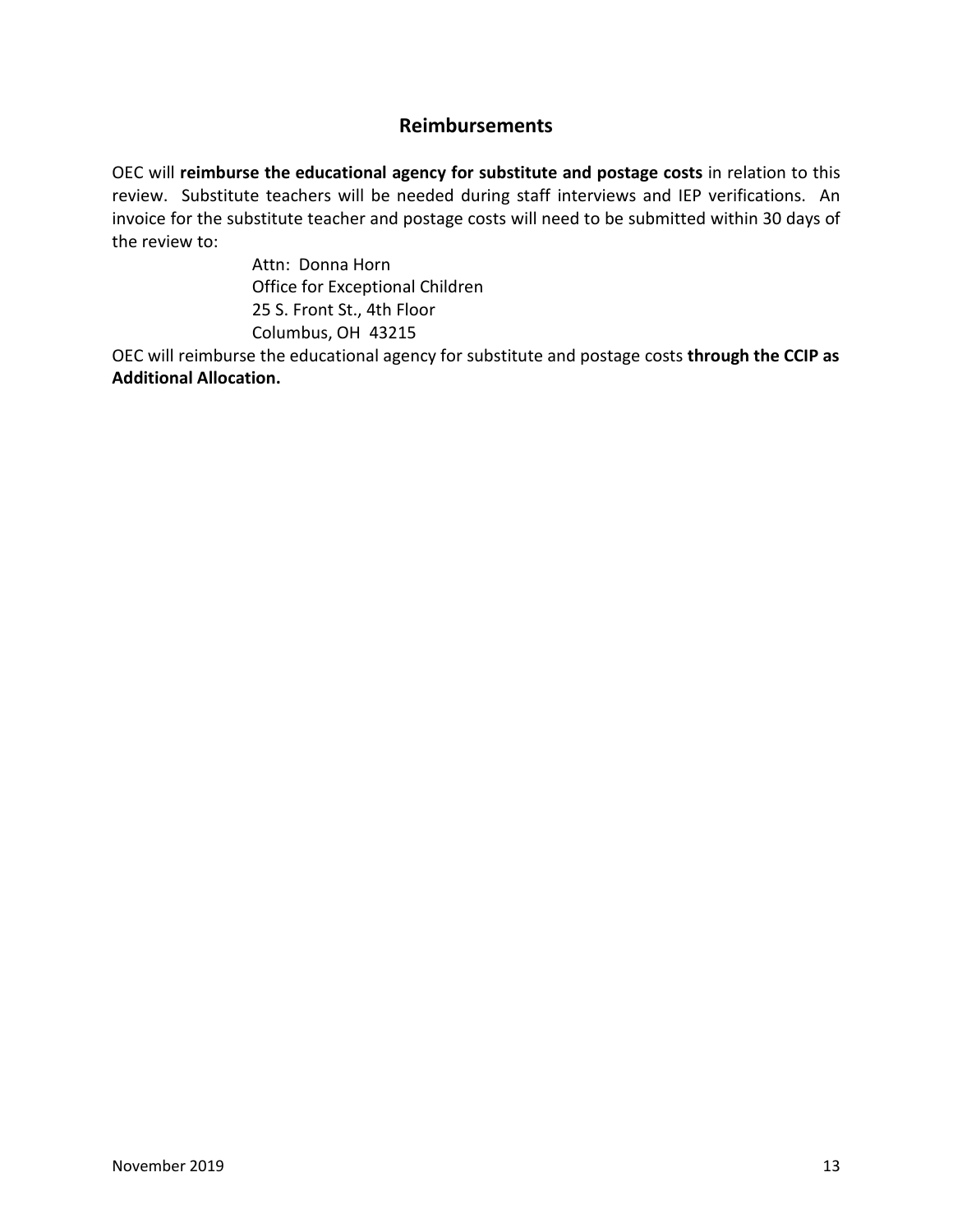**1**

# <span id="page-13-0"></span>**Pre-Onsite Documents**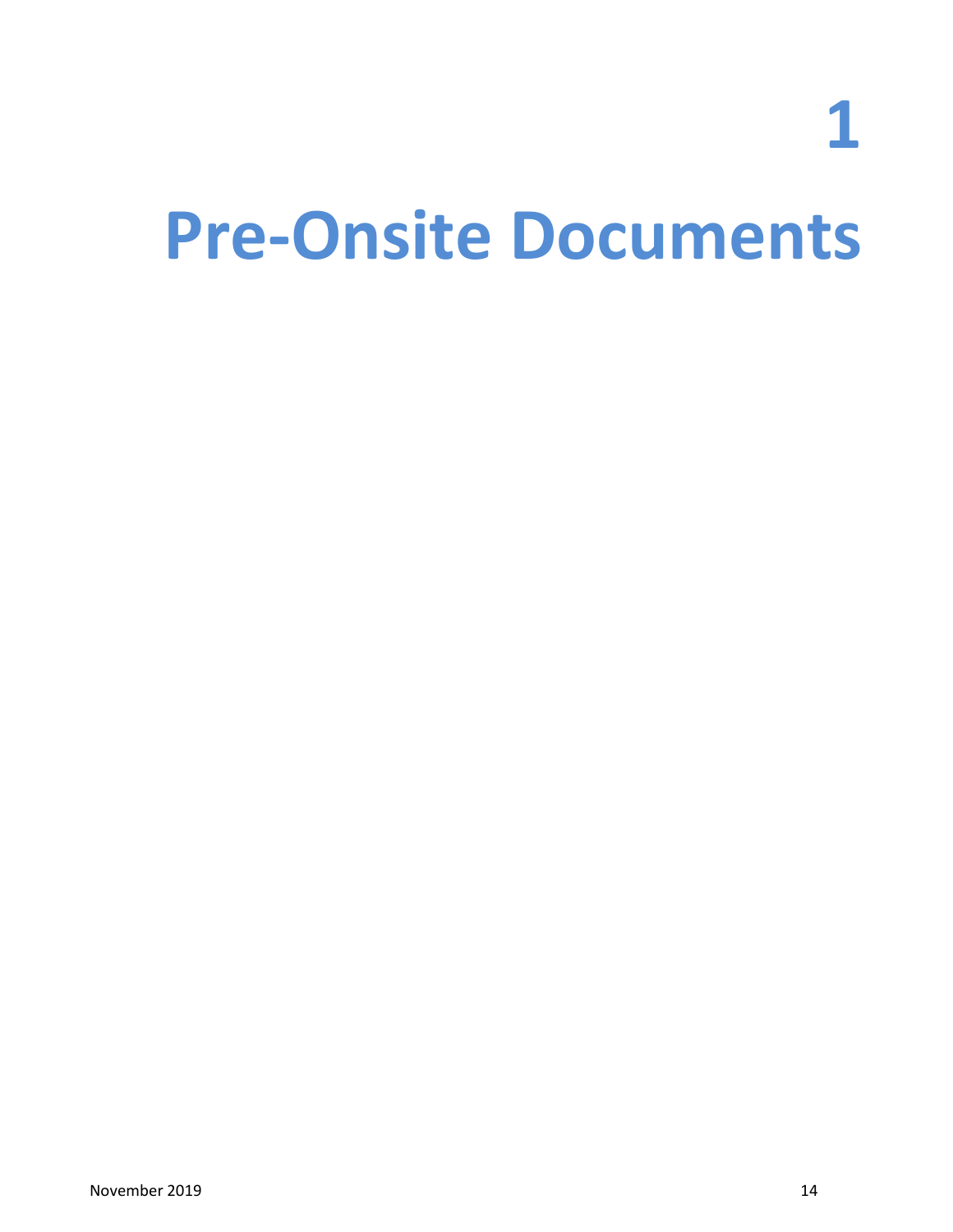### **Pre-Onsite Documents**

#### **The following documents may be requested by OEC for review prior to the onsite visit:**

- 1. Staff list with titles and grade level
- 2. Verification that the workload/caseload ratios for special education service providers meet the requirements in the Operating Standards 3301-51-09 (I)
- 3. Restraint and Seclusion Policy
- 4. Communication plan with other associated educational agencies
- 5. OEC-approved special education policies and procedures manual
- 6. Student schedules
- 7. For preschool, interagency agreements for Part C Head Start and/or community people
- 8. Other specific documents or policies identified by OEC prior to the review

#### **Additional documents requested for Career Technical Centers (CTCs):**

- 1. The local Perkins Plan with supporting evidence of implementation
- 2. Program/Course Catalog including statement of equal access to all programs
- 3. The CTC Admissions Policy and Procedures

#### **Additional documents requested for Educational Service Centers (ESCs)**

- 1. List of districts served
- 2. List of services provided
- 3. List of districts sponsored (if applicable)

#### **Additional documents requested for Electronic Schools**

- 1. How Specially Designed Instruction (SDI) and related services are provided
- 2. Locations where services are provided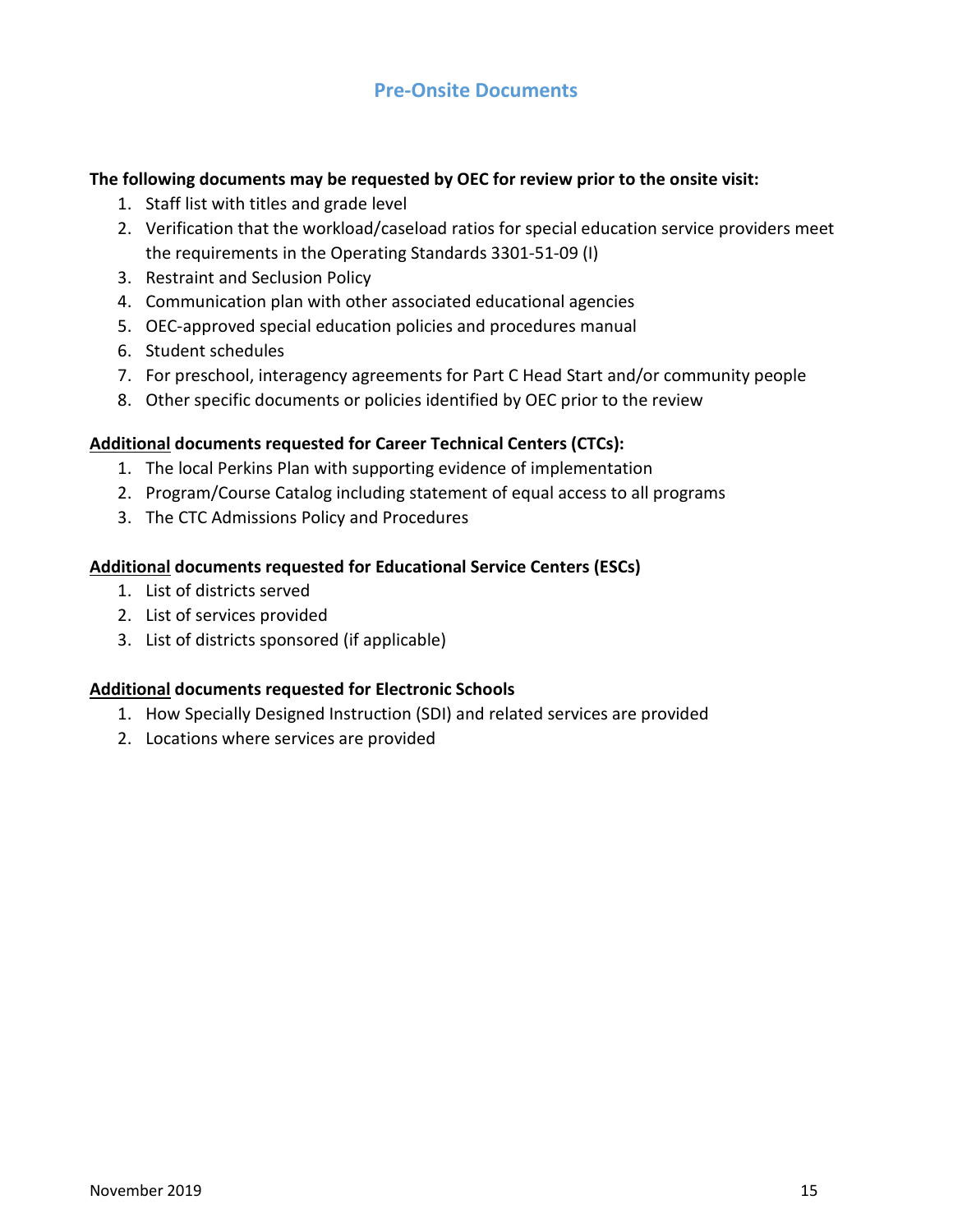**2**

# <span id="page-15-0"></span>**Review Activities/Timelines**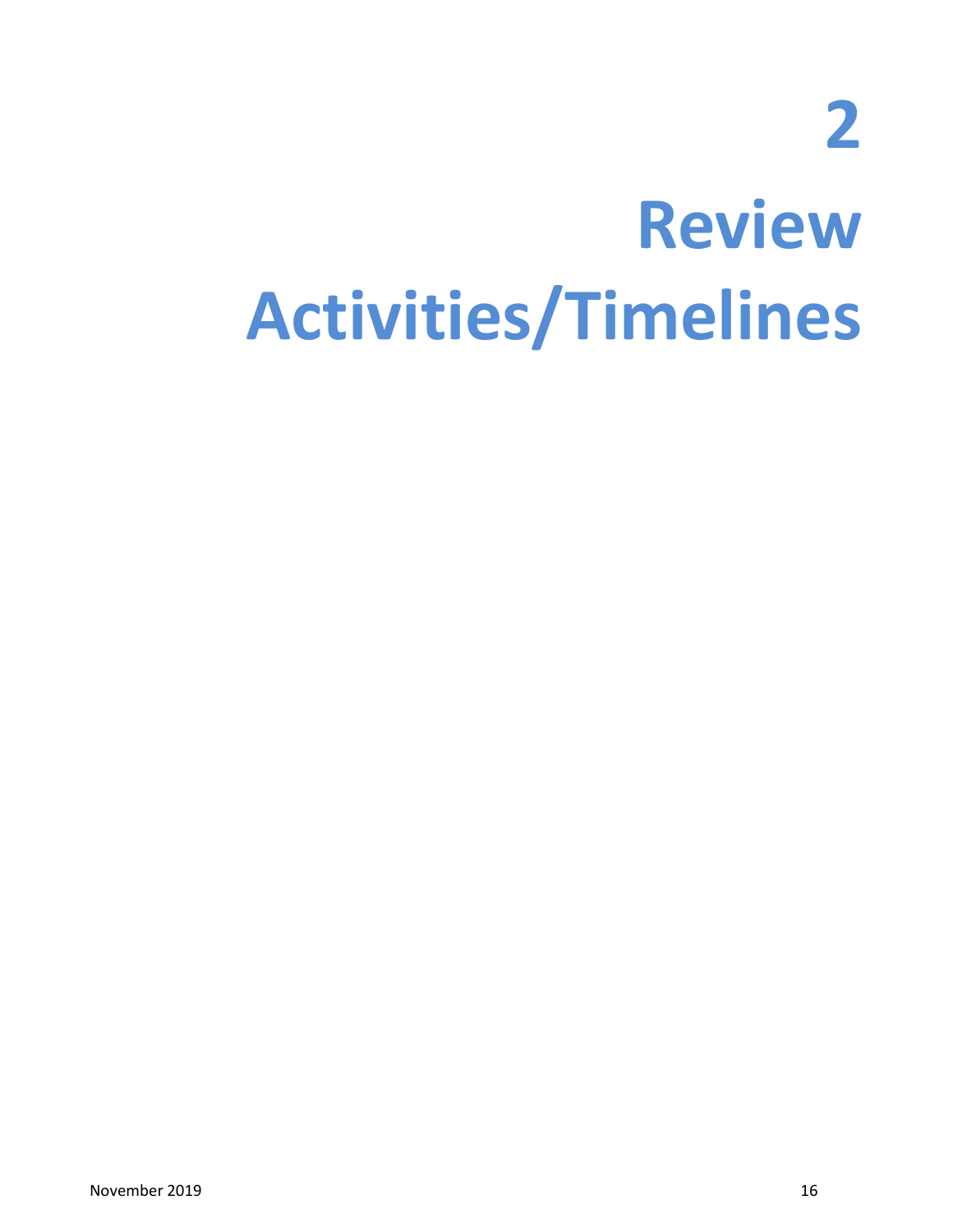# **IDEA Monitoring Review Activities/Timelines**

| Responsible                                                                      | <b>Review Activity</b>                                                                                                                                                                                                                                                          | <b>Timeline</b> |  |  |  |
|----------------------------------------------------------------------------------|---------------------------------------------------------------------------------------------------------------------------------------------------------------------------------------------------------------------------------------------------------------------------------|-----------------|--|--|--|
| <b>OEC</b>                                                                       | Compliance Indicator Review and Special Education Profile Report                                                                                                                                                                                                                |                 |  |  |  |
| <b>OEC</b>                                                                       | Review of educational agency data for selection of onsite reviews                                                                                                                                                                                                               |                 |  |  |  |
| <b>OEC</b>                                                                       | Notification to educational agency & SST for selected reviews                                                                                                                                                                                                                   |                 |  |  |  |
| <b>OEC and EL&amp;SR</b>                                                         | <b>Review Student Records</b>                                                                                                                                                                                                                                                   |                 |  |  |  |
| OEC, SST and<br><b>Educational Agency</b>                                        | Initial Meeting with educational agency core team and administrators                                                                                                                                                                                                            |                 |  |  |  |
| <b>SST and Educational</b><br>Agency                                             | Begin Data Analysis (Graduation/Dropout; Reading and Math<br>Performance; Discipline; Policies and Procedures; Parent Complaints, Due<br>Process; Special Education Profile; LRE; and, where appropriate, OIP data<br>and other measures specific to the educational agency)    |                 |  |  |  |
| <b>SST and Educational</b><br>Agency                                             | LMS Training (ETR, IEP and Transition)                                                                                                                                                                                                                                          |                 |  |  |  |
| <b>SST and Educational</b><br>Agency                                             | Continue Data Analysis (Graduation/Dropout; Reading and Math<br>Performance; Discipline; Policies and Procedures; Parent Complaints, Due<br>Process; Special Education Profile; LRE; and, where appropriate, OIP data<br>and other measures specific to the educational agency) |                 |  |  |  |
| OEC, SST, and<br><b>Educational Agency</b>                                       | Onsite Review (Opening Meeting, Interviews, IEP Verification, Parent<br><b>Meeting, Exit Meeting)</b>                                                                                                                                                                           | Phase 1         |  |  |  |
| <b>OEC and EL&amp;SR</b>                                                         | Develop Summary Report and CAP Outline (6 weeks from onsite review)                                                                                                                                                                                                             |                 |  |  |  |
| OEC, SST, and<br><b>Educational Agency</b>                                       | <b>Summary Report Presentation and Internal Monitoring Training</b>                                                                                                                                                                                                             |                 |  |  |  |
| OEC, SST, and<br><b>Educational Agency</b>                                       | Review CAP outline to develop CAP                                                                                                                                                                                                                                               |                 |  |  |  |
| <b>Educational Agency</b>                                                        | Submit CAP to OEC for approval (within 30 school days from date of<br><b>Summary Report)</b>                                                                                                                                                                                    |                 |  |  |  |
| <b>Educational Agency</b><br><b>Staff and SST</b><br><b>Technical Assistance</b> | <b>Implement CAP activities</b>                                                                                                                                                                                                                                                 |                 |  |  |  |
| <b>Educational Agency</b><br><b>Staff and SST</b><br><b>Technical Assistance</b> | Correct any individual noncompliance found during OEC's record review<br>within 60 school days from Summary Report Meeting                                                                                                                                                      |                 |  |  |  |
| OEC, SST and<br><b>Educational Agency</b>                                        | Training on the SIP process, activities, tools and timelines                                                                                                                                                                                                                    | Phase 2         |  |  |  |
| <b>Educational Agency</b>                                                        | Perception surveys to administrators, staff and parents within 60 school                                                                                                                                                                                                        |                 |  |  |  |
| Staff and SST, OEC                                                               | days from the date of the training                                                                                                                                                                                                                                              |                 |  |  |  |
| <b>Educational Agency</b>                                                        | Complete data analysis including results from perception surveys to                                                                                                                                                                                                             |                 |  |  |  |
| <b>Staff with SST and OEC</b>                                                    | determine priorities for improvement and complete a Self-Review                                                                                                                                                                                                                 |                 |  |  |  |
| assistance                                                                       | <b>Summary Report</b>                                                                                                                                                                                                                                                           |                 |  |  |  |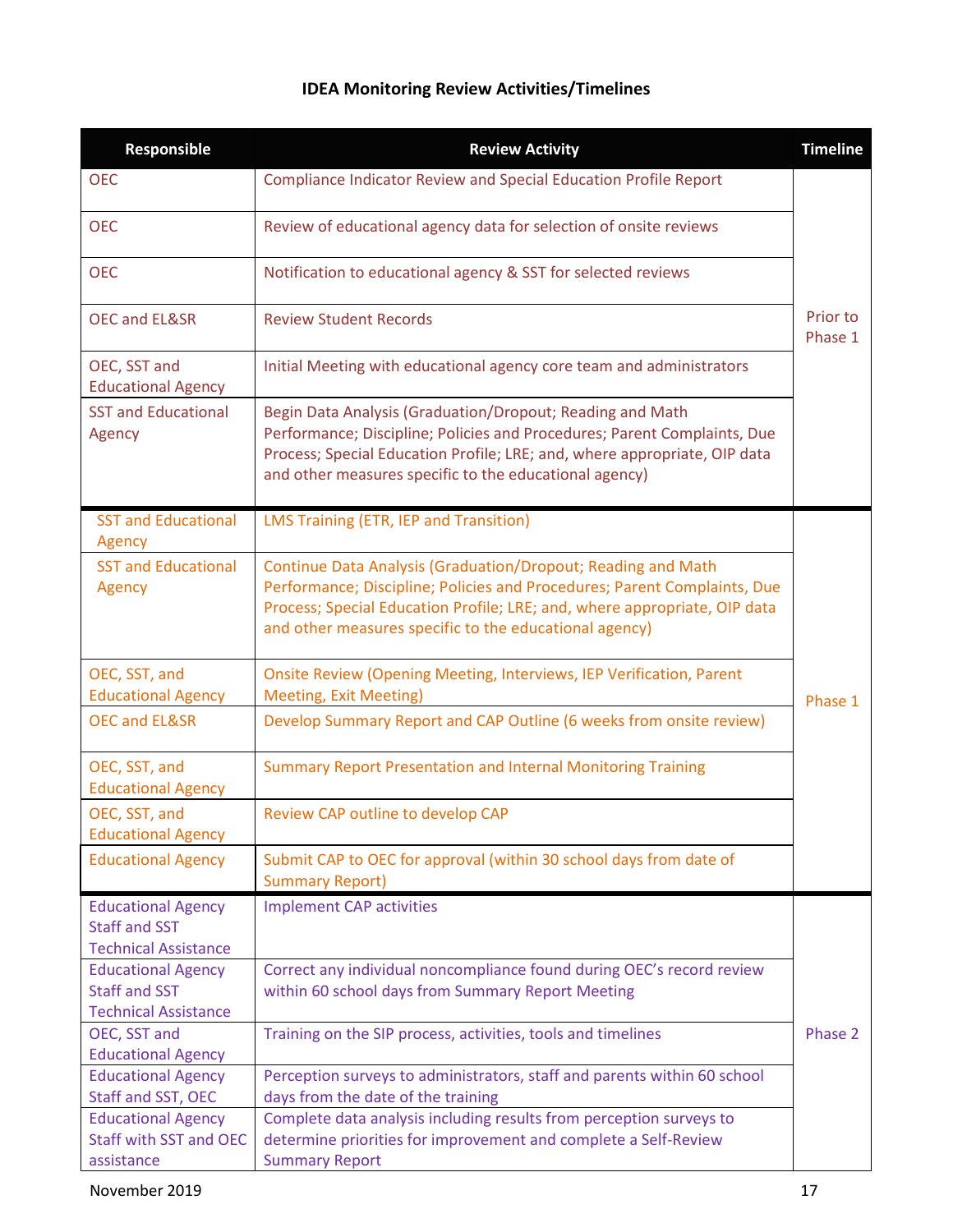| Responsible                                                   | <b>Review Activity</b>                                                                                                                                                                                                                                                                   | <b>Timeline</b> |
|---------------------------------------------------------------|------------------------------------------------------------------------------------------------------------------------------------------------------------------------------------------------------------------------------------------------------------------------------------------|-----------------|
| <b>Educational Agency</b><br>with SST Technical<br>Assistance | Complete all CAP activities and submit evidence to OEC within the timeline<br>specified in the Summary Report                                                                                                                                                                            |                 |
| Educational agency,<br><b>SST and OEC</b>                     | Develop and implement strategic improvement plan<br><b>Trainings and Professional Development Calendar</b><br>$\bullet$<br>Measures to close the achievement gaps in math and reading and<br>$\bullet$<br>other areas of focus<br>Develop Phase 3 Project Map and timelines<br>$\bullet$ | Phase 3         |
| <b>Educational Agency</b><br><b>Staff and SST and OEC</b>     | Submit updates and documentation to OEC; revise SIP and Project Map as<br>necessary                                                                                                                                                                                                      |                 |
| <b>Educational Agency</b><br><b>Staff and SST</b>             | Notify OEC of SIP and Project Map completion and submit documentation                                                                                                                                                                                                                    |                 |
| <b>OEC</b>                                                    | Review all SIP and Project Map documentation to verify completion                                                                                                                                                                                                                        |                 |
| <b>Educational Agency</b><br>and SST                          | Review new data and results from SIP and Project Map activities                                                                                                                                                                                                                          |                 |
| <b>Educational Agency</b><br>and SST                          | Review student documents and continue monitoring for IEP and ETR<br>compliance                                                                                                                                                                                                           |                 |
| <b>Educational Agency</b><br>and SST                          | Prepare a summary of results and submit to OEC                                                                                                                                                                                                                                           | Phase 4         |
| <b>Educational Agency,</b><br><b>OEC and SST</b>              | Status Review Meeting to determine next steps/plan for continued<br>activities                                                                                                                                                                                                           |                 |
| <b>Educational Agency</b><br>and SST                          | Implement plan for continued improvement/activities                                                                                                                                                                                                                                      |                 |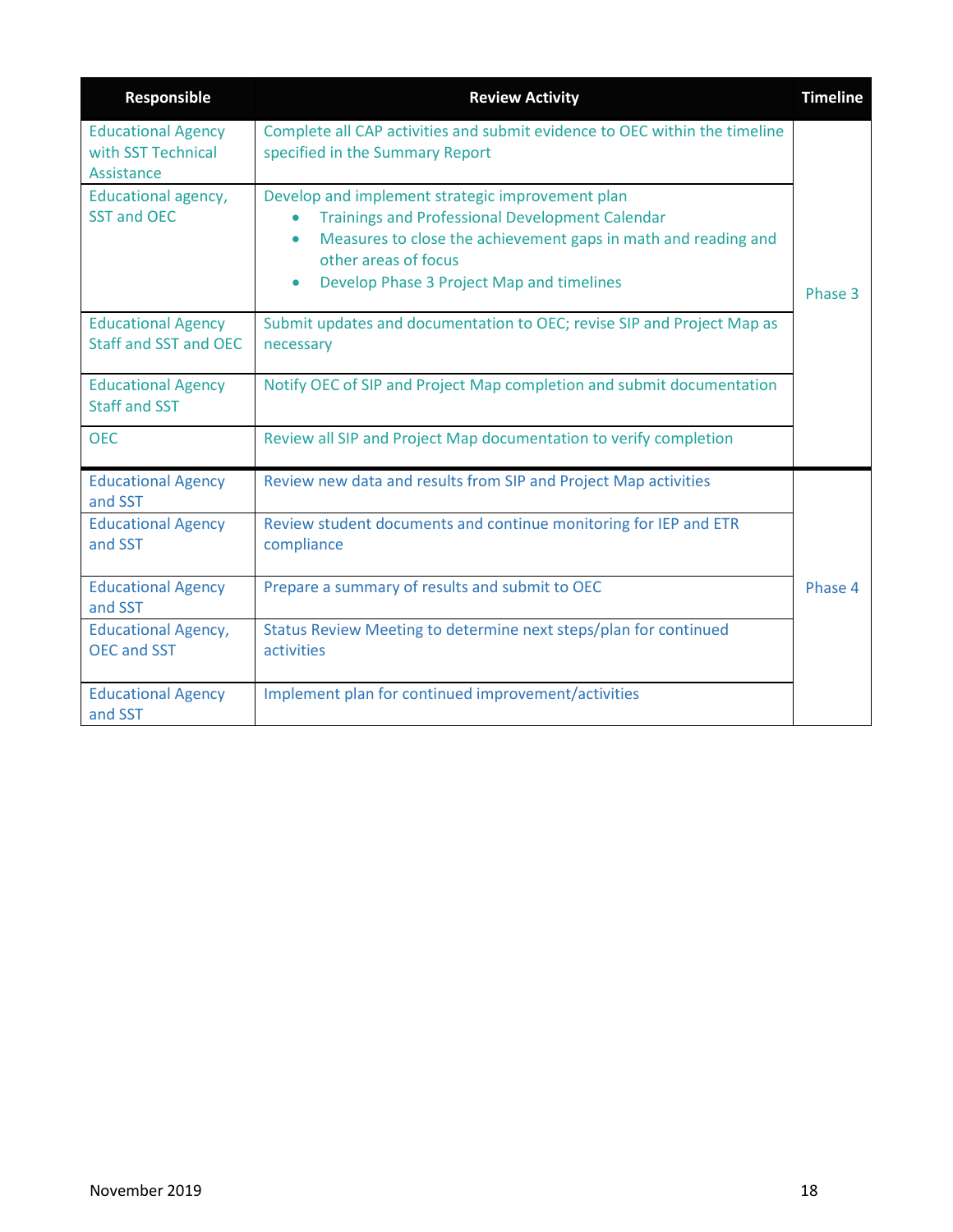**3**

# <span id="page-18-0"></span>**Record Review Questions**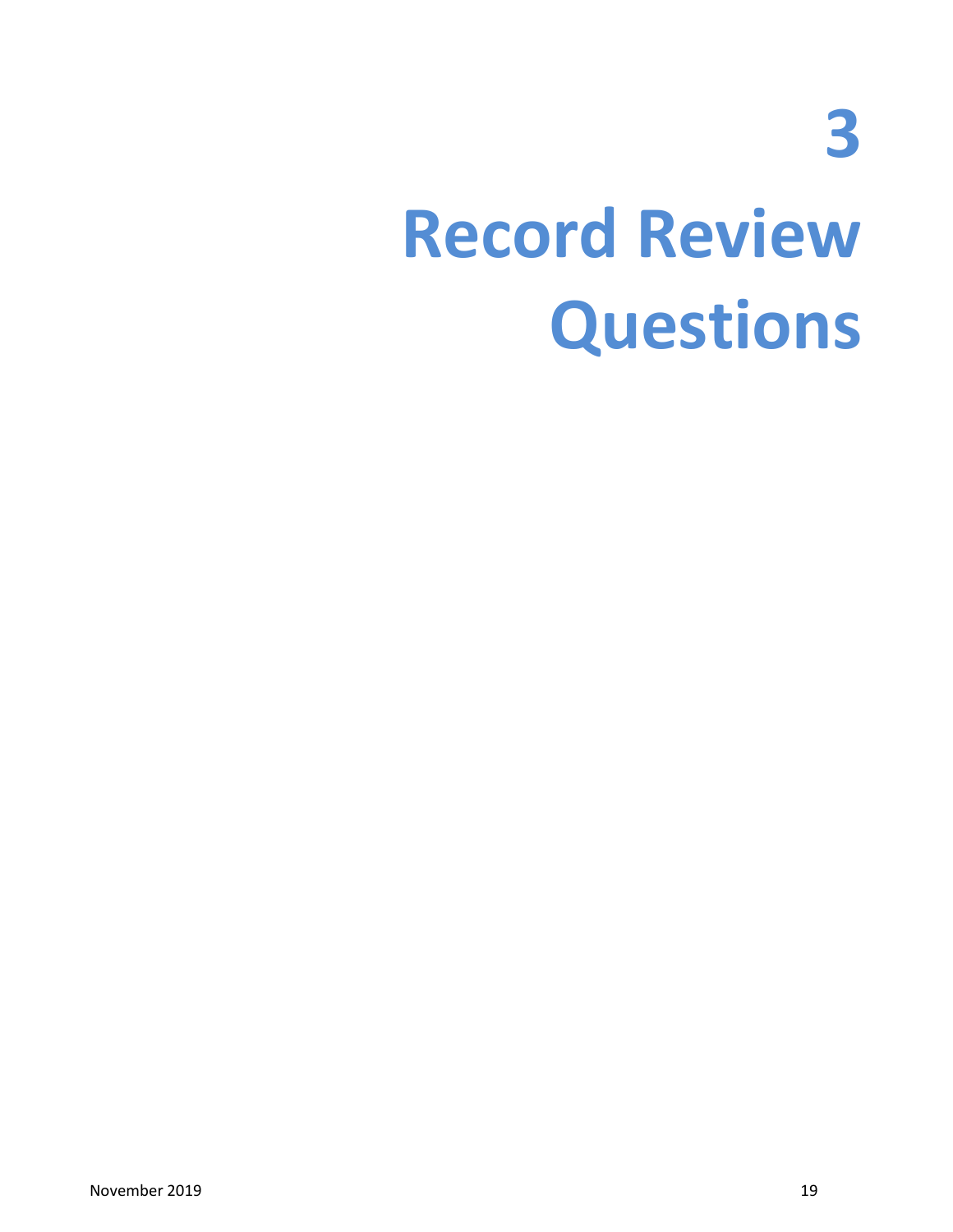<span id="page-19-0"></span>

|                                        | <b>Child Find</b>                                 |                                                                                                                                                                                                                                                                                                                                                                        |                         |                                                                                                                                                                                                                                                                                                                                                                                                                                                   |                                                                                                                                                                                          |  |  |  |
|----------------------------------------|---------------------------------------------------|------------------------------------------------------------------------------------------------------------------------------------------------------------------------------------------------------------------------------------------------------------------------------------------------------------------------------------------------------------------------|-------------------------|---------------------------------------------------------------------------------------------------------------------------------------------------------------------------------------------------------------------------------------------------------------------------------------------------------------------------------------------------------------------------------------------------------------------------------------------------|------------------------------------------------------------------------------------------------------------------------------------------------------------------------------------------|--|--|--|
| <b>Record</b><br><b>Review</b><br>Item | <b>Regulation</b><br>34 CFR 300 or<br>OAC 3301-51 | <b>Record Review</b><br>Question                                                                                                                                                                                                                                                                                                                                       | <b>Compliant</b>        | <b>Evidence</b>                                                                                                                                                                                                                                                                                                                                                                                                                                   | <b>Potential Source(s) of</b><br><b>Documentation</b>                                                                                                                                    |  |  |  |
| $CF-1$                                 | 300.305(a)                                        | For children<br>transitioning from Part<br>C, did the educational<br>agency utilize child<br>information from the<br><b>Individual Family Service</b><br>Plan (IFSP) and other<br>documentation<br>provided by Help Me<br>Grow in suspecting or<br>when determining<br>eligibility for Part B<br>supports and services?<br>*Preschool Only<br>*Initial Evaluation Only | <b>YES</b><br><b>NO</b> | Information from Part C must be documented and can<br>include:<br>Observations in more than one setting and in multiple<br>$\bullet$<br>activities;<br>Interviews (information provided by parents or<br>$\bullet$<br>caregiver);<br>Results of the Bailey or Battelle.<br>$\bullet$<br>There is no evidence that the data indicated above are<br>documented as part of the decision-making process for<br>suspecting or determining eligibility. | * Help Me Grow<br>Forms,<br>* Records from the<br>Transition<br>Conference,<br>* PR-06 Evaluation<br>Team<br>Report-Part 2,<br>* PR-04 Referral Form,<br>* PR-01 Prior Written<br>Notice |  |  |  |
|                                        |                                                   |                                                                                                                                                                                                                                                                                                                                                                        | <b>NA</b>               | The child is not transitioning from C to B.                                                                                                                                                                                                                                                                                                                                                                                                       |                                                                                                                                                                                          |  |  |  |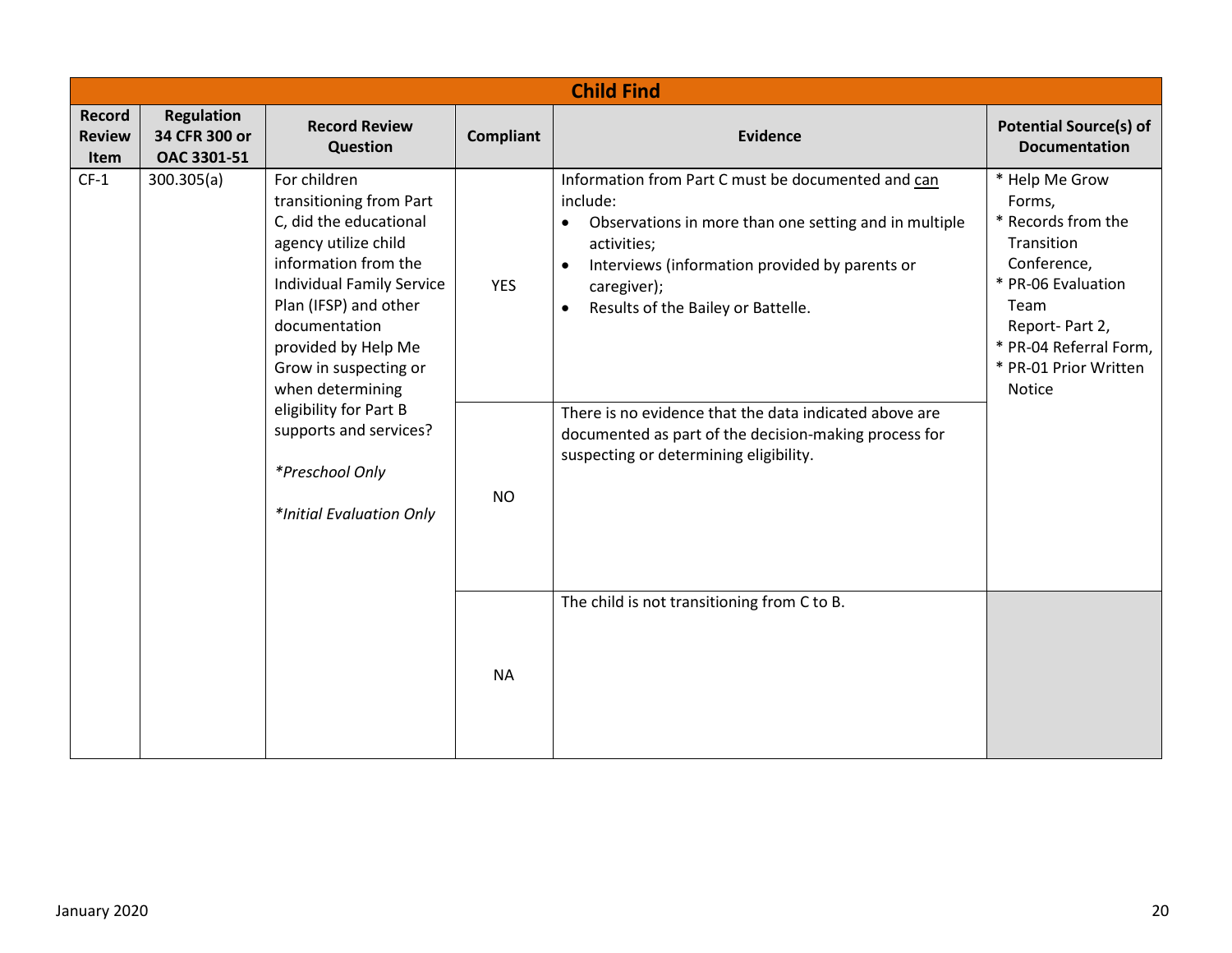|                                 | <b>Child Find</b>                                 |                                                                                                                                                                                                                                                                                                                                                                                                                                                                                    |                  |                                                                                                                                                                                                                                                                                                                                                                                                                                                                                                                                                                                                                                                                                                                                                                                                                                                                                                                                                                                                                                                                                                                                                                                                                                                                     |                                                                                                                                                    |  |  |  |
|---------------------------------|---------------------------------------------------|------------------------------------------------------------------------------------------------------------------------------------------------------------------------------------------------------------------------------------------------------------------------------------------------------------------------------------------------------------------------------------------------------------------------------------------------------------------------------------|------------------|---------------------------------------------------------------------------------------------------------------------------------------------------------------------------------------------------------------------------------------------------------------------------------------------------------------------------------------------------------------------------------------------------------------------------------------------------------------------------------------------------------------------------------------------------------------------------------------------------------------------------------------------------------------------------------------------------------------------------------------------------------------------------------------------------------------------------------------------------------------------------------------------------------------------------------------------------------------------------------------------------------------------------------------------------------------------------------------------------------------------------------------------------------------------------------------------------------------------------------------------------------------------|----------------------------------------------------------------------------------------------------------------------------------------------------|--|--|--|
| Record<br><b>Review</b><br>Item | <b>Regulation</b><br>34 CFR 300 or<br>OAC 3301-51 | <b>Record Review</b><br><b>Question</b>                                                                                                                                                                                                                                                                                                                                                                                                                                            | <b>Compliant</b> | <b>Evidence</b>                                                                                                                                                                                                                                                                                                                                                                                                                                                                                                                                                                                                                                                                                                                                                                                                                                                                                                                                                                                                                                                                                                                                                                                                                                                     | <b>Potential Source(s)</b><br>of Documentation                                                                                                     |  |  |  |
| $CF-2$                          | 3301-35-06<br>3301-51-06(A)                       | Does the educational<br>agency provide<br>interventions to<br>resolve concerns for<br>any child who is<br>performing below<br>grade-level standards?<br>Preschool Note: The<br>summary of<br>interventions provided<br>is required for<br>preschool children only<br>if the preschool child<br>previously received<br>services under Part C<br>and/or Part B of IDEA<br>or is being evaluated<br>under the suspected<br>disability category of<br>specific learning<br>disability. | <b>YES</b>       | The record shows evidence of intervention data and provides a<br>summary of the interventions that have been implemented prior<br>to referral OR during the evaluation process.<br>For initial evaluations, the summary of interventions provided<br>must include:<br>1. A description of the research-based intervention(s) used,<br>2. How long the intervention was provided (how many weeks),<br>3. The intensity of the intervention - how often, and for how<br>many minutes,<br>4. A description of the results compared to the baseline data, and<br>5. The decision was made as a result of the intervention(s).<br>For reevaluations, the summary of interventions provided would<br>include:<br>1. A description as delineated above if interventions were<br>provided in addition to the specially designed instruction,<br>related services, and other supports contained in the IEP.<br>2. If no additional interventions were provided, a statement that<br>it was determined by the ETR team that the IEP special<br>education supports and services were appropriate to meet<br>the child's needs.<br>3. This area cannot be left blank and must refer to actual<br>interventions, if provided, and not simply accommodations or<br>modifications. | * Data from<br>interventions,<br>* PR-06 Evaluation<br>Team Report-<br>Section 2,<br>* PR-04 Referral<br>Form,<br>* PR-01 Prior<br>Written Notice. |  |  |  |
|                                 |                                                   |                                                                                                                                                                                                                                                                                                                                                                                                                                                                                    | <b>NO</b>        | The student record contains no evidence that interventions were<br>provided to the child; OR On a reevaluation no statement<br>indicating there were no additional interventions provided.                                                                                                                                                                                                                                                                                                                                                                                                                                                                                                                                                                                                                                                                                                                                                                                                                                                                                                                                                                                                                                                                          |                                                                                                                                                    |  |  |  |
|                                 |                                                   |                                                                                                                                                                                                                                                                                                                                                                                                                                                                                    | <b>NA</b>        | Transfer ETR from previous educational agency OR using ETR<br>form previous 2018; OR If the preschool child did not previously<br>receive services under Part C and/or Part B of IDEA.                                                                                                                                                                                                                                                                                                                                                                                                                                                                                                                                                                                                                                                                                                                                                                                                                                                                                                                                                                                                                                                                              |                                                                                                                                                    |  |  |  |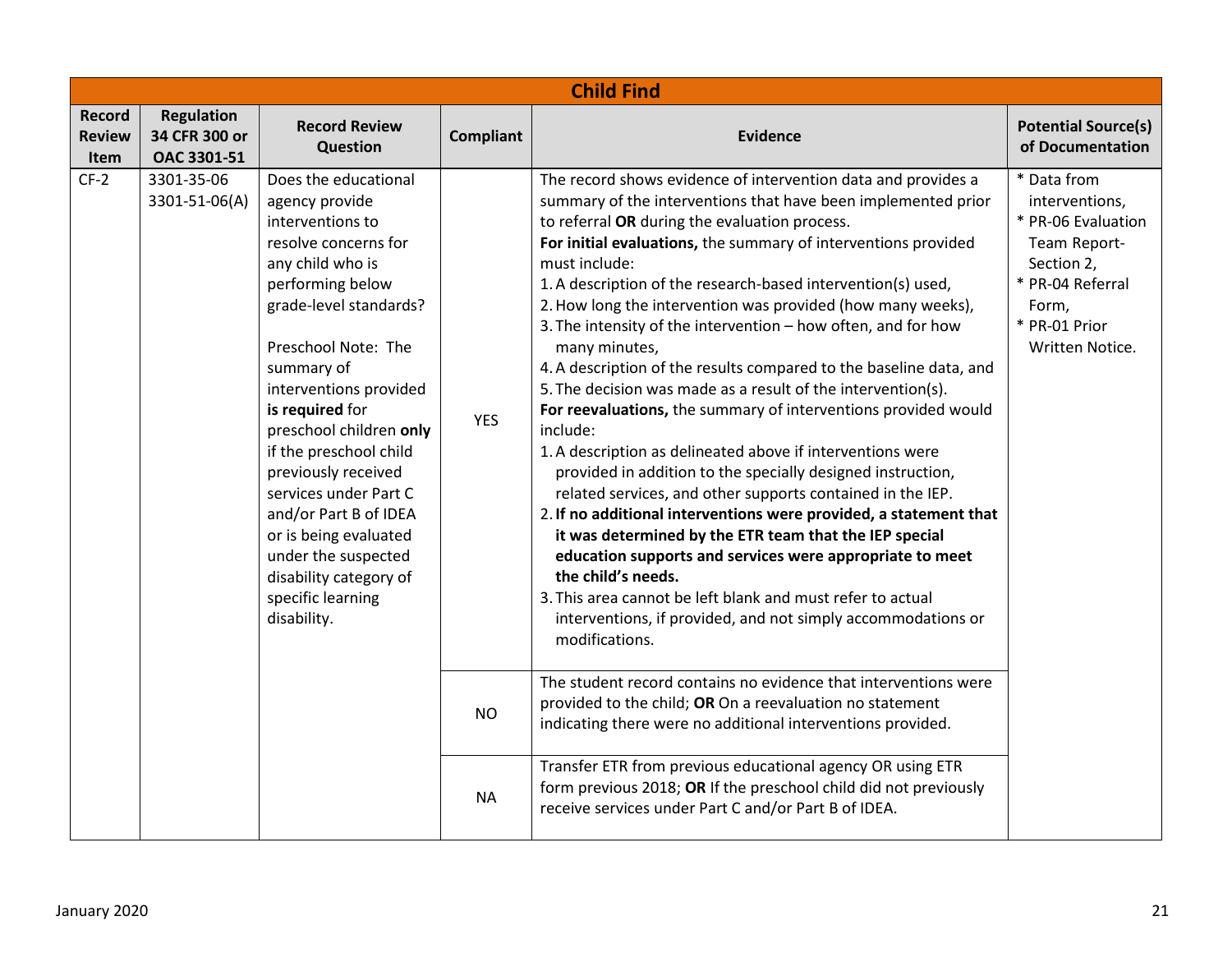|                                        | <b>Child Find</b>                                 |                                                                                                                                        |                                                                                                                                               |                                                                                                                                                                                                                                                                                           |                                                                                                                                                                            |  |  |
|----------------------------------------|---------------------------------------------------|----------------------------------------------------------------------------------------------------------------------------------------|-----------------------------------------------------------------------------------------------------------------------------------------------|-------------------------------------------------------------------------------------------------------------------------------------------------------------------------------------------------------------------------------------------------------------------------------------------|----------------------------------------------------------------------------------------------------------------------------------------------------------------------------|--|--|
| <b>Record</b><br><b>Review</b><br>Item | <b>Regulation</b><br>34 CFR 300 or<br>OAC 3301-51 | <b>Record Review</b><br>Question                                                                                                       | <b>Compliant</b>                                                                                                                              | <b>Evidence</b>                                                                                                                                                                                                                                                                           | <b>Potential Source(s) of</b><br><b>Documentation</b>                                                                                                                      |  |  |
| $CF-3$                                 | 300.501(b)<br>300.9                               | Were the<br>parents/guardians<br>provided the<br>opportunity to be<br>involved in the ETR<br>planning meeting to<br>establish informed | <b>YES</b>                                                                                                                                    | There is evidence of parental involvement; OR<br>Evidence the parent was provided the opportunity to<br>participate in the ETR planning meeting. This applies<br>to transfer-in ETRs adopted by the educational agency.                                                                   | * Evaluation Planning Form<br>* PR-01 Prior Written<br><b>Notice</b><br>* PR-02 Parent Invitation<br>* PR-04 Referral Form<br>* Other Documentation:<br>Phone logs, parent |  |  |
|                                        |                                                   | parental consent?<br><b>NO</b>                                                                                                         | No evidence of parental involvement; OR No evidence<br>the parent was provided the opportunity to<br>participate in the ETR planning meeting. | contact logs, e-mails,<br>conference call<br>*Documentation of<br>educational agency and<br>Parent Agreement (must<br>be verified by consultant<br>for compliance)                                                                                                                        |                                                                                                                                                                            |  |  |
|                                        |                                                   |                                                                                                                                        | <b>NA</b>                                                                                                                                     | The parent and the educational agency agreed that a<br>reevaluation was unnecessary.                                                                                                                                                                                                      | * If transfer ETR, adopting<br>educational agency<br>documentation of parent<br>involvement in the ETR<br>planning                                                         |  |  |
| $CF-4$                                 | 300.300<br>300.9                                  | Was parental consent<br>obtained prior to new                                                                                          | <b>YES</b>                                                                                                                                    | Signed PR-05                                                                                                                                                                                                                                                                              | <b>PR-05</b><br><b>PR-01</b>                                                                                                                                               |  |  |
|                                        |                                                   | testing?                                                                                                                               | <b>NO</b>                                                                                                                                     | No evidence of PR-05; OR<br>If PR-05 is signed prior to the planning form; OR The<br>evaluation report addressed other areas NOT noted on<br>the planning form; OR New testing was completed<br>prior to the date of consent.                                                             |                                                                                                                                                                            |  |  |
|                                        |                                                   |                                                                                                                                        | <b>NA</b>                                                                                                                                     | The parent and the educational agency agreed that a<br>reevaluation was unnecessary; OR No new testing was<br>conducted.<br>For reevaluations only, if the district can demonstrate it<br>made reasonable efforts to obtain such consent and the<br>child's parent has failed to respond. |                                                                                                                                                                            |  |  |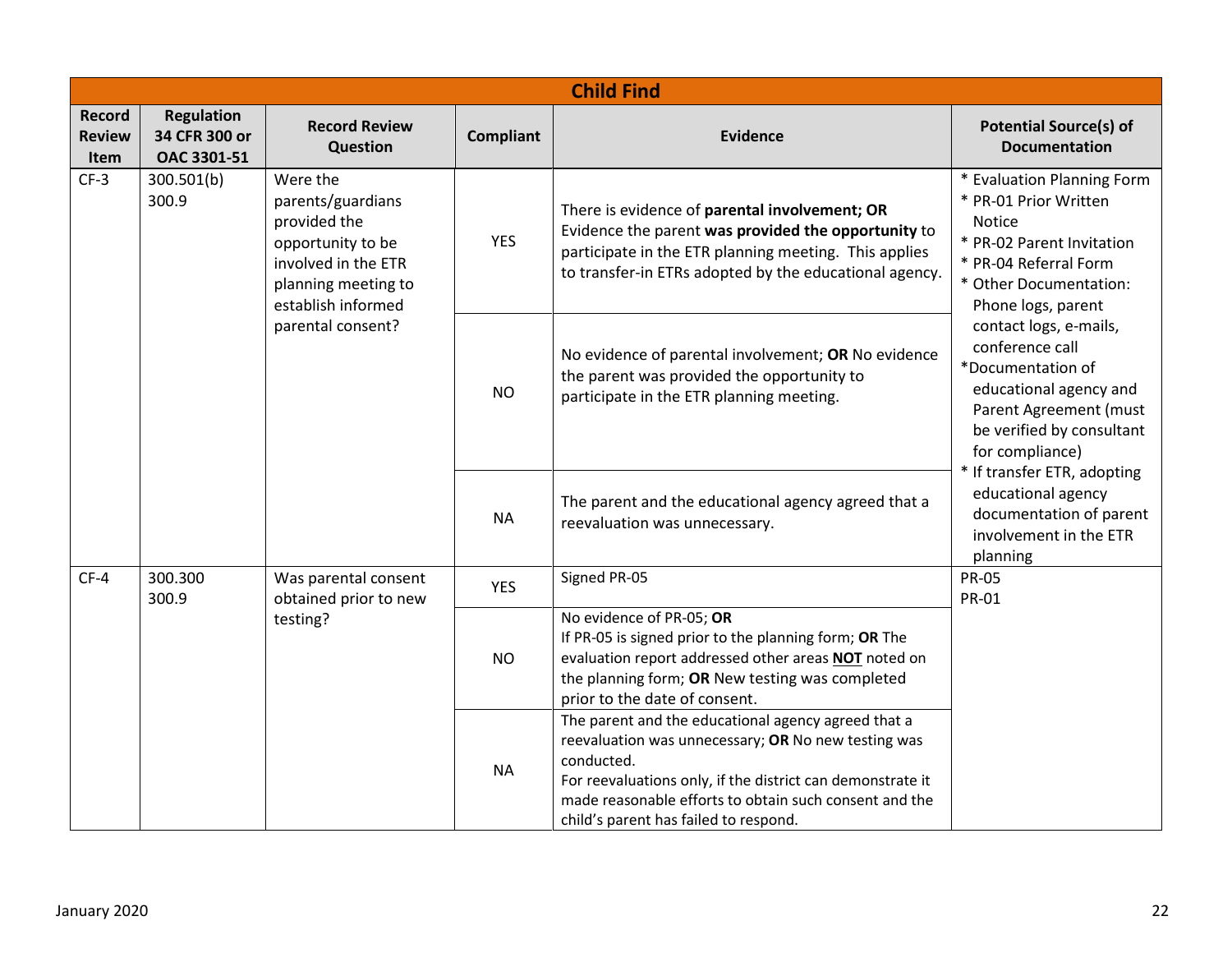|                                               | <b>Child Find</b>                                 |                                                                                                                                                                                                                                                                                                                                                                                                                                   |                  |                                                                                                                                                                                                                                                                                                                                                                                                                                                                                                                                                                                                                                                                                                                                                                                                                                                                                                                                                                                                                                                                                 |                                                                                                                                                                                                                |  |  |  |
|-----------------------------------------------|---------------------------------------------------|-----------------------------------------------------------------------------------------------------------------------------------------------------------------------------------------------------------------------------------------------------------------------------------------------------------------------------------------------------------------------------------------------------------------------------------|------------------|---------------------------------------------------------------------------------------------------------------------------------------------------------------------------------------------------------------------------------------------------------------------------------------------------------------------------------------------------------------------------------------------------------------------------------------------------------------------------------------------------------------------------------------------------------------------------------------------------------------------------------------------------------------------------------------------------------------------------------------------------------------------------------------------------------------------------------------------------------------------------------------------------------------------------------------------------------------------------------------------------------------------------------------------------------------------------------|----------------------------------------------------------------------------------------------------------------------------------------------------------------------------------------------------------------|--|--|--|
| <b>Record</b><br><b>Review</b><br><b>Item</b> | <b>Regulation</b><br>34 CFR 300 or<br>OAC 3301-51 | <b>Record Review</b><br>Question                                                                                                                                                                                                                                                                                                                                                                                                  | <b>Compliant</b> | Evidence                                                                                                                                                                                                                                                                                                                                                                                                                                                                                                                                                                                                                                                                                                                                                                                                                                                                                                                                                                                                                                                                        | <b>Potential Source(s)</b><br>of Documentation                                                                                                                                                                 |  |  |  |
| $CF-5$                                        | 300.304(c)(4);<br>300.307-311                     | Is there evidence that<br>the evaluation<br>addresses all areas<br>related to the<br>suspected disability<br>including:<br>health,<br>$\bullet$<br>vision and hearing<br>social and<br>emotional status,<br>general intelligence,<br>academic<br>performance,<br>communicative<br>status, and<br>motor abilities<br>Note: If anything is<br>checked on planning<br>form then it must be in<br>Part 1 and summarized<br>in Part 2. | <b>YES</b>       | There is evidence that the evaluation addressed all areas related<br>to the suspected disability as noted on the planning form,<br>including, if appropriate:<br>• health,<br>• vision and hearing<br>• social and emotional status,<br>· general intelligence,<br>• academic performance,<br>• communicative status, and<br>• motor abilities.<br>There are additional procedures for evaluating for Specific<br>Learning Disabilities, Multiple Disabilities, and Deafness or Hearing<br>Impairment and preschool-age children.<br>Multiple sources of information are required to determine<br>eligibility. For preschool, these sources include but are not limited<br>to, information from Part C when children transition from early<br>intervention, structured observations in more than one setting and<br>in multiple activities, information provided by the parent or<br>caregiver and criteria and norm-referenced evaluations. All<br>developmental areas, not just those related to the disability, must<br>be assessed with at least one source of information. | * Evaluation<br><b>Planning Form</b><br>* PR-04 Referral<br>Form<br>* PR-01 Prior<br><b>Written Notice</b><br>* Preschool<br>evaluation form<br>$*$ OP-4<br>documentation of<br>Agreement not to<br>Reevaluate |  |  |  |
|                                               |                                                   |                                                                                                                                                                                                                                                                                                                                                                                                                                   | <b>NO</b>        | The evaluation report did not address all areas related to the<br>suspected disability; OR The evaluation report did not address all<br>areas noted on the planning form.<br>If no Planning Form (unless tested for everything).                                                                                                                                                                                                                                                                                                                                                                                                                                                                                                                                                                                                                                                                                                                                                                                                                                                |                                                                                                                                                                                                                |  |  |  |
|                                               |                                                   |                                                                                                                                                                                                                                                                                                                                                                                                                                   | <b>NA</b>        | The parent and the educational agency agreed that a reevaluation<br>is not necessary.                                                                                                                                                                                                                                                                                                                                                                                                                                                                                                                                                                                                                                                                                                                                                                                                                                                                                                                                                                                           |                                                                                                                                                                                                                |  |  |  |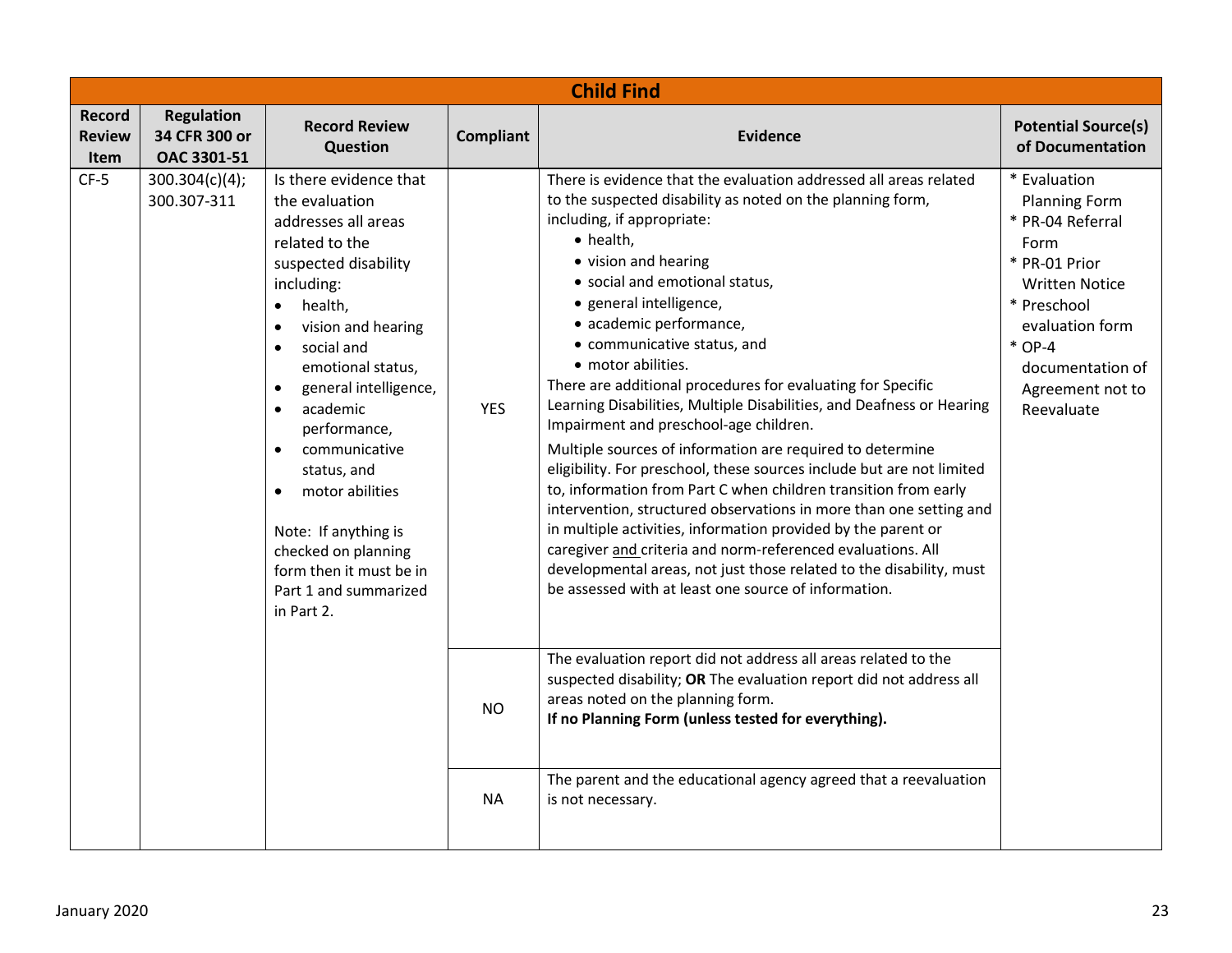|                                                                                              | <b>Child Find</b>                                 |                                                                                      |                  |                                                                                                                                                                                                                                                                                                                   |                                                          |  |  |
|----------------------------------------------------------------------------------------------|---------------------------------------------------|--------------------------------------------------------------------------------------|------------------|-------------------------------------------------------------------------------------------------------------------------------------------------------------------------------------------------------------------------------------------------------------------------------------------------------------------|----------------------------------------------------------|--|--|
| <b>Record</b><br><b>Review</b><br>Item                                                       | <b>Regulation</b><br>34 CFR 300 or<br>OAC 3301-51 | <b>Record Review</b><br>Question                                                     | <b>Compliant</b> | <b>Evidence</b>                                                                                                                                                                                                                                                                                                   | <b>Potential</b><br>Source(s) of<br><b>Documentation</b> |  |  |
| $CF-6$<br>Does the ETR clearly<br>300.306 (c)<br>state the summary of<br>assessment results? |                                                   |                                                                                      | <b>YES</b>       | There is a clear and concise summary of the data/information<br>obtained during the evaluation process and the assessment<br>results; not just a word-for-word copy of all the assessments<br>conducted. The summary of the assessment results is in language<br>understandable to the parent.                    |                                                          |  |  |
|                                                                                              |                                                   |                                                                                      | <b>NO</b>        | The ETR does not contain a clear summary of the results of all the<br>data and assessments; OR There is merely a re-statement of all<br>the assessments conducted without a concise summarization; OR<br>Copying and pasting subtests scores, graphs, charts, etc. not<br>summarized in parent-friendly language. |                                                          |  |  |
|                                                                                              |                                                   |                                                                                      | <b>NA</b>        | The parent and the educational agency agreed that a<br>reevaluation is not necessary.                                                                                                                                                                                                                             |                                                          |  |  |
| $CF-7$                                                                                       | 300.306 (c)                                       | Does the ETR contain a<br>clear and succinct<br>description of<br>educational needs? | <b>YES</b>       | The description of educational need contains specific and<br>adequate information about this child that will allow the IEP team<br>to develop an effective and actionable IEP. This includes the need<br>for special education and related services.                                                              |                                                          |  |  |
|                                                                                              |                                                   |                                                                                      | <b>NO</b>        | The ETR does not contain a clear description of educational need<br>for the child, or contains generic information that is not<br>individualized to this child's needs                                                                                                                                            |                                                          |  |  |
|                                                                                              |                                                   |                                                                                      | <b>NA</b>        | The parent and the educational agency agreed that a<br>reevaluation is not necessary; OR This ETR substantiates the<br>decision that the child no longer qualifies as a child with a<br>disability under IDEA                                                                                                     |                                                          |  |  |
| $CF-8$                                                                                       | 300.306 (c)                                       | Does the ETR contain<br>specific implications for                                    | <b>YES</b>       | The ETR clearly describes the need and implications for specially<br>designed instruction and, if applicable, related services.                                                                                                                                                                                   |                                                          |  |  |
|                                                                                              |                                                   | instruction?                                                                         | <b>NO</b>        | There is no description of the implications for instruction; OR The<br>implications description is generic in nature and does not address<br>the specific needs of this child.                                                                                                                                    |                                                          |  |  |
|                                                                                              |                                                   |                                                                                      | <b>NA</b>        | The parent and the educational agency agreed that a<br>reevaluation is not necessary; OR This ETR substantiates the<br>decision that the child no longer qualifies as a child with a<br>disability under IDEA.                                                                                                    |                                                          |  |  |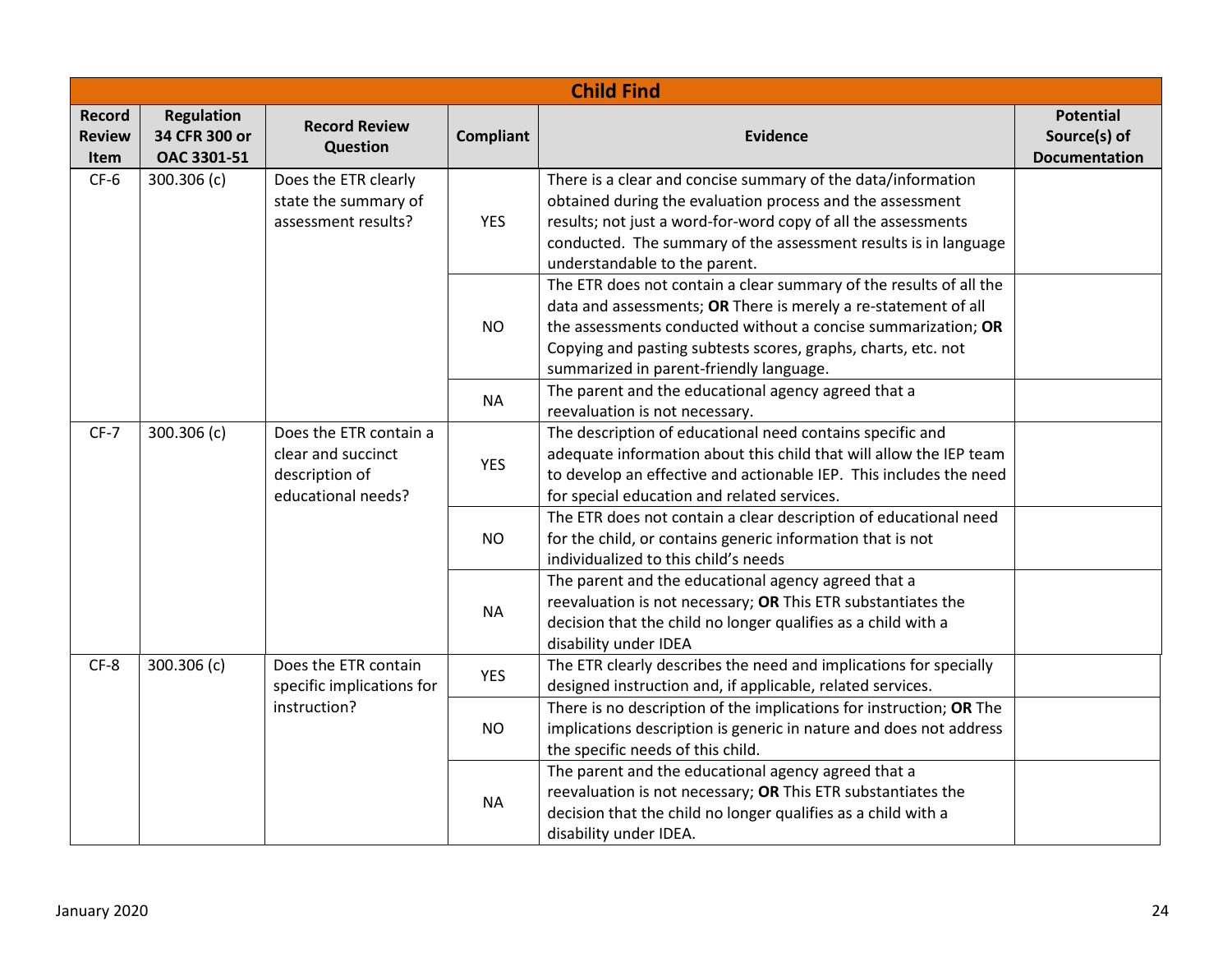|                                               | <b>Child Find</b>                                 |                                                                                                                                                                                       |                  |                                                                                                                                                                                                                                                                                                                                                                                                                                                                                                                                                                                                                                                                                                                                                                                                                                                                                                                                                                                                                                                                                                                                                                                                                                                                                                                                                                                                                                                                                     |                                                                                                                                                                                                                                                                                                                                            |  |  |  |
|-----------------------------------------------|---------------------------------------------------|---------------------------------------------------------------------------------------------------------------------------------------------------------------------------------------|------------------|-------------------------------------------------------------------------------------------------------------------------------------------------------------------------------------------------------------------------------------------------------------------------------------------------------------------------------------------------------------------------------------------------------------------------------------------------------------------------------------------------------------------------------------------------------------------------------------------------------------------------------------------------------------------------------------------------------------------------------------------------------------------------------------------------------------------------------------------------------------------------------------------------------------------------------------------------------------------------------------------------------------------------------------------------------------------------------------------------------------------------------------------------------------------------------------------------------------------------------------------------------------------------------------------------------------------------------------------------------------------------------------------------------------------------------------------------------------------------------------|--------------------------------------------------------------------------------------------------------------------------------------------------------------------------------------------------------------------------------------------------------------------------------------------------------------------------------------------|--|--|--|
| <b>Record</b><br><b>Review</b><br><b>Item</b> | <b>Regulation</b><br>34 CFR 300 or<br>OAC 3301-51 | <b>Record Review</b><br><b>Question</b>                                                                                                                                               | <b>Compliant</b> | <b>Evidence</b>                                                                                                                                                                                                                                                                                                                                                                                                                                                                                                                                                                                                                                                                                                                                                                                                                                                                                                                                                                                                                                                                                                                                                                                                                                                                                                                                                                                                                                                                     | <b>Potential Source(s)</b><br>of Documentation                                                                                                                                                                                                                                                                                             |  |  |  |
| $CF-9$                                        | 300.306(a)(1)<br>300.303(a)                       | Determining<br>Eligibility<br>Did a group of<br>qualified<br>professionals<br>and the parent<br>of the child<br>determine<br>whether the<br>child is a child<br>with a<br>disability? | <b>YES</b>       | A group of qualified professionals determines eligibility.<br>Refer to OEC's established guidelines for Qualified Professionals<br>1. Parent,<br>2. Educational Agency Representative,<br>3. Person qualified to interpret the results of the assessments used,<br>4. Additional group members for determining a specific learning<br>disability (SLD) would include:<br>• The child's general education teacher; or If the child does not<br>have a general education teacher, a general education<br>classroom teacher qualified to teach a child of his or her age;<br>or<br>• For a child of less than school age, an individual qualified by<br>the State Educational Agency (SEA) to teach a child of his or<br>her age; and<br>At least one person qualified to conduct individual diagnostic<br>examinations of children, such as a school psychologist,<br>speech-language pathologist or remedial reading teacher.<br><b>Reevaluations</b><br><b>IEP Team Members</b><br>1. Parent,<br>2. General Education Teacher,<br>3. Special Education Provider,<br>4. Educational Agency Representative,<br>5. An individual who can interpret the instructional implications of<br>evaluation results,<br>6. At the discretion of the parent or the school educational agency,<br>other individuals who have knowledge or special expertise<br>regarding the child, including related services personnel as<br>appropriate;<br>Whenever appropriate, the child with a disability. | * PR-06 Evaluation<br>Team Report-<br>Section 1<br>Individual<br>Evaluator's<br>Assessment and<br>Section 5<br>Signatures<br>* PR-01 Prior<br>Written Notice to<br>Parents<br>* PR-02 Parent<br>Invitation<br>* Documentation of<br>educational<br>agency and Parent<br>Agreement (must<br>be verified by<br>consultant for<br>compliance) |  |  |  |
|                                               |                                                   |                                                                                                                                                                                       | <b>NO</b>        | Eligibility was not determined by a group of qualified professionals.                                                                                                                                                                                                                                                                                                                                                                                                                                                                                                                                                                                                                                                                                                                                                                                                                                                                                                                                                                                                                                                                                                                                                                                                                                                                                                                                                                                                               |                                                                                                                                                                                                                                                                                                                                            |  |  |  |
|                                               |                                                   |                                                                                                                                                                                       | <b>NA</b>        | The parent and the educational agency agreed that a reevaluation is<br>not necessary.                                                                                                                                                                                                                                                                                                                                                                                                                                                                                                                                                                                                                                                                                                                                                                                                                                                                                                                                                                                                                                                                                                                                                                                                                                                                                                                                                                                               |                                                                                                                                                                                                                                                                                                                                            |  |  |  |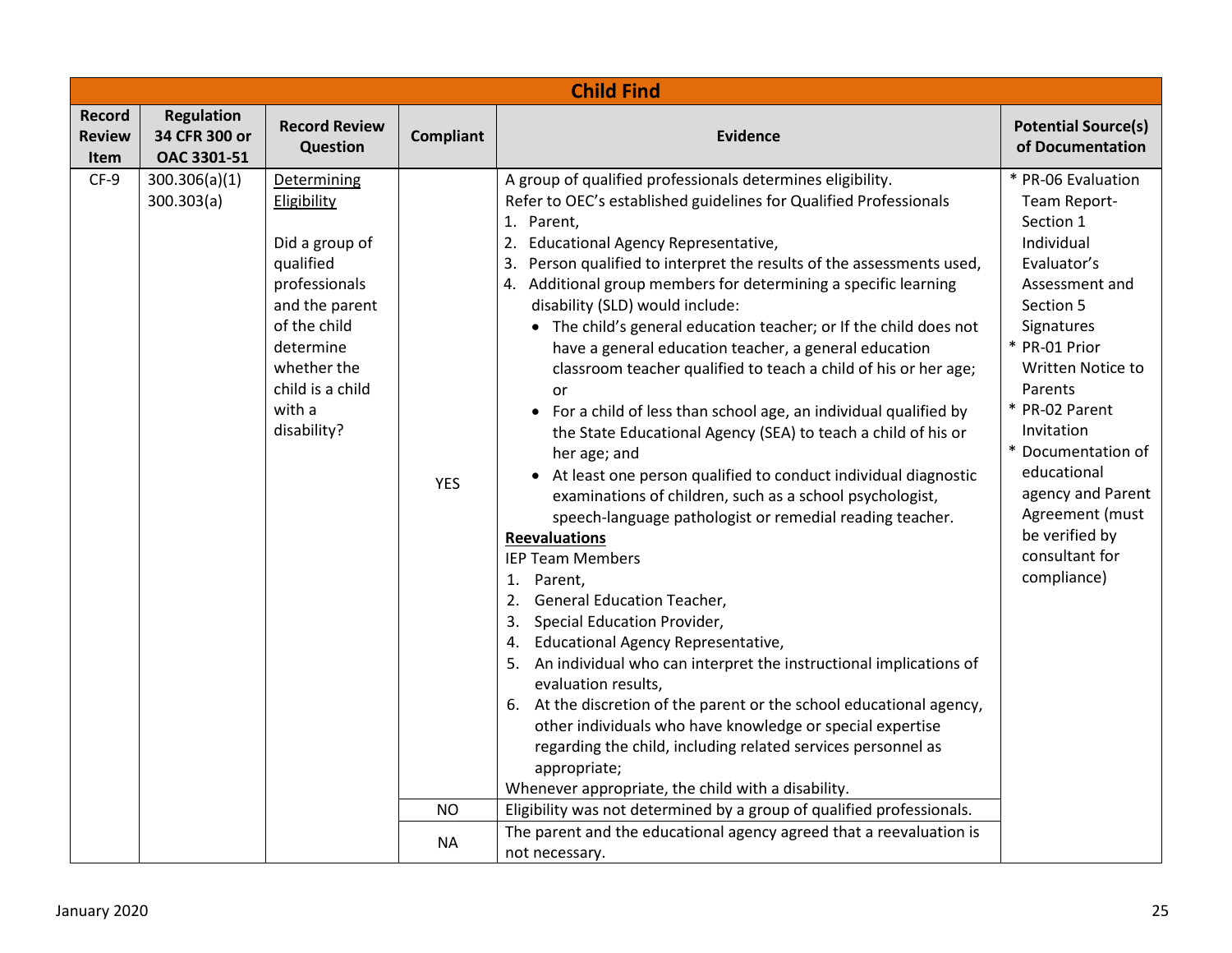|                                        | <b>Delivery of Service</b>                                                                                                                                                                                                                               |                                                                                                                                                                                                                                                                                                                                                                                                                                                                                                                                                                                              |                                                                                                                                                                                                   |                                                                                                                                     |                                                       |  |  |  |
|----------------------------------------|----------------------------------------------------------------------------------------------------------------------------------------------------------------------------------------------------------------------------------------------------------|----------------------------------------------------------------------------------------------------------------------------------------------------------------------------------------------------------------------------------------------------------------------------------------------------------------------------------------------------------------------------------------------------------------------------------------------------------------------------------------------------------------------------------------------------------------------------------------------|---------------------------------------------------------------------------------------------------------------------------------------------------------------------------------------------------|-------------------------------------------------------------------------------------------------------------------------------------|-------------------------------------------------------|--|--|--|
| <b>Record</b><br><b>Review</b><br>Item | <b>Regulation</b><br>34 CFR 300 or<br>OAC 3301-51                                                                                                                                                                                                        | <b>Record Review Question</b>                                                                                                                                                                                                                                                                                                                                                                                                                                                                                                                                                                | <b>Compliant</b>                                                                                                                                                                                  | <b>Evidence</b>                                                                                                                     | <b>Potential Source(s) of</b><br><b>Documentation</b> |  |  |  |
| $DS-1$                                 | SPP Indicator 13<br>Does the transition plan in the<br>300.320(b)<br>current IEP meet all 8 required<br>elements for IDEA?<br>3301-51-07(H)<br>(2)<br>1. There are appropriate<br>measurable postsecondary<br>goal(s).<br>2. The postsecondary goals are | <b>YES</b>                                                                                                                                                                                                                                                                                                                                                                                                                                                                                                                                                                                   | The transition planning elements of the IEP<br>are compliant with criteria established on the<br>National Secondary Transition Technical<br>Assistance Center (NSTTAC) Indicator 13<br>Checklist. | IEP (PR-07) Sections 4 & 5                                                                                                          |                                                       |  |  |  |
|                                        | updated annually.<br>3. The postsecondary goals were<br>based on age appropriate<br>transition assessment (AATA).<br>4. There are transition services                                                                                                    |                                                                                                                                                                                                                                                                                                                                                                                                                                                                                                                                                                                              | <b>NO</b>                                                                                                                                                                                         | Transition planning on the IEP is noncompliant<br>with one or more of the 8 required federal<br>elements outlined on the checklist. |                                                       |  |  |  |
|                                        |                                                                                                                                                                                                                                                          | that will reasonably enable the<br>student to meet the<br>postsecondary goal(s).<br>5. The transition services include<br>courses of study that will<br>reasonably enable the student<br>to meet the postsecondary<br>goal(s).<br>6. The annual goal(s) are related<br>to the student's transition<br>service needs.<br>7. There is evidence the student<br>was invited to the IEP Team<br>Meeting where transition<br>services were discussed.<br>8. When appropriate, there is<br>evidence that a representative<br>of any participating agency was<br>invited to the IEP Team<br>Meeting. | <b>NA</b>                                                                                                                                                                                         | The child is not 14 or above, or the IEP<br>reported in EMIS is the current IEP.                                                    |                                                       |  |  |  |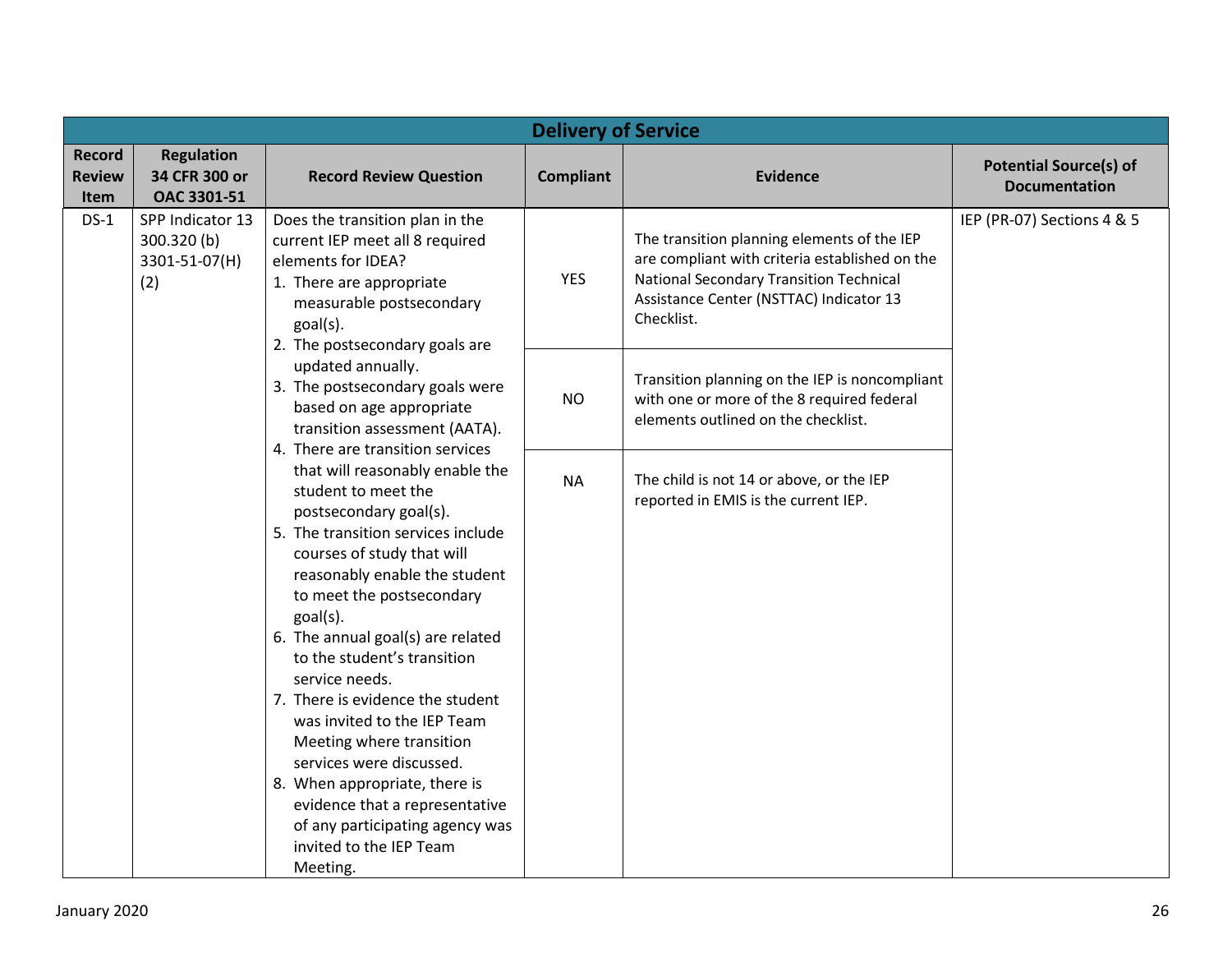|                                               | <b>Delivery of Service</b>                        |                                                                                                             |                  |                                                                                                                                                                                                                                                                                                                                                                                                                                                                                                                                                                                                                          |                                                                                                  |  |  |  |
|-----------------------------------------------|---------------------------------------------------|-------------------------------------------------------------------------------------------------------------|------------------|--------------------------------------------------------------------------------------------------------------------------------------------------------------------------------------------------------------------------------------------------------------------------------------------------------------------------------------------------------------------------------------------------------------------------------------------------------------------------------------------------------------------------------------------------------------------------------------------------------------------------|--------------------------------------------------------------------------------------------------|--|--|--|
| <b>Record</b><br><b>Review</b><br><b>Item</b> | <b>Regulation</b><br>34 CFR 300 or<br>OAC 3301-51 | <b>Record Review Question</b>                                                                               | <b>Compliant</b> | <b>Evidence</b>                                                                                                                                                                                                                                                                                                                                                                                                                                                                                                                                                                                                          | <b>Potential Source(s) of</b><br><b>Documentation</b>                                            |  |  |  |
| $DS-2$                                        | 300.320(a)(1)                                     | Does the IEP include<br>Present Levels of<br>Performance (PLOP)that<br>address the needs of the<br>student? | <b>YES</b>       | Present Levels of Performance must include the<br>following information as it relates to each goal:<br>Summary of current daily academic/behavior<br>$\bullet$<br>and/or functional performance (strengths and<br>needs) compared to expected grade level<br>standards in order to provide a frame of<br>reference;<br>Baseline data provided for developing a<br>$\bullet$<br>measurable goal. (E.g. ETR results, if current;<br>formative, curriculum-based, ecological,<br>transition, functional behavior assessments.)<br>Current performance measurement directly<br>$\bullet$<br>relates to the goal measurement. | *PR-07 IEP Section 6<br>(Present Level of Academic<br>Achievement and Functional<br>Performance) |  |  |  |
|                                               |                                                   |                                                                                                             | <b>NO</b>        | Present levels of performance do not provide<br>detailed and targeted summary of current daily<br>academic/behavior and /or functional performance<br>related to the development of measurable goals.                                                                                                                                                                                                                                                                                                                                                                                                                    |                                                                                                  |  |  |  |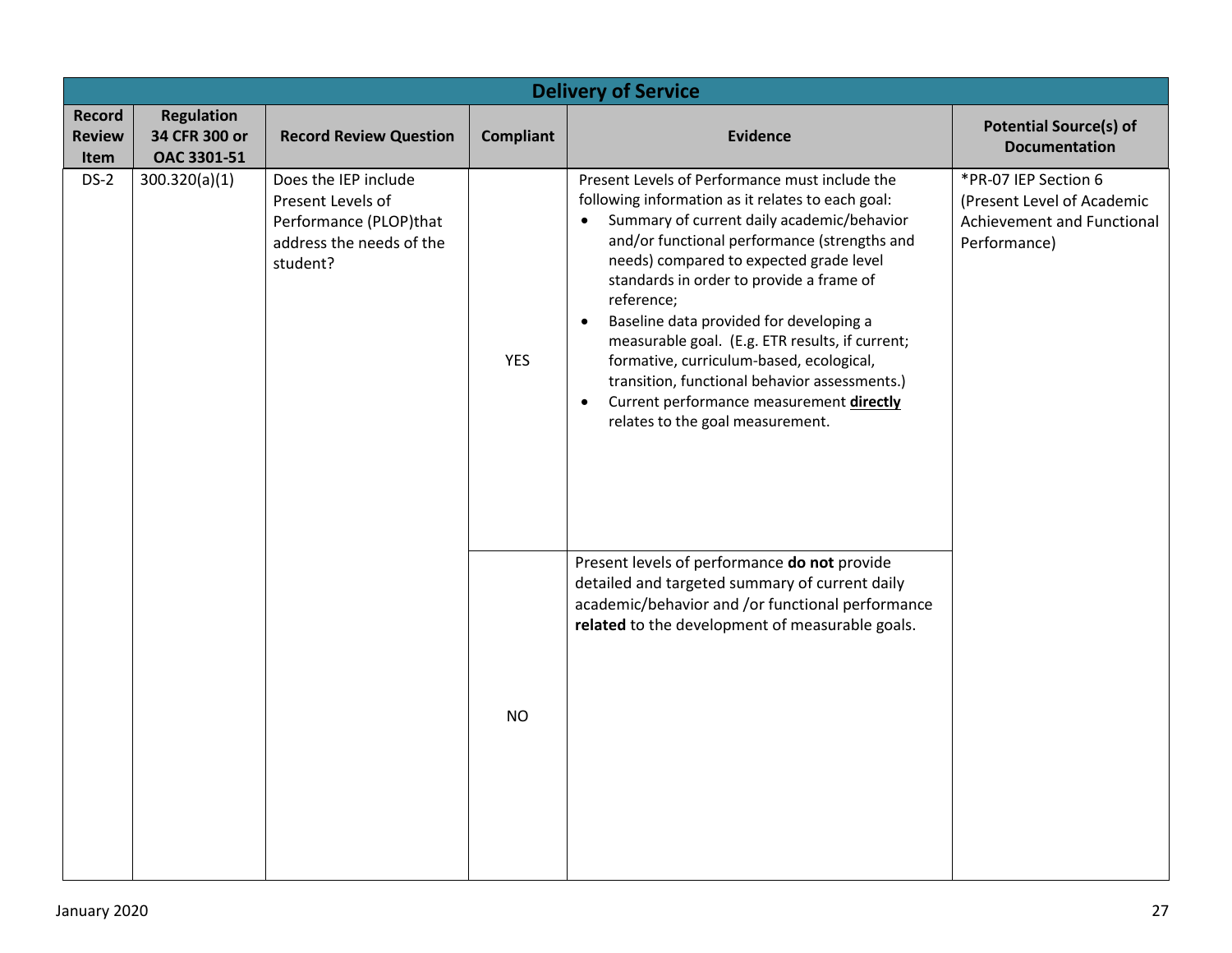| <b>Delivery of Service</b>             |                                                   |                                                                     |                  |                                                                                                                                                                                                                                                                                                                                                                                                                                                                                                                                                                                                                                                                                     |                                                       |  |  |
|----------------------------------------|---------------------------------------------------|---------------------------------------------------------------------|------------------|-------------------------------------------------------------------------------------------------------------------------------------------------------------------------------------------------------------------------------------------------------------------------------------------------------------------------------------------------------------------------------------------------------------------------------------------------------------------------------------------------------------------------------------------------------------------------------------------------------------------------------------------------------------------------------------|-------------------------------------------------------|--|--|
| <b>Record</b><br><b>Review</b><br>Item | <b>Regulation</b><br>34 CFR 300 or<br>OAC 3301-51 | <b>Record Review Question</b>                                       | <b>Compliant</b> | <b>Evidence</b>                                                                                                                                                                                                                                                                                                                                                                                                                                                                                                                                                                                                                                                                     | <b>Potential Source(s) of</b><br><b>Documentation</b> |  |  |
| $DS-3$                                 | 300.320(a)(2)(i)                                  | Are annual goals stated in<br>measurable terms?                     | <b>YES</b>       | Measurable annual goals are statements in<br>measurable terms that describe what can be taught<br>to that child using specially designed instruction<br>within a twelve-month period.<br>A measurable annual goal must contain the<br>following:<br>Clearly defined behavior: the specific action the<br>child will be expected to perform.<br>The condition (situation, setting or given<br>material) under which the behavior is to be<br>performed.<br>Performance criteria desired: the level the child<br>$\bullet$<br>must demonstrate for mastery and the number<br>of times the child must demonstrate the skill or<br>behavior.<br>The goal must be measurable on its own. | *PR-07 IEP Section 6<br>(Measurable Annual Goals)     |  |  |
|                                        |                                                   |                                                                     | <b>NO</b>        | The annual goals do not describe what can be taught<br>to the child using specially designed instruction, and<br>do not contain the above.                                                                                                                                                                                                                                                                                                                                                                                                                                                                                                                                          |                                                       |  |  |
| $DS-4$                                 | 300.320<br>(a)(2)(i)                              | Do annual goals address<br>the child's academic<br>area(s) of need? | <b>YES</b>       | There is alignment between the academic needs<br>identified in the ETR and the annual goals; OR<br>Evidence in the IEP that the IEP team, based on the<br>severity of needs, decided to prioritize addressing<br>the needs.                                                                                                                                                                                                                                                                                                                                                                                                                                                         | *PR-07 IEP Section 6                                  |  |  |
|                                        |                                                   |                                                                     | <b>NO</b>        | Annual goals fail to address the child's academic<br>needs identified in the IEP.                                                                                                                                                                                                                                                                                                                                                                                                                                                                                                                                                                                                   |                                                       |  |  |
|                                        |                                                   |                                                                     | <b>NA</b>        | Academic needs were not identified at this time.                                                                                                                                                                                                                                                                                                                                                                                                                                                                                                                                                                                                                                    |                                                       |  |  |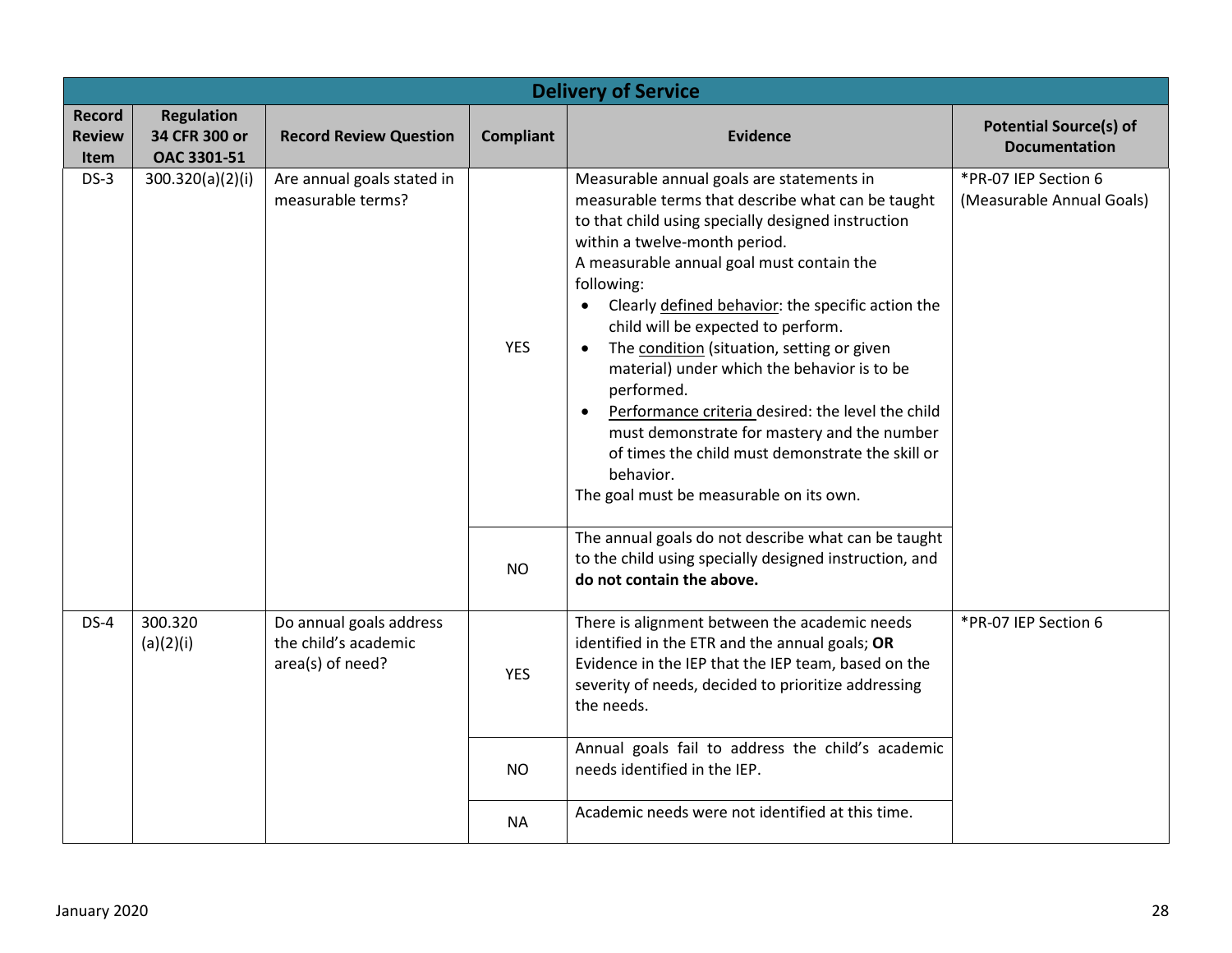|                                 | <b>Delivery of Service</b>                        |                                                                       |                  |                                                                                                                                                                                                                                                                                                                                                                                                                                                                                                                                                                                                                                                                                                                                               |                                                       |  |  |
|---------------------------------|---------------------------------------------------|-----------------------------------------------------------------------|------------------|-----------------------------------------------------------------------------------------------------------------------------------------------------------------------------------------------------------------------------------------------------------------------------------------------------------------------------------------------------------------------------------------------------------------------------------------------------------------------------------------------------------------------------------------------------------------------------------------------------------------------------------------------------------------------------------------------------------------------------------------------|-------------------------------------------------------|--|--|
| Record<br><b>Review</b><br>Item | <b>Regulation</b><br>34 CFR 300 or<br>OAC 3301-51 | <b>Record Review Question</b>                                         | <b>Compliant</b> | <b>Evidence</b>                                                                                                                                                                                                                                                                                                                                                                                                                                                                                                                                                                                                                                                                                                                               | <b>Potential Source(s) of</b><br><b>Documentation</b> |  |  |
| $DS-5$                          | 300.320(a)(2)(i)                                  | Do annual goals address<br>the child's functional<br>area(s) of need? | <b>YES</b>       | There is alignment between the functional needs<br>identified in the ETR and the annual goals; OR<br>Evidence in the IEP that the IEP team, based on the<br>severity of needs, decided to prioritize addressing<br>the needs.<br>Functional means nonacademic, as in "routine<br>activities of everyday living."<br>"It is not necessary to include a definition of<br>"functional" in these regulations because we believe<br>it is a term that is generally understood to refer to<br>skills or activities that are not considered academic<br>or related to a child's academic achievement.<br>"Functional" is often used in the context of routine<br>activities of everyday living." (Commentary in the<br>Federal Register, page 46661) | *PR-07 IEP Section 6                                  |  |  |
|                                 |                                                   |                                                                       | <b>NO</b>        | The annual goals fail to reasonably address<br>functional area(s) of need identified in the IEP.                                                                                                                                                                                                                                                                                                                                                                                                                                                                                                                                                                                                                                              |                                                       |  |  |
|                                 |                                                   |                                                                       | <b>NA</b>        | Functional needs were not identified at this time.                                                                                                                                                                                                                                                                                                                                                                                                                                                                                                                                                                                                                                                                                            |                                                       |  |  |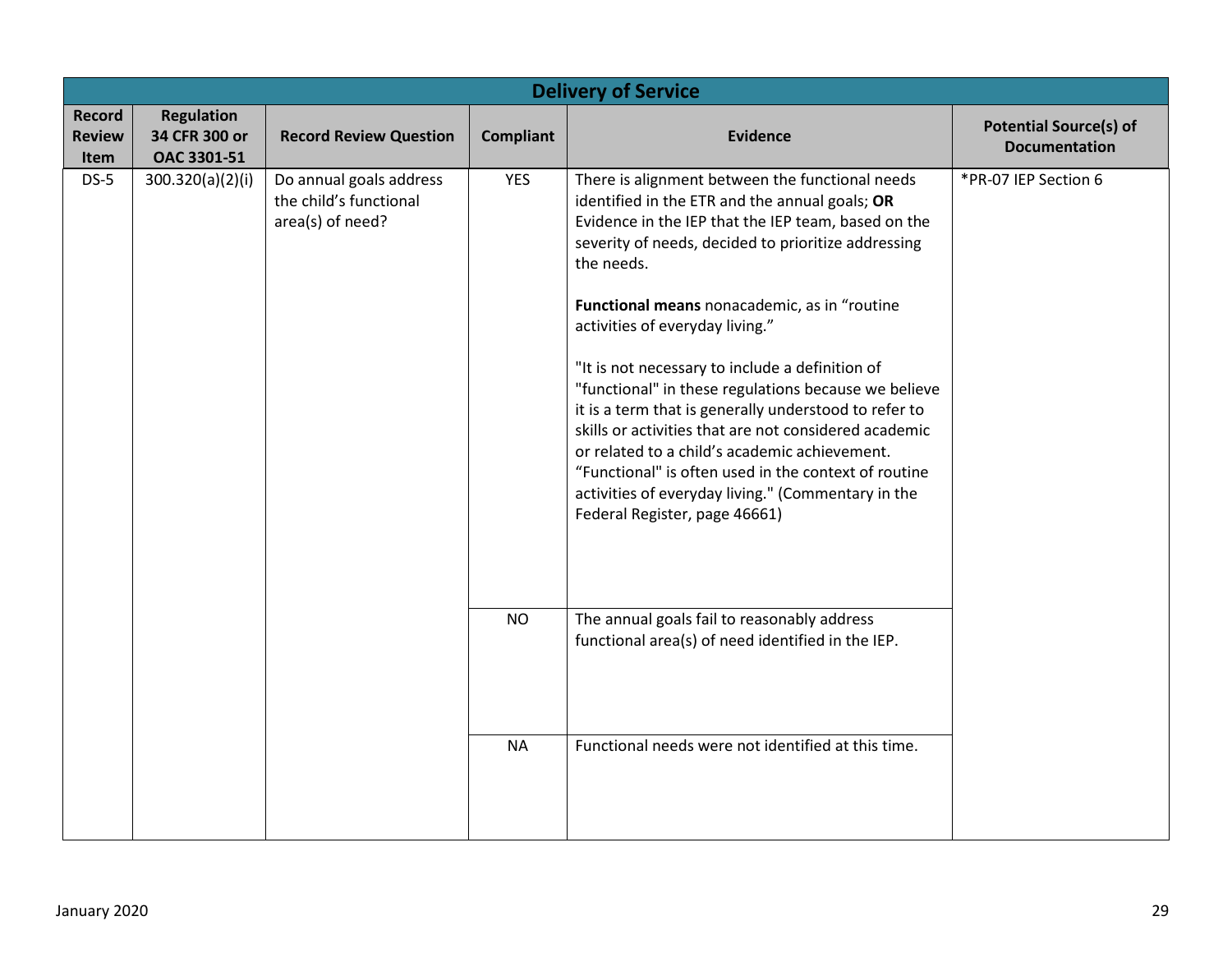|                                               | <b>Delivery of Service</b>                        |                                                                                                                                                    |                  |                                                                                                                                                                                                                                                                                                                                                                                                                                                                                                                                                                                                                                                                                                                                                                                                                                                                                                                                                                                                                                                                                                                                                                                 |                                                                                 |  |  |
|-----------------------------------------------|---------------------------------------------------|----------------------------------------------------------------------------------------------------------------------------------------------------|------------------|---------------------------------------------------------------------------------------------------------------------------------------------------------------------------------------------------------------------------------------------------------------------------------------------------------------------------------------------------------------------------------------------------------------------------------------------------------------------------------------------------------------------------------------------------------------------------------------------------------------------------------------------------------------------------------------------------------------------------------------------------------------------------------------------------------------------------------------------------------------------------------------------------------------------------------------------------------------------------------------------------------------------------------------------------------------------------------------------------------------------------------------------------------------------------------|---------------------------------------------------------------------------------|--|--|
| <b>Record</b><br><b>Review</b><br><b>Item</b> | <b>Regulation</b><br>34 CFR 300 or<br>OAC 3301-51 | <b>Record Review Question</b>                                                                                                                      | <b>Compliant</b> | <b>Evidence</b>                                                                                                                                                                                                                                                                                                                                                                                                                                                                                                                                                                                                                                                                                                                                                                                                                                                                                                                                                                                                                                                                                                                                                                 | <b>Potential Source(s) of</b><br><b>Documentation</b>                           |  |  |
| $DS-6$                                        | 300.320(a)(4)                                     | Does the IEP contain a<br>statement of specially<br>designed instruction that<br>addresses the needs of<br>the child and supports<br>annual goals? | <b>YES</b>       | The IEP specifically identifies the provision of<br>specially designed instruction AND describes the<br>nature of the instruction that aligns with the needs<br>of the child AND supports achievement of annual<br>goals. The SDI describes skills and methods used for<br>instruction specific to the goal.<br>Definition 300.39 (b)(3)<br>Specially designed instruction means adapting, as<br>appropriate to the needs of a child under the<br>content, methodology, or delivery of instruction;<br><b>OR</b><br>The child is receiving related services that the IEP<br>team has determined is specially designed<br>instruction; i.e., only related services listed on the<br>IEP.<br><b>Examples:</b><br>• Direct instruction (with a multisensory approach)<br>in basic reading skills, to include phonics,<br>vocabulary, analysis of the structure of words.<br>Instruction in the area of math multi-step<br>problem solving to include modeling, corrective<br>feedback, repeated practice.<br>• Instruction in organization skills to include use of<br>daily checklist and academic subject organizers.<br>The IEP does not specifically identify the provision of | *PR-07 IEP Section 7<br>Description(s) of Specially<br><b>Designed Services</b> |  |  |
|                                               |                                                   |                                                                                                                                                    | <b>NO</b>        | specially designed instruction AND does not<br>describe the nature of the instruction that aligns<br>with the needs of the child AND support<br>achievement of annual goals.                                                                                                                                                                                                                                                                                                                                                                                                                                                                                                                                                                                                                                                                                                                                                                                                                                                                                                                                                                                                    |                                                                                 |  |  |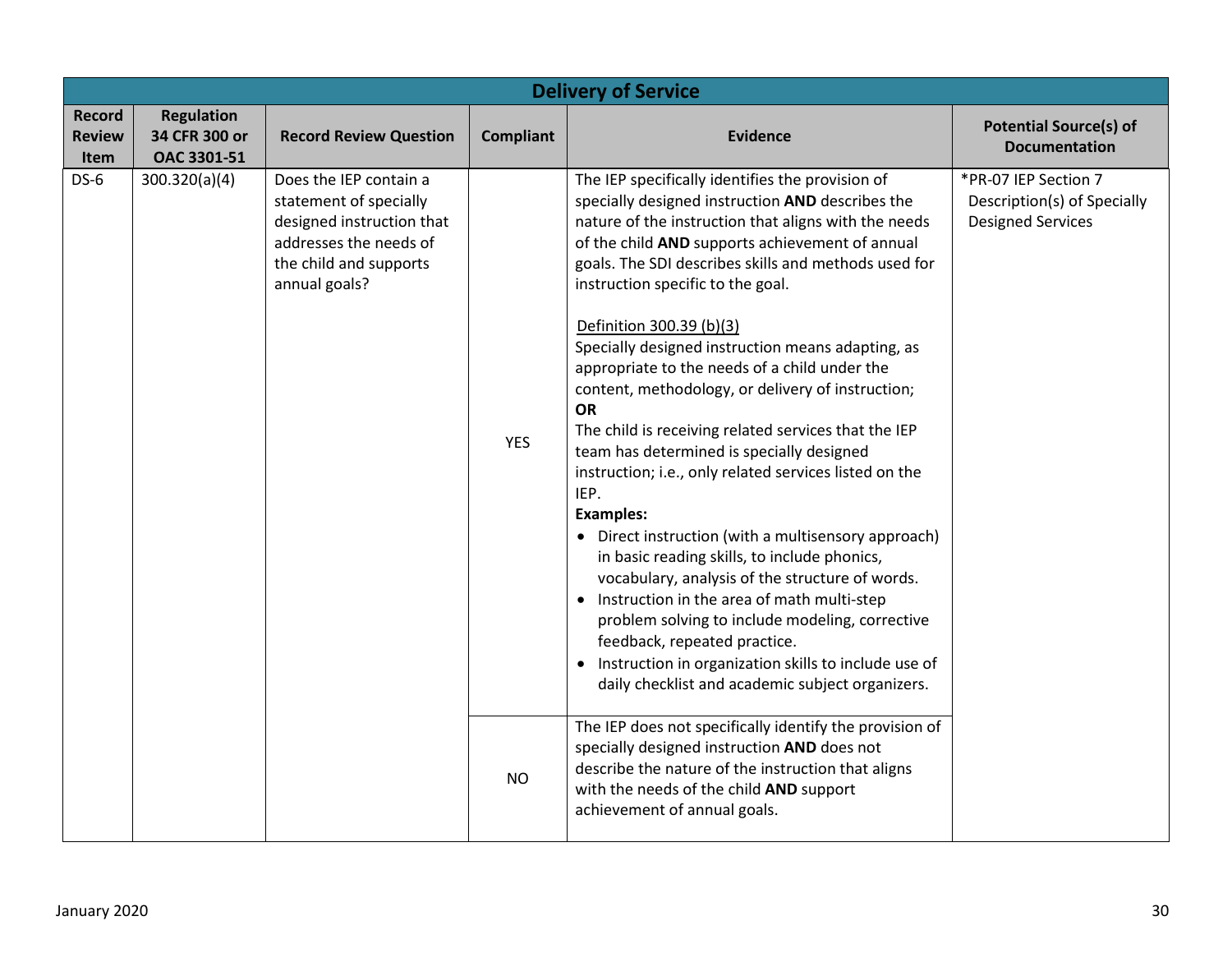|                                        | <b>Delivery of Service</b>                        |                                                                                                                   |                  |                                                                                                                                                                                                  |                                                                                                                   |  |  |
|----------------------------------------|---------------------------------------------------|-------------------------------------------------------------------------------------------------------------------|------------------|--------------------------------------------------------------------------------------------------------------------------------------------------------------------------------------------------|-------------------------------------------------------------------------------------------------------------------|--|--|
| <b>Record</b><br><b>Review</b><br>Item | <b>Regulation</b><br>34 CFR 300 or<br>OAC 3301-51 | <b>Record Review Question</b>                                                                                     | <b>Compliant</b> | <b>Evidence</b>                                                                                                                                                                                  | <b>Potential Source(s) of</b><br><b>Documentation</b>                                                             |  |  |
| $DS-7$                                 | 300.320(a)(7)                                     | Does the statement of<br>specially designed<br>instruction indicate the<br>location where it will be<br>provided? | <b>YES</b>       | The IEP specifically identifies the location of services.<br>If more than one location, each location must show<br>the specially designed instruction that will be<br>provided in that location. | *PR-07 IEP Section 7<br>Description(s) of Specially<br><b>Designed Services (Location</b><br>of Services)         |  |  |
|                                        |                                                   |                                                                                                                   | <b>NO</b>        | The IEP does NOT specify where specially designed<br>instruction will be provided.                                                                                                               |                                                                                                                   |  |  |
| $DS-8$                                 | 300.320(a)(7)                                     | Does the statement of<br>specially designed<br>instruction indicate<br>amount of time and<br>frequency?           | <b>YES</b>       | The statement of specially designed instruction<br>specifically identifies the amount of time and<br>frequency of services the child will receive AND is<br>clear and understandable to parents. | *PR-07 IEP Section 7<br>Description(s) of Specially<br><b>Designed Services (Amount</b><br>of Time and Frequency) |  |  |
|                                        |                                                   |                                                                                                                   | <b>NO</b>        | The specially designed instruction statement does<br>not specify the amount of time and frequency of<br>services received. More than one goal is lumped in<br>the amount of time.                |                                                                                                                   |  |  |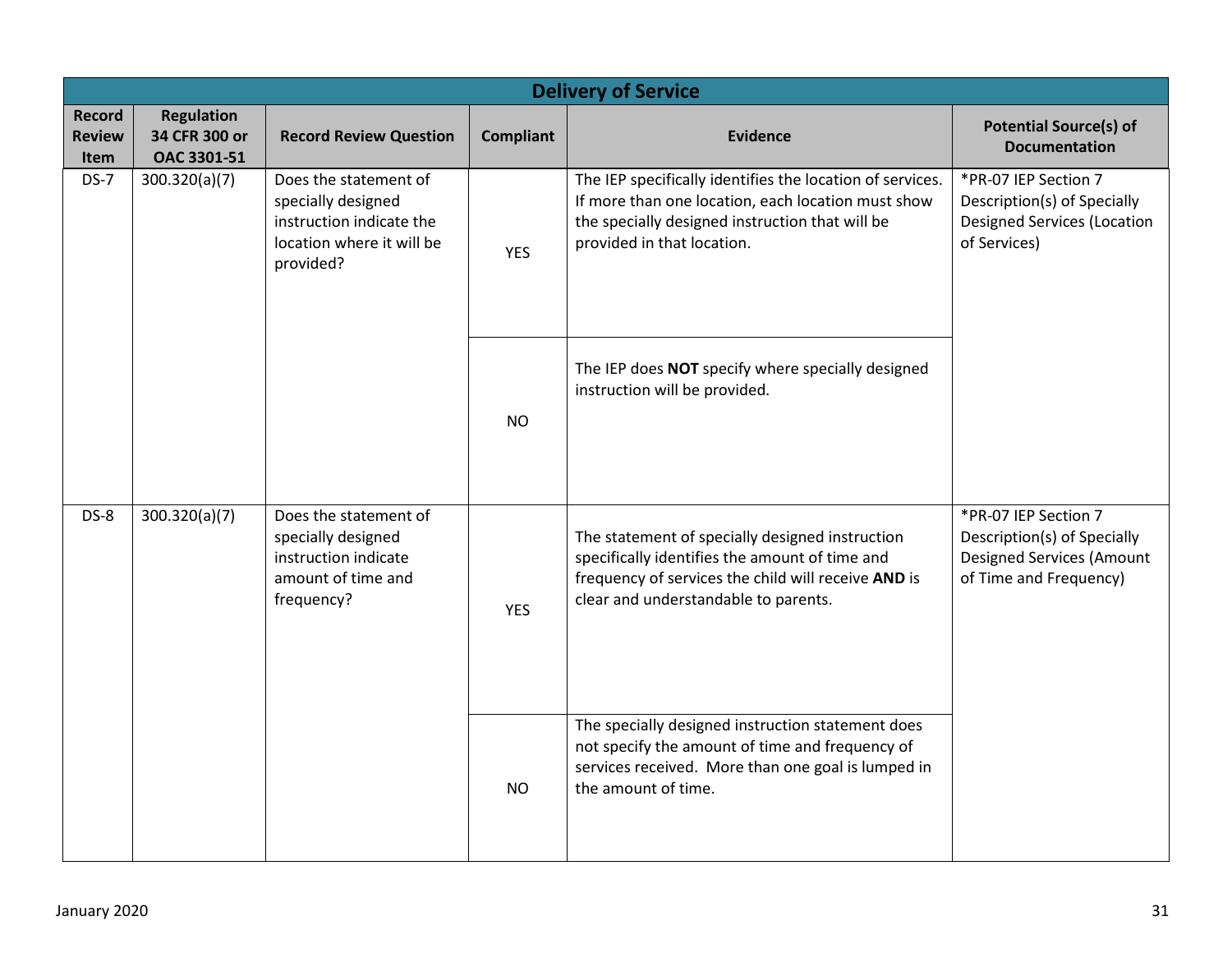|                                        | <b>Delivery of Service</b>                        |                                                                                                                  |                  |                                                                                                                                                                                                                                                                                                                                                                                                                                                                                                                                                                                                                                                                                                                                                                                                                                                                                                                                                                                                                     |                                                                                                       |  |  |  |
|----------------------------------------|---------------------------------------------------|------------------------------------------------------------------------------------------------------------------|------------------|---------------------------------------------------------------------------------------------------------------------------------------------------------------------------------------------------------------------------------------------------------------------------------------------------------------------------------------------------------------------------------------------------------------------------------------------------------------------------------------------------------------------------------------------------------------------------------------------------------------------------------------------------------------------------------------------------------------------------------------------------------------------------------------------------------------------------------------------------------------------------------------------------------------------------------------------------------------------------------------------------------------------|-------------------------------------------------------------------------------------------------------|--|--|--|
| <b>Record</b><br><b>Review</b><br>Item | <b>Regulation</b><br>34 CFR 300 or<br>OAC 3301-51 | <b>Record Review Question</b>                                                                                    | <b>Compliant</b> | <b>Evidence</b>                                                                                                                                                                                                                                                                                                                                                                                                                                                                                                                                                                                                                                                                                                                                                                                                                                                                                                                                                                                                     | <b>Potential Source(s) of</b><br><b>Documentation</b>                                                 |  |  |  |
| $DS-9$                                 | 300.320(a)(4)                                     | Does the IEP identify<br>related services that<br>address the needs of the<br>child and support annual<br>goals? | <b>YES</b>       | The IEP specifically identifies the provision of related<br>services that align with the needs of the child and<br>support achievement of annual goals.<br>From the Operating Standards:<br>Related Services means transportation and such<br>developmental, corrective and other supportive<br>services as are required to assist a child with a<br>disability to benefit from special education, and<br>includes speech-language pathology and audiology<br>services, interpreting services, psychological<br>services, physical and occupational therapy,<br>recreation, including therapeutic recreation, early<br>identification and assessment of disabilities in<br>children, counseling services, including rehabilitation<br>counseling, orientation and mobility services, and<br>medical services for diagnostic or evaluation<br>purposes. Related services also include school health<br>services and school nurse services, social work<br>services in schools and parent counseling and<br>training. | *PR-07 IEP Section 7<br>Description(s) of Specially<br><b>Designed Services (Related</b><br>Services) |  |  |  |
|                                        |                                                   |                                                                                                                  | <b>NO</b>        | The IEP does not specify related services that align<br>with the needs of the child or support annual goals.                                                                                                                                                                                                                                                                                                                                                                                                                                                                                                                                                                                                                                                                                                                                                                                                                                                                                                        |                                                                                                       |  |  |  |
|                                        |                                                   |                                                                                                                  | <b>NA</b>        | Based on the needs of the child, related services<br>were not identified at this time.                                                                                                                                                                                                                                                                                                                                                                                                                                                                                                                                                                                                                                                                                                                                                                                                                                                                                                                              |                                                                                                       |  |  |  |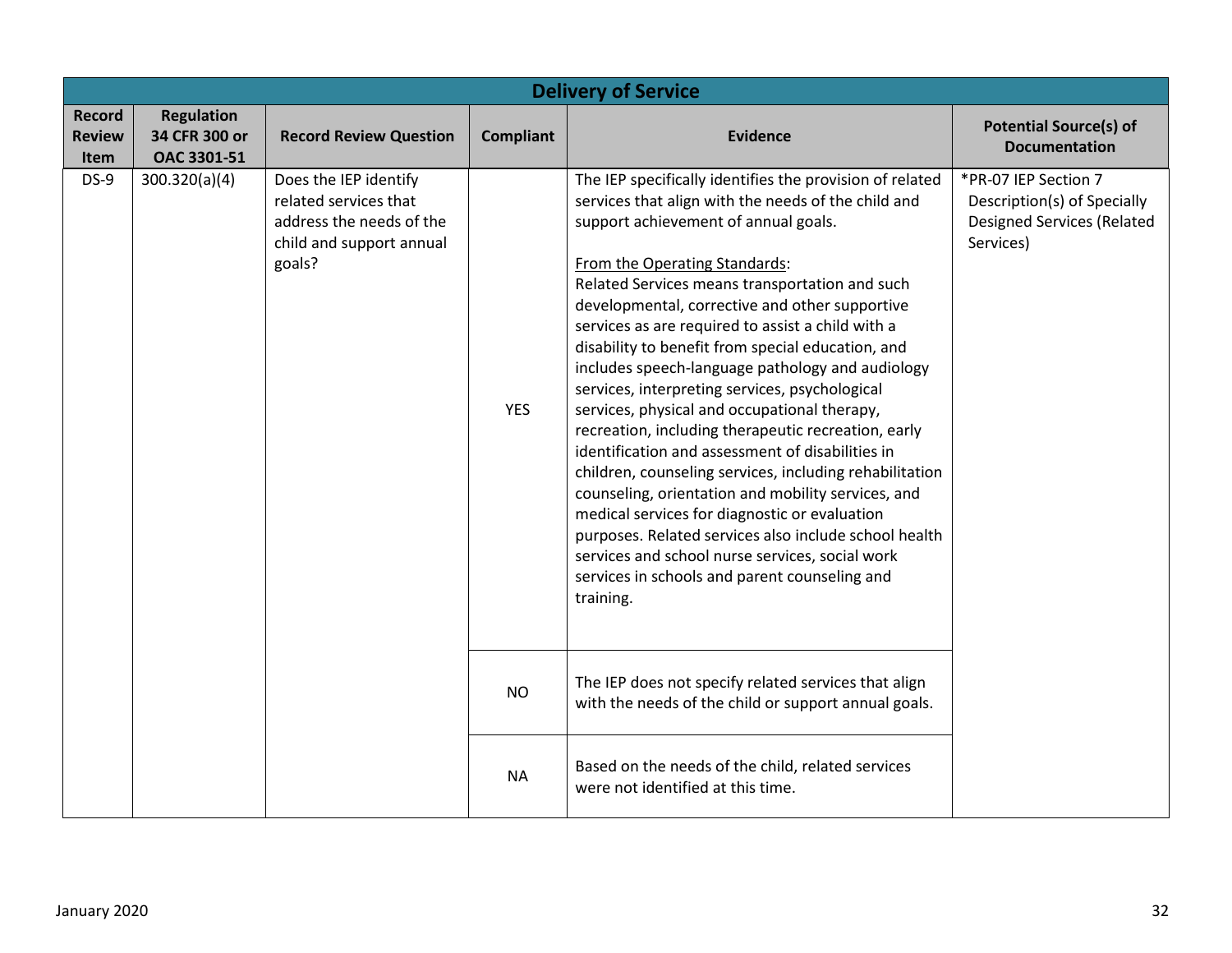|                                        | <b>Delivery of Service</b>                        |                                                                                                    |                  |                                                                                                                                                                               |                                                                                                                                          |  |  |  |
|----------------------------------------|---------------------------------------------------|----------------------------------------------------------------------------------------------------|------------------|-------------------------------------------------------------------------------------------------------------------------------------------------------------------------------|------------------------------------------------------------------------------------------------------------------------------------------|--|--|--|
| <b>Record</b><br><b>Review</b><br>Item | <b>Regulation</b><br>34 CFR 300 or<br>OAC 3301-51 | <b>Record Review Question</b>                                                                      | <b>Compliant</b> | <b>Evidence</b>                                                                                                                                                               | <b>Potential Source(s) of</b><br><b>Documentation</b>                                                                                    |  |  |  |
| <b>DS-10</b>                           | 300.320(a)(7)                                     | Does the statement of<br>related services indicate<br>the location where they<br>will be provided? | <b>YES</b>       | The IEP specifically identifies where related services<br>will be provided.                                                                                                   | *PR-07 IEP Section 7<br>Description(s) of Specially<br><b>Designed Services (Related</b><br>Services)- (Location of<br>Services)         |  |  |  |
|                                        |                                                   |                                                                                                    | <b>NO</b>        | Location is not specified for each related service.                                                                                                                           |                                                                                                                                          |  |  |  |
|                                        |                                                   |                                                                                                    | <b>NA</b>        | Based on the needs of the child, related services<br>were not identified at this time.                                                                                        |                                                                                                                                          |  |  |  |
| DS-11                                  | 300.320(a)(7)                                     | Does the statement of<br>related services indicate<br>amount of time, duration,<br>and frequency?  | <b>YES</b>       | The IEP specifically identifies the amount of time,<br>duration and frequency of related services that will<br>be provided. And is clear and understandable to the<br>parent. | *PR-07 IEP Section 7<br>Description(s) of Specially<br><b>Designed Services (Related</b><br>Services)- (Amount of<br>Time and Frequency) |  |  |  |
|                                        |                                                   |                                                                                                    | <b>NO</b>        | Amount of time, duration and frequency are not<br>specified for each related service.<br>More than one goal is lumped in the amount of<br>time.                               |                                                                                                                                          |  |  |  |
|                                        |                                                   |                                                                                                    | <b>NA</b>        | Based on the needs of the child, related services<br>were not identified at this time.                                                                                        |                                                                                                                                          |  |  |  |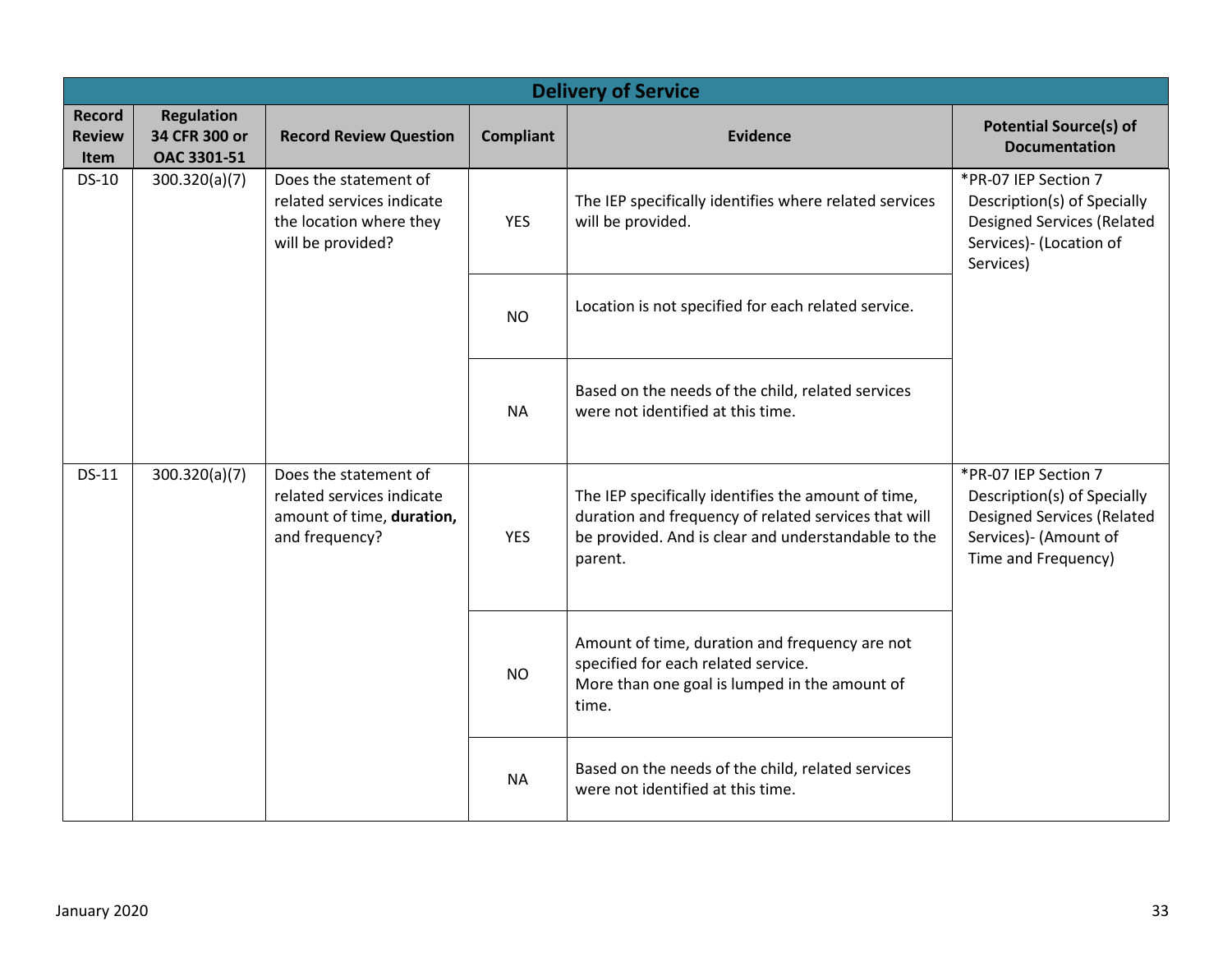|                                        | <b>Delivery of Service</b>                        |                                                                                                                                                     |                  |                                                                                                                                                                                                                                                                                                                                                                                                                                                                                                                                                                                                                                                                                                                                                                             |                                                                                                                                                             |  |  |
|----------------------------------------|---------------------------------------------------|-----------------------------------------------------------------------------------------------------------------------------------------------------|------------------|-----------------------------------------------------------------------------------------------------------------------------------------------------------------------------------------------------------------------------------------------------------------------------------------------------------------------------------------------------------------------------------------------------------------------------------------------------------------------------------------------------------------------------------------------------------------------------------------------------------------------------------------------------------------------------------------------------------------------------------------------------------------------------|-------------------------------------------------------------------------------------------------------------------------------------------------------------|--|--|
| <b>Record</b><br><b>Review</b><br>Item | <b>Regulation</b><br>34 CFR 300 or<br>OAC 3301-51 | <b>Record Review Question</b>                                                                                                                       | <b>Compliant</b> | <b>Evidence</b>                                                                                                                                                                                                                                                                                                                                                                                                                                                                                                                                                                                                                                                                                                                                                             | <b>Potential Source(s) of</b><br><b>Documentation</b>                                                                                                       |  |  |
| <b>DS-12</b>                           | 300.324(a)(2)(v)                                  | Does the IEP identify assistive<br>technology to enable the child<br>to be involved in and make<br>progress in the general<br>education curriculum? | <b>YES</b>       | The IEP includes identified assistive<br>technology and/or services the child needs.<br>Definition(s). It may be defined in the goal.<br>300.5 Assistive Technology Device: any<br>device item, piece of equipment, or product<br>system, whether acquired commercially off<br>the shelf, modified, or customized, that<br>directly assist a child with a disability to<br>increase, maintain, or improve his or her<br>functional capabilities. A medical device<br>that is surgically implanted or the<br>replacement of such a device is not included<br>under the term assistive technology device.<br>300.6 Assistive Technology Service: Any<br>service that directly assists the child in the<br>selection, acquisition or use of an assistive<br>technology device. | *PR-07 IEP Section 2<br>Special Instructional Factors,<br>*PR-07 Section 7 Description(s)<br>of Specially Designed Services-<br><b>Assistive Technology</b> |  |  |
|                                        |                                                   |                                                                                                                                                     | <b>NO</b>        | Assistive technology and/or services was<br>identified in the ETR but not included on the<br>IEP or assistive technology is listed as<br>needed, at the discretion of the teacher, as<br>requested.                                                                                                                                                                                                                                                                                                                                                                                                                                                                                                                                                                         |                                                                                                                                                             |  |  |
|                                        |                                                   |                                                                                                                                                     | <b>NA</b>        | Based on the needs of the child, assistive<br>technology and/or services were not<br>identified at this time.                                                                                                                                                                                                                                                                                                                                                                                                                                                                                                                                                                                                                                                               |                                                                                                                                                             |  |  |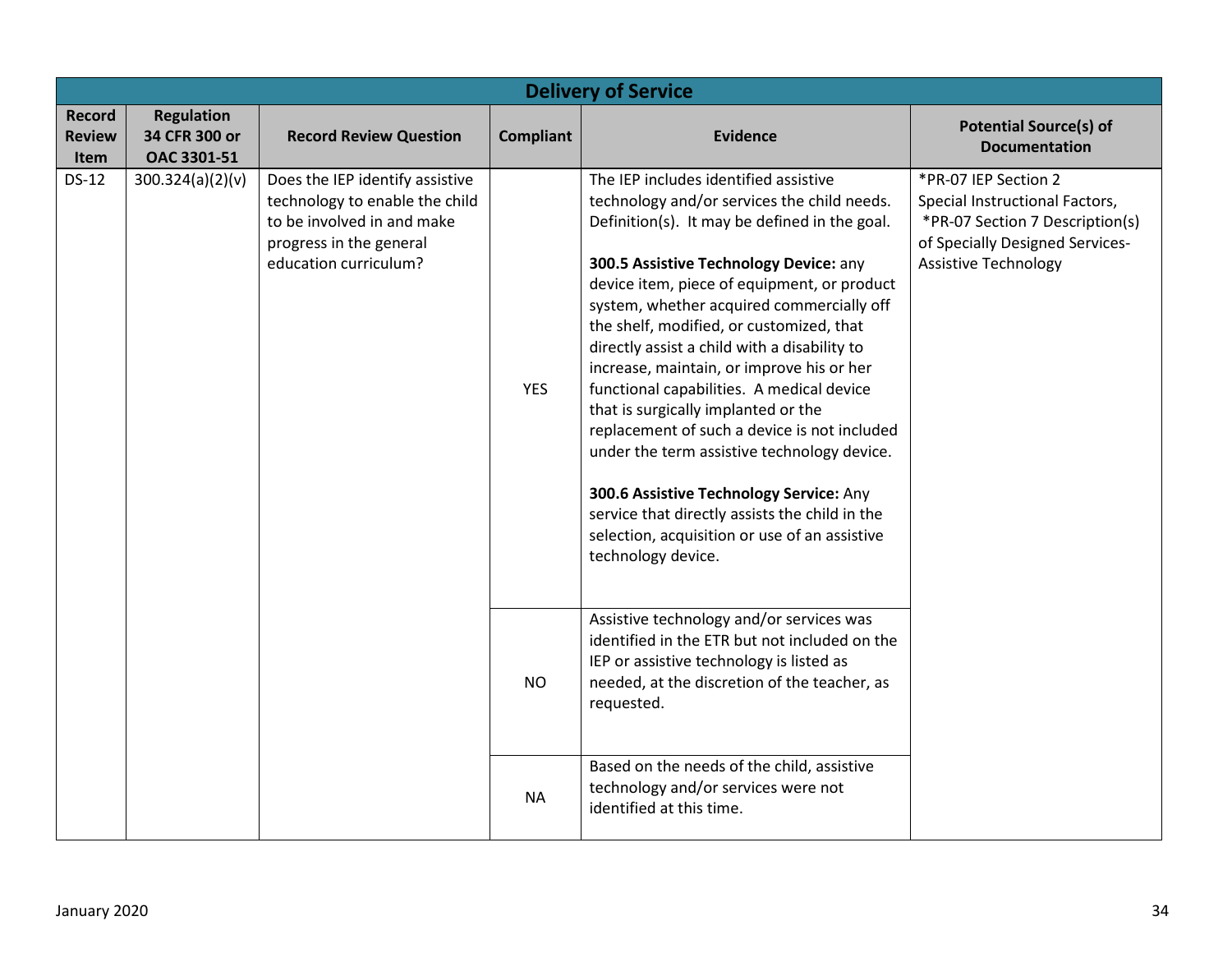|                                        | <b>Delivery of Service</b>                        |                                                                                                                                                        |                  |                                                                                                                                                                                                                                                                                                                             |                                                                                                                               |  |
|----------------------------------------|---------------------------------------------------|--------------------------------------------------------------------------------------------------------------------------------------------------------|------------------|-----------------------------------------------------------------------------------------------------------------------------------------------------------------------------------------------------------------------------------------------------------------------------------------------------------------------------|-------------------------------------------------------------------------------------------------------------------------------|--|
| <b>Record</b><br><b>Review</b><br>Item | <b>Regulation</b><br>34 CFR 300 or<br>OAC 3301-51 | <b>Record Review Question</b>                                                                                                                          | <b>Compliant</b> | <b>Evidence</b>                                                                                                                                                                                                                                                                                                             | <b>Potential Source(s) of</b><br><b>Documentation</b>                                                                         |  |
| <b>DS-13</b>                           | 300.320(a)(6)(i)<br>300.320(a)(6)(i)              | Does the IEP identify<br>accommodations provided to<br>enable the child to be involved<br>in and make progress in the<br>general education curriculum? | <b>YES</b>       | (This can be listed anywhere in the IEP.)<br>The IEP describes accommodations provided<br>to the child and explains the conditions for<br>and the extent of the accommodation.<br>Accommodations provide access to course<br>content but do not alter the scope or<br>complexity of the information taught to the<br>child. | *PR-07 IEP, Section 7<br>Description(s) of Specially<br>Designed Services-<br>Accommodations<br>Profile or PLOP<br><b>ETR</b> |  |
|                                        |                                                   |                                                                                                                                                        | <b>NO</b>        | Accommodations were identified by the<br>$\bullet$<br>IEP team but not included on the IEP; OR<br>Accommodations listed as needed, at<br>$\bullet$<br>the discretion of the teacher, as<br>requested OR<br>The conditions and/or extent were not<br>$\bullet$<br>explained (who, when, where services<br>provided).         |                                                                                                                               |  |
|                                        |                                                   |                                                                                                                                                        | <b>NA</b>        | Based on the needs of the student<br>accommodations were not identified at this<br>time.                                                                                                                                                                                                                                    |                                                                                                                               |  |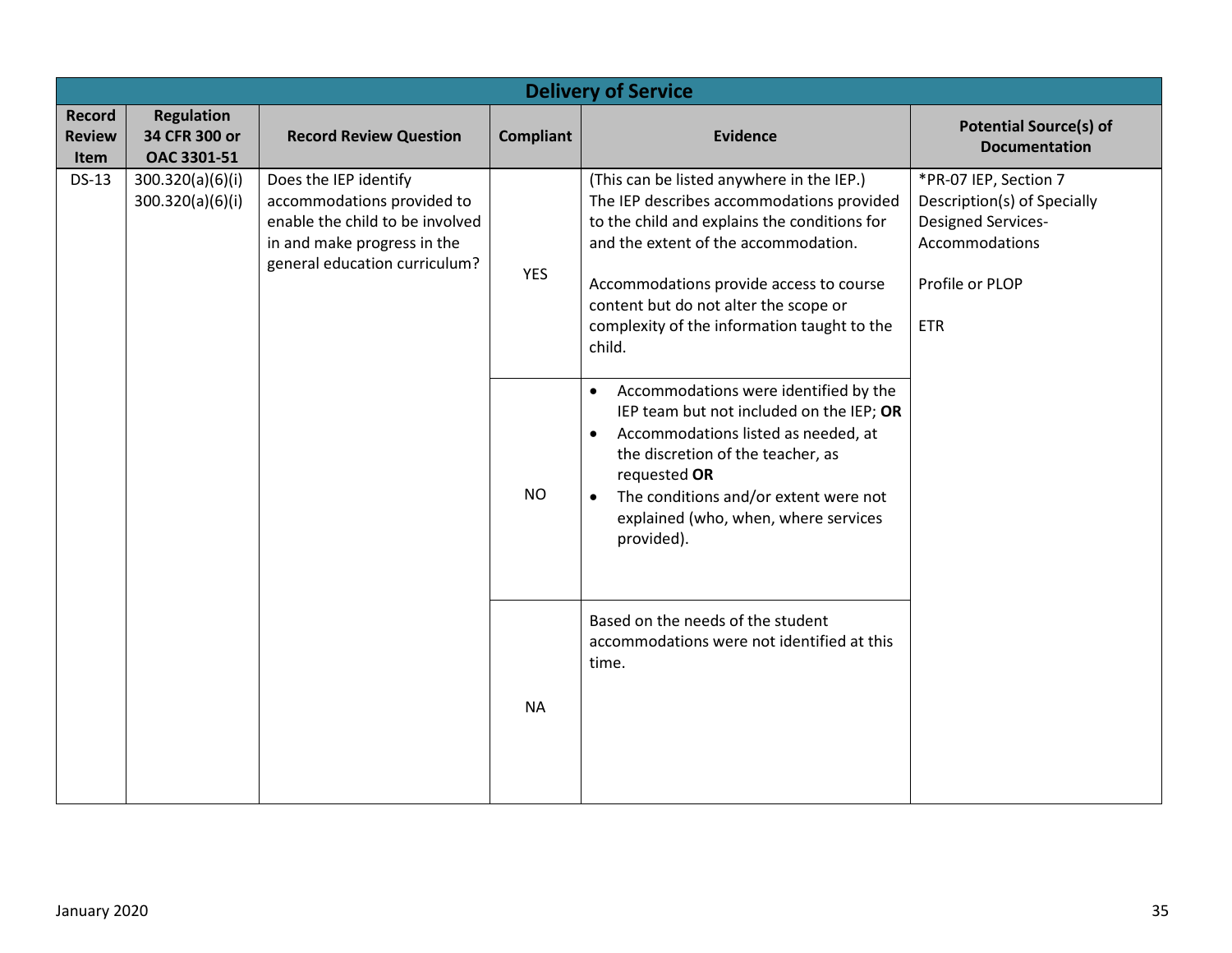|                                               | <b>Delivery of Service</b>                        |                                                                                                                                              |                  |                                                                                                                                                                                                                                                                                                                                                                                                                                                                                                                                                                                                                                                                                                                                                                                                                                                                              |                                                                                                           |  |  |
|-----------------------------------------------|---------------------------------------------------|----------------------------------------------------------------------------------------------------------------------------------------------|------------------|------------------------------------------------------------------------------------------------------------------------------------------------------------------------------------------------------------------------------------------------------------------------------------------------------------------------------------------------------------------------------------------------------------------------------------------------------------------------------------------------------------------------------------------------------------------------------------------------------------------------------------------------------------------------------------------------------------------------------------------------------------------------------------------------------------------------------------------------------------------------------|-----------------------------------------------------------------------------------------------------------|--|--|
| <b>Record</b><br><b>Review</b><br><b>Item</b> | <b>Regulation</b><br>34 CFR 300 or<br>OAC 3301-51 | <b>Record Review Question</b>                                                                                                                | <b>Compliant</b> | <b>Evidence</b>                                                                                                                                                                                                                                                                                                                                                                                                                                                                                                                                                                                                                                                                                                                                                                                                                                                              | <b>Potential Source(s) of</b><br><b>Documentation</b>                                                     |  |  |
| DS-14                                         | 300.320(a)(4)                                     | Does the IEP identify<br>modifications to enable the<br>child to be involved in and<br>make progress in the general<br>education curriculum? | <b>YES</b>       | The IEP describes the type of modification<br>and the extent of the modification provided<br>to the child.<br>Modifications means changes made to the<br>content that students are expected to learn<br>where amount or complexity of materials is<br>altered from grade level curriculum<br>expectations. When an instructional or<br>curriculum modification is made, either the<br>specific subject matter is altered or the<br>performance expected of the student is<br>changed. Sometimes the nature and<br>severity of the student's disability require<br>that both the materials and the<br>performance expected of the student are<br>changed.<br>Modifications of the curriculum result in the<br>child being taught the same information as<br>the same-age and grade-level peers, but<br>with less complexity. Explain how the<br>curriculum is being modified. | *PR-07 IEP, Section 7<br>Description(s) of Specially<br>Designed Services-Modification<br>Profile or PLOP |  |  |
|                                               |                                                   |                                                                                                                                              | <b>NO</b>        | The IEP does not describe the type of<br>modification and the extent of the<br>modification provided to the child or<br>modifications listed as needed, at the<br>discretion of the teacher, as requested.                                                                                                                                                                                                                                                                                                                                                                                                                                                                                                                                                                                                                                                                   |                                                                                                           |  |  |
|                                               |                                                   |                                                                                                                                              | <b>NA</b>        | Based on the needs of the child,<br>modifications were not identified at this<br>time.                                                                                                                                                                                                                                                                                                                                                                                                                                                                                                                                                                                                                                                                                                                                                                                       |                                                                                                           |  |  |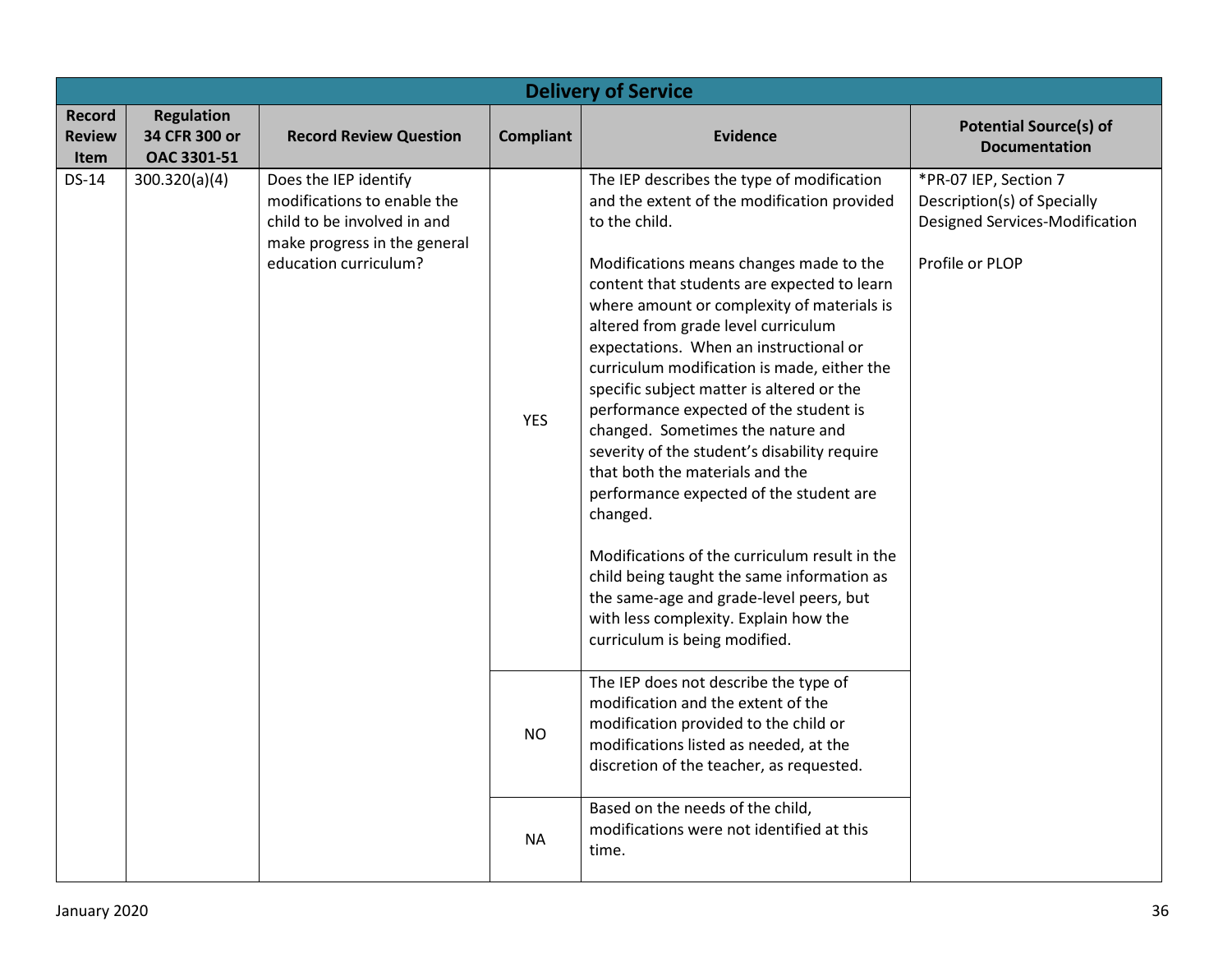|                                        | <b>Delivery of Service</b>                        |                                                                                                                                                                            |                  |                                                                                                                                                                                                                                                                                                                                  |                                                                                                        |  |  |  |
|----------------------------------------|---------------------------------------------------|----------------------------------------------------------------------------------------------------------------------------------------------------------------------------|------------------|----------------------------------------------------------------------------------------------------------------------------------------------------------------------------------------------------------------------------------------------------------------------------------------------------------------------------------|--------------------------------------------------------------------------------------------------------|--|--|--|
| <b>Record</b><br><b>Review</b><br>Item | <b>Regulation</b><br>34 CFR 300 or<br>OAC 3301-51 | <b>Record Review Question</b>                                                                                                                                              | <b>Compliant</b> | <b>Evidence</b>                                                                                                                                                                                                                                                                                                                  | <b>Potential Source(s) of Documentation</b>                                                            |  |  |  |
| <b>DS-15</b>                           | 300.320(a)(4)                                     | Does the IEP identify supports<br>for school personnel to enable<br>the child to be involved in and<br>make progress in the general<br><b>YES</b><br>education curriculum? |                  | The IEP describes support(s) to school<br>personnel who may need assistance in<br>implementing the child's IEP.<br>For each support, the team must list the<br>school personnel to receive the support,<br>the specific support that will be provided,<br>who will provide the support, and when<br>the support will take place. | *PR-07 IEP, Section 7<br>Description(s) of Specially Designed<br>Services-Support for School Personnel |  |  |  |
|                                        |                                                   |                                                                                                                                                                            | <b>NO</b>        | Supports for school personnel were<br>identified by the IEP team but were not<br>included on the IEP, or is listed "as<br>needed at the discretion of the teacher."<br>Did not specify the support, who would<br>provide the support or when the support<br>would take place.                                                    |                                                                                                        |  |  |  |
|                                        |                                                   |                                                                                                                                                                            | <b>NA</b>        | Supports for school personnel were not<br>identified at this time.                                                                                                                                                                                                                                                               |                                                                                                        |  |  |  |
| <b>DS-16</b>                           | 3301-51-07<br>(H)(1)(h)                           | Is there a justification<br>statement regarding alternate<br>assessment participation?                                                                                     | <b>YES</b>       | A statement of why the child cannot<br>participate in the regular assessment and<br>the particular alternate assessment<br>selected is appropriate for the student.                                                                                                                                                              | Section 12: Justification statement for<br><b>AASCD</b>                                                |  |  |  |
|                                        |                                                   |                                                                                                                                                                            | <b>NO</b>        | The statement does not state why the<br>child cannot participate in the regular<br>assessment or how the selected alternate<br>assessment is appropriate for the<br>student.                                                                                                                                                     |                                                                                                        |  |  |  |
|                                        |                                                   |                                                                                                                                                                            | <b>NA</b>        | The student did not participate in the<br>alternate assessment.                                                                                                                                                                                                                                                                  |                                                                                                        |  |  |  |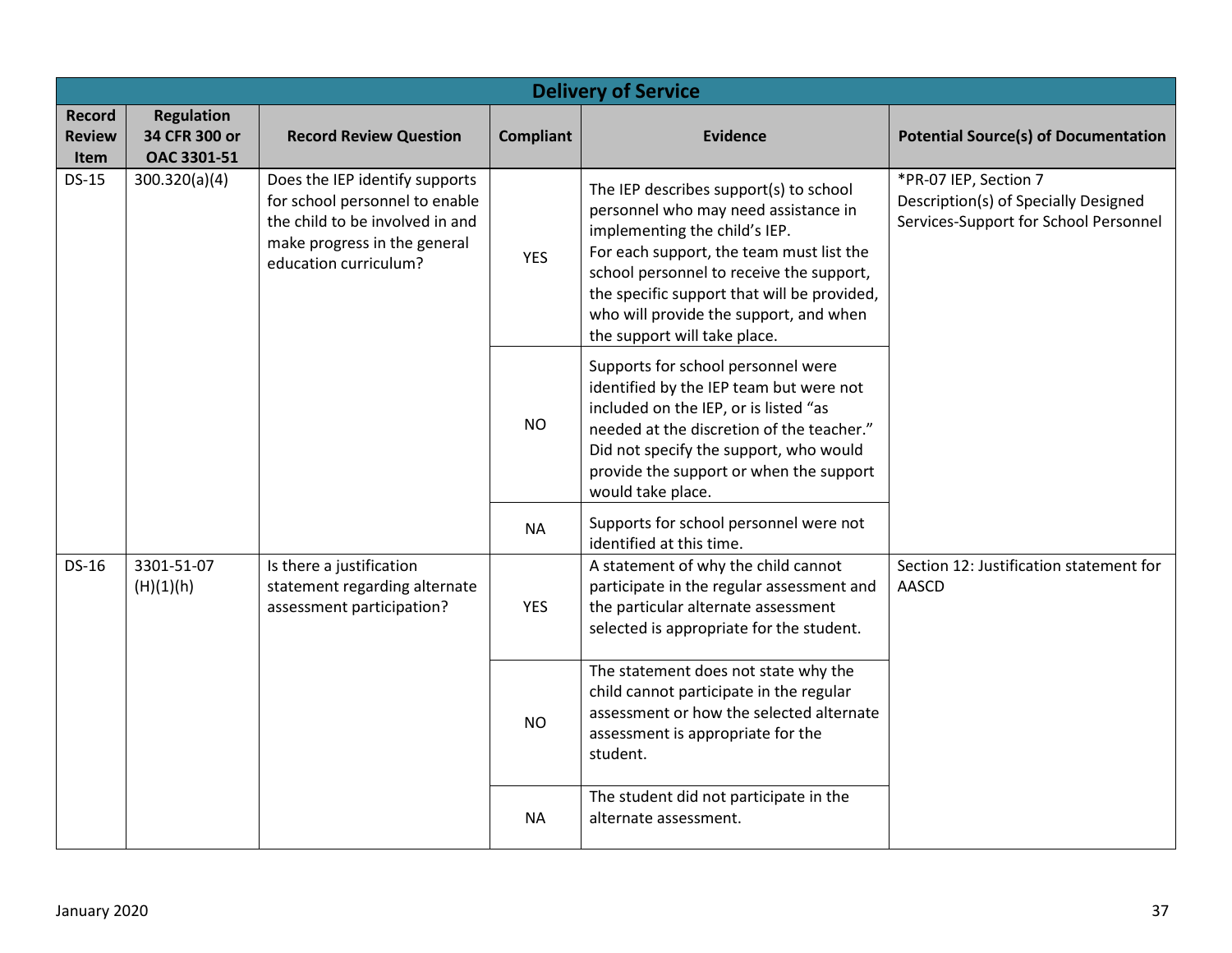| <b>Delivery of Service</b>             |                                                   |                                                                                                                                     |                  |                                                                                                                                                                                                                                                                                                                         |                                                                                                                                                                                                                                                                                                                                                                    |  |  |  |
|----------------------------------------|---------------------------------------------------|-------------------------------------------------------------------------------------------------------------------------------------|------------------|-------------------------------------------------------------------------------------------------------------------------------------------------------------------------------------------------------------------------------------------------------------------------------------------------------------------------|--------------------------------------------------------------------------------------------------------------------------------------------------------------------------------------------------------------------------------------------------------------------------------------------------------------------------------------------------------------------|--|--|--|
| <b>Record</b><br><b>Review</b><br>Item | <b>Regulation</b><br>34 CFR 300 or<br>OAC 3301-51 | <b>Record Review Question</b>                                                                                                       | <b>Compliant</b> | <b>Evidence</b>                                                                                                                                                                                                                                                                                                         | <b>Potential Source(s) of Documentation</b>                                                                                                                                                                                                                                                                                                                        |  |  |  |
| <b>DS-17</b>                           | 300.320(a)(3)<br>3301-51-07(L)                    | Was progress reporting data<br>collected and analyzed to<br>monitor performance on each<br>goal?<br>This refers to progress         | <b>YES</b>       | Instructional data collected for each<br>measurable annual goal; evidence of data<br>analyzed to inform future instruction                                                                                                                                                                                              | • Progress Reports;<br>Progress toward last year's goals;<br>Concerns of parents;<br>$\bullet$<br>Student's desired school/post-school<br>outcome goals;                                                                                                                                                                                                           |  |  |  |
|                                        |                                                   | reporting data used to inform<br>instruction.                                                                                       | <b>NO</b>        | No evidence of data collection, progress<br>reports/analysis.                                                                                                                                                                                                                                                           | Input from related service providers;<br>$\bullet$<br>Use of objective/measurable terms in<br>$\bullet$<br>present levels of performance and<br>goals/objectives.                                                                                                                                                                                                  |  |  |  |
| <b>DS-18</b>                           | 300.324(b)                                        | During this school year, were<br>revisions to the IEP made<br>based on data indicating<br>changes in student needs or<br>abilities? | <b>YES</b>       | • Data from progress monitoring drives<br>decisions made to modify the IEP.<br>• After data analysis, the decision was<br>made to adjust instruction to promote<br>increase student learning. Rationale for<br>instructional adjustment is documented<br>• The amended IEP documents the<br>instructional adjustment(s) | • Staff use student progress data as<br>evidence to assess the effectiveness of<br>each special education instructional<br>service and strategy that has been<br>implemented to determine if the<br>instructional approach is effective<br>with the student.<br>• Documentation verifies that                                                                      |  |  |  |
|                                        |                                                   |                                                                                                                                     | <b>NO</b>        | Data indicating the need for revision was<br>available (goal was mastered or no<br>progress was made) but no revisions were<br>evident (PR-02, IEP amendment, change of<br>placement).                                                                                                                                  | interventions have been implemented<br>with fidelity (training, observations)<br>prior to request for change.<br>• Evidence exists that when progress<br>monitoring shows the student is not                                                                                                                                                                       |  |  |  |
|                                        |                                                   | <b>NA</b>                                                                                                                           |                  | This is the first assessment period of the<br>year and sufficient data is not yet<br>available to inform IEP adjustments; or<br>based on progress monitoring data, no<br>revisions were necessary.                                                                                                                      | likely to reach his/her annual goals,<br>the educational agency schedules IEP<br>reviews in a timely manner to review<br>and, if appropriate, revise the IEP.<br>• Data analysis worksheet indicating the<br>necessary instructional adjustment(s);<br>• Parental participation to adjust<br>instructional strategies actively<br>pursued;<br>• The IEP amendment. |  |  |  |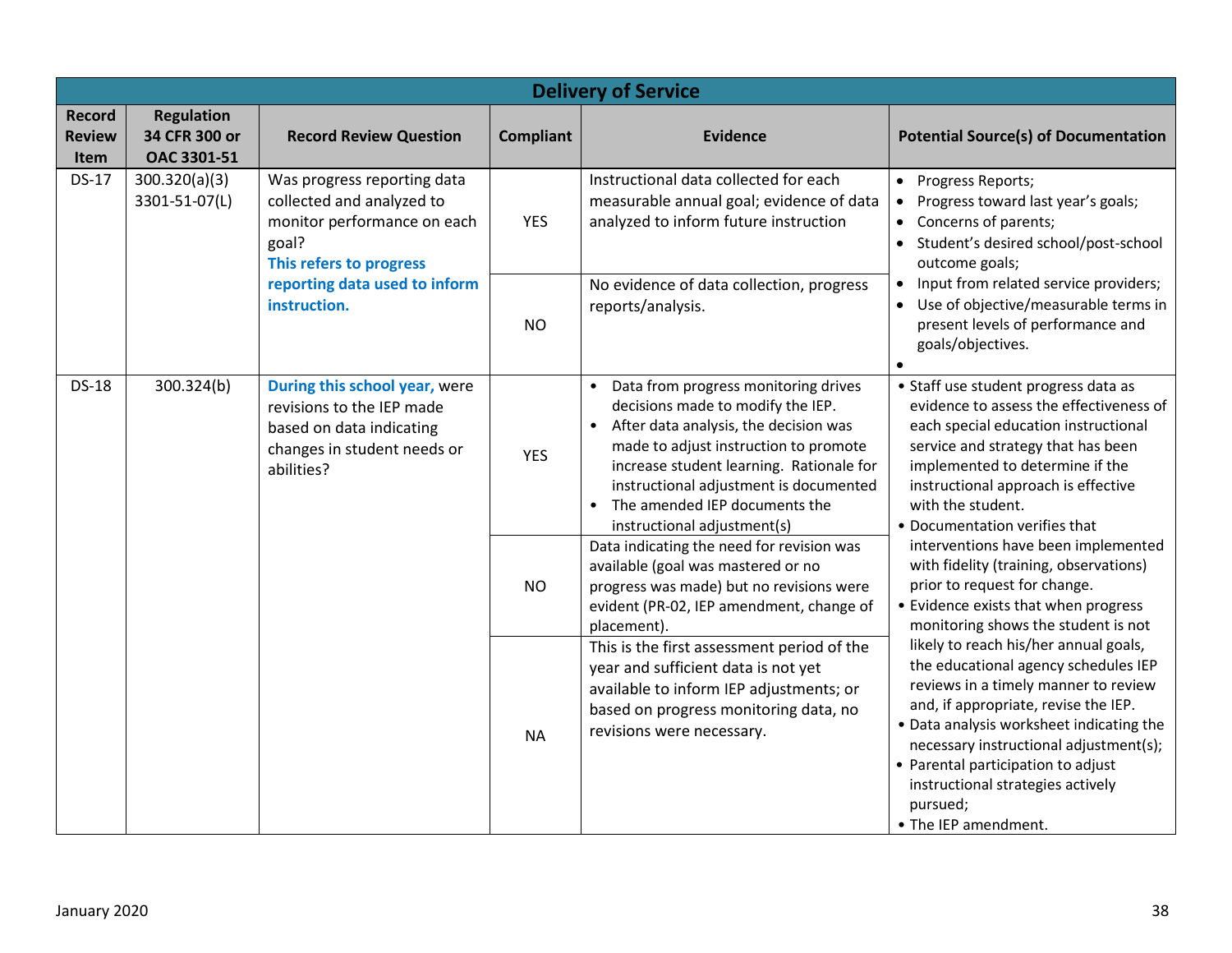| <b>Delivery of Service</b>      |                                                   |                                                     |                  |                                                                                                                                                                                                                                                                                                                                                                                                                                                                                                                                                                                                                                                                                                                                             |                                                       |  |  |  |  |
|---------------------------------|---------------------------------------------------|-----------------------------------------------------|------------------|---------------------------------------------------------------------------------------------------------------------------------------------------------------------------------------------------------------------------------------------------------------------------------------------------------------------------------------------------------------------------------------------------------------------------------------------------------------------------------------------------------------------------------------------------------------------------------------------------------------------------------------------------------------------------------------------------------------------------------------------|-------------------------------------------------------|--|--|--|--|
| Record<br><b>Review</b><br>Item | <b>Regulation</b><br>34 CFR 300 or<br>OAC 3301-51 | <b>Record Review Question</b>                       | <b>Compliant</b> | <b>Evidence</b>                                                                                                                                                                                                                                                                                                                                                                                                                                                                                                                                                                                                                                                                                                                             | <b>Potential Source(s) of</b><br><b>Documentation</b> |  |  |  |  |
| <b>DS-19</b>                    | $300.321(1)-(5)$                                  | Did the IEP meeting consist of<br>a qualified team? | <b>YES</b>       | The IEP Team consisted of the following:<br>Parent<br>$\bullet$<br><b>General Education Teacher</b><br>$\bullet$<br><b>Special Education Teacher</b><br>$\bullet$<br><b>Educational Agency Representative</b><br>$\bullet$<br>(authorized to allocate funds)<br>Person qualified to interpret instructional<br>$\bullet$<br>implications participated in the meeting<br>and signed the IEP.<br>A member of the IEP team may be excused<br>from attending an IEP team meeting, in<br>whole or in part, if:<br>(i) The parent and the educational agency<br>consent, in writing, to the excusal; and<br>(ii) The member submits, in writing to the<br>parent and the IEP team, input into the<br>development of the IEP prior to the meeting. |                                                       |  |  |  |  |
|                                 |                                                   |                                                     | <b>NO</b>        | One or more of the above were not involved<br>in the IEP meeting.                                                                                                                                                                                                                                                                                                                                                                                                                                                                                                                                                                                                                                                                           |                                                       |  |  |  |  |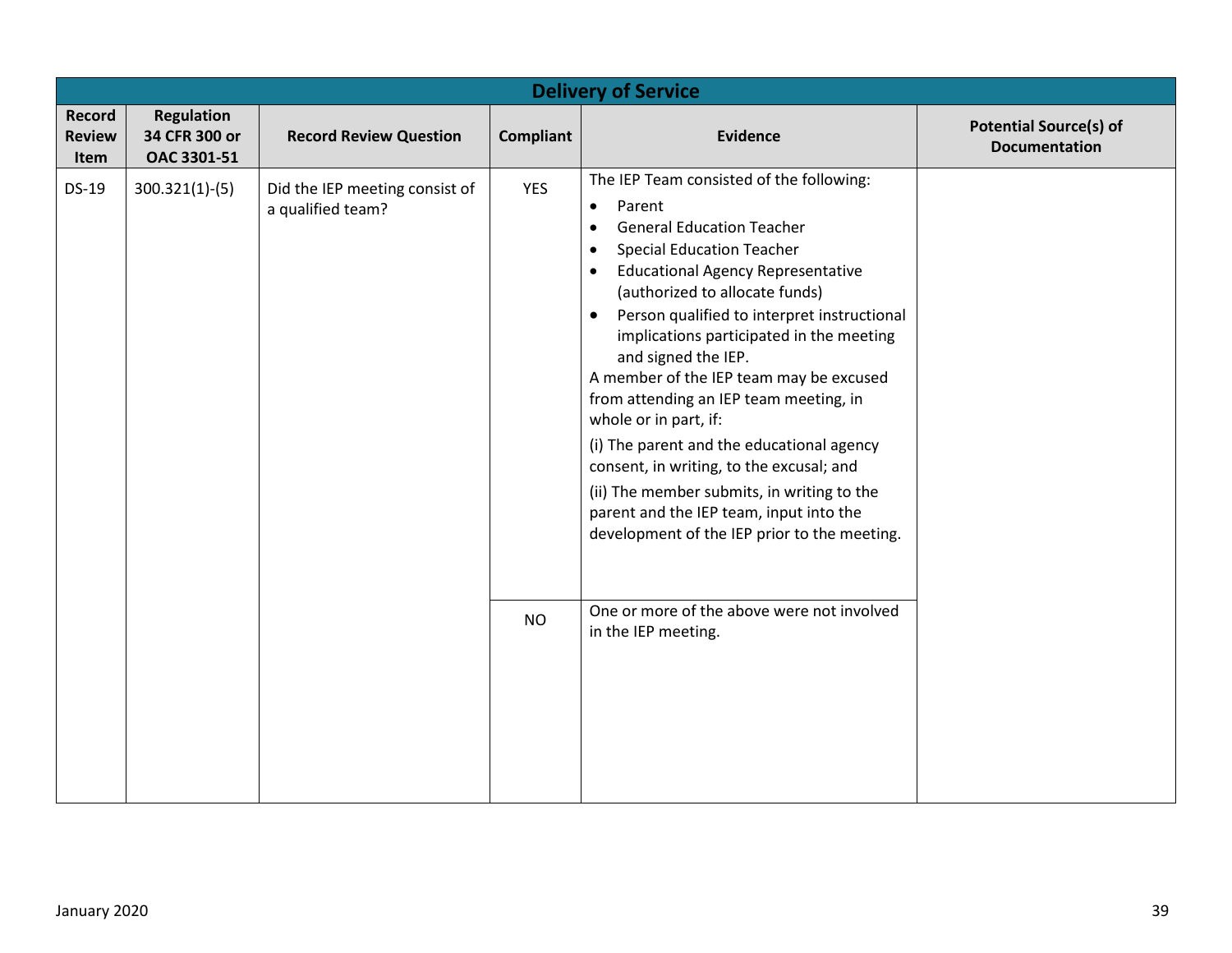| <b>Least Restrictive Environment</b> |                   |                                                                                                                                                                           |                  |                                                                                                                                                                                                                                                                                                                                                                                                                                                                                                                                                                                                                                                                                                                                                                                                                                                                                                                                                                                                     |                                                                                                                                                               |  |  |  |
|--------------------------------------|-------------------|---------------------------------------------------------------------------------------------------------------------------------------------------------------------------|------------------|-----------------------------------------------------------------------------------------------------------------------------------------------------------------------------------------------------------------------------------------------------------------------------------------------------------------------------------------------------------------------------------------------------------------------------------------------------------------------------------------------------------------------------------------------------------------------------------------------------------------------------------------------------------------------------------------------------------------------------------------------------------------------------------------------------------------------------------------------------------------------------------------------------------------------------------------------------------------------------------------------------|---------------------------------------------------------------------------------------------------------------------------------------------------------------|--|--|--|
| <b>Record</b>                        | <b>Regulation</b> |                                                                                                                                                                           |                  |                                                                                                                                                                                                                                                                                                                                                                                                                                                                                                                                                                                                                                                                                                                                                                                                                                                                                                                                                                                                     | <b>Potential Source(s) of</b>                                                                                                                                 |  |  |  |
| <b>Review</b>                        | 34 CFR 300 or     | <b>Record Review Question</b>                                                                                                                                             | <b>Compliant</b> | <b>Evidence</b>                                                                                                                                                                                                                                                                                                                                                                                                                                                                                                                                                                                                                                                                                                                                                                                                                                                                                                                                                                                     | <b>Documentation</b>                                                                                                                                          |  |  |  |
| Item                                 | OAC 3301-51       |                                                                                                                                                                           |                  |                                                                                                                                                                                                                                                                                                                                                                                                                                                                                                                                                                                                                                                                                                                                                                                                                                                                                                                                                                                                     |                                                                                                                                                               |  |  |  |
| $LRE-1$                              | 300.320(a)(5)     | Does the IEP include an<br>explanation of the extent<br>to which the child will<br>not participate with<br>nondisabled children in<br>the general education<br>classroom? | <b>YES</b>       | The IEP includes a justification for why the child<br>was removed from the general education<br>classroom, and<br>• Is based on the individual needs of the child, not<br>the child's disability.<br>• Reflects that the team has given adequate<br>consideration to meeting the student's needs in<br>the general classroom with supplementary aids<br>and services.<br>Documentation that the nature or severity of the<br>disability is such that education in general<br>education classes, even with the use of<br>supplementary aids and services, cannot be<br>achieved satisfactorily.<br>• Describes potential harmful effects to the child<br>or others, if applicable.<br>Students moving from preschool special education<br>to kindergarten, information including the Early<br>Learning Assessment, and the Child Outcomes<br>Summary Form; parent information; previous<br>setting was an EC classroom or not; severity of the<br>disability and adequate supports, should be found. | *PR-07 IEP- Section<br>11(LRE)<br>*PR-07- Section 3 (Profile)<br>*PR-07- Section 6<br>Present levels of academic<br>achievement and<br>functional performance |  |  |  |
|                                      |                   |                                                                                                                                                                           | <b>NO</b>        | A rationale is not given OR the rationale given:<br>• Is NOT based on the student's individual needs;<br>• Does NOT reflect consideration or provision of<br>supplementary aids and services in the general<br>education classroom;<br>• Does NOT describe potential harmful effects to<br>the child or others, if applicable.<br>The student receives all special education services                                                                                                                                                                                                                                                                                                                                                                                                                                                                                                                                                                                                               |                                                                                                                                                               |  |  |  |
|                                      |                   |                                                                                                                                                                           | <b>NA</b>        | with nondisabled peers.                                                                                                                                                                                                                                                                                                                                                                                                                                                                                                                                                                                                                                                                                                                                                                                                                                                                                                                                                                             |                                                                                                                                                               |  |  |  |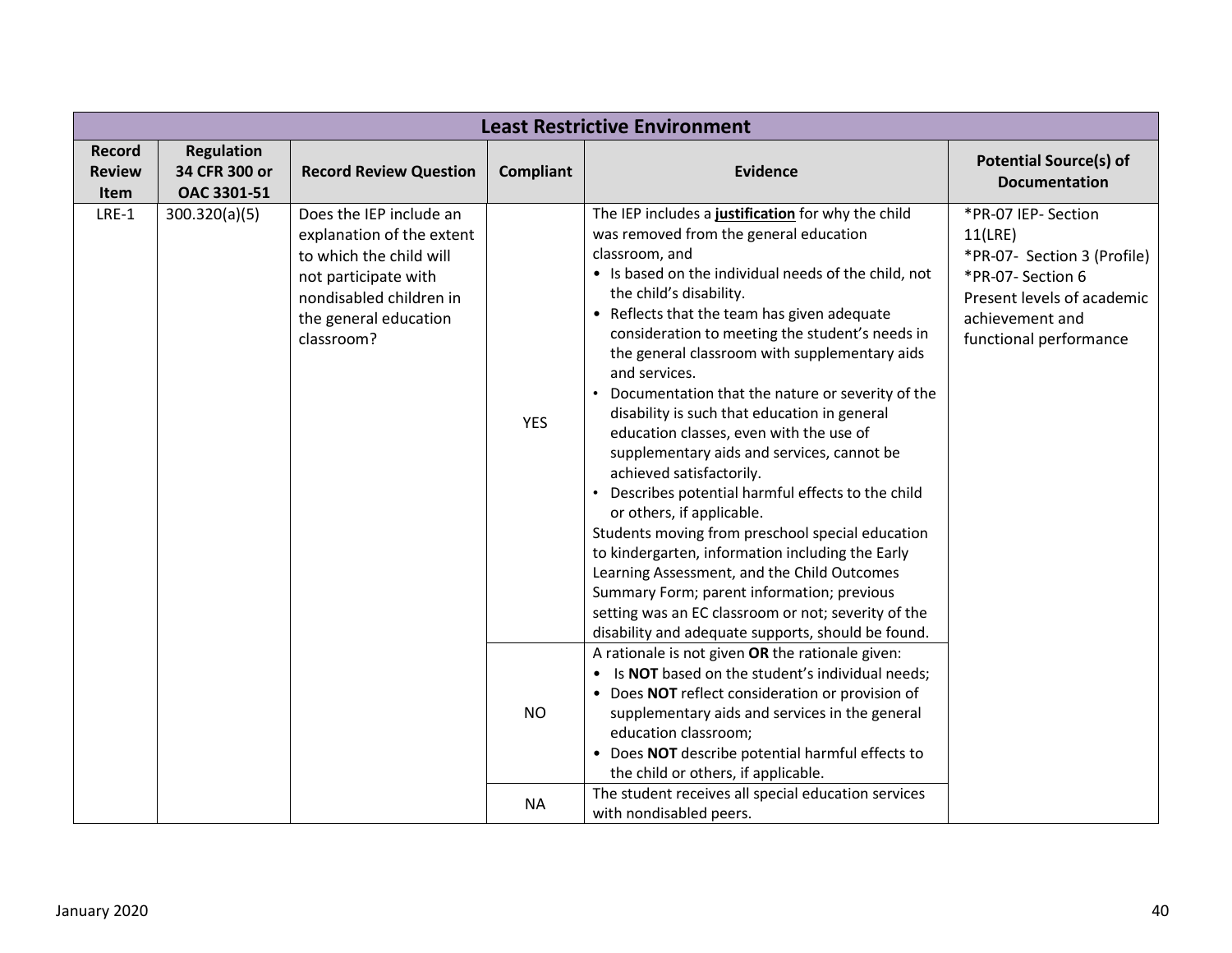## **4 Indicator 13 Checklist**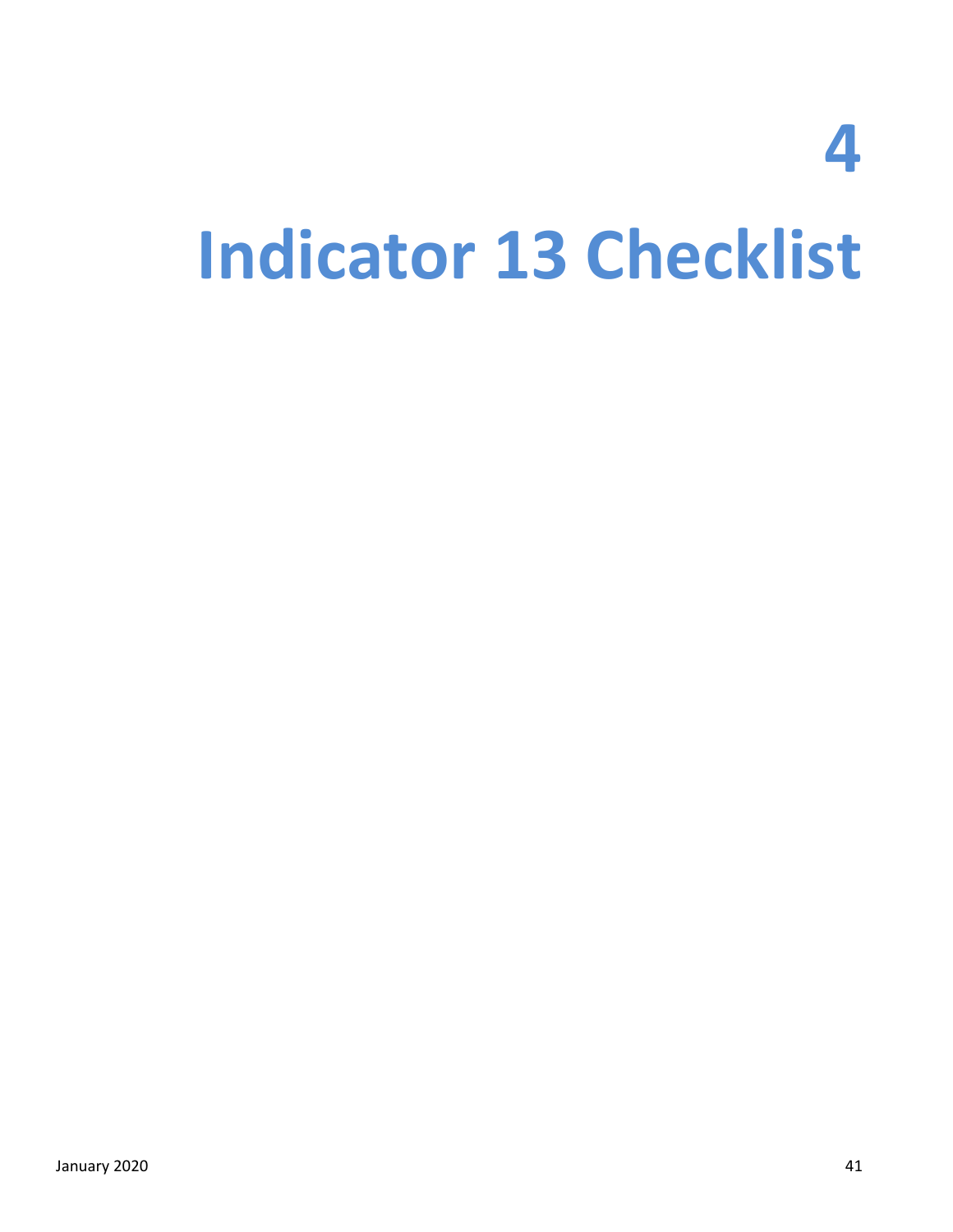

District \_\_\_\_\_\_\_

Student Initials \_\_\_\_\_\_ DOB \_\_\_\_\_ Reviewer Initials \_\_\_\_\_ Compliant

#### **Indicator 13 Checklist**

#### *Postsecondary Goals*

| <b>Questions</b>                                                                                                                                                                                                                                                                                                                                                                | Education/<br><b>Training</b> | Employment | Independent<br>Living |
|---------------------------------------------------------------------------------------------------------------------------------------------------------------------------------------------------------------------------------------------------------------------------------------------------------------------------------------------------------------------------------|-------------------------------|------------|-----------------------|
| 1. Is there an appropriate measurable postsecondary<br>goal or goals in this area?                                                                                                                                                                                                                                                                                              |                               |            |                       |
| Can the goal(s) be counted?<br>Will the goal(s) occur after the student graduates from school?<br>Based on the information available about this student, does (do) the postsecondary goal(s) seem appropriate for<br>this student?                                                                                                                                              |                               |            |                       |
| If yes to all three, then circle Y OR if a postsecondary goal(s) is (are) not stated, circle N<br>$\bullet$<br><b>Comments:</b>                                                                                                                                                                                                                                                 |                               |            |                       |
|                                                                                                                                                                                                                                                                                                                                                                                 |                               |            |                       |
| 2. Is (are) the postsecondary goal(s) updated annually?                                                                                                                                                                                                                                                                                                                         |                               |            |                       |
| Was (were) the postsecondary goal(s) addressed/ updated in conjunction with the development of the current IEP?<br>If yes, then circle Y OR If the postsecondary goal(s) was (were) not updated with the current IEP, circle N                                                                                                                                                  |                               |            |                       |
| Comments:                                                                                                                                                                                                                                                                                                                                                                       |                               |            |                       |
| 3. Is there evidence that the measurable postsecondary<br>goal(s) were based on age appropriate transition<br>assessment?                                                                                                                                                                                                                                                       |                               |            |                       |
| Is the use of transition assessment(s) for the postsecondary goal(s) mentioned in the IEP or evident in the<br>student's file?<br>If yes, then circle Y OR if no, then circle N<br>$\bullet$                                                                                                                                                                                    |                               |            |                       |
| <b>Comments:</b>                                                                                                                                                                                                                                                                                                                                                                |                               |            |                       |
| 4. Are there transition services in the IEP that will<br>reasonably enable the student to meet his or her<br>postsecondary goal(s)?                                                                                                                                                                                                                                             |                               |            |                       |
| Is a type of instruction, related service, community experience, or development of employment and other post-<br>school adult living objectives, and if appropriate, acquisition of daily living skills, and provision of a functional<br>vocational evaluation listed in association with meeting the post-secondary goal(s)?<br>If yes, then circle Y OR if no, then circle N |                               |            |                       |
| <b>Comments:</b>                                                                                                                                                                                                                                                                                                                                                                |                               |            |                       |
| 5. Do the transition services include courses of study<br>that will reasonably enable the student to meet his or<br>her postsecondary goal(s)?                                                                                                                                                                                                                                  |                               |            |                       |
| Do the transition services include courses of study that align with the student's postsecondary goal(s)?<br>If yes, then circle Y OR if no, then circle N                                                                                                                                                                                                                       |                               |            |                       |
| <b>Comments:</b>                                                                                                                                                                                                                                                                                                                                                                |                               |            |                       |
| 6. Is (are) there annual IEP goal(s) related to the<br>student's transition services needs?                                                                                                                                                                                                                                                                                     |                               |            |                       |
| Is (are) an annual goal(s) included in the IEP that is/are related to the student's transition services needs?<br>If yes, then circle Y OR if no, then circle N                                                                                                                                                                                                                 |                               |            |                       |
| <b>Comments:</b>                                                                                                                                                                                                                                                                                                                                                                |                               |            |                       |
|                                                                                                                                                                                                                                                                                                                                                                                 |                               |            |                       |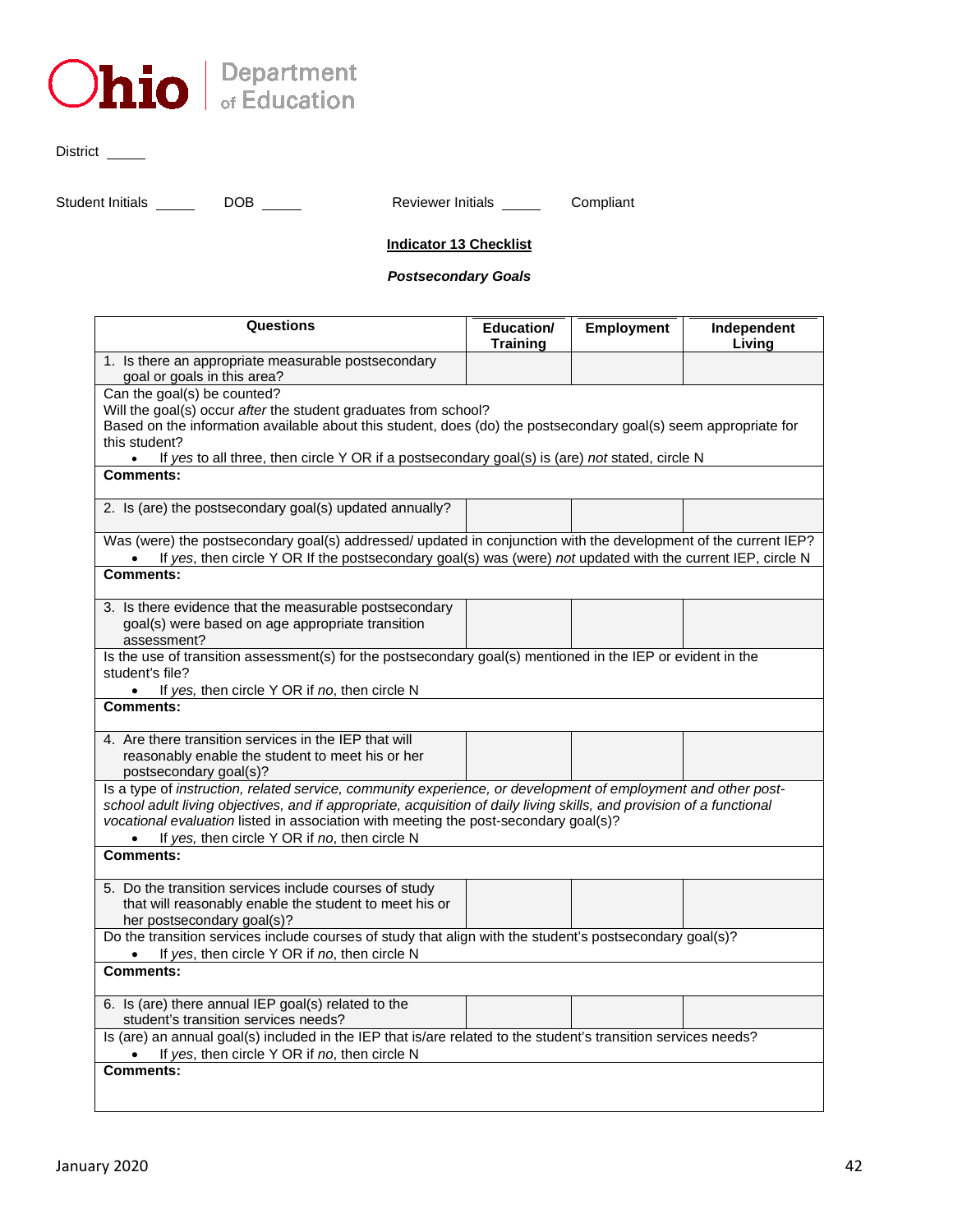| Questions                                                                                                                                                                                                                                                                                                                                                                                                                                                                                                                                                                                                                                                                                                                                                                                                                                                                                                                                                                                                                                                              | Education/<br><b>Training</b> | <b>Employment</b> | Independent<br>Living |  |  |  |
|------------------------------------------------------------------------------------------------------------------------------------------------------------------------------------------------------------------------------------------------------------------------------------------------------------------------------------------------------------------------------------------------------------------------------------------------------------------------------------------------------------------------------------------------------------------------------------------------------------------------------------------------------------------------------------------------------------------------------------------------------------------------------------------------------------------------------------------------------------------------------------------------------------------------------------------------------------------------------------------------------------------------------------------------------------------------|-------------------------------|-------------------|-----------------------|--|--|--|
| 7. Is there evidence that the student was invited to the                                                                                                                                                                                                                                                                                                                                                                                                                                                                                                                                                                                                                                                                                                                                                                                                                                                                                                                                                                                                               |                               |                   |                       |  |  |  |
| IEP Team meeting where transition services were                                                                                                                                                                                                                                                                                                                                                                                                                                                                                                                                                                                                                                                                                                                                                                                                                                                                                                                                                                                                                        |                               |                   |                       |  |  |  |
| discussed?                                                                                                                                                                                                                                                                                                                                                                                                                                                                                                                                                                                                                                                                                                                                                                                                                                                                                                                                                                                                                                                             |                               |                   |                       |  |  |  |
| For the current year, is there documented evidence in the IEP or cumulative folder that the student was invited to                                                                                                                                                                                                                                                                                                                                                                                                                                                                                                                                                                                                                                                                                                                                                                                                                                                                                                                                                     |                               |                   |                       |  |  |  |
| attend the IEP Team meeting?                                                                                                                                                                                                                                                                                                                                                                                                                                                                                                                                                                                                                                                                                                                                                                                                                                                                                                                                                                                                                                           |                               |                   |                       |  |  |  |
| If yes, then circle Y OR if no, then circle N                                                                                                                                                                                                                                                                                                                                                                                                                                                                                                                                                                                                                                                                                                                                                                                                                                                                                                                                                                                                                          |                               |                   |                       |  |  |  |
| Comments:                                                                                                                                                                                                                                                                                                                                                                                                                                                                                                                                                                                                                                                                                                                                                                                                                                                                                                                                                                                                                                                              |                               |                   |                       |  |  |  |
| 8. If appropriate, is there evidence that a representative                                                                                                                                                                                                                                                                                                                                                                                                                                                                                                                                                                                                                                                                                                                                                                                                                                                                                                                                                                                                             |                               |                   |                       |  |  |  |
| of any participating agency was invited to the IEP                                                                                                                                                                                                                                                                                                                                                                                                                                                                                                                                                                                                                                                                                                                                                                                                                                                                                                                                                                                                                     |                               |                   |                       |  |  |  |
| Team meeting with the prior consent of the parent or                                                                                                                                                                                                                                                                                                                                                                                                                                                                                                                                                                                                                                                                                                                                                                                                                                                                                                                                                                                                                   |                               |                   |                       |  |  |  |
| student who has reached the age of majority?                                                                                                                                                                                                                                                                                                                                                                                                                                                                                                                                                                                                                                                                                                                                                                                                                                                                                                                                                                                                                           |                               |                   |                       |  |  |  |
| For the current year, is there evidence in the IEP that representatives of any of the following agencies/services<br>were invited to participate in the IEP development including but not limited to: postsecondary education,<br>vocational education, integrated employment (including supported employment), continuing and adult education,<br>adult services, independent living or community participation for this post-secondary goal?<br>Was consent obtained from the parent (or student, for a student the age of majority)?<br>If yes to both, then circle Y<br>If no invitation is evident and a participating agency is likely to be responsible for providing or paying for<br>$\bullet$<br>transition services and there was consent to invite them to the IEP meeting, then circle N<br>If it is too early to determine if the student will need outside agency involvement, or no agency is likely to<br>provide or pay for transition services, circle NA<br>If parent or individual student consent (when appropriate) was not provided, circle NA |                               |                   |                       |  |  |  |
| <b>Comments:</b>                                                                                                                                                                                                                                                                                                                                                                                                                                                                                                                                                                                                                                                                                                                                                                                                                                                                                                                                                                                                                                                       |                               |                   |                       |  |  |  |
| Does the IEP meet the requirements of Indicator 13? (Check one)                                                                                                                                                                                                                                                                                                                                                                                                                                                                                                                                                                                                                                                                                                                                                                                                                                                                                                                                                                                                        |                               |                   |                       |  |  |  |
| Yes (all Yes or NAs for each item [1-8] on the checklist included in the IEP) or<br>No (one or more Nos)                                                                                                                                                                                                                                                                                                                                                                                                                                                                                                                                                                                                                                                                                                                                                                                                                                                                                                                                                               |                               |                   |                       |  |  |  |
| <b>Overall Comments for Record Correction:</b>                                                                                                                                                                                                                                                                                                                                                                                                                                                                                                                                                                                                                                                                                                                                                                                                                                                                                                                                                                                                                         |                               |                   |                       |  |  |  |
|                                                                                                                                                                                                                                                                                                                                                                                                                                                                                                                                                                                                                                                                                                                                                                                                                                                                                                                                                                                                                                                                        |                               |                   |                       |  |  |  |
|                                                                                                                                                                                                                                                                                                                                                                                                                                                                                                                                                                                                                                                                                                                                                                                                                                                                                                                                                                                                                                                                        |                               |                   |                       |  |  |  |

#### *Suggested Resources*:

- 1) The Transition Contact from your **State Support Team** can provide technical assistance with correcting any identified errors.
- 2) For guidance, resources and best practices for transition planning, visit the <u>Secondary Transition Planning</u> page of the Ohio Department of Education website, or th[e National Secondary Transition Technical Assistance Center.](http://www.nsttac.org/)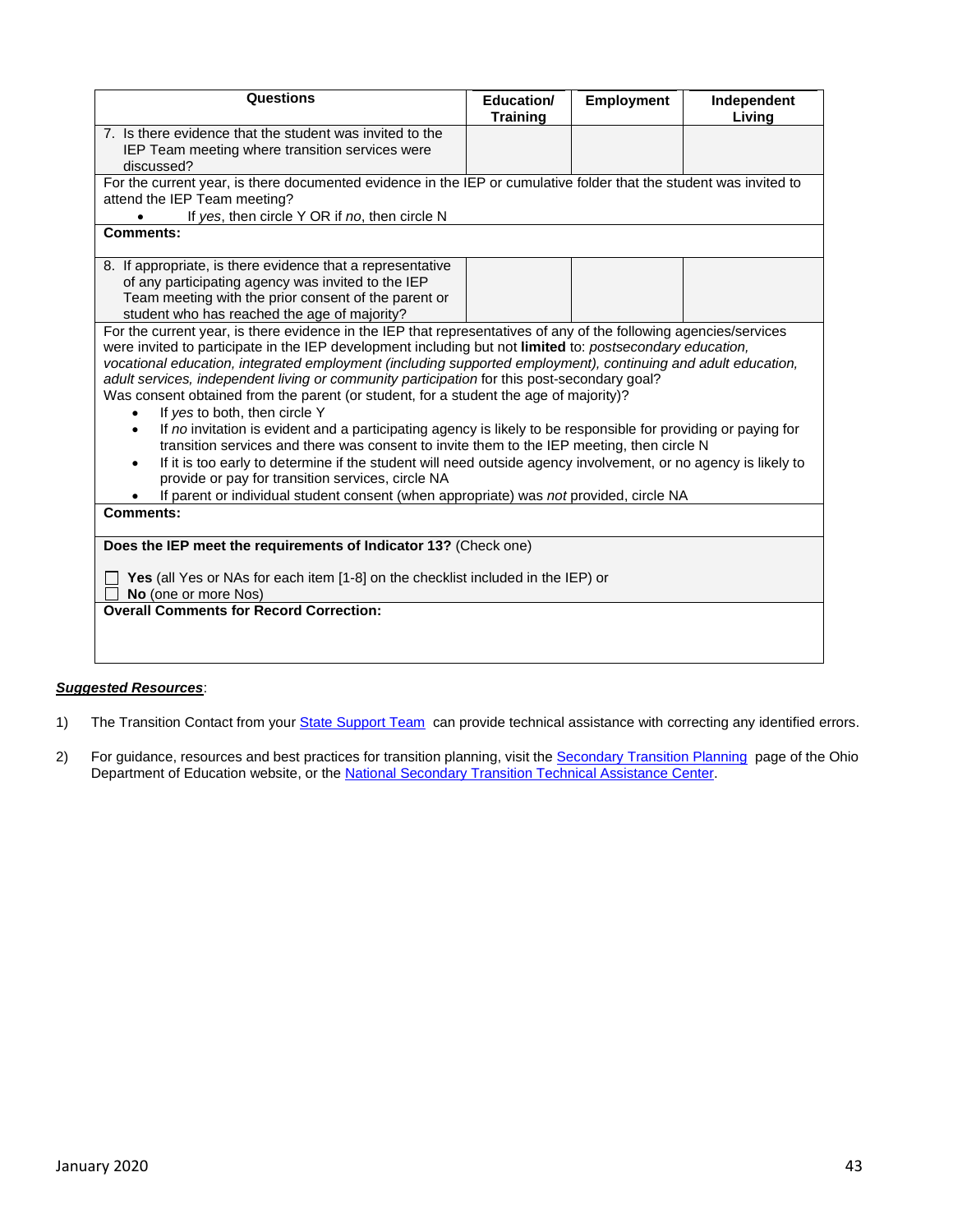# **5 IEP Verification Checklist**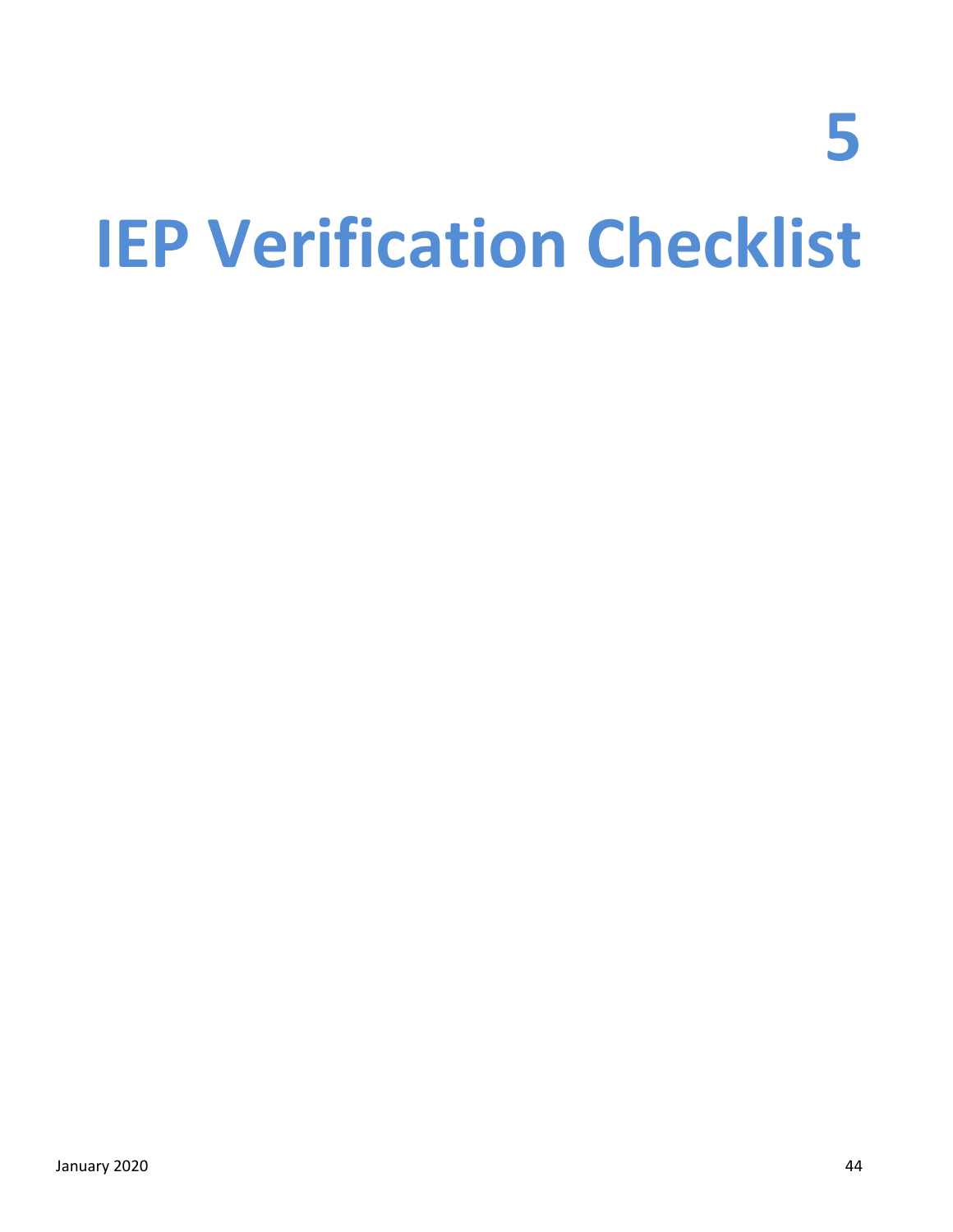#### **IEP Verification Checklist**

| Teacher Name: 1990 March 1990 March 1990 March 1990 March 1990 March 1990 March 1990 March 1990 March 1990 March 1990 March 1990 March 1990 March 1990 March 1990 March 1990 March 1990 March 1990 March 1990 March 1990 March | Observation Start Time: End Time:                      |  |  |  |  |
|--------------------------------------------------------------------------------------------------------------------------------------------------------------------------------------------------------------------------------|--------------------------------------------------------|--|--|--|--|
|                                                                                                                                                                                                                                |                                                        |  |  |  |  |
| Name of Observer: Name of Observer:                                                                                                                                                                                            | Title of Observer: ___________________________________ |  |  |  |  |

#### **ITEMS TO OBSERVE**

|    | <b>ITEMS TO OBSERVE</b>                                                                                                                                                      |     |    |     |          |
|----|------------------------------------------------------------------------------------------------------------------------------------------------------------------------------|-----|----|-----|----------|
|    |                                                                                                                                                                              | Yes | No | N/A | Comments |
| 1. | Evidence when asked by observer that<br>teacher is aware of contents of IEP(s) for<br>which he/she is responsible and what<br>should be implemented within the<br>classroom. |     |    |     |          |
|    | 2. Evidence that teacher is providing what is<br>required in IEP.                                                                                                            |     |    |     |          |
|    | Addressing goals/objectives<br>$\bullet$                                                                                                                                     |     |    |     |          |
|    | Specially designed instruction                                                                                                                                               |     |    |     |          |
|    | <b>Related services</b><br>$\bullet$                                                                                                                                         |     |    |     |          |
|    | Accommodations                                                                                                                                                               |     |    |     |          |
|    | Modifications<br>$\bullet$                                                                                                                                                   |     |    |     |          |
|    | Assistive technology                                                                                                                                                         |     |    |     |          |
| 3. | Evidence of setting for instruction as<br>described in the LRE statement.                                                                                                    |     |    |     |          |
| 4. | Evidence of Ongoing Progress Monitoring.                                                                                                                                     |     |    |     |          |
| 5. | <b>Evidence that Transition Services are</b><br>being delivered as written.                                                                                                  |     |    |     |          |
|    |                                                                                                                                                                              |     |    |     |          |
|    | Comments:                                                                                                                                                                    |     |    |     |          |
|    |                                                                                                                                                                              |     |    |     |          |
|    |                                                                                                                                                                              |     |    |     |          |
|    |                                                                                                                                                                              |     |    |     |          |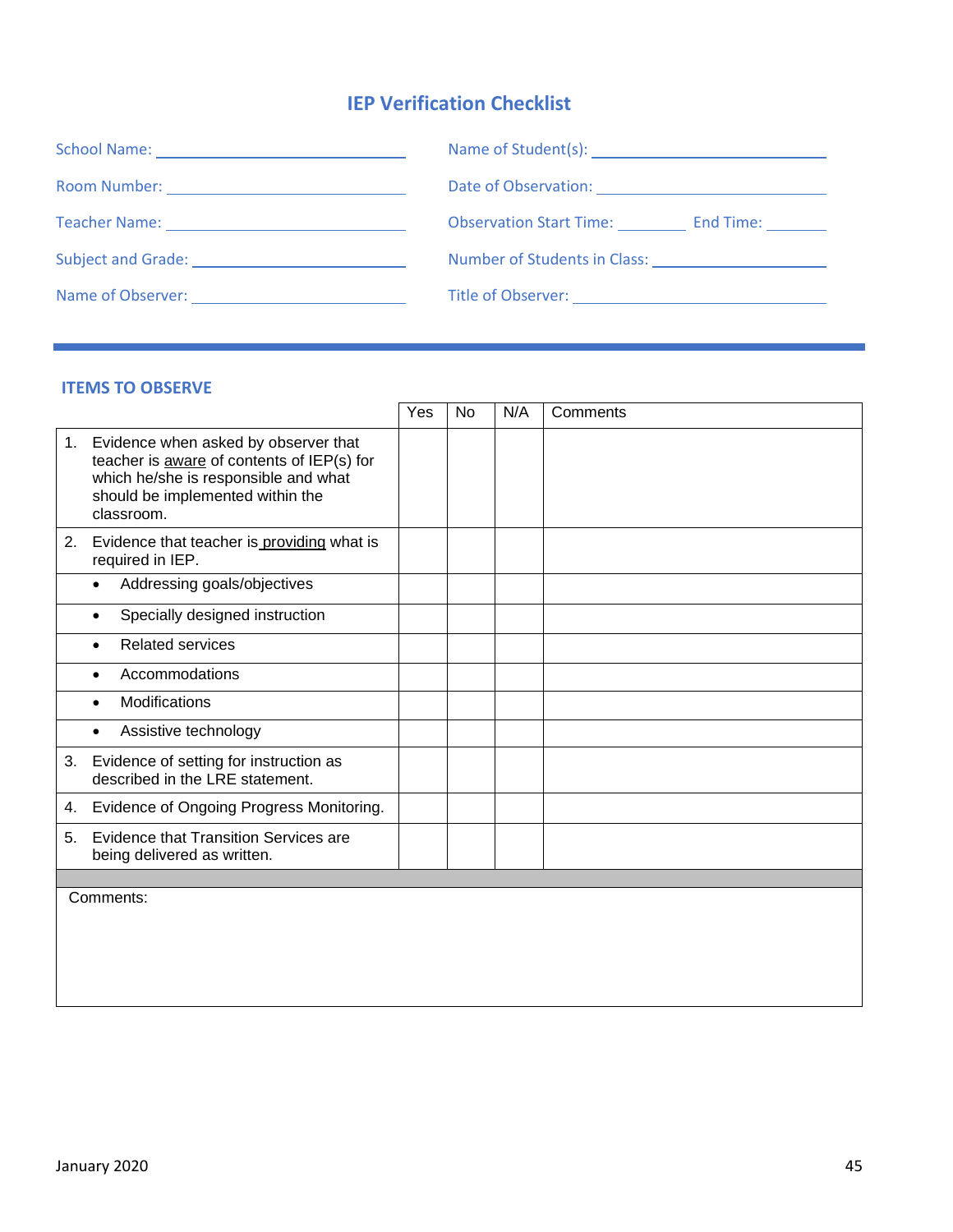**6**

### **Record Review Data Collection Form**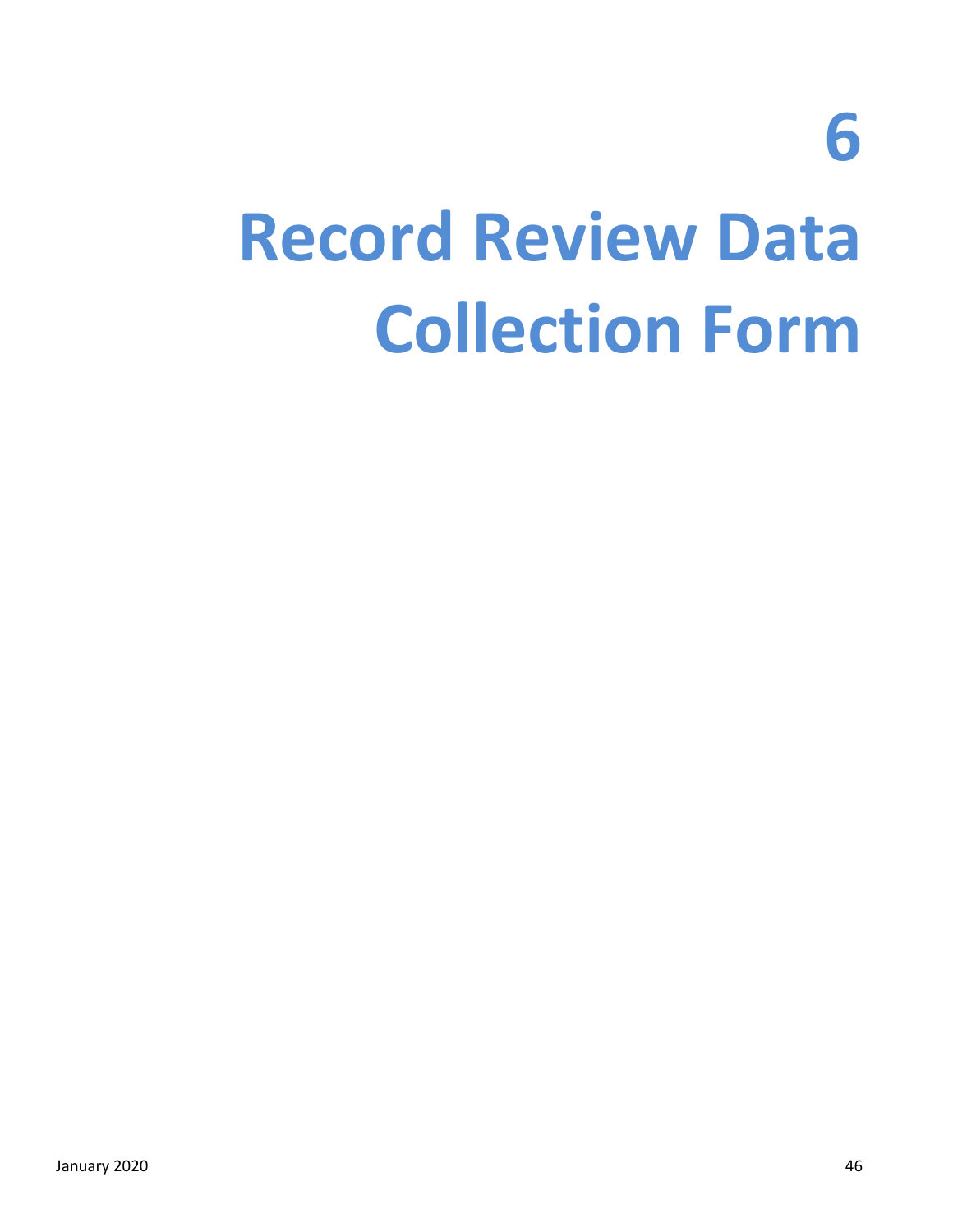|              | Grade: _____Circle one: IETR or RETR Date: _____________ Circle one: IEP or RIEP Date: __________ |     |           |           |    |  |  |                |
|--------------|---------------------------------------------------------------------------------------------------|-----|-----------|-----------|----|--|--|----------------|
| RR#          | Item Reviewed                                                                                     | Yes | <b>No</b> | <b>NA</b> | NR |  |  | Comments/Notes |
| $CF-1$       | Part C to B                                                                                       |     |           |           |    |  |  |                |
| $CF-2$       | ETR-Interventions provided                                                                        |     |           |           |    |  |  |                |
| $CF-3$       | Parents participated in planning                                                                  |     |           |           |    |  |  |                |
| $CF-4$       | Informed parental consent for testing                                                             |     |           |           |    |  |  |                |
| $CF-5$       | ETR addresses all areas related to disability                                                     |     |           |           |    |  |  |                |
| $CF-6$       | ETR clearly states summary of assessment<br>results                                               |     |           |           |    |  |  |                |
| $CF-7$       | ETR contains clear description of<br>educational needs                                            |     |           |           |    |  |  |                |
| $CF-8$       | ETR contains specific implications for<br>instruction                                             |     |           |           |    |  |  |                |
| $CF-9$       | Qualified group of professionals determine<br>eligibility                                         |     |           |           |    |  |  |                |
| $DS-1$       | <b>Transition Plan</b>                                                                            |     |           |           |    |  |  |                |
| $DS-2$       | Present Levels of Performance                                                                     |     |           |           |    |  |  |                |
| $DS-3$       | Measurable goals                                                                                  |     |           |           |    |  |  |                |
| $DS-4$       | Goals address academic needs                                                                      |     |           |           |    |  |  |                |
| $DS-5$       | Goals address functional needs                                                                    |     |           |           |    |  |  |                |
| $DS-6$       | Statement of specially designed instruction                                                       |     |           |           |    |  |  |                |
| $DS-7$       | SDI Location                                                                                      |     |           |           |    |  |  |                |
| $DS-8$       | SDI Amount & frequency                                                                            |     |           |           |    |  |  |                |
| $DS-9$       | Identify related services                                                                         |     |           |           |    |  |  |                |
| <b>DS-10</b> | Location of related services                                                                      |     |           |           |    |  |  |                |
| <b>DS-11</b> | Amount & Frequency of related services                                                            |     |           |           |    |  |  |                |
| $DS-12$      | Identify assistive technology                                                                     |     |           |           |    |  |  |                |
| $DS-13$      | Identify accommodations                                                                           |     |           |           |    |  |  |                |
| <b>DS-14</b> | Identify modifications                                                                            |     |           |           |    |  |  |                |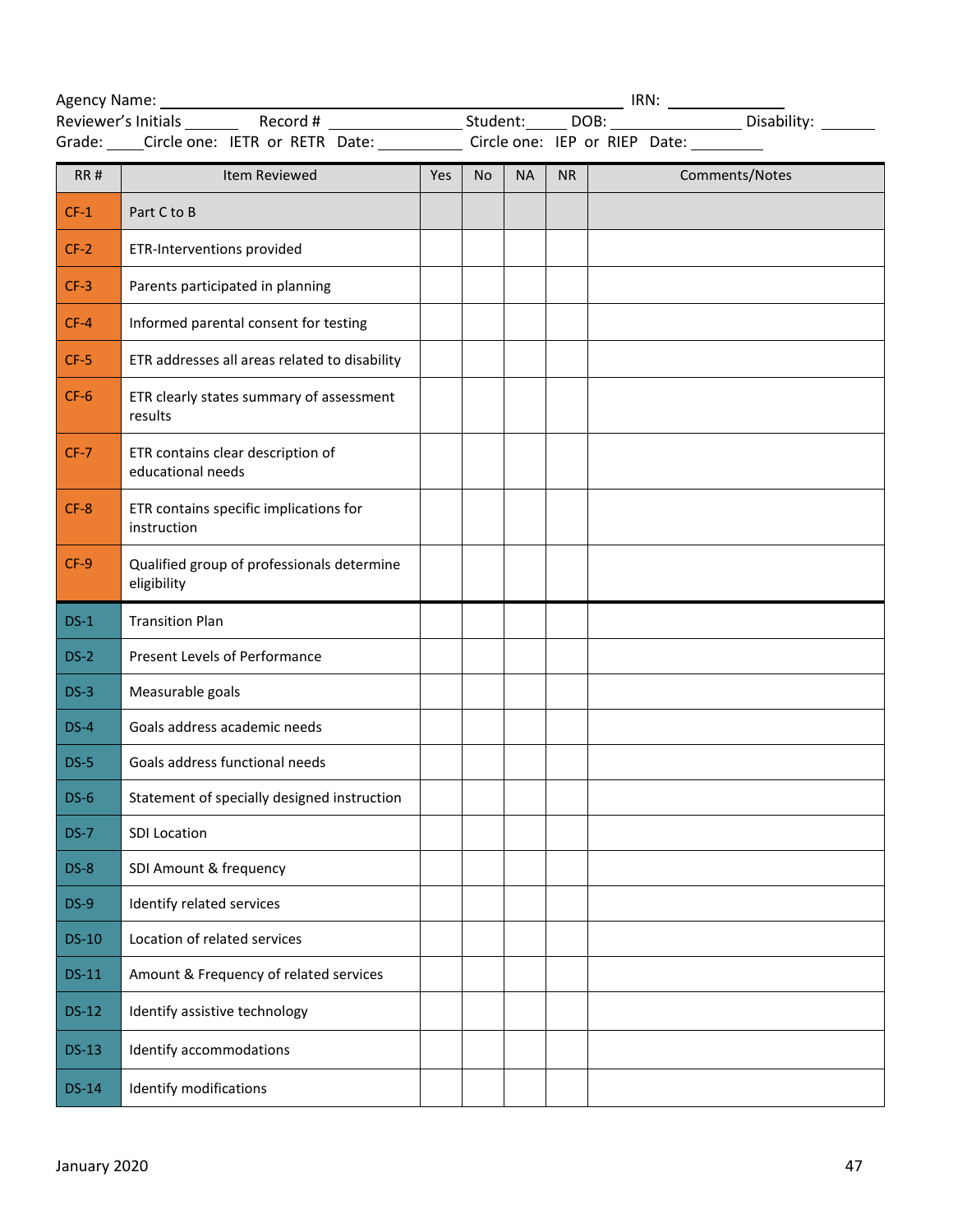| <b>RR#</b>   | Item Reviewed                                                 | Yes                     | <b>No</b> | <b>NA</b> | <b>NR</b> | Comments/Notes |
|--------------|---------------------------------------------------------------|-------------------------|-----------|-----------|-----------|----------------|
| $DS-15$      | Supports for school personnel                                 |                         |           |           |           |                |
| <b>DS-16</b> | Alternate assessment justification                            |                         |           |           |           |                |
| <b>DS-17</b> | Data collected and analyzed to inform<br>instruction          |                         |           |           |           |                |
| <b>DS-18</b> | Revisions to IEP made based on data                           |                         |           |           |           |                |
| <b>DS-19</b> | IEP Meeting-Qualified team                                    |                         |           |           |           |                |
| $LRE-1$      | Justification for removal from general<br>education classroom |                         |           |           |           |                |
|              |                                                               | <b>Additional Notes</b> |           |           |           |                |
|              |                                                               |                         |           |           |           |                |
|              |                                                               |                         |           |           |           |                |
|              |                                                               |                         |           |           |           |                |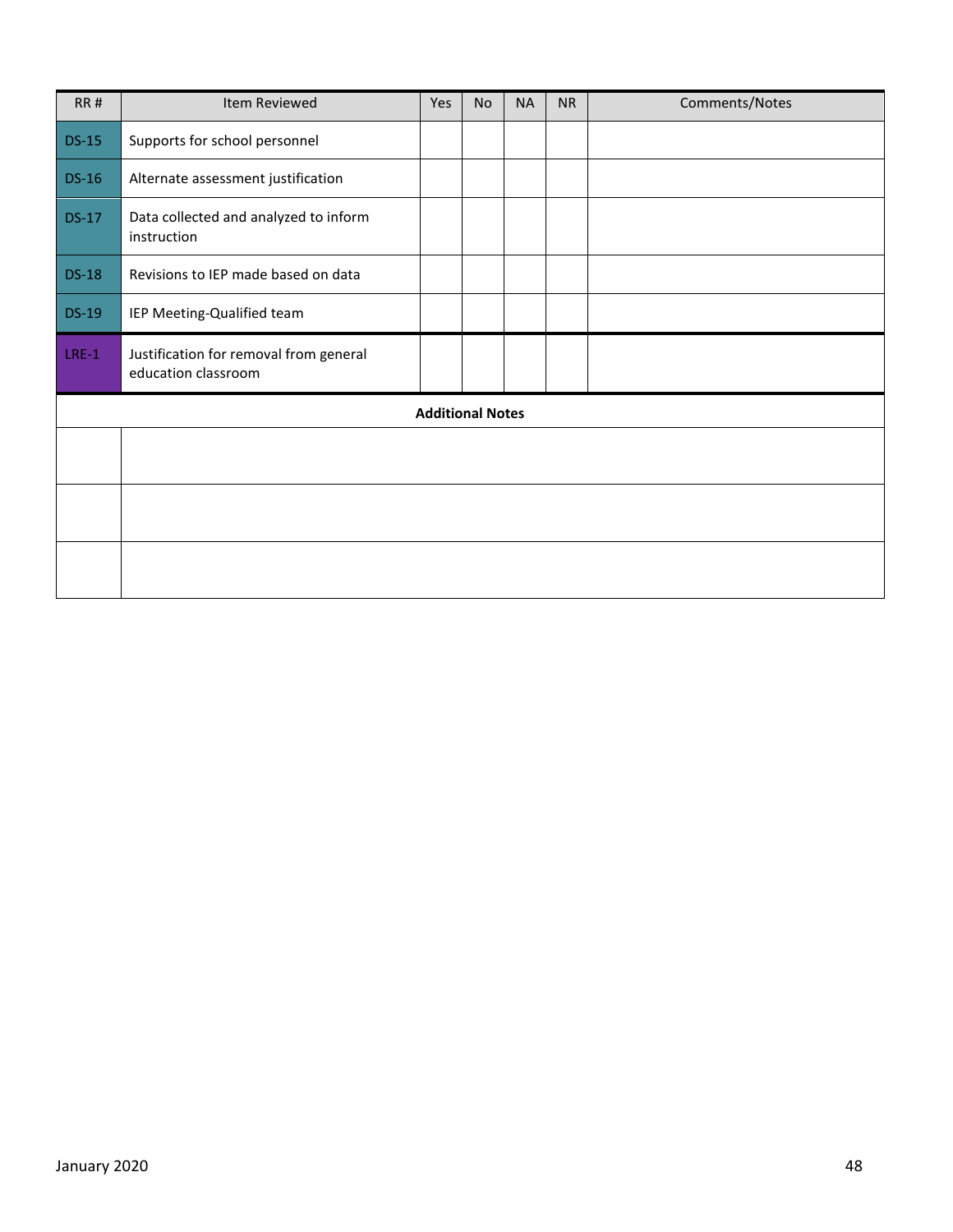### **7 Data Analysis Guiding Questions**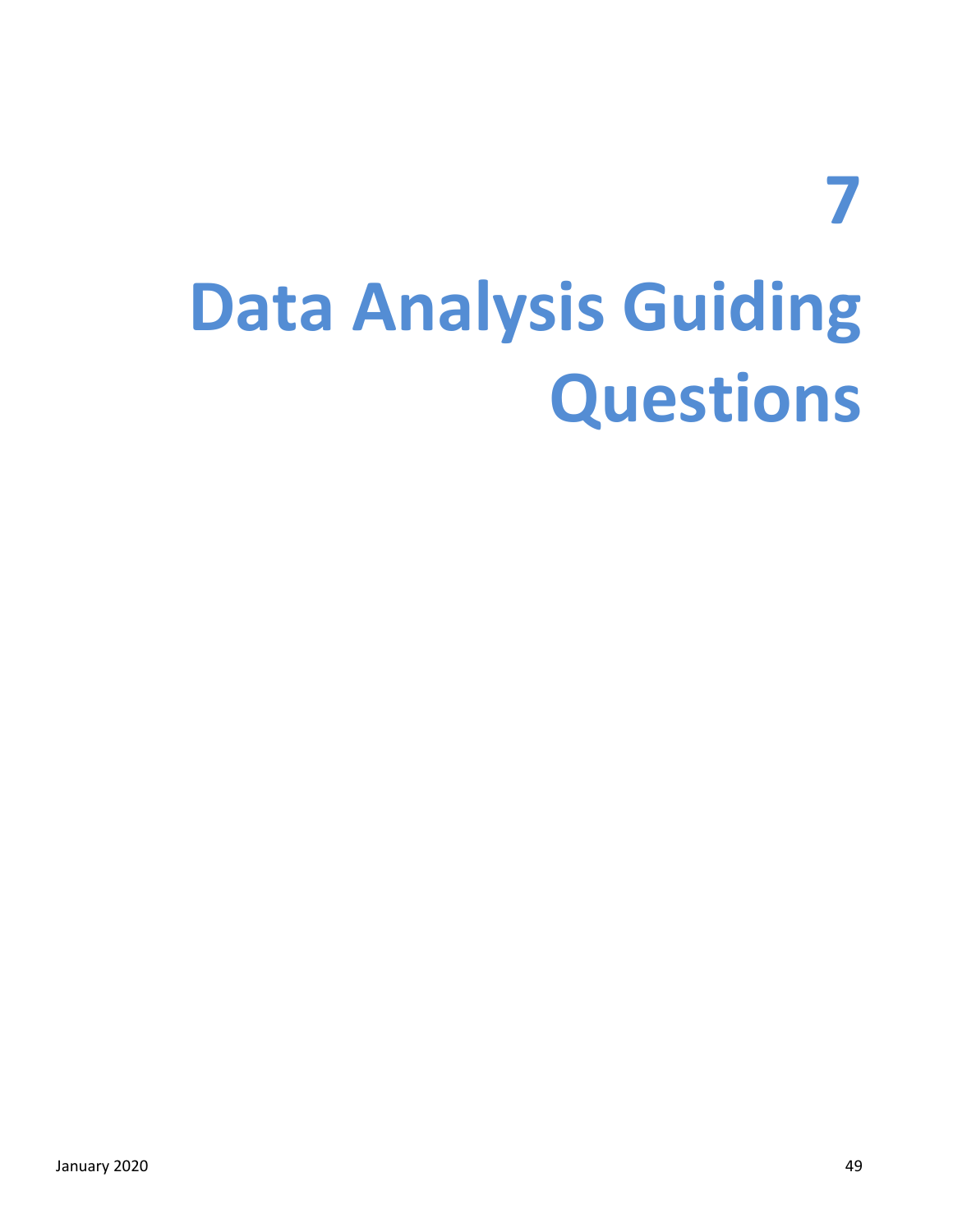#### **Data Analysis Guiding Questions**

#### Graduation/Dropout

- 1. What is the dropout rate? By Disability? Race/Ethnicity?
- 2. What is the graduation rate? By Disability? Race/Ethnicity?
- 3. Which students are not graduating? Why?
- 4. Which students are graduating? Why?
- 5. Evaluate characteristics of those students, e.g., demographics, attendance, discipline, academic performance, etc.
- 6. Analyze factors impacting students' dropout decisions.
- 7. What programs and services are available for students at risk of dropping out? How are students targeted to participate?
- 8. Analyze trends/issues contributing to low graduation rates.
- 9. What programs and services are available for students at risk of not graduating? How are students targeted to participate?

#### Reading Performance

- 1. What percentage of students fall into the Does Not Meet category?
- 2. Do any subgroups of students perform significantly below (10 points or more) compared to other subgroups of students?
- 3. Do the current results show significant improvement or gain from the previous year's results?
- 4. Do the current results show significant improvement or gain over a period of years?
- 5. How are similar schools performing?
- 6. How is progress tracked for students?
- 7. How are student-specific services and interventions determined, implemented, monitored, adjusted and evaluated?

#### Math Performance

- 1. What percentage of students falls into the Does Not Meet category?
- 2. Do any subgroups of students perform significantly below (10 points or more) compared to other subgroups of students?
- 3. Do the current results show significant improvement or gain from the previous year's results?
- 4. Do the current results show significant improvement or gain over a period of years?
- 5. How are similar schools performing?
- 6. How is progress tracked for students?
- 7. How are student-specific services and interventions determined, implemented, monitored, adjusted and evaluated?

#### **Discipline**

- 1. How many student discipline referrals were made? Why were they made?
- 2. Was a significantly high number of discipline referrals made by the same teacher(s)?
- 3. How many students were placed in in-school suspension?
- 4. How many students received out-of-school suspension?
- 5. How many students were expelled from school?
- 6. Which subgroups by disability receive more discipline actions compared to other disability subgroups?
- 7. What is the relationship between discipline and student performance?
- 8. Are disciplinary policies proactive or reactive?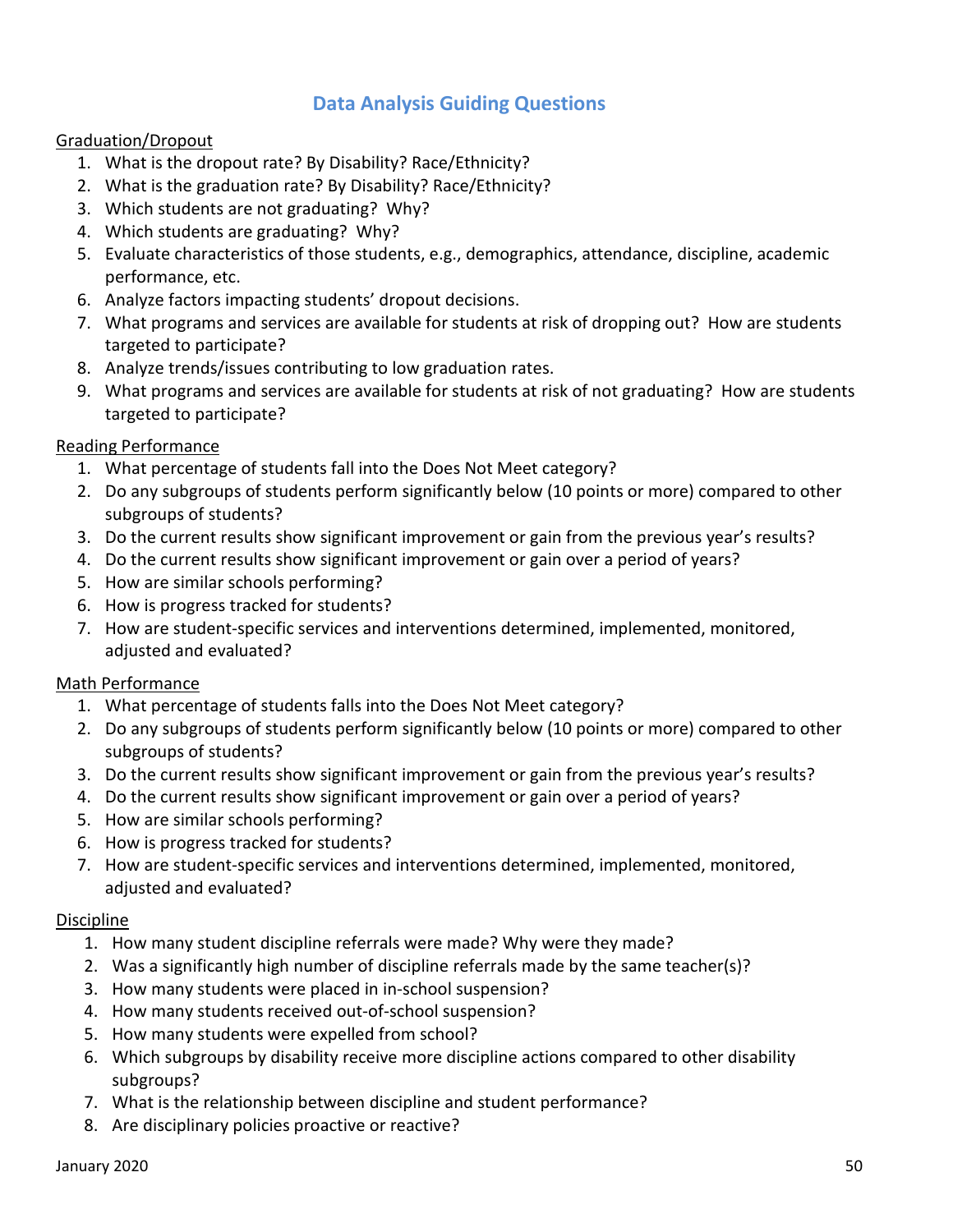#### Alternate Assessment

- 1. What are your educational agency's current policies, procedures and practices surrounding the Alternate Assessment?
- 2. What students in your educational agency qualify for the Alternative Assessment?
- 3. What factors are considered when determining eligibility for participation in the Alternate Assessment?
- 4. Is there a formal written procedure for determination of eligibility to participate in the Alternate Assessment?
- 5. Does your educational agency use the flowchart or any type of rubric in determining eligibility for the Alternate Assessment?
- 6. What members of the IEP team are present when determining eligibility for the Alternate Assessment?
- 7. How are parents involved in the decision making and made aware of the implications of their student participating in the Alternate Assessment?
- 8. If determination is not appropriate for a student who has been previously identified as participating in the Alternate Assessment (another educational agency, previous IEP team decision, etc.), how would this issue be approached?
- 9. If a student is determined eligible to participate in the Alternate Assessment, how would this be reflected in their day-to-day educational programming?
- 10. What kind of professional development or formal training have you received regarding the Alternate Assessment and determination for eligibility?

#### Additional Data Analysis

- 1. What are the procedures to track and respond to unexcused absences, tardiness and other practices to improve attendance?
- 2. What types of support services are available to intervene and establish accountability with students and parents?
- 3. What is the average number of parent complaints and what is the nature of the complaints?
- 4. Are there any patterns in parent complaints (i.e., lack of related services, lack of assistive technology, etc.)?
- 5. What methods are used to seek parent input and participation?
- 6. What do classroom observations reveal about specially designed instruction, accommodations and modifications?
- 7. How are professional development strategies implemented and monitored?
- 8. What are the procedures to track and respond to the removal from the classroom (the LRE) but not "out of school suspension"?

#### Summarize Data Analysis

- 1. What are the current data?
- 2. What do the data reveal about the trends and patterns over time? What is the impact of these trends and patterns?
- 3. Is this an area identified as a concern? If yes, what is the potential influence? What is the priority for this area of concern overall?
- 4. What current initiatives are in place to address identified concerns?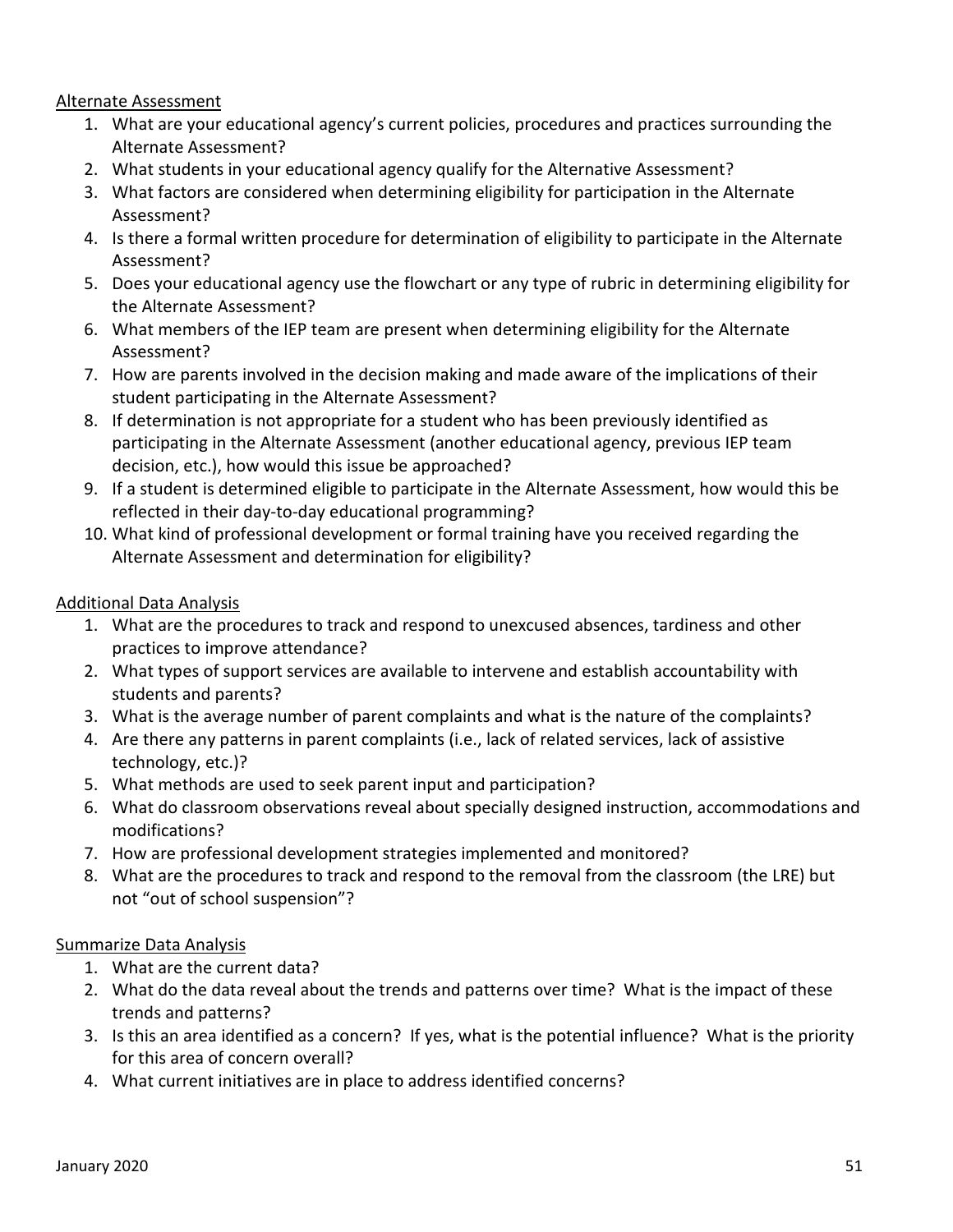#### **County Boards of Developmental Disabilities (DD) – Preschool Data Analysis Guiding Questions**

#### Least Restrictive Environment

- 1. What is the continuum of alternative placements? How are placement decisions made?
- 2. Where are children being provided services?
- 3. How is your educational agency ensuring that LRE continues when a "typical" child is identified as a child with a disability in the classroom?
- 4. Does your educational agency partner with community and county preschool programs?

#### Transition from Part C to Part B

- 1. Is the data coded correctly in EMIS?
- 2. Are all transition planning and evaluations completed and documented prior to the third birthday?
- 3. Is the IEP in place and stated on or before the child's third birthday?

#### Functional Outcomes

- 1. Is the Child Outcomes Summary (COS) process being completed with fidelity? How many Quality Assurance Checklists have been completed?
- 2. At the program level, what are your outcomes on the COS?

#### Early Learning Assessment (ELA)

- 1. Do students perform better on any one specific domain?
- 2. Do any subgroups of students perform significantly below compared to other subgroups of students?
- 3. Do the current results show significant improvement or gain from the previous year's results?
- 4. Do the current results show significant improvement or gain over a period of years?
- 5. How are similar schools performing?
- 6. How many preschool children are on Reading Improvement and Monitoring Plans at Kindergarten? At later grades?
- 7. How do ELA scores compare to Kindergarten Readiness Assessment (KRA) scores for the same children?

#### Behavior

- 1. Is behavior data collected for preschool children? If so, how many behavior incident reports were completed?
- 2. How many children have had an FBA completed?
- 3. How many children have a BIP?

#### Administration

- 1. How often do administrators from the DD meet with associate districts?
- 2. What is the process for reviewing and revising the Interagency Agreement among early childhood partners?

#### Step Up to Quality (SUTQ) and Licensing

- 1. Has the program had any serious risk of noncompliance and/or required CAP activities?
- 2. Has the program received a high quality rating?
- 3. As part of the SUTQ Continuous Improvement Plan, in what activities is the program engaged and are they effective?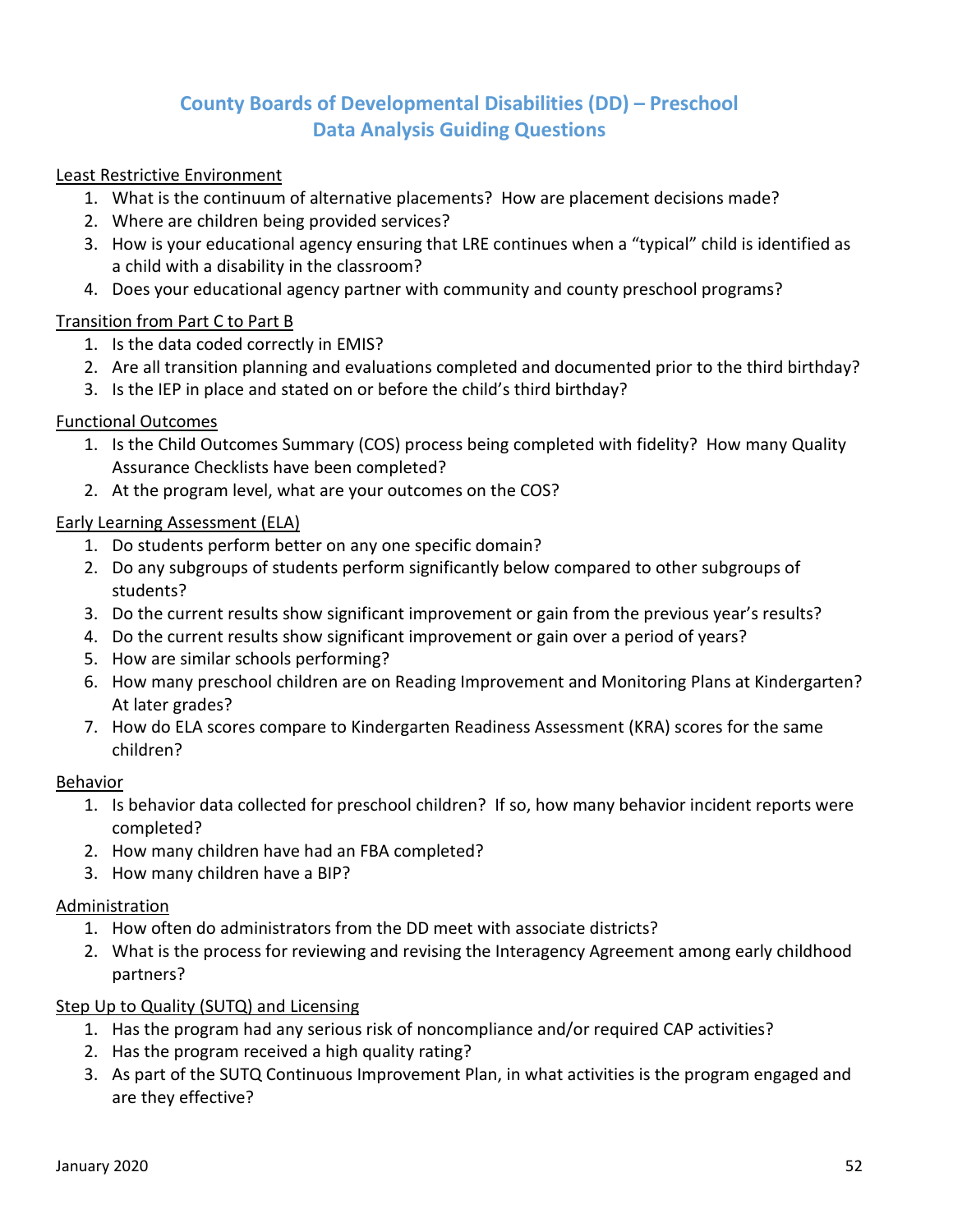### **Additional Data Analysis Guiding Questions for Career-Technical Centers (CTCs)**

#### Least Restrictive Environment

- 1. What is the continuum of alternative placements, and how are placement decisions made for students entering CTC programs and courses?
- 2. Where are students being provided services?
- 3. How are related services provided to full-time students in CTC programs?
- 4. How does your agency ensure that the LRE is provided when a "typical" child is newly identified as a child with a disability?
- 5. How does the CTC ensure that the IEP is implemented as written, including the provision of all special education instruction, supports and services?
- 6. How does your agency partner with community and county resources and agencies to provide improved opportunities and outcomes for students with disabilities?

#### Behavior

- 1. Do you collect behavior data for students with disabilities? If so, how are these data shared with associate districts, and how are they used for analyses and improvement?
- 2. How are CTC personnel involved in manifestation determinations?
- 3. How many children have had an FBA completed?
- 4. How many children have a BIP, and how is the BIP implemented and monitored?

#### Administration

- 1. How often do administrators from the CTC meet with associate district administrators?
- 2. How often do CTC special education leaders meet with special education supervisors from associate districts?
- 3. What topics or issues are addressed at these meetings?
- 4. What is the collaborative process for reviewing and revising the communications plan between the CTC and associate districts?
- 5. What is the process for reviewing and revising application procedures, entrance criteria and selection/acceptance processes?
- 6. What is the process for reviewing and revising the CTC special education policies and procedures in collaboration with associate districts?

#### **Staffing**

- 1. How are special education staffing levels tracked and maintained?
- 2. How does the CTC ensure compliance with special education staff workload and caseload requirements?
- 3. How are special education staffing levels adjusted to meet changing special education enrollment levels?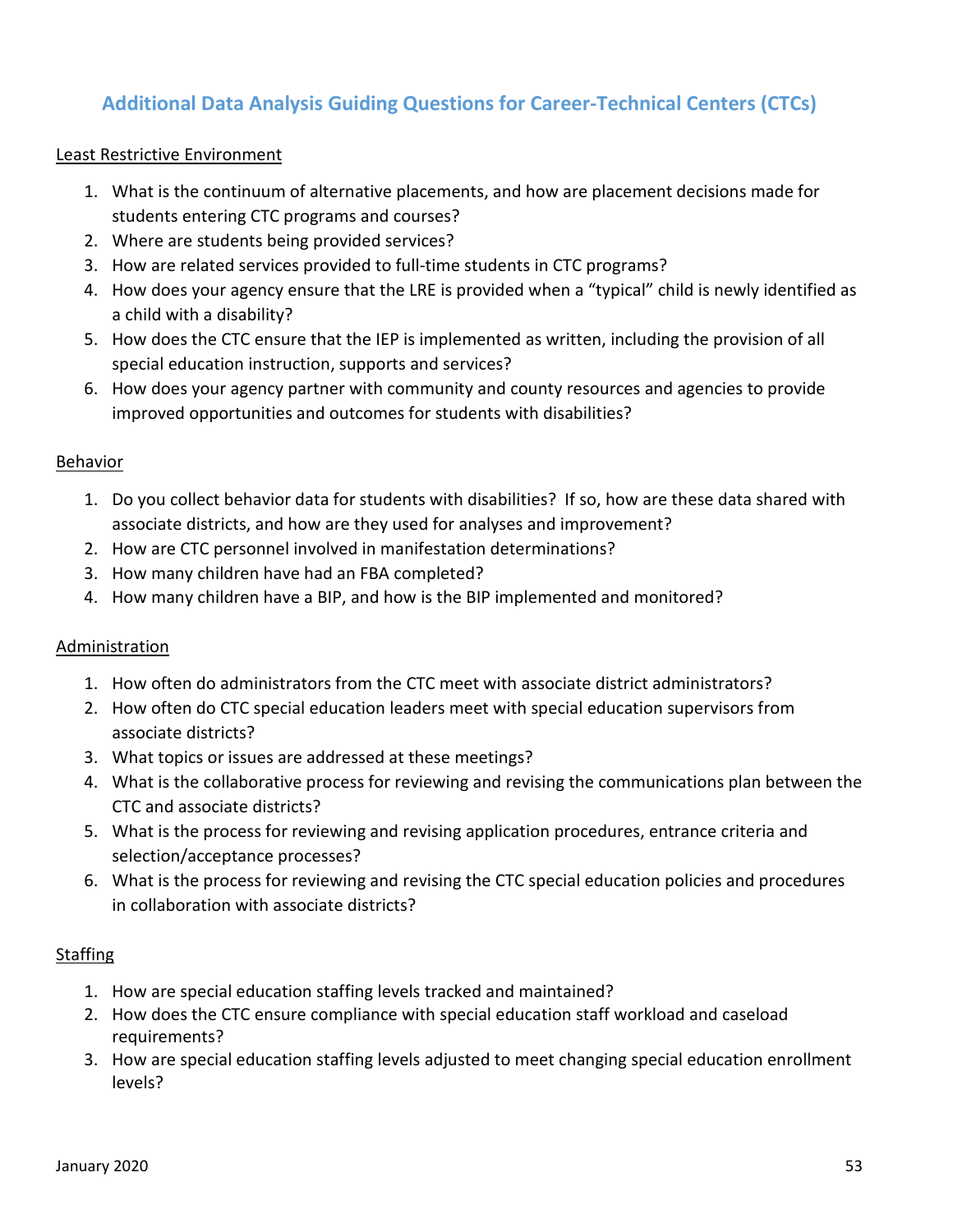**8**

### **Perception Surveys**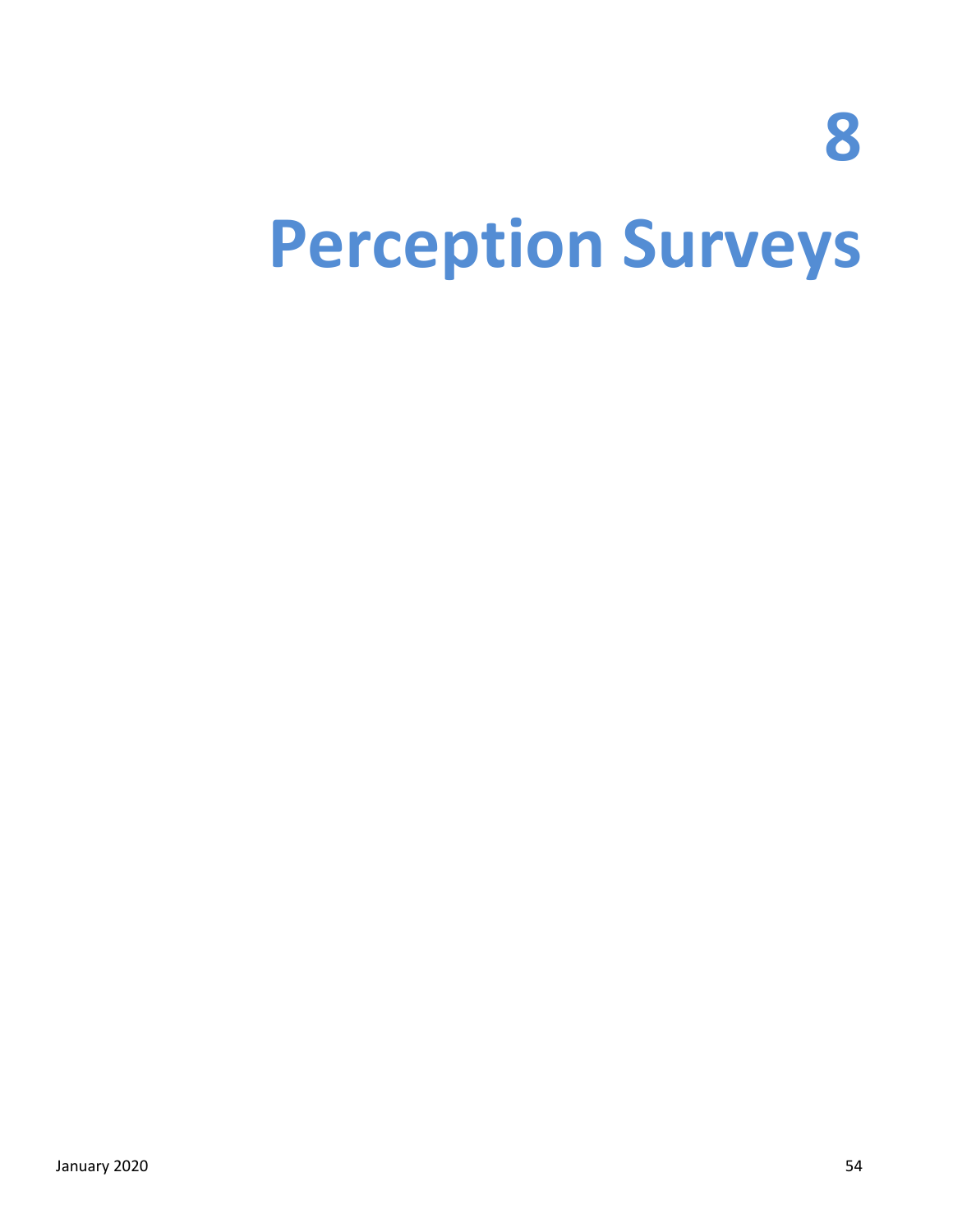#### **School Districts/Community Schools**

#### Administrator Survey

The Office for Exceptional Children (OEC), at the Ohio Department of Education, is conducting an onsite monitoring review of your district. The monitoring process requires selected districts to analyze their special education program and services. As part of the process, OEC examines compliance with federal and state laws and regulations applicable to the education of children with disabilities.

Your participation in the survey is part of OEC's monitoring process and your responses will help guide efforts to improve services and results for children and families.

For each statement below, please select one of the following response choices: *Agree, Disagree*, *Don't Know*, or *Not Applicable*.

|     | <b>School District:</b><br><b>Title</b>                                                                                                                                                             |       |          |            |                |
|-----|-----------------------------------------------------------------------------------------------------------------------------------------------------------------------------------------------------|-------|----------|------------|----------------|
|     |                                                                                                                                                                                                     | Agree | Disagree | Don't Know | Not Applicable |
| 1.  | When a child has behavior concerns we look for ways for the student to be<br>successful in his or her classroom, and avoid removing him or her from the<br>regular instructional setting.           |       |          |            |                |
| 2.  | All school personnel have been trained in behavior intervention and prevention<br>processes (if no, please explain in the comments).                                                                |       |          |            |                |
| 3.  | The district utilizes a multi-tiered system of support to assist struggling or at-<br>risk students.                                                                                                |       |          |            |                |
| 4.  | The district monitors the implementation and effectiveness of staff professional<br>development in terms of outcomes for students with disabilities.                                                |       |          |            |                |
| 5.  | All students with disabilities have access to the general education curriculum<br>or receive appropriate instruction in the general education classroom (if no,<br>please explain in the comments). |       |          |            |                |
| 6.  | During IEP team meetings, a district representative who has the authority to<br>authorize the resources necessary to implement the IEP is always present.                                           |       |          |            |                |
| 7.  | Staff members always keep parents updated regarding their child's progress<br>on annual goals and needs throughout the implementation of the IEP.                                                   |       |          |            |                |
| 8.  | The components required for postsecondary transition goals, age-appropriate<br>transition assessments and secondary transition services (middle school and<br>high school) are clear to me.         |       |          |            |                |
| 9.  | All staff members involved in implementing a child's IEP have access to, and<br>understand the requirements in the IEP.                                                                             |       |          |            |                |
| 10. | The district identifies students at risk of dropping out of school and provides<br>prevention and intervention services to keep students in school and promote<br>graduation (all grade levels).    |       |          |            |                |
| 11. | Our district uses the co-teaching model for including students with disabilities<br>in the general education setting across all grade levels.                                                       |       |          |            |                |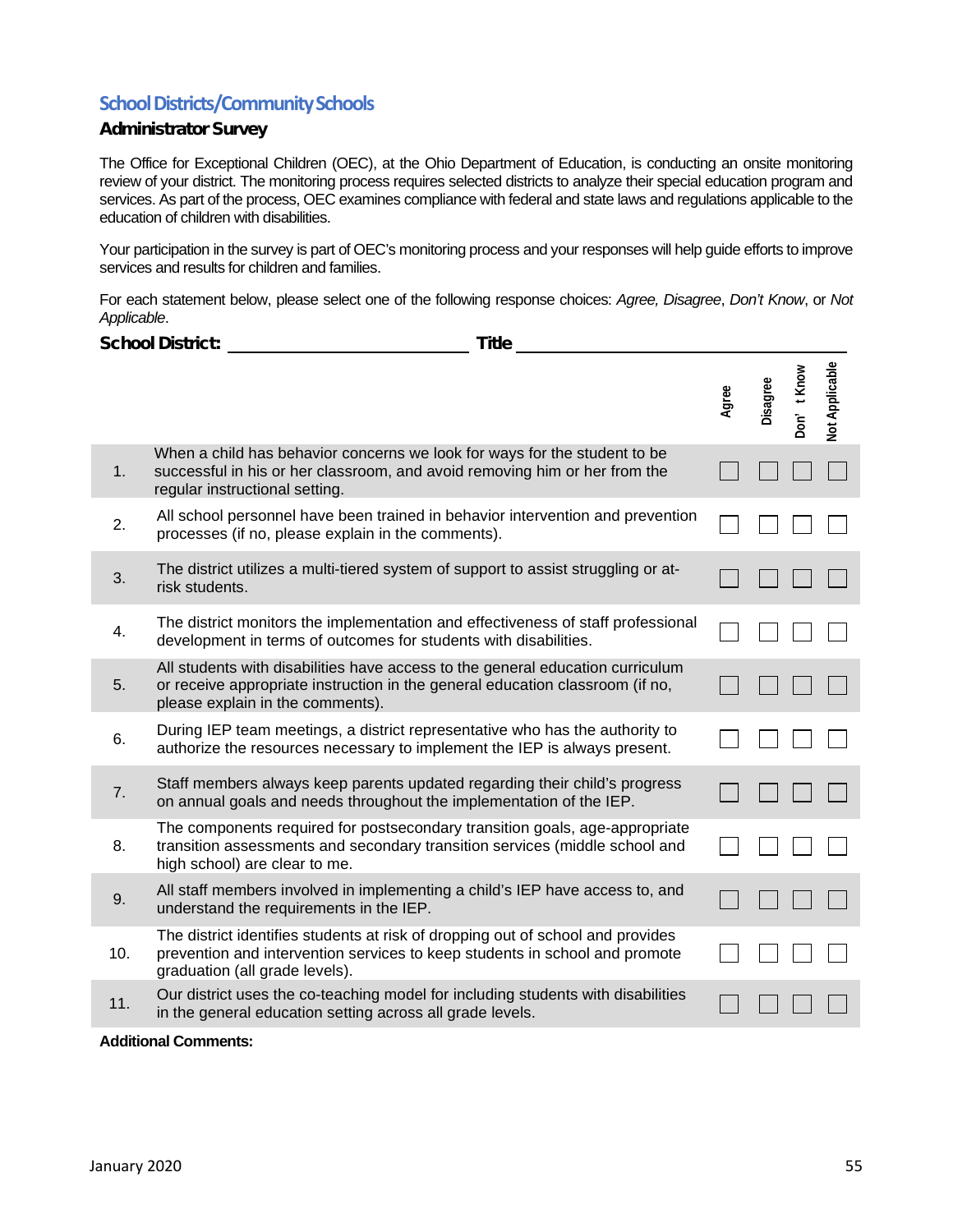#### Parent Survey

The Office for Exceptional Children (OEC), at the Ohio Department of Education, is conducting a review of your child's school. This is a survey for parents of children with disabilities receiving special education services. By filling out this survey, you will help improve your child's school's services and contribute to the improvement of the education of children with disabilities and their families.

For each statement below, please select one of the following response choices: *Agree*, *Disagree, Don't Know, or Not Applicable*.

|     | <b>Child's School District:</b>                                                                                                                                                                                                                        | <b>Child's Age</b> | <b>Grade Level</b> |          |            |                |
|-----|--------------------------------------------------------------------------------------------------------------------------------------------------------------------------------------------------------------------------------------------------------|--------------------|--------------------|----------|------------|----------------|
|     |                                                                                                                                                                                                                                                        |                    | Agree              | Disagree | Don't Know | Not Applicable |
| 1.  | When my child has learning problems, the school quickly comes up with a plan<br>to help.                                                                                                                                                               |                    |                    |          |            |                |
| 2.  | I am involved in the planning of my child's evaluation and I am included in a<br>discussion of tests to be given to assess my child's needs for special<br>education services.                                                                         |                    |                    |          |            |                |
| 3.  | During the IEP meeting, we review my child's evaluation, state assessment<br>results and current classroom progress to determine what is needed to help<br>my child succeed.                                                                           |                    |                    |          |            |                |
| 4.  | Reading my child's IEP, I understand what special education help my child is<br>receiving.                                                                                                                                                             |                    |                    |          |            |                |
| 5.  | The school works with me to help my child make a smooth transition from one<br>grade to the next.                                                                                                                                                      |                    |                    |          |            |                |
| 6.  | The school keeps me informed about my child's progress on IEP goals.                                                                                                                                                                                   |                    |                    |          |            |                |
| 7.  | When my child has behavioral issues, the school looks for positive ways for my<br>child to be successful in his or her classroom. (Respond N/A if your child is not<br>having behavior issues at school).                                              |                    |                    |          |            |                |
| 8.  | Before my child's third birthday, a meeting was held to discuss various service<br>and program options for my child. (Respond N/A if your child did not receive<br>special education services before age three.)                                       |                    |                    |          |            |                |
| 9.  | When my child moved from the Early Intervention program (such as Help Me<br>Grow) at age 3, other special education services were available right away.<br>(Respond N/A if your child did not receive special education services before<br>age three.) |                    |                    |          |            |                |
| 10. | The IEP team developed an effective plan for my child's future after high<br>school.<br>(Respond N/A if your child is younger than 14 years old).                                                                                                      |                    |                    |          |            |                |
| 11. | Overall, the special education services meet my child's needs.                                                                                                                                                                                         |                    |                    |          |            |                |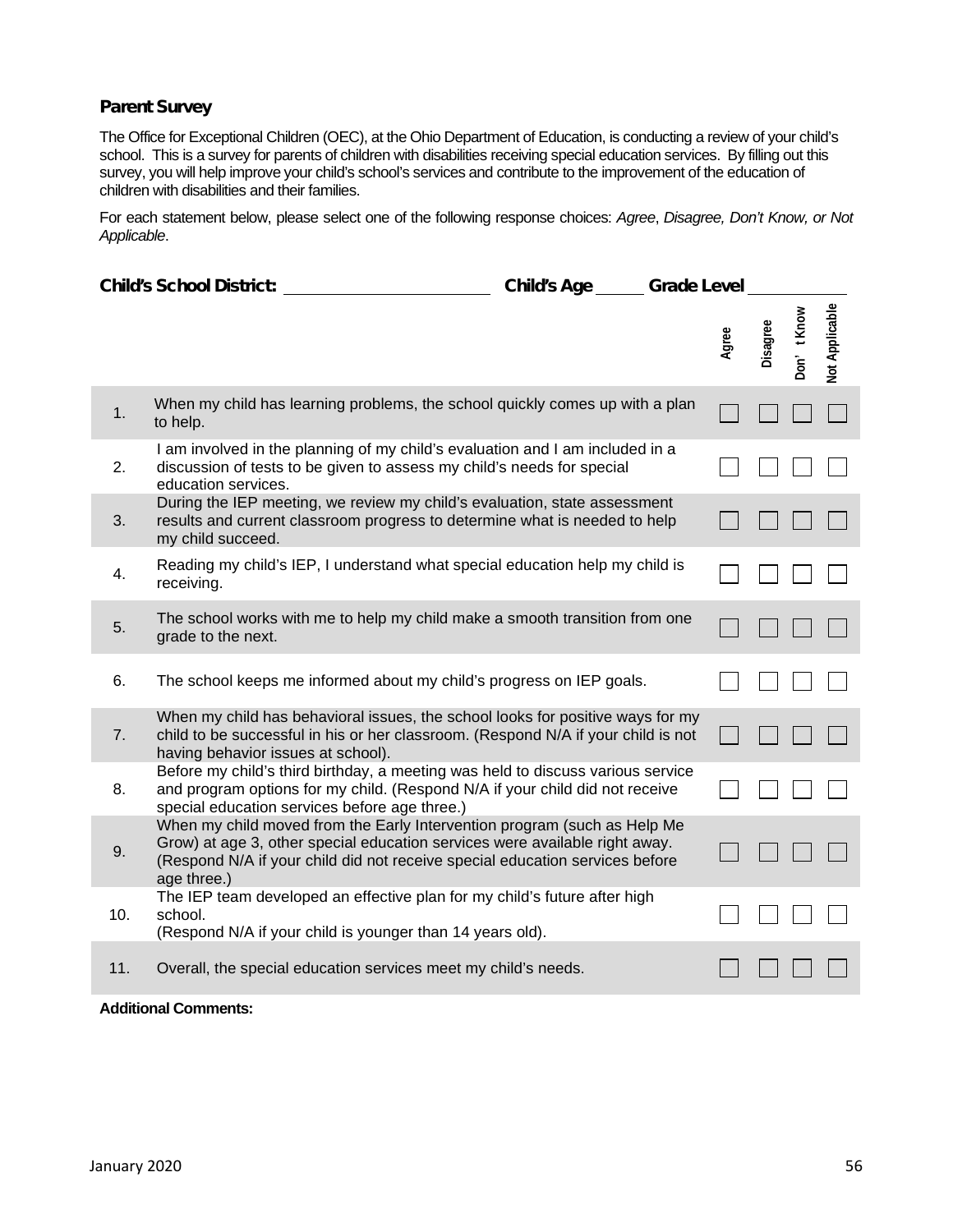#### Teacher Survey

The Office for Exceptional Children (OEC), at the Ohio Department of Education, is conducting an onsite monitoring review of your district. The monitoring process requires selected districts to analyze their special education program and services. As part of the process, our office examines compliance with federal and state laws and regulations applicable to the education of children with disabilities.

Your participation in the survey is part of OEC's monitoring process and your responses will help guide efforts to improve services and results for children and families.

For each statement below, please select one of the following response choices: *Agree, Disagree, Don't Know or Not Applicable*. You may skip any item that you feel does not apply to your district program.

| <b>School District:</b><br><b>Title</b> |                                                                                                                                                                                                                                    | Grade |          |            |                       |  |
|-----------------------------------------|------------------------------------------------------------------------------------------------------------------------------------------------------------------------------------------------------------------------------------|-------|----------|------------|-----------------------|--|
|                                         |                                                                                                                                                                                                                                    | Agree | Disagree | Don't Know | <b>Vot Applicable</b> |  |
| 1.                                      | Adequate materials and resources to implement specially designed instruction<br>described in IEPs are provided to me.                                                                                                              |       |          |            |                       |  |
| 2.                                      | Professional development and training addressing the diverse needs of<br>students with disabilities is available to me.                                                                                                            |       |          |            |                       |  |
| 3.                                      | A multi-tiered system of support to assist struggling or at-risk students is<br>utilized in my building.                                                                                                                           |       |          |            |                       |  |
| 4.                                      | I serve as a member on the ETR team and/or IEP team.                                                                                                                                                                               |       |          |            |                       |  |
| 5.                                      | During ETR meetings, the district uses data (classroom, intervention, record<br>review, parental input) in the evaluation process.                                                                                                 |       |          |            |                       |  |
| 6.                                      | During IEP team meetings, a district staff member with the authority to<br>authorize the resources necessary to implement the IEP is always present.                                                                               |       |          |            |                       |  |
| 7.                                      | The specially designed instruction provided to a student with a disability in my<br>classroom is based upon that student's individual needs and is different from<br>what other students receive in the general education setting. |       |          |            |                       |  |
| 8.                                      | When determining the least restrictive environment for students with<br>disabilities, we consider all settings including placement in the general<br>education classroom.                                                          |       |          |            |                       |  |
| 9.                                      | Positive behavior intervention supports (PBIS) are in place in my school<br>building and I have been trained in the positive behavior intervention support<br>process.                                                             |       |          |            |                       |  |
| 10.                                     | The components required for post-secondary goals, age appropriate transition<br>assessments and secondary transition services are clear to me.                                                                                     |       |          |            |                       |  |
| 11.                                     | I keep parents updated regarding their child's progress on annual goals and<br>needs throughout the implementation of the IEP.                                                                                                     |       |          |            |                       |  |
| 12.                                     | I have sufficient opportunities to engage and collaborate with other<br>instructional staff (i.e., other teachers, related service professionals, aides) in<br>order to provide the services as listed in the IEP.                 |       |          |            |                       |  |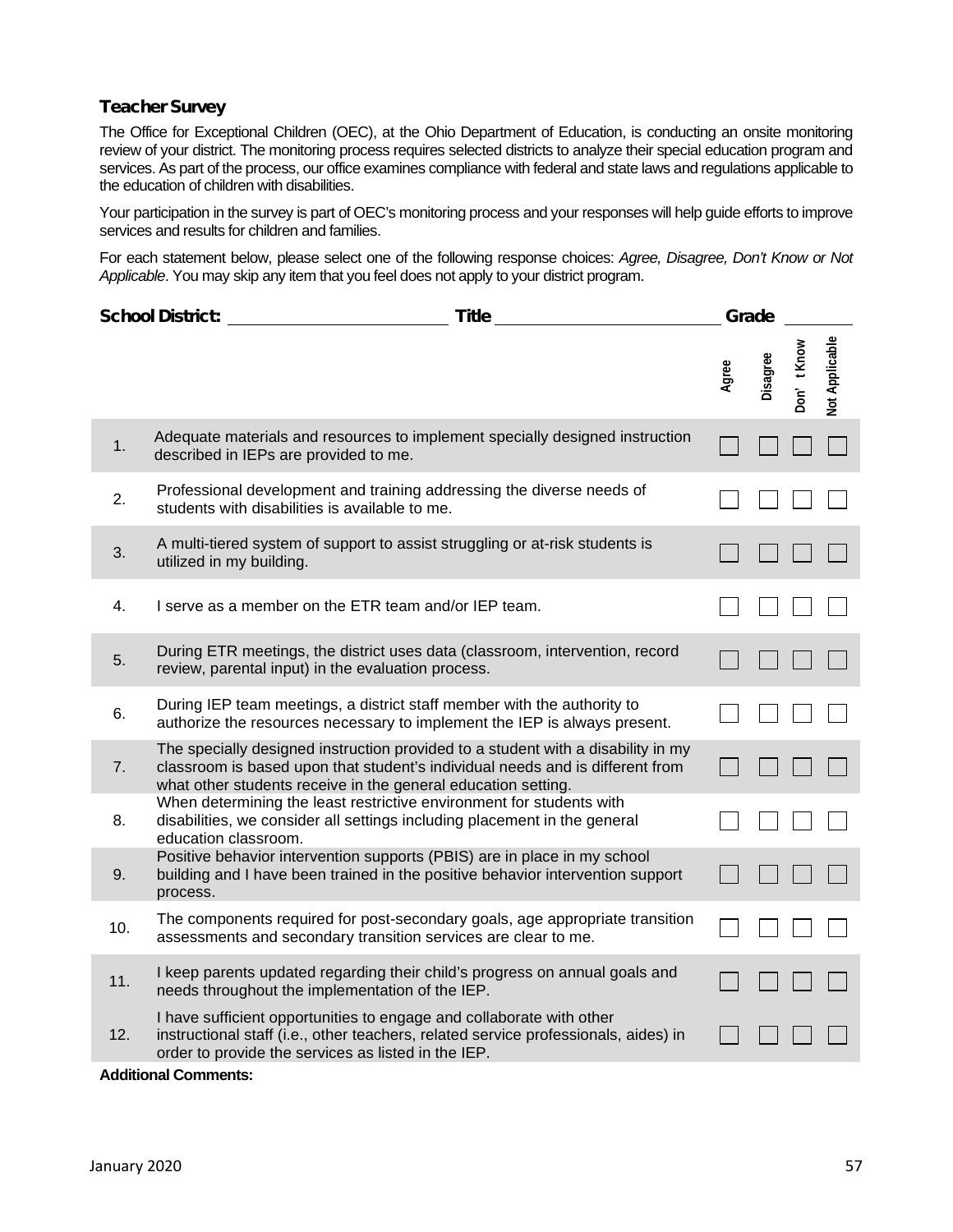#### **Educational Service Centers (ESCs)**

#### Administrator Survey

The Office for Exceptional Children (OEC), at the Ohio Department of Education, is conducting an onsite monitoring review of your Educational Service Center (ESC). The monitoring process requires selected ESCs to analyze their special education program and services. As part of the process, OEC examines compliance with federal and state laws and regulations applicable the education of children with disabilities.

Your participation in the survey is part of OEC's monitoring process and your responses will help guide efforts to improve services and results for children and families.

For each statement below, please select one of the following response choices: *Agree, Disagree*, *Don't Know*, or *Not Applicable*.

| ESC: | <b>Title</b>                                                                                                                                                                                                                             |       |          |            |                       |  |
|------|------------------------------------------------------------------------------------------------------------------------------------------------------------------------------------------------------------------------------------------|-------|----------|------------|-----------------------|--|
|      |                                                                                                                                                                                                                                          | Agree | Disagree | Don't Know | <b>Vot Applicable</b> |  |
| 1.   | When a child has behavior concerns we look for ways for the student to be<br>successful in his or her classroom, and avoid removing him or her from the<br>described instructional setting                                               |       |          |            |                       |  |
| 2.   | All school personnel have been trained in behavior intervention and prevention<br>processes (if no, please explain in the comments).                                                                                                     |       |          |            |                       |  |
| 3.   | The ESC utilizes a multi-tiered system of support to assist struggling or at-risk<br>students.                                                                                                                                           |       |          |            |                       |  |
| 4.   | The ESC monitors the implementation and effectiveness of staff professional<br>development in terms of outcomes for students with disabilities.                                                                                          |       |          |            |                       |  |
| 5.   | All students with disabilities have access to the general education curriculum<br>(Ohio Learning Standards - Extended) or receive appropriate instruction in the<br>general education classroom (if no, please explain in the comments). |       |          |            |                       |  |
| 6.   | During IEP team meetings, an ESC representative with the authority to<br>authorize the resources necessary to implement the IEP is always present.                                                                                       |       |          |            |                       |  |
| 7.   | Staff members always keep parents updated regarding their child's progress<br>on annual goals and needs throughout the implementation of the IEP.                                                                                        |       |          |            |                       |  |
| 8.   | The components required for postsecondary transition goals, age appropriate<br>transition assessments and secondary transition services (middle school and<br>high school) are clear to me.                                              |       |          |            |                       |  |
| 9.   | All staff members involved in implementing a child's IEP have access to, and<br>understand the requirements in the IEP.                                                                                                                  |       |          |            |                       |  |
| 10.  | The ESC identifies students at risk of dropping out of school and provides<br>prevention and intervention services to keep students in school and promote<br>graduation (all grade levels).                                              |       |          |            |                       |  |
| 11.  | The ESC uses the co-teaching model to promote access to the general<br>education curriculum for all children.                                                                                                                            |       |          |            |                       |  |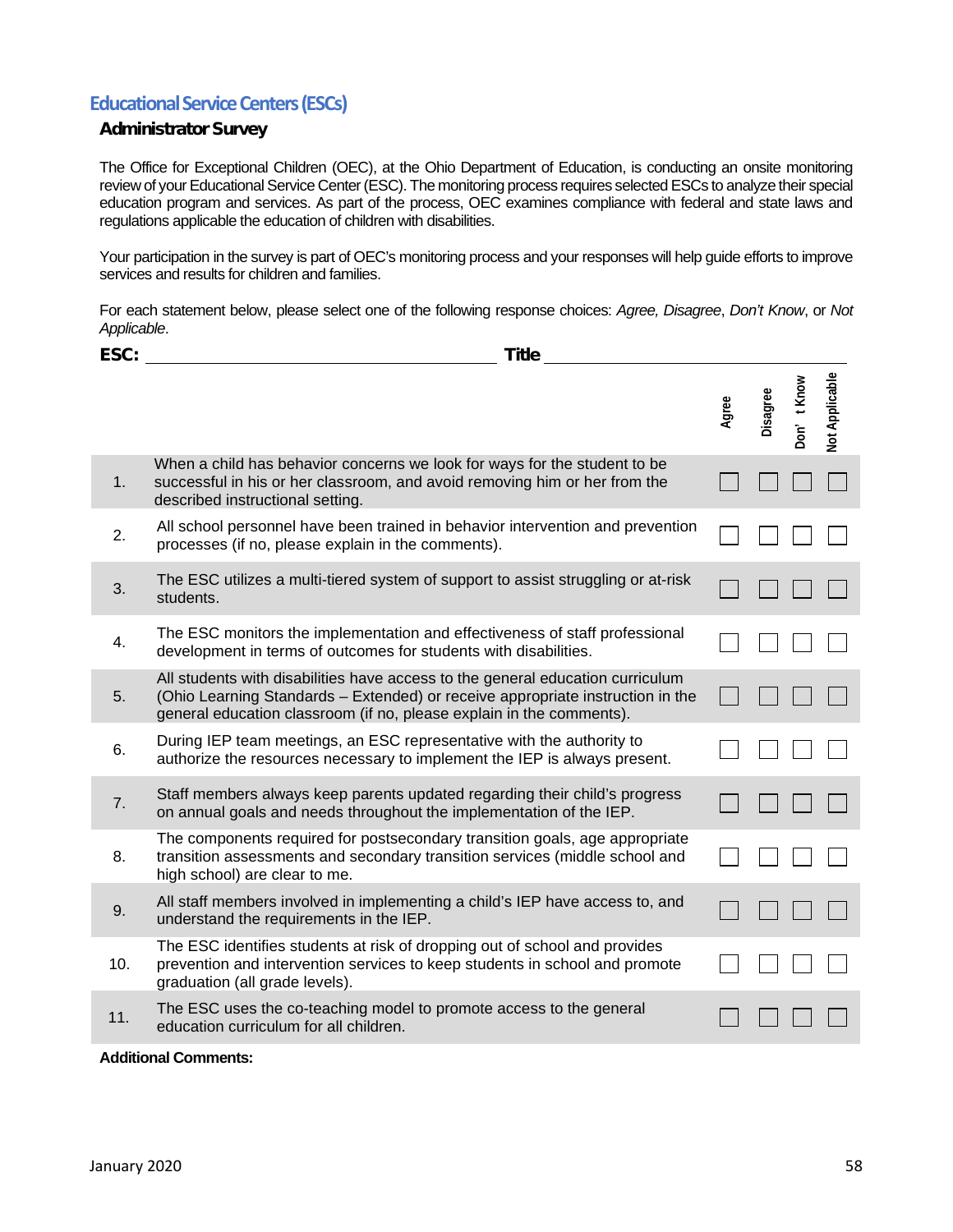#### Parent Survey

The Office for Exceptional Children (OEC), at the Ohio Department of Education, is conducting a review of your child's school. This is a survey for parents of children with disabilities receiving special education services through the Educational Service Center (ESC). By filling out this survey, you will help improve the ESC's services and education of children with disabilities and their families.

For each statement below, please select one of the following response choices: *Agree*, *Disagree, Don't Know, or Not Applicable*.

|                    | <b>Child's School:</b>                                                                                                                                                                                                                                     | <b>Child's Age</b> |       |          |            |                |
|--------------------|------------------------------------------------------------------------------------------------------------------------------------------------------------------------------------------------------------------------------------------------------------|--------------------|-------|----------|------------|----------------|
| <b>Grade Level</b> |                                                                                                                                                                                                                                                            |                    |       |          |            |                |
|                    |                                                                                                                                                                                                                                                            |                    | Agree | Disagree | Don't Know | Not Applicable |
| 1.                 | When my child has learning challenges, the school quickly comes up with a<br>plan to help.                                                                                                                                                                 |                    |       |          |            |                |
| 2.                 | I am involved in the planning of my child's evaluation and included in a<br>discussion of tests to be given to assess my child's needs for special<br>education services.                                                                                  |                    |       |          |            |                |
| 3.                 | During the IEP meeting, we review my child's evaluation, state assessment<br>results and current classroom progress to determine what is needed to help<br>my child succeed.                                                                               |                    |       |          |            |                |
| 4.                 | Reading my child's IEP, I understand what special education help my child is<br>receiving.                                                                                                                                                                 |                    |       |          |            |                |
| 5.                 | The school works with me to help my child make a smooth transition from one<br>grade to the next.                                                                                                                                                          |                    |       |          |            |                |
| 6.                 | The school keeps me informed about my child's progress on IEP goals.                                                                                                                                                                                       |                    |       |          |            |                |
| 7.                 | When my child has behavioral needs, the school looks for positive ways for my<br>child to be successful in his or her classroom. (Respond N/A if your child is not<br>having behavior issues at school).                                                   |                    |       |          |            |                |
| 8.                 | Before my child's third birthday, a meeting was held to discuss various service<br>and program options for my child. (Respond N/A if your child did not receive<br>special education services before age three.)                                           |                    |       |          |            |                |
| 9.                 | When my child moved from the Early Intervention program (such as Help Me<br>Grow) at age three, other special education services were available right away.<br>(Respond N/A if your child did not receive special education services before<br>age three.) |                    |       |          |            |                |
| 10.                | The IEP team developed an effective transition plan for my child's life after<br>high school.<br>(Respond N/A if your child is younger than 14 years old).                                                                                                 |                    |       |          |            |                |
| 11.                | Overall, the special education services meet my child's needs.                                                                                                                                                                                             |                    |       |          |            |                |

12. The school has a plan to reintegrate my child back into the home school general education classroom.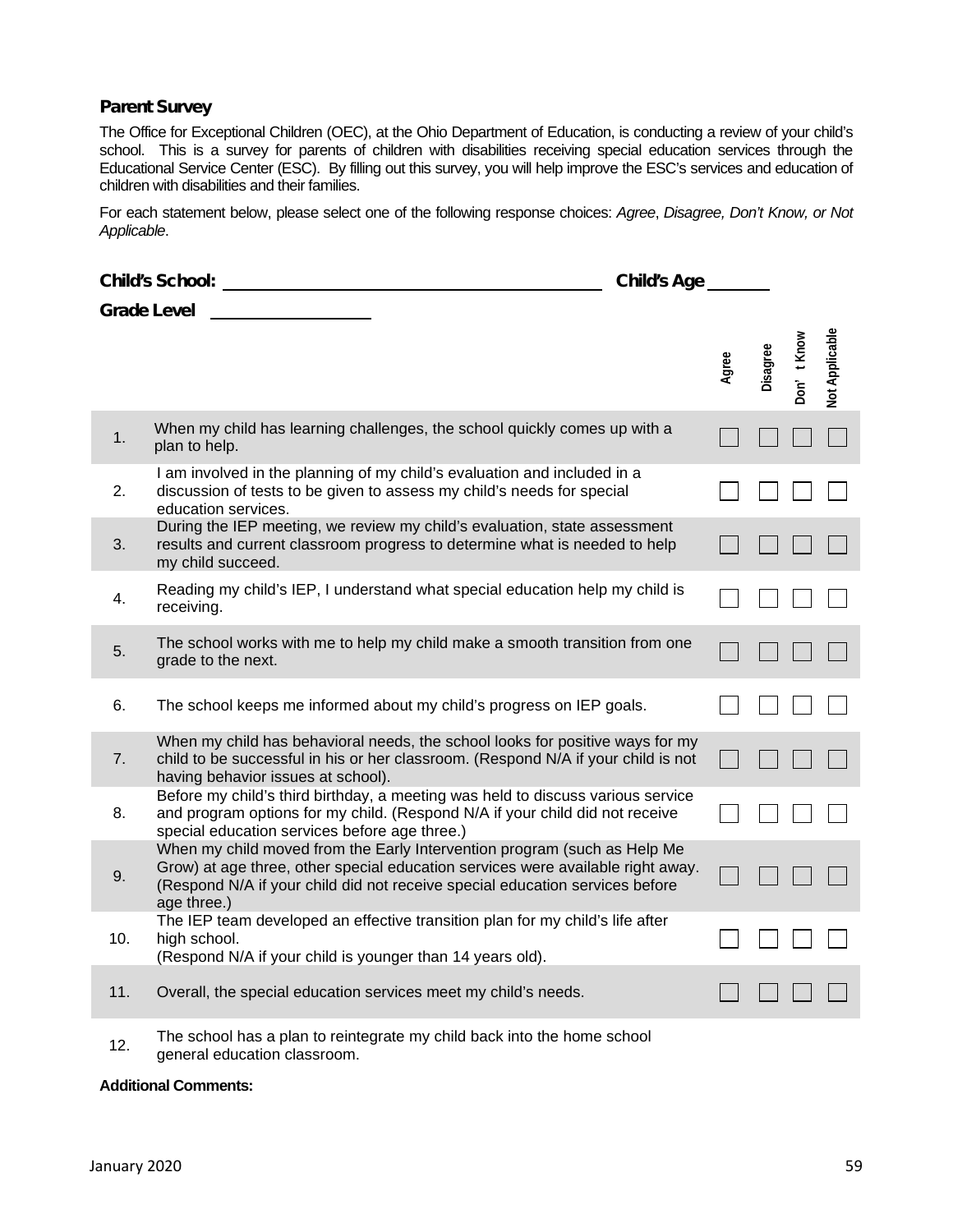#### Teacher Survey

The Office for Exceptional Children (OEC), at the Ohio Department of Education, is conducting an onsite monitoring review of your Educational Service Center (ESC). The monitoring process requires selected ESCs to analyze their special education program and services. As part of the process, OEC examines compliance with federal and state laws and regulations applicable to the education of children with disabilities.

Your participation in the survey is part of OEC's monitoring process and your responses will help guide efforts to improve services and results for children and families.

For each statement below, please select one of the following response choices: *Agree, Disagree, Don't Know or Not Applicable*. You may skip any item that you feel does not apply to your district program.

| <b>Grade Level</b><br><b>Vot Applicable</b><br>Don't Know<br>Disagree<br>Agree<br>Adequate materials and resources to implement specially designed instruction<br>1.<br>(SDI) described in IEPs are provided to me.<br>Professional development and training addressing the diverse needs of<br>2.<br>students with disabilities are available to me. |
|-------------------------------------------------------------------------------------------------------------------------------------------------------------------------------------------------------------------------------------------------------------------------------------------------------------------------------------------------------|
|                                                                                                                                                                                                                                                                                                                                                       |
|                                                                                                                                                                                                                                                                                                                                                       |
|                                                                                                                                                                                                                                                                                                                                                       |
| A multi-tiered system of support to assist struggling or at-risk students is<br>3.<br>utilized in my building.                                                                                                                                                                                                                                        |
| I serve as a member on the ETR team and/or IEP team.<br>4.                                                                                                                                                                                                                                                                                            |
| During ETR meetings, the ESC uses data (classroom, intervention, record<br>5.<br>review, parental input) in the evaluation process.                                                                                                                                                                                                                   |
| During IEP team meetings, a District of Residence (DOR) staff member with<br>the authority to authorize the resources necessary to implement the IEP is<br>6.<br>always present.                                                                                                                                                                      |
| The SDI provided to a student with a disability in my classroom is based upon<br>7.<br>that student's individual needs.                                                                                                                                                                                                                               |
| When determining the least restrictive environment for students with<br>8.<br>disabilities, we consider all appropriate settings.                                                                                                                                                                                                                     |
| Positive behavior intervention supports (PBIS) and crisis intervention policies<br>9.<br>are in place in my ESC and I have been trained in these processes.                                                                                                                                                                                           |
| The components required for post-secondary goals, age-appropriate transition<br>10.<br>assessments and secondary transition services are clear to me.                                                                                                                                                                                                 |
| I keep parents updated regarding their child's progress on annual goals and<br>11.<br>needs throughout the implementation of the IEP.                                                                                                                                                                                                                 |
| I have sufficient opportunities to engage and collaborate with other<br>instructional staff (i.e., other teachers, related service professionals, aides) in<br>12.<br>order to provide the services as listed in the IEP.<br><b>Additional Comments:</b>                                                                                              |

#### January 2020 60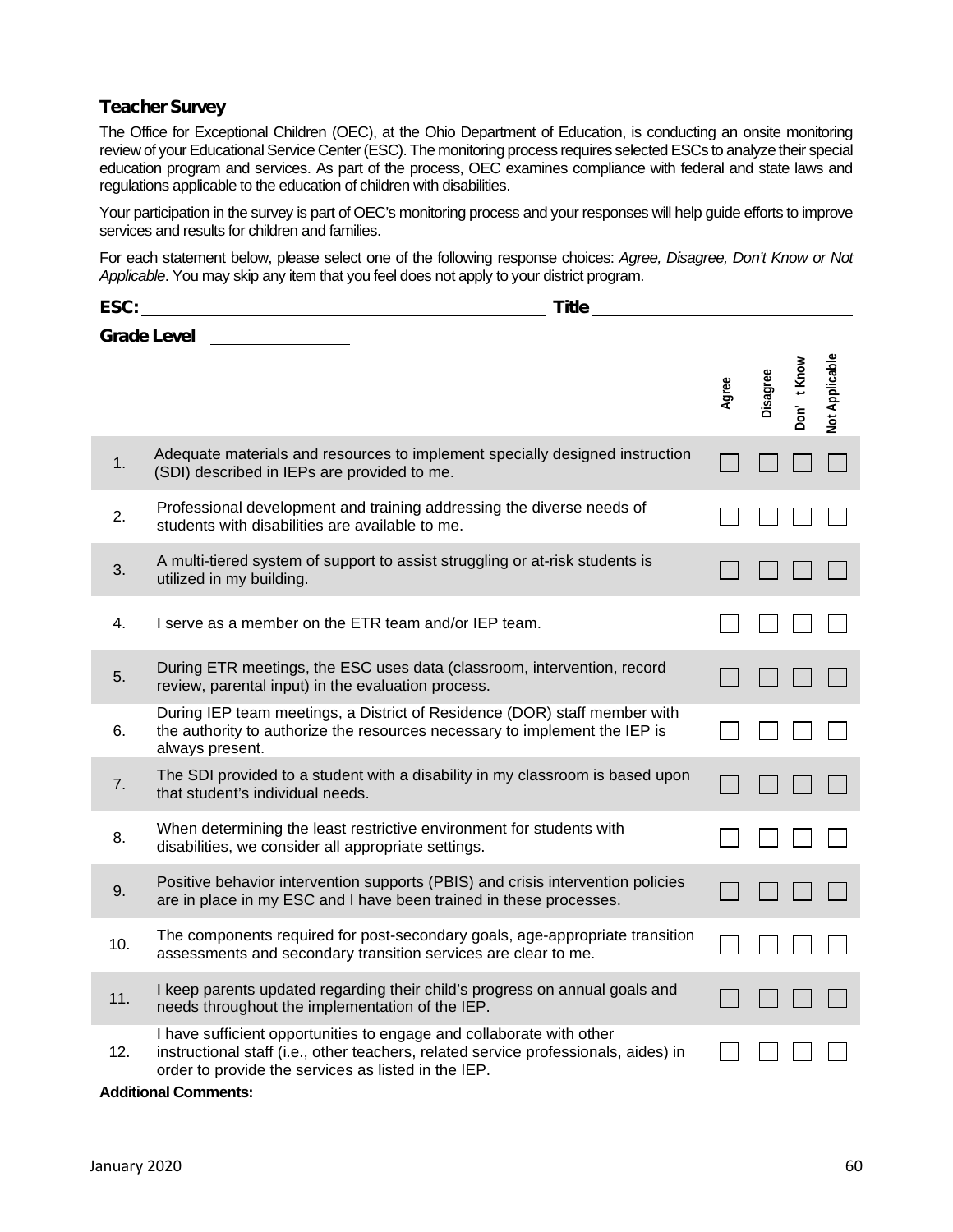#### **Career Technical Centers (CTCs)**

#### Administrator Survey

The Office for Exceptional Children (OEC), at the Ohio Department of Education, is conducting an onsite monitoring review of your Career Technical Center (CTC). The monitoring process requires selected CTCs to analyze their special education program and services. As part of the process, OEC examines compliance with federal and state laws and regulations applicable to the education of children with disabilities.

Your participation in the survey is part of the OEC's monitoring process and your responses will help guide efforts to improve services and results for children and families.

For each statement below, please select one of the following response choices: *Agree, Disagree*, *Don't Know*, or *Not Applicable*.

| CTC: | <b>Title</b>                                                                                                                                                                                         |       |          |             |                       |
|------|------------------------------------------------------------------------------------------------------------------------------------------------------------------------------------------------------|-------|----------|-------------|-----------------------|
|      |                                                                                                                                                                                                      | Agree | Disagree | Don' t Know | <b>Vot Applicable</b> |
| 1.   | When a child has behavior concerns we look for ways for the student to be<br>successful in his or her classroom, and avoid removing them from the<br>described instructional setting.                |       |          |             |                       |
| 2.   | All school personnel have been trained in behavior intervention and prevention<br>processes (if no, please explain in the comments).                                                                 |       |          |             |                       |
| 3.   | The CTC utilizes a multi-tiered system of support to assist struggling or at-risk<br>students.                                                                                                       |       |          |             |                       |
| 4.   | The CTC monitors the implementation and effectiveness of staff professional<br>development in terms of outcomes for students with disabilities.                                                      |       |          |             |                       |
| 5.   | All students with disabilities have access to the general education curriculum<br>and receive appropriate instruction in the general education classroom (if no,<br>please explain in the comments). |       |          |             |                       |
| 6.   | During IEP team meetings, a CTC representative with the authority to<br>authorize the resources necessary to implement the IEP is always present.                                                    |       |          |             |                       |
| 7.   | Staff members always keep parents updated regarding their child's progress<br>on annual goals and needs throughout the implementation of the IEP.                                                    |       |          |             |                       |
| 8.   | The components required for postsecondary transition goals, age-appropriate<br>transition assessments and secondary transition services (middle school and<br>high school) are clear to me.          |       |          |             |                       |
| 9.   | All staff members involved in implementing a child's IEP have access to, and<br>understand the requirements in the IEP.                                                                              |       |          |             |                       |
| 10.  | The CTC identifies students at risk of dropping out of school and provides<br>prevention and intervention services to keep students in school and promote<br>graduation (all grade levels).          |       |          |             |                       |
| 11.  | The CTC uses the co-teaching model to promote access to the general<br>education curriculum for all children.                                                                                        |       |          |             |                       |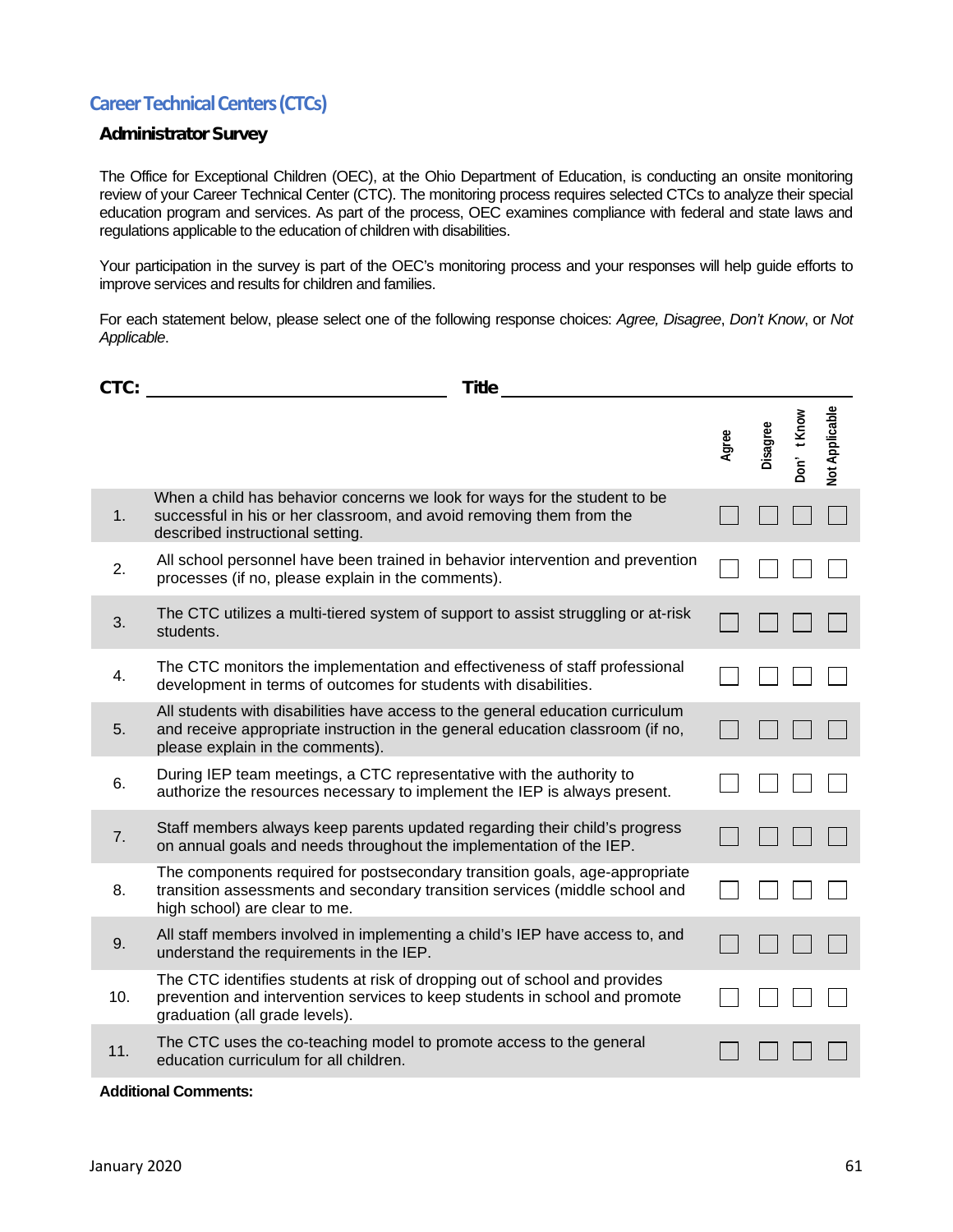#### Parent Survey

The Office for Exceptional Children (OEC), at the Ohio Department of Education, is conducting a review of your child's school. This is a survey for parents of children with disabilities receiving special education services through the Career Technical Center (CTC). By filling out this survey, you will help improve the CTC's services and education of children with disabilities and their families.

For each statement below, please select one of the following response choices: *Agree*, *Disagree, Don't Know, or Not Applicable*.

|     | <b>Child's School:</b>                                                                                                                                                                                | <b>Child's Age</b> |       | Grade    |            |                       |
|-----|-------------------------------------------------------------------------------------------------------------------------------------------------------------------------------------------------------|--------------------|-------|----------|------------|-----------------------|
|     |                                                                                                                                                                                                       |                    | Agree | Disagree | Don't Know | <b>Vot Applicable</b> |
| 1.  | When my child has learning challenges, the CTC quickly comes up with a plan<br>to help.                                                                                                               |                    |       |          |            |                       |
| 2.  | I am involved in the planning of my child's evaluation and included in a<br>discussion of tests to be given to assess my child's needs for special<br>education services.                             |                    |       |          |            |                       |
| 3.  | During the IEP meeting, we review my child's evaluation, state assessment<br>results and current classroom progress to determine what is needed to help<br>my child succeed.                          |                    |       |          |            |                       |
| 4.  | Reading my child's IEP, I understand what special education help my child is<br>receiving.                                                                                                            |                    |       |          |            |                       |
| 5.  | The CTC works with me to help my child make a smooth transition from one<br>grade to the next.                                                                                                        |                    |       |          |            |                       |
| 6.  | The CTC keeps me informed about my child's progress on IEP goals.                                                                                                                                     |                    |       |          |            |                       |
| 7.  | When my child has behavioral needs, the CTC looks for positive ways for my<br>child to be successful in his or her classroom. (Respond N/A if your child is not<br>having behavior issues at school). |                    |       |          |            |                       |
| 8.  | The CTC works to provide post-school employment and education<br>opportunities for my child.                                                                                                          |                    |       |          |            |                       |
| 9.  | The IEP team developed an effective transition plan for my child's life after<br>high school.                                                                                                         |                    |       |          |            |                       |
| 10. | Overall, the special education services meet my child's needs.                                                                                                                                        |                    |       |          |            |                       |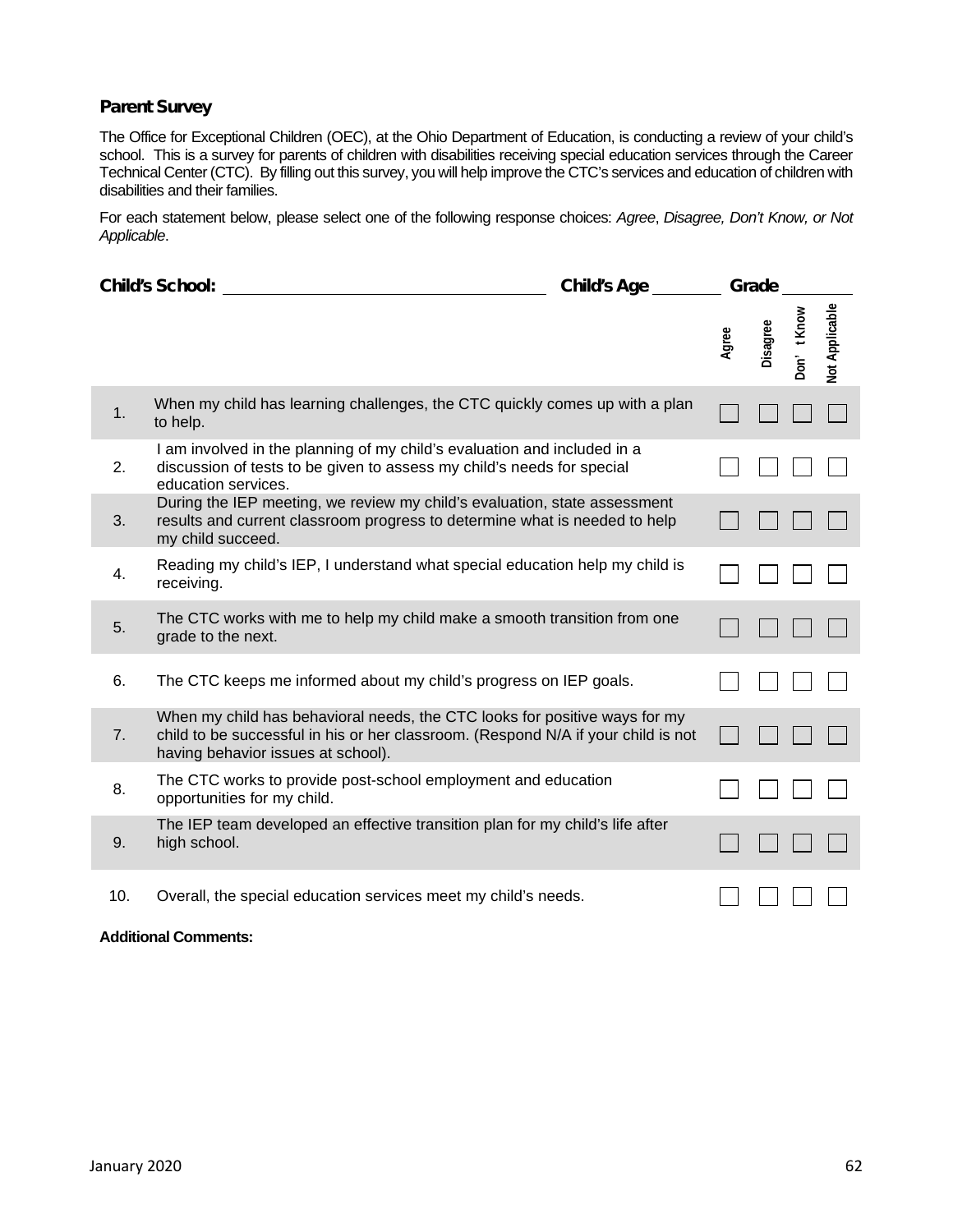#### Teacher Survey

The Office for Exceptional Children (OEC), at the Ohio Department of Education, is conducting an onsite monitoring review of your Career Technical Center (CTC). The monitoring process requires selected CTCs to analyze their special education program and services. As part of the process, OEC examines compliance with federal and state laws and regulations applicable to the education of children with disabilities.

Your participation in the survey is part of OEC's monitoring process and your responses will help guide efforts to improve services and results for children and families.

For each statement below, please select one of the following response choices: *Agree, Disagree, Don't Know or Not Applicable*. You may skip any item that you feel does not apply to your district program.

| CTC: | <b>Title</b>                                                                                                                                                                                                       |       | Grade    |            |                |  |
|------|--------------------------------------------------------------------------------------------------------------------------------------------------------------------------------------------------------------------|-------|----------|------------|----------------|--|
|      |                                                                                                                                                                                                                    | Agree | Disagree | Don't Know | Not Applicable |  |
| 1.   | Adequate materials and resources to implement specially designed instruction<br>(SDI) described in IEPs are provided to me.                                                                                        |       |          |            |                |  |
| 2.   | Professional development and training addressing the diverse needs of<br>students with disabilities are available to me.                                                                                           |       |          |            |                |  |
| 3.   | A multi-tiered system of support to assist struggling or at-risk students is<br>utilized in my building.                                                                                                           |       |          |            |                |  |
| 4.   | I serve as a member on the ETR team and/or IEP team.                                                                                                                                                               |       |          |            |                |  |
| 5.   | During ETR meetings, the CTC uses data (classroom, intervention, record<br>review, parental input) in the evaluation process.                                                                                      |       |          |            |                |  |
| 6.   | During IEP team meetings, an associate school staff member with the<br>authority to authorize the resources necessary to implement the IEP is always<br>present.                                                   |       |          |            |                |  |
| 7.   | The SDI provided to a student with a disability in my classroom is based upon<br>that student's individual needs.                                                                                                  |       |          |            |                |  |
| 8.   | When determining the least restrictive environment for students with<br>disabilities, we consider all appropriate settings.                                                                                        |       |          |            |                |  |
| 9.   | Positive behavior intervention supports (PBIS) and crisis intervention policies<br>are in place in my CTC and I have been trained in these processes.                                                              |       |          |            |                |  |
| 10.  | The components required for post-secondary goals, age-appropriate transition<br>assessments and secondary transition services are clear to me.                                                                     |       |          |            |                |  |
| 11.  | I keep parents updated regarding their child's progress on annual goals and<br>needs throughout the implementation of the IEP.                                                                                     |       |          |            |                |  |
| 12.  | I have sufficient opportunities to engage and collaborate with other<br>instructional staff (i.e., other teachers, related service professionals, aides) in<br>order to provide the services as listed in the IEP. |       |          |            |                |  |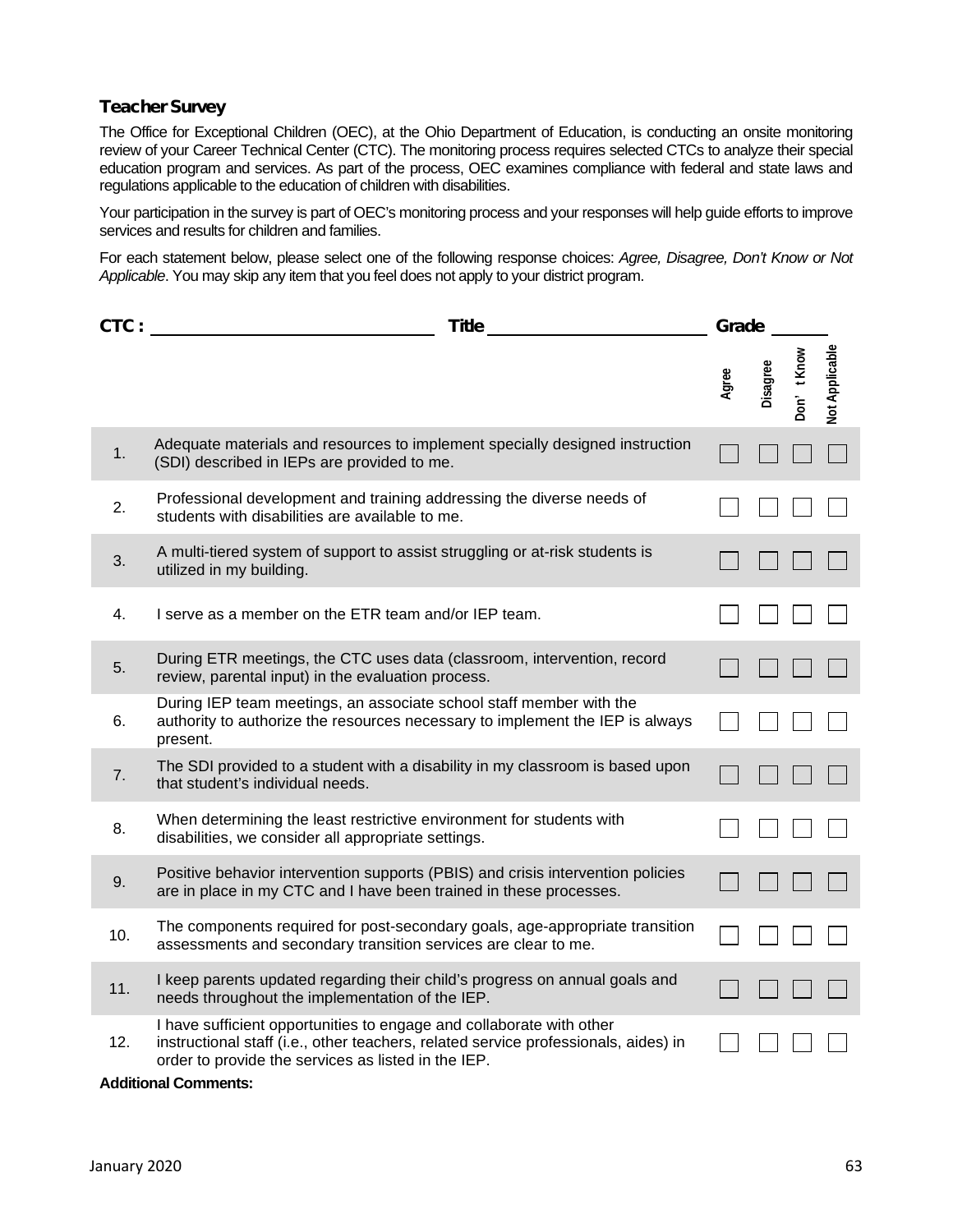#### **County Boards of Developmental Disabilities (DD)**

#### Teacher Survey

The Office for Exceptional Children (OEC), at the Ohio Department of Education, is conducting an onsite monitoring review of your County Board of Developmental Disabilities (DD). The monitoring process requires selected DDs to analyze their special education program and services. As part of the process, OEC examines compliance with federal and state laws and regulations applicable to the education of children with disabilities.

Your participation in the survey is part of OEC's monitoring process and your responses will help guide efforts to improve services and results for children and families.

For each statement below, please select one of the following response choices: *Agree, Disagree, Don't Know or Not Applicable*. You may skip any item that you feel does not apply to your district program.

| <b>DD Name:</b> | <b>Title</b>                                                                                                                                                                                                       | Grade |          |            |                |
|-----------------|--------------------------------------------------------------------------------------------------------------------------------------------------------------------------------------------------------------------|-------|----------|------------|----------------|
|                 |                                                                                                                                                                                                                    | Agree | Disagree | Don't Know | Not Applicable |
| 1.              | I feel I am updated and adequately trained regarding curriculum materials and<br>progress monitoring options.                                                                                                      |       |          |            |                |
| 2.              | Adequate materials and resources to implement specially designed instruction<br>described in IEPs are provided to me.                                                                                              |       |          |            |                |
| 3.              | I serve as an active member on the ETR and IEP team.                                                                                                                                                               |       |          |            |                |
| 4.              | During ETR meetings, the district uses current and relevant data (classroom,<br>intervention, record review, parental input) in the evaluation process.                                                            |       |          |            |                |
| 5.              | During IEP team meetings, a district staff member with the authority to<br>authorize the resources necessary to implement the IEP is always present.                                                               |       |          |            |                |
| 6.              | When a student is not progressing toward his or her goals as expected, there<br>is a clear process in place to identify additional support.                                                                        |       |          |            |                |
| 7.              | I receive prompt support when I share that a student is not progressing toward<br>their goals, as expected.                                                                                                        |       |          |            |                |
| 8.              | The specially designed instruction specified for each of my students is based<br>upon individual needs.                                                                                                            |       |          |            |                |
| 9.              | When determining the least restrictive environment for students with<br>disabilities, the team considers all settings (including transition back to the<br>student's district of residence).                       |       |          |            |                |
| 10.             | As part of the IEP team, parent input is considered regarding least restrictive<br>environment.                                                                                                                    |       |          |            |                |
| 11.             | I am provided training in behavior prevention and intervention processes.                                                                                                                                          |       |          |            |                |
| 12.             | I have sufficient opportunities to engage and collaborate with other<br>instructional staff (i.e., other teachers, related service professionals, aides) in<br>order to provide the services as listed in the IEP. |       |          |            |                |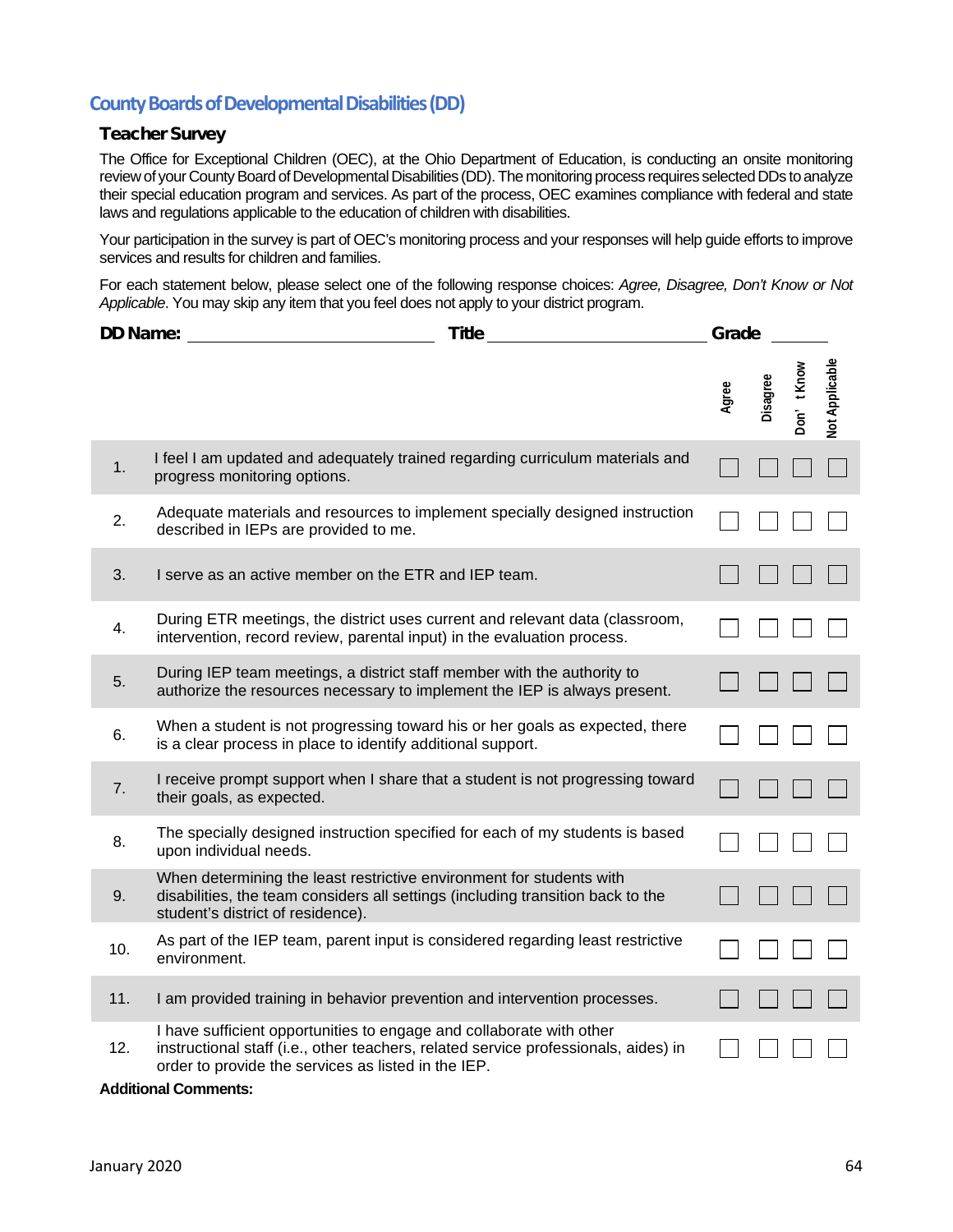#### Parent Survey

The Office for Exceptional Children (OEC), at the Ohio Department of Education, is conducting a review of your child's school. This is a survey for parents of children with disabilities receiving special education services through the County Board of Developmental Disabilities (DD). By filling out this survey, you will help improve the DD's services and education of children with disabilities and their families.

For each statement below, please select one of the following response choices: *Agree*, *Disagree, Don't Know, or Not Applicable*.

|     | <b>Child's School:</b>                                                                                                                                                                                                                                     | <b>Child's Age</b> | Grade |          |            |                |
|-----|------------------------------------------------------------------------------------------------------------------------------------------------------------------------------------------------------------------------------------------------------------|--------------------|-------|----------|------------|----------------|
|     |                                                                                                                                                                                                                                                            |                    | Agree | Disagree | Don't Know | Not Applicable |
| 1.  | When my child's needs change, the school quickly develops a plan to address<br>current needs.                                                                                                                                                              |                    |       |          |            |                |
| 2.  | I am involved in the planning of my child's evaluation and included in a<br>discussion of tests to be given to assess my child's needs for special<br>education services.                                                                                  |                    |       |          |            |                |
| 3.  | During the IEP meeting, we review my child's evaluation and progress<br>monitoring information to determine what services and programs are needed<br>for my child's success.                                                                               |                    |       |          |            |                |
| 4.  | Based on my child's IEP, I understand what special education services and<br>programs my child is receiving.                                                                                                                                               |                    |       |          |            |                |
| 5.  | The school keeps me informed about my child's progress on IEP goals.                                                                                                                                                                                       |                    |       |          |            |                |
| 6.  | I know who to talk with if I have questions regarding my child's progress or<br>services.                                                                                                                                                                  |                    |       |          |            |                |
| 7.  | If my child has behavioral needs, the school looks for positive ways for my<br>child to be successful in his or her classroom. (Respond N/A if your child does<br>not have behavioral needs at school).                                                    |                    |       |          |            |                |
| 8.  | When my child moved from the Early Intervention program (such as Help Me<br>Grow) at age three, other special education services were available right away.<br>(Respond N/A if your child did not receive special education services before<br>age three). |                    |       |          |            |                |
| 9.  | The IEP team developed an effective plan for my child's future after high<br>school.<br>(Respond N/A if your child's IEP does not currently have a transition plan in<br>place).                                                                           |                    |       |          |            |                |
| 10. | There are opportunities for my child to transition to his or her home schools, if<br>determined appropriate by the IEP team                                                                                                                                |                    |       |          |            |                |
| 11. | Overall, the special education services meet my child's needs.                                                                                                                                                                                             |                    |       |          |            |                |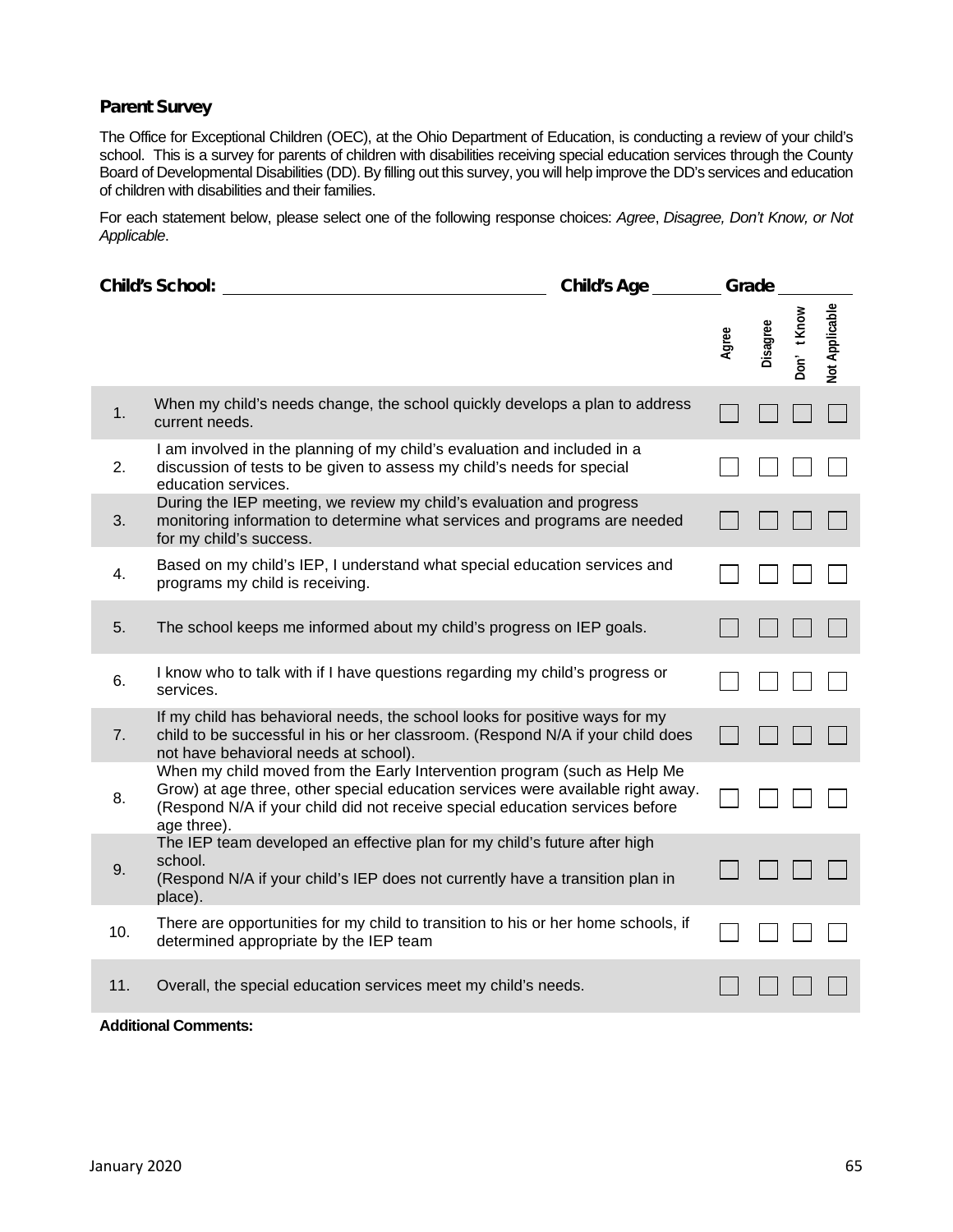#### Administrator Survey

The Office for Exceptional Children (OEC), at the Ohio Department of Education, is conducting an onsite monitoring review of your County Board of Developmental Disabilities (DD). The monitoring process requires selected DDs to analyze their special education program and services. As part of the process, OEC examines compliance with federal and state laws and regulations applicable to the education of children with disabilities.

Your participation in the survey is part of the OEC's monitoring process and your responses will help guide efforts to improve services and results for children and families.

For each statement below, please select one of the following response choices: *Agree, Disagree*, *Don't Know*, or *Not Applicable*.

| <b>DD Name:</b> | <b>Title</b>                                                                                                                                                                          |       |          |            |                |
|-----------------|---------------------------------------------------------------------------------------------------------------------------------------------------------------------------------------|-------|----------|------------|----------------|
|                 |                                                                                                                                                                                       | Agree | Disagree | Don't Know | Not Applicable |
| 1.              | When a child has behavior concerns, we look for ways for the student to be<br>successful in his or her classroom and avoid removing them from the described<br>instructional setting. |       |          |            |                |
| 2.              | All school personnel have been trained in behavior intervention and prevention<br>processes (if no, please explain in the comments).                                                  |       |          |            |                |
| 3.              | All school personnel have been provided crisis intervention training program(s)<br>(if no, please explain in the comments).                                                           |       |          |            |                |
| 4.              | The DD monitors the implementation and effectiveness of staff professional<br>development in terms of outcomes for students with disabilities.                                        |       |          |            |                |
| 5.              | The DD provides student experience within the community.                                                                                                                              |       |          |            |                |
| 6.              | During IEP team meetings, a DD representative with the authority to authorize<br>the resources necessary to implement the IEP is always present.                                      |       |          |            |                |
| 7.              | Staff members always keep parents updated regarding their child's progress<br>on annual goals and needs throughout the implementation of the IEP.                                     |       |          |            |                |
| 8.              | The components required for postsecondary transition goals, age-appropriate<br>transition assessments and secondary transition services are clear to me.                              |       |          |            |                |
| 9.              | All staff members involved in implementing a child's IEP have access to, and<br>understand the requirements in the IEP.                                                               |       |          |            |                |
| 10.             | The DD has written policies and procedures regarding communication with<br>associate districts.                                                                                       |       |          |            |                |
| 11.             | The DD seeks community input and participation.                                                                                                                                       |       |          |            |                |
| 12.             | The CBDD meets regularly with administrators from the associate districts.                                                                                                            |       |          |            |                |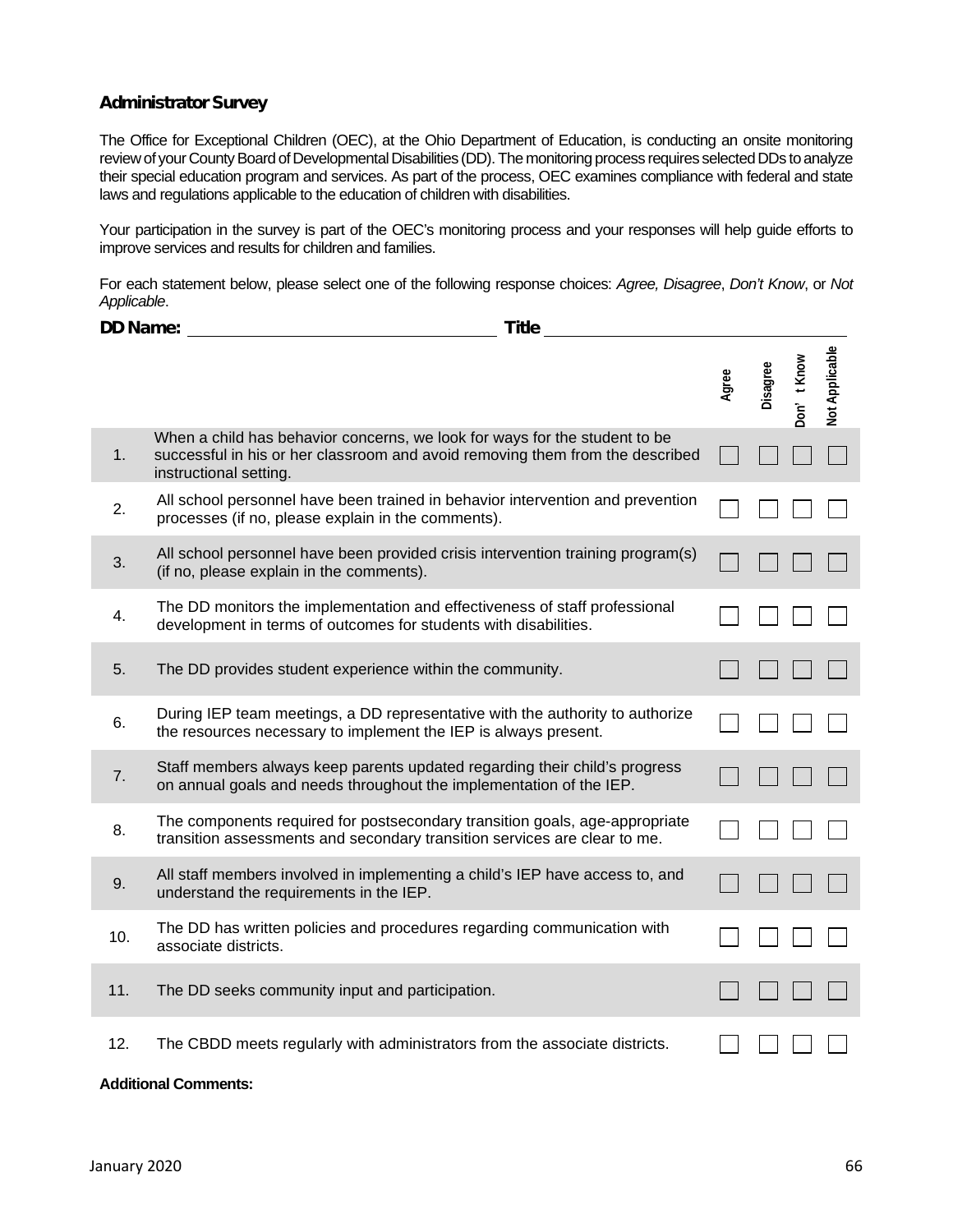**9**

### **Self-Review Summary Report**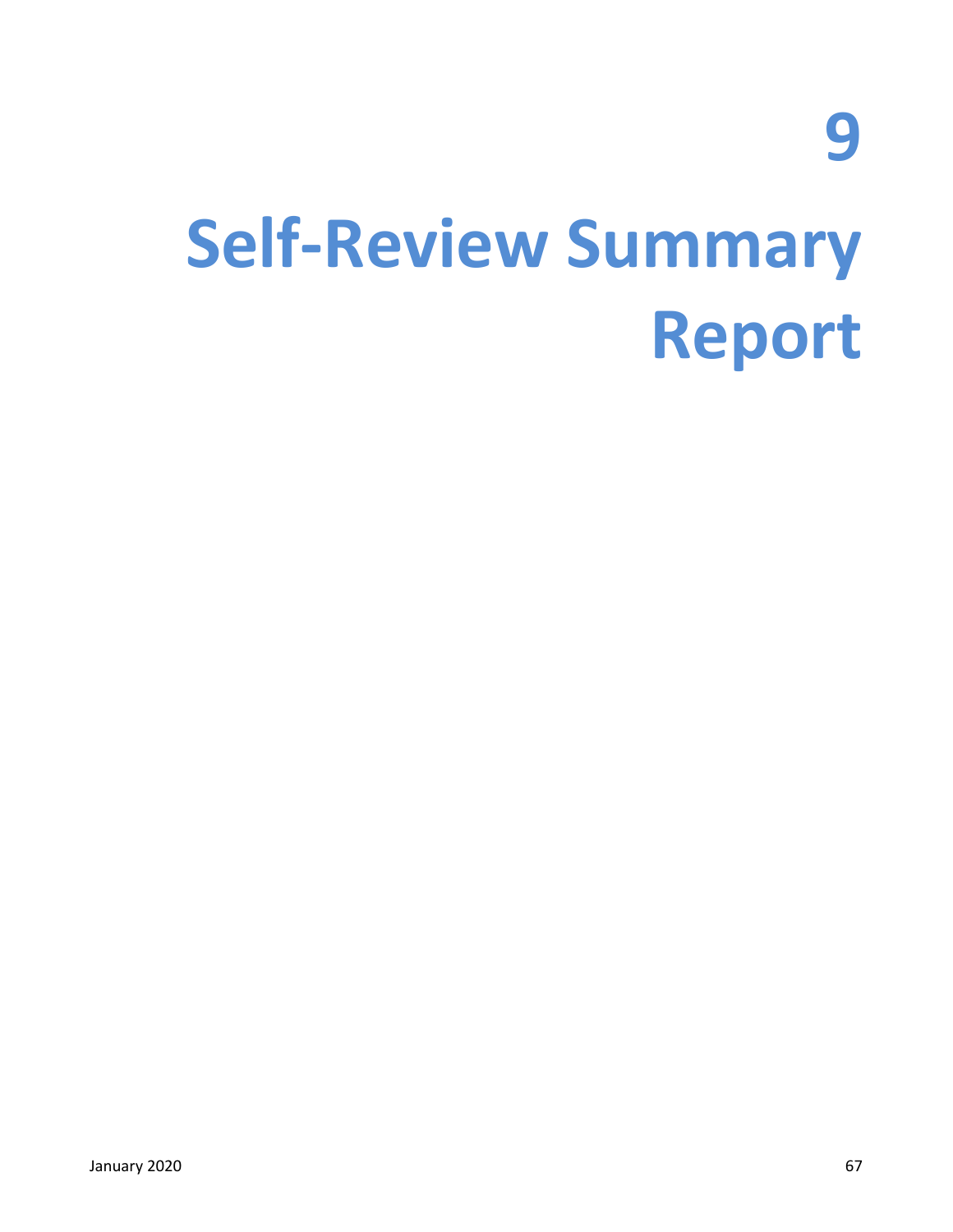#### **Instructions for Completion and Prioritization of Needs**

#### **I. Educational agency completes the data analysis for students with disabilities**

- A. Graduation and Dropout analysis
- B. Student achievement in reading, including gap analysis
- C. Student performance in math, including gap analysis
- D. Discipline analysis of manifestation determination timelines, including functional behavior assessments and behavior intervention plans
- E. Analysis of Alternate Assessment data
- F. Analysis of additional data including, as appropriate:
	- 1. School climate
	- 2. Parent and stakeholder satisfaction
	- 3. Adult learning and professional development
	- 4. Other key performance indicators for staff and students
- G. Issues raised in the Special Education Profile Report and Special Education Ratings
- H. Issues raised in the Ohio School Report Card
- I. Current CCIP priorities and action steps
- J. Record review data analysis using the Excel record review tally provided by OEC
	- 1. Child Find
	- 2. Delivery of Services
	- 3. Least Restrictive Environment
	- 4. Discipline procedures
	- 5. Data Verification

#### **II. Educational agency, with SST assistance, completes the Self-Review Summary Report**

- A. Summarize current data for each area of focus (graduation/dropout, reading, math performance, discipline, alternate assessment and any other additional data analysis the educational agency saw a need to focus on) in the first column
- B. Summarize the analysis of the specific data in the second column
- C. Determine if each area of focus shows a need for improvement as a result of the data analysis
- D. If the analysis indicates a need for improvement, develop a hypothesis for the root cause explaining what action steps might address the issue for improvement
- E. After examining all the areas identified as needing improvement, as a team, priority rank the areas for improvement to determine what will be addressed in the educational agency Strategic Improvement Plan

#### **III. Educational agency, with SST assistance, develops the Strategic Improvement Plan** See the Strategic Improvement Plan form for rollover instructions.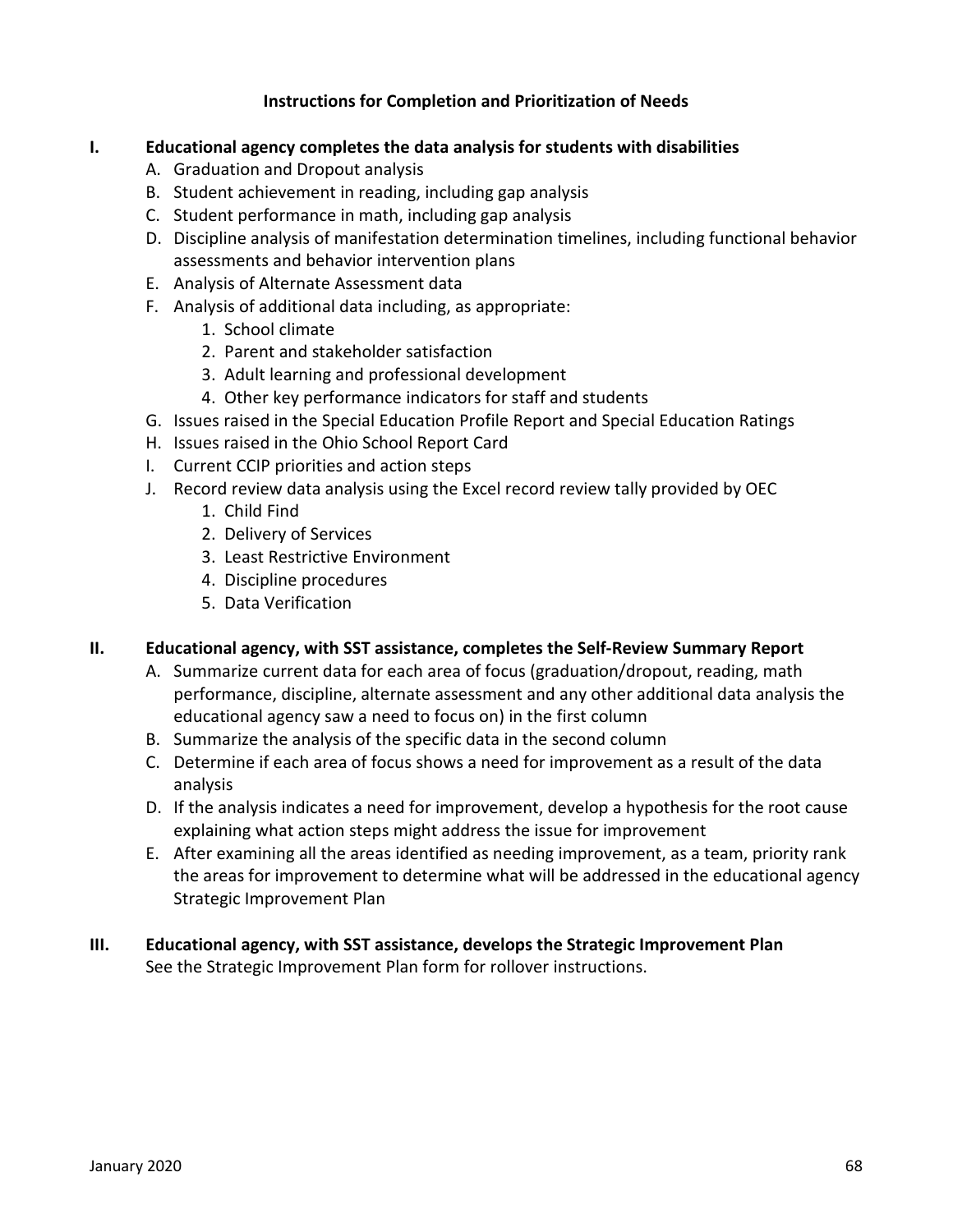#### **Self-Review Summary Report**

#### **Educational Agency: Date Submitted to OEC:**

#### **Graduation/Dropout**

| <b>Current Data</b>              | <b>Summary of Analysis</b> | Area of   | Potential Influence (Root Cause) | Priority |
|----------------------------------|----------------------------|-----------|----------------------------------|----------|
|                                  |                            | Concern   | (if identified as a concern)     | Rank     |
|                                  |                            | Yes       |                                  |          |
|                                  |                            | <b>No</b> |                                  |          |
| <b>Reading Performance</b>       |                            |           |                                  |          |
| <b>Current Data</b>              | <b>Summary of Analysis</b> | Area of   | Potential Influence (Root Cause) | Priority |
|                                  |                            | Concern   | (if identified as a concern)     | Rank     |
|                                  |                            | Yes       |                                  |          |
|                                  |                            | <b>No</b> |                                  |          |
| <b>Math Performance</b>          |                            |           |                                  |          |
| <b>Current Data</b>              | <b>Summary of Analysis</b> | Area of   | Potential Influence (Root Cause) | Priority |
|                                  |                            | Concern   | (if identified as a concern)     | Rank     |
|                                  |                            | Yes       |                                  |          |
|                                  |                            | <b>No</b> |                                  |          |
| <b>Discipline</b>                |                            |           |                                  |          |
| <b>Current Data</b>              | <b>Summary of Analysis</b> | Area of   | Potential Influence (Root Cause) | Priority |
|                                  |                            | Concern   | (if identified as a concern)     | Rank     |
|                                  |                            | Yes       |                                  |          |
|                                  |                            | No        |                                  |          |
| <b>Alternate Assessment</b>      |                            |           |                                  |          |
| <b>Current Data</b>              | <b>Summary of Analysis</b> | Area of   | Potential Influence (Root Cause) | Priority |
|                                  |                            | Concern   | (if identified as a concern)     | Rank     |
|                                  |                            | Yes       |                                  |          |
|                                  |                            | No        |                                  |          |
| <b>Additional Data Analysis:</b> |                            |           |                                  |          |
| <b>Current Data</b>              | <b>Summary of Analysis</b> | Area of   | Potential Influence (Root Cause) | Priority |
|                                  |                            | Concern   | (if identified as a concern)     | Rank     |
|                                  |                            | Yes       |                                  |          |
|                                  |                            | No        |                                  |          |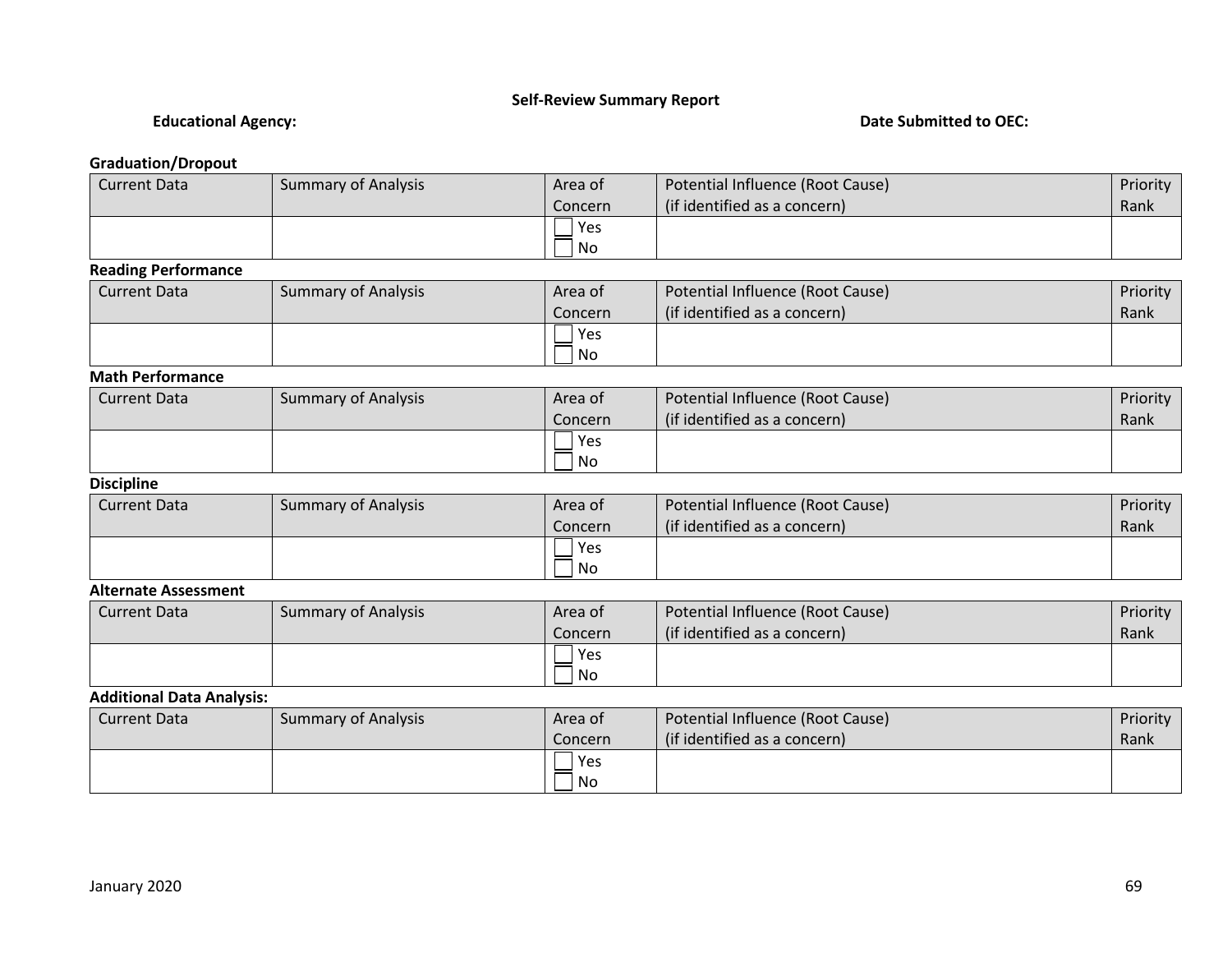#### **Special Education Profile Reports (Review 5 years of reports and summarize below)**

| <b>Summary of Analysis</b>                                     | Area of | Potential Influence (Root Cause) | Priority |
|----------------------------------------------------------------|---------|----------------------------------|----------|
|                                                                | Concern | (if identified as a concern)     | Rank     |
|                                                                | Yes     |                                  |          |
|                                                                | No      |                                  |          |
| <b>Special Education Policies and Procedures</b>               |         |                                  |          |
| <b>Summary of Analysis</b>                                     | Area of | Potential Influence (Root Cause) | Priority |
|                                                                | Concern | (if identified as a concern)     | Rank     |
|                                                                | Yes     |                                  |          |
|                                                                | No      |                                  |          |
| Dispute Resolution Issues (Review 3 years and summarize below) |         |                                  |          |
| <b>Summary of Analysis</b>                                     | Area of | Potential Influence (Root Cause) | Priority |
|                                                                | Concern | (if identified as a concern)     | Rank     |
|                                                                | Yes     |                                  |          |
|                                                                | No      |                                  |          |
| Perception Surveys (parents, staff, and administrators)        |         |                                  |          |
| <b>Summary of Analysis</b>                                     | Area of | Potential Influence (Root Cause) | Priority |
|                                                                | Concern | (if identified as a concern)     | Rank     |
| <b>Parents:</b>                                                | Yes     |                                  |          |
|                                                                | No      |                                  |          |
| Staff:                                                         | Yes     |                                  |          |
|                                                                | No      |                                  |          |
| <b>Administrators:</b>                                         | Yes     |                                  |          |
|                                                                | No      |                                  |          |
| <b>Internal Monitoring and Review Process</b>                  |         |                                  |          |
| <b>Summary of Current Process</b>                              | Area of | Potential Influence (Root Cause) | Priority |
|                                                                | Concern | (if identified as a concern)     | Rank     |
|                                                                | Yes     |                                  |          |
|                                                                | No      |                                  |          |

Additional Information: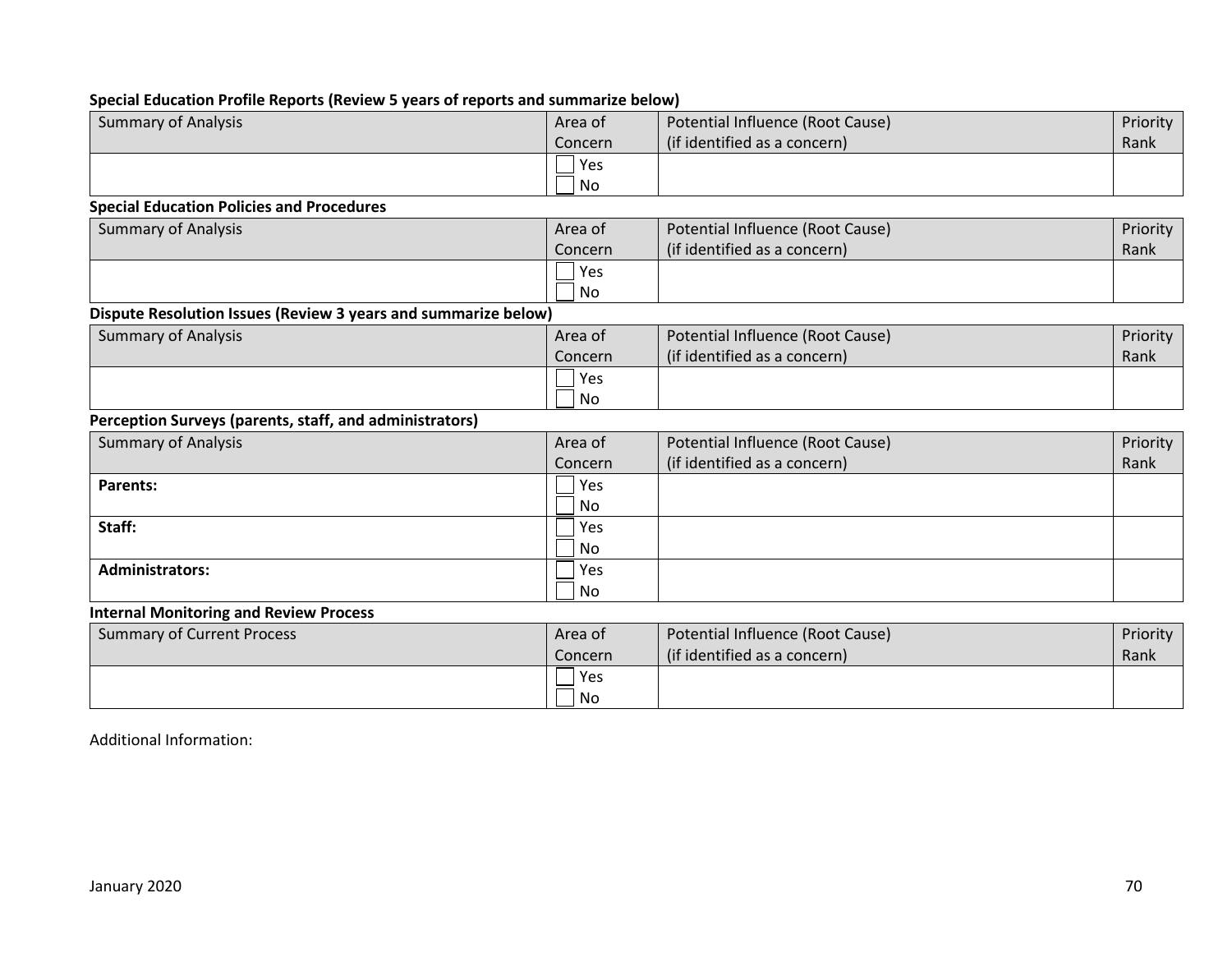#### **Record Review**

Summarize results of record review using the tally (please include a copy of the tally with this report)

| Section              | Summary of Record Review Results | Area of | Potential Influence (Root Cause) |
|----------------------|----------------------------------|---------|----------------------------------|
|                      |                                  | Concern | (if identified as a concern)     |
| Child Find           |                                  | Yes     |                                  |
|                      |                                  | No      |                                  |
| Delivery of Services |                                  | Yes     |                                  |
|                      |                                  | No      |                                  |
| Least Restrictive    |                                  | Yes     |                                  |
| Environment          |                                  | No      |                                  |
| Discipline           |                                  | Yes     |                                  |
|                      |                                  | No      |                                  |

Additional Information: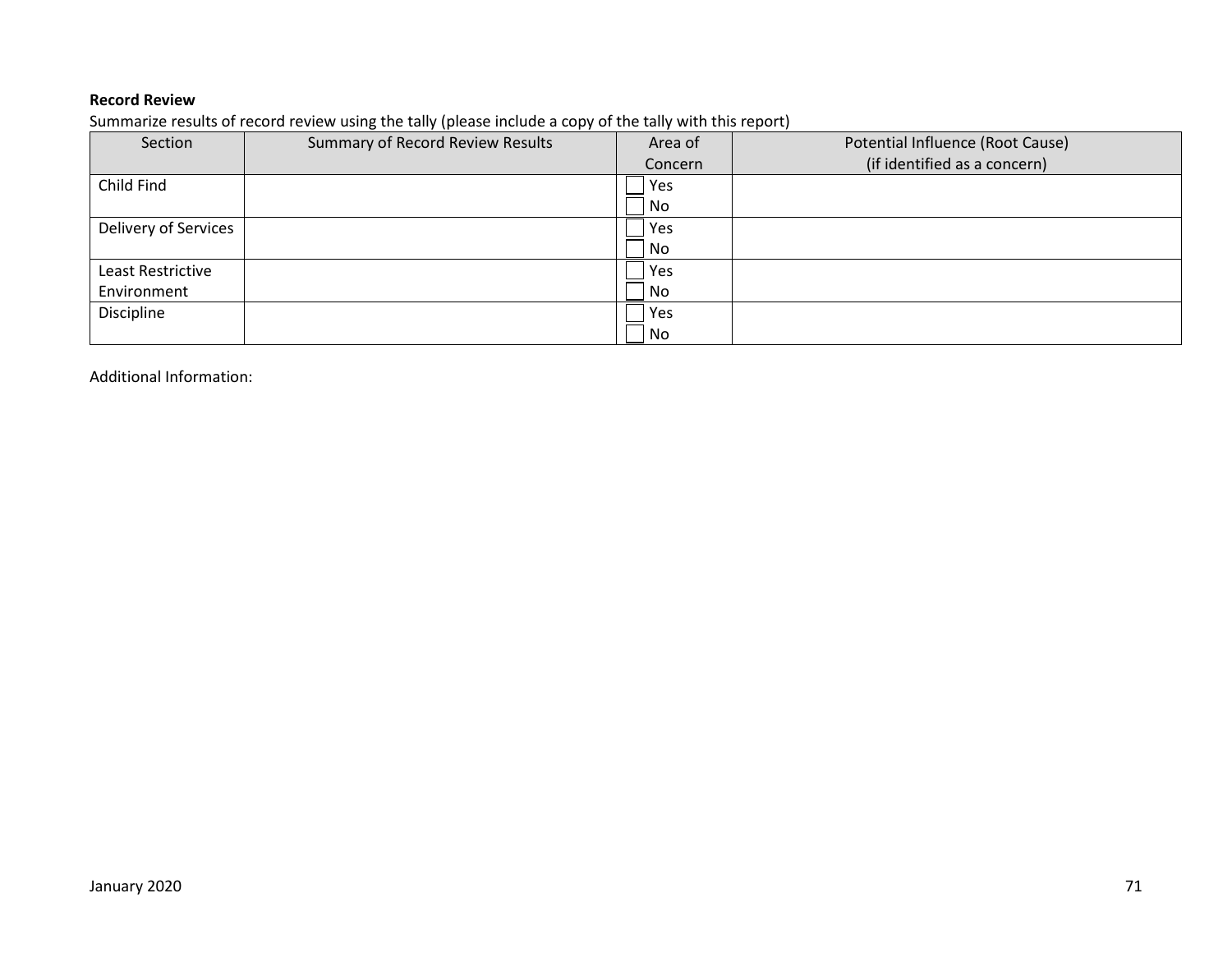## **10 Corrective Action Plan Instructions**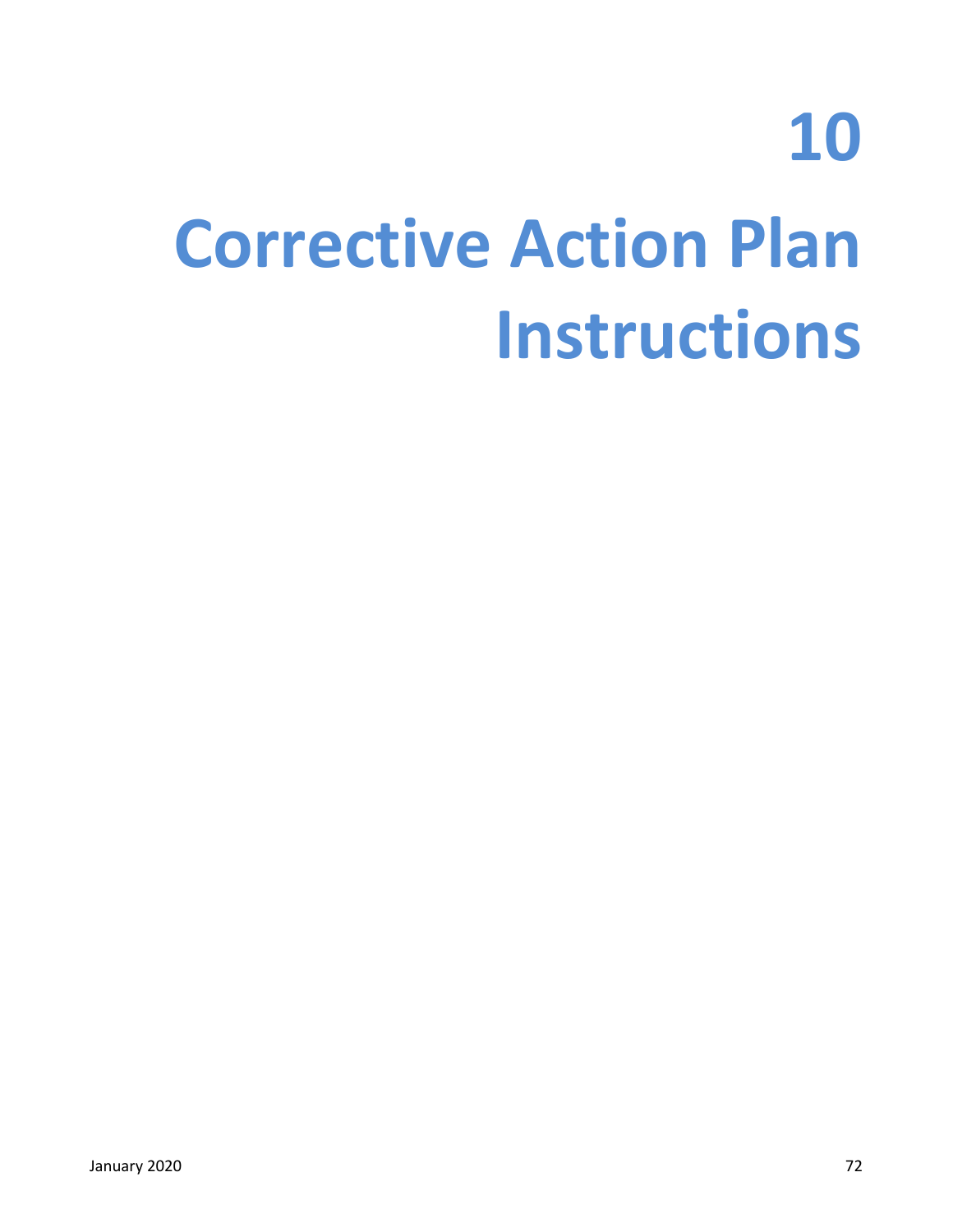### **Corrective Action Plan Development Directions**

These directions for the development of a Corrective Action Plan (CAP) apply to educational agencies who are involved in the Review Process. The CAP form is available through the OEC contact or on the ODE website.

- 1. The OEC Contact will identify all areas for systemic correction that must be addressed in the CAP, including all systemic areas from the record review and, if applicable, any additional areas cited for required corrections that are addressed in the Summary Report.
- 2. All corrective actions and activities will be grouped into the following four categories:
	- a. Writing, rewriting or review of **policies, practices and procedures**, including the development of **internal monitoring or review procedures**.
	- b. **Training and professional development** for staff members or other stakeholders.
	- c. **Technical assistance** provided for staff members or other stakeholders.
	- d. Any **other areas** that are addressed with a corrective action step that would be in addition to the areas described above, including efforts to include students, parents and families.
- 3. The educational agency will address all activities consecutively, starting with the first activity listed.
- 4. The CAP will include all areas of noncompliance, by record review number and title, that are addressed by an activity so that all reviews or rewriting of **policies, practices and procedures,** including **internal monitoring procedures**, would be described in one activity. All **training and professional development** will be described in the next activity, listing all areas of noncompliance addressed by all training and professional development events. The same would be true for **technical assistance** – describe all processes and opportunities covered by technical assistance in one activity. Describe any **other areas**, listing all the areas of noncompliance addressed by this activity.
- 1. The educational agency and SST will electronically sign the CAP form and submit to OEC for final approval.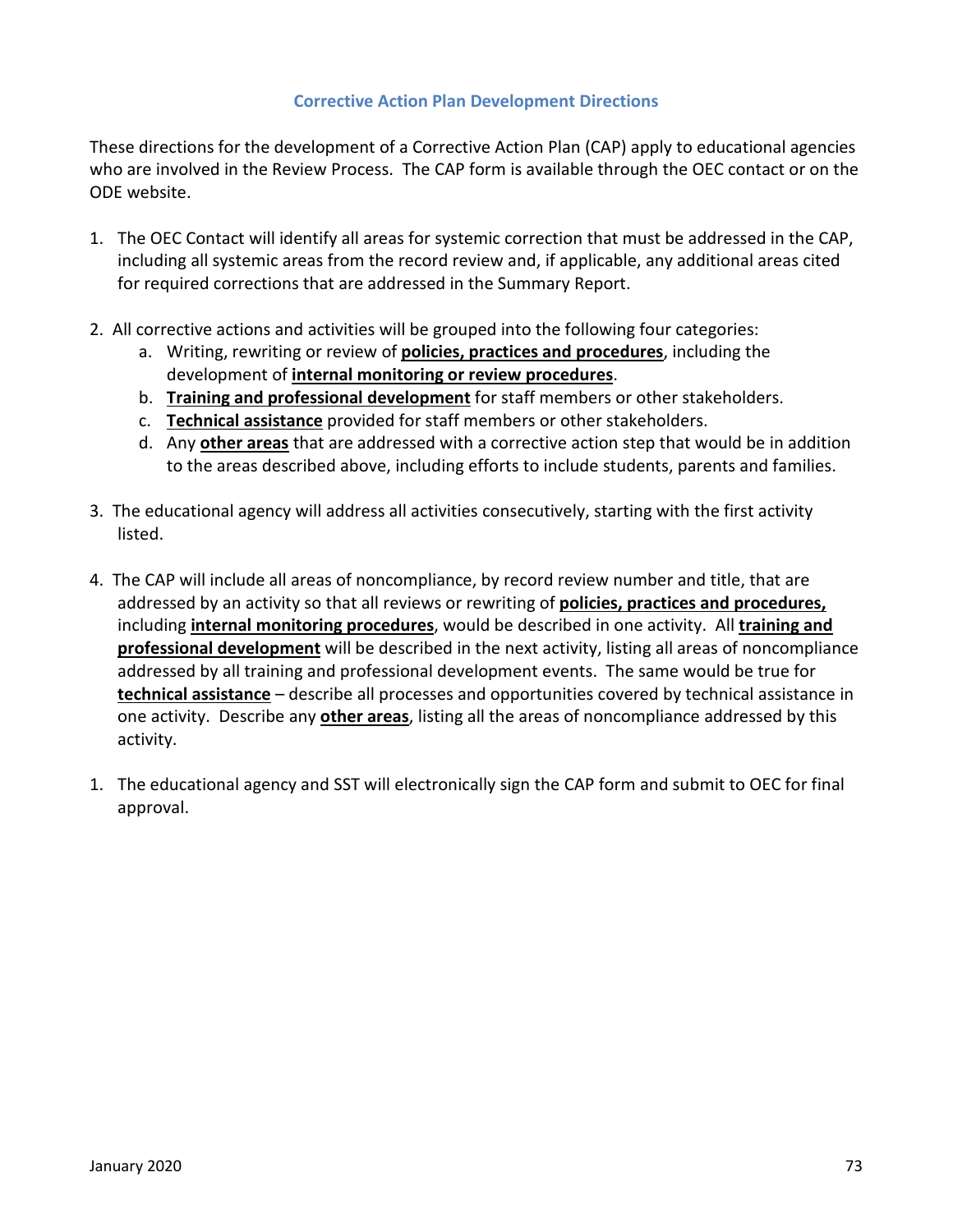**11**

## **Strategic Improvement Plan (SIP) Instructions**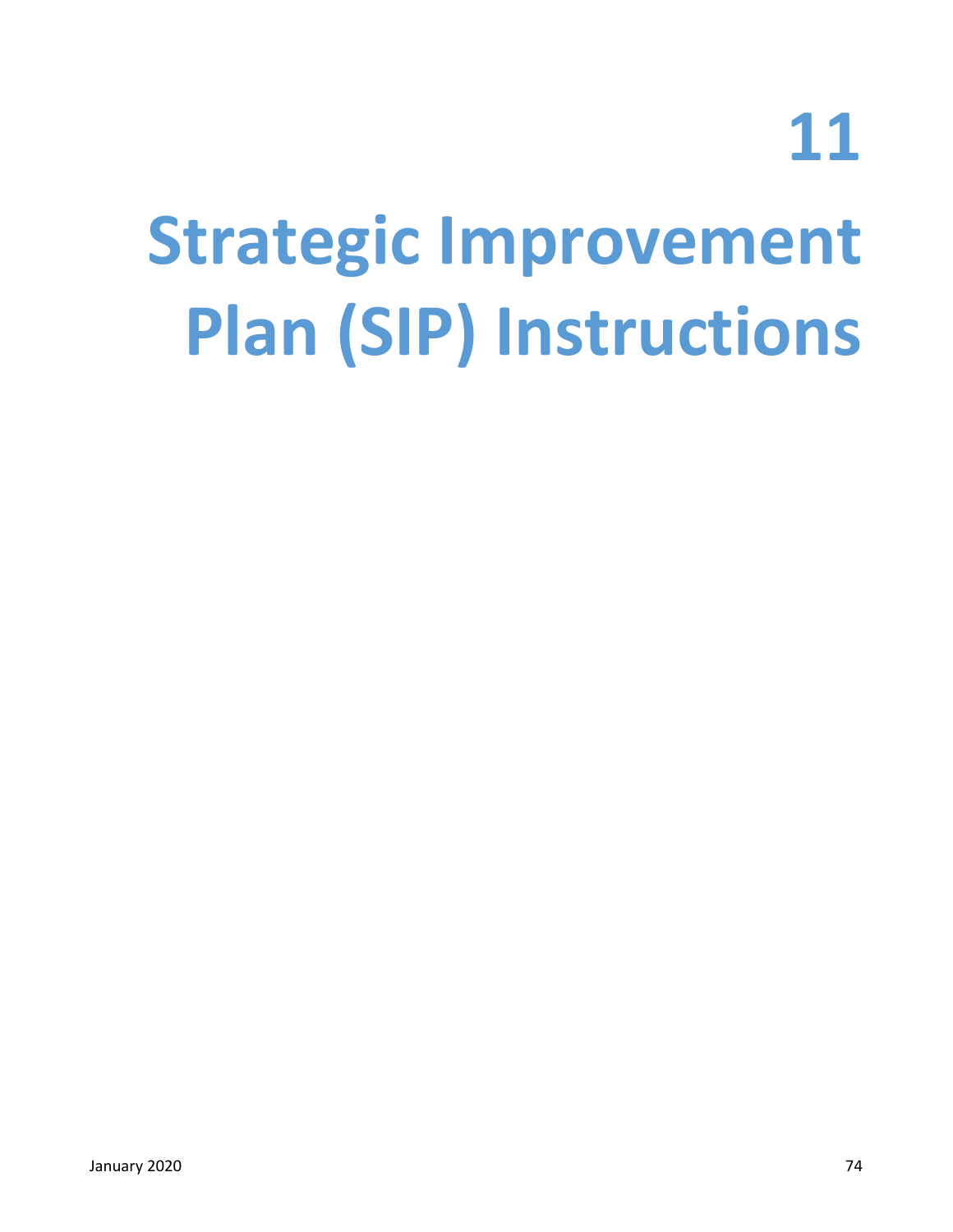### **Strategic Improvement Plan (SIP) Development Instructions**

These directions are for the development of a Strategic Improvement Plan (SIP). OEC, with SST support, will guide the educational agency through the process of prioritizing areas for improvement and developing the SIP. The SIP form template can be found on ODE's website.

- **I. General Instructions:** Group all Strategic Improvements, initiatives, and activities into the following:
	- 1. Writing, rewriting, or review of **policies, practices, and procedures**, including the development of **internal monitoring and review procedures.**
	- 2. **Training and professional development** for staff members or other stakeholders.
	- 3. **Technical assistance** provided for staff members or other stakeholders.
	- 4. Any **other areas** that are addressed with a Strategic Improvement action step that would be in addition to the areas described above.

Under each separate goal, number all activities consecutively starting with the first activity listed for a goal.

## **II. Specific Instructions:**

- 1. In collaboration with the SST consultant, refer to the completed Self-Review Summary Report (SRSR) to identify all areas for correction and improvement that have been selected and prioritized for inclusion in the SIP. Include all systemic areas from the record review section and any additional areas cited for priority action that are addressed elsewhere in the SRSR.
- 2. Start with the Record Review results from the SRSR priorities. On the SIP form, choose the Record Review Area of Concern from the drop-down menu. Then go to the SRSR Summary of Analysis and copy this information into the box on the SIP form labeled "Summary (Baseline Data and Potential Influence)."
- 3. Develop a goal that addresses all of the record review non-compliance systemic areas of concern from the SRSR. For instance, "*All special education records will be 100% compliant by (date)."*
- 4. Develop activities for the record review goal in each area described in the general instructions above.
- 5.Complete all the other steps under the described activities for the record review goal and activities using the roll-over instructions to guide you.
- 6.Return to the SRSR and locate the highest priority rank area of concern from those remaining.
- 7. Choose "Add an Area of Concern" from the bottom of the SIP page, and then use the dropdown to select the specific area, or explain a new area under "other."
- 8. Copy and paste the current data and summary of analysis for the selected area into the "Summary (Baseline Data and Potential Influence)" box.
- 9. Then follow the procedures described in items 3, 4 and 5 above.
- 10. Follow this procedure to address all other prioritized areas of concern from the SRSR.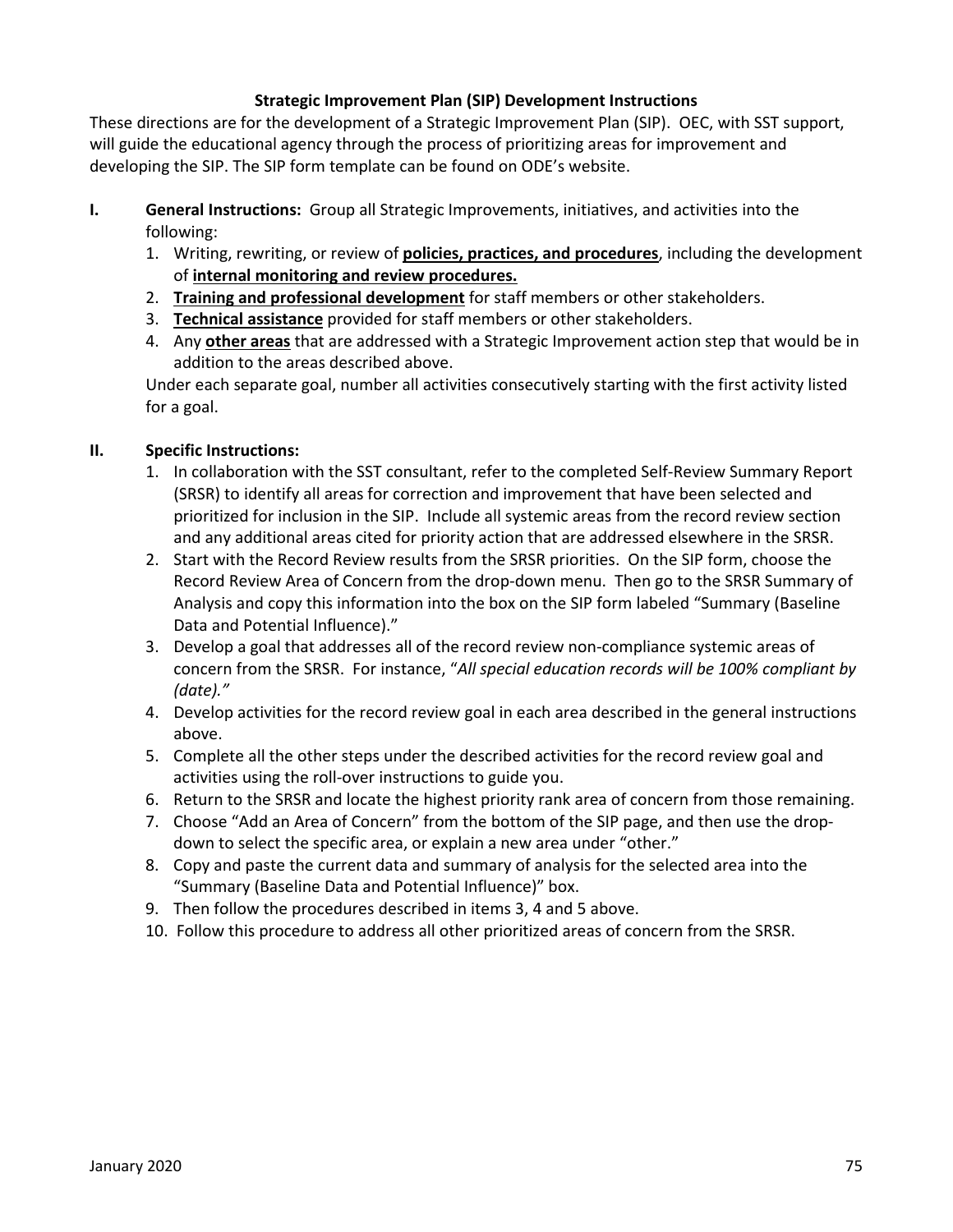# **12 Sample Project Map**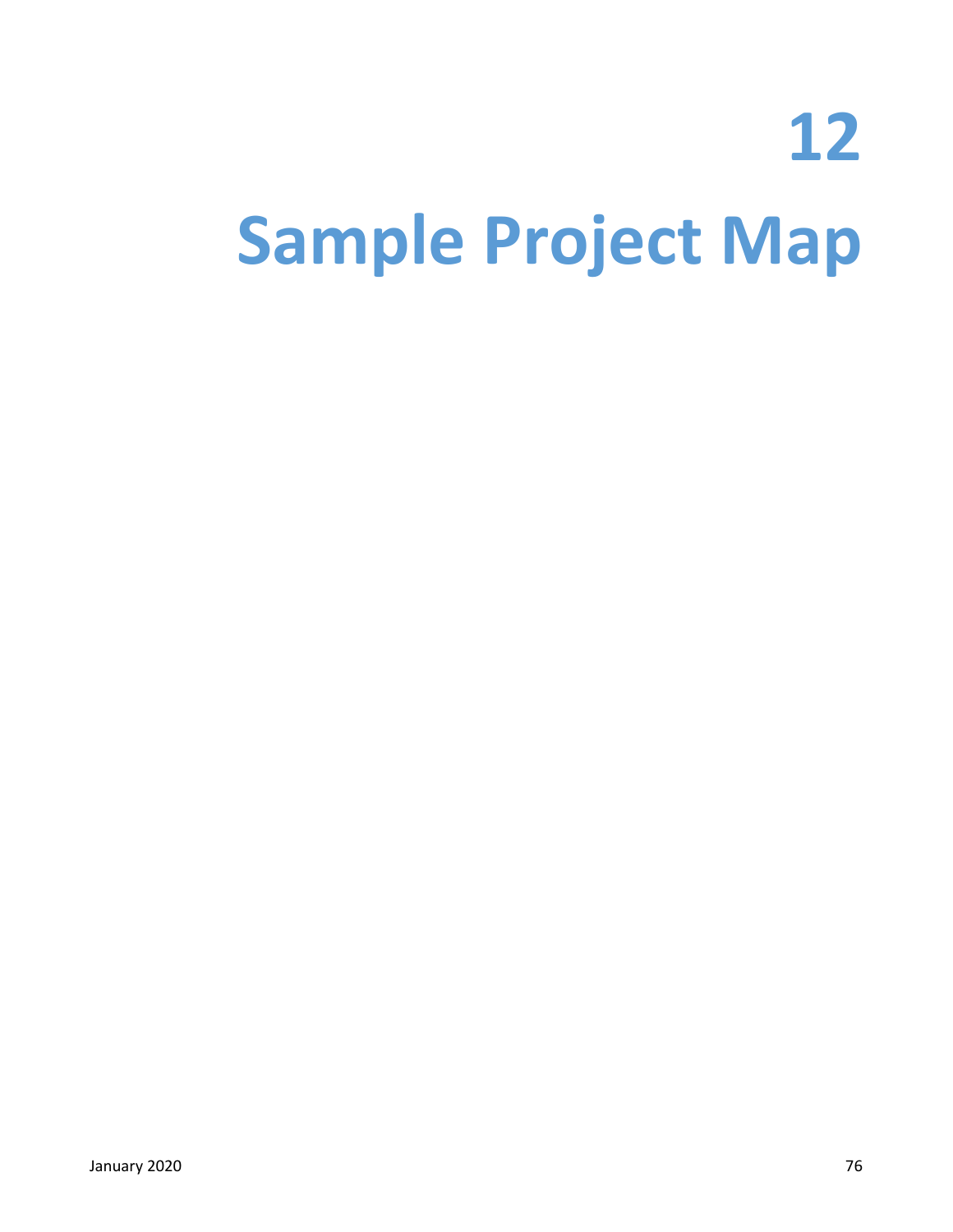## **SAMPLE**

## **OEC/SST Protocols: Creating a Project Map of the Plan by Month**

| Item                      | Aug/Sept<br>2018 | <b>October</b> | <b>November</b> | <b>December</b> | January | February | March | <b>April</b><br>2019 | May/June<br>2019 |
|---------------------------|------------------|----------------|-----------------|-----------------|---------|----------|-------|----------------------|------------------|
| <b>OEC Monitoring</b>     |                  |                |                 |                 |         |          |       |                      |                  |
| <b>Meetings</b>           |                  |                |                 |                 |         |          |       |                      |                  |
| <b>Scheduled</b>          |                  |                |                 |                 |         |          |       |                      |                  |
| (Dates, Times)            |                  |                |                 |                 |         |          |       |                      |                  |
| <b>SST Technical</b>      |                  |                |                 |                 |         |          |       |                      |                  |
| Assistance/PD             |                  |                |                 |                 |         |          |       |                      |                  |
| <b>Scheduled for</b>      |                  |                |                 |                 |         |          |       |                      |                  |
| above Meetings*           |                  |                |                 |                 |         |          |       |                      |                  |
| <b>Process</b>            |                  |                |                 |                 |         |          |       |                      |                  |
|                           |                  |                |                 |                 |         |          |       |                      |                  |
| <b>SST Technical</b>      |                  |                |                 |                 |         |          |       |                      |                  |
| Assistance/PE             |                  |                |                 |                 |         |          |       |                      |                  |
| <b>Scheduled for</b>      |                  |                |                 |                 |         |          |       |                      |                  |
| <b>Above Process*</b>     |                  |                |                 |                 |         |          |       |                      |                  |
| <b>Process</b>            |                  |                |                 |                 |         |          |       |                      |                  |
|                           |                  |                |                 |                 |         |          |       |                      |                  |
| <b>Monitoring Plan</b>    |                  |                |                 |                 |         |          |       |                      |                  |
| <b>SST Technical</b>      |                  |                |                 |                 |         |          |       |                      |                  |
| <b>Assistance for the</b> |                  |                |                 |                 |         |          |       |                      |                  |
| <b>Above Action</b>       |                  |                |                 |                 |         |          |       |                      |                  |
| <b>Steps, Strategies</b>  |                  |                |                 |                 |         |          |       |                      |                  |
| <b>District Plan to</b>   |                  |                |                 |                 |         |          |       |                      |                  |
| guide individual,         |                  |                |                 |                 |         |          |       |                      |                  |
| team, system              |                  |                |                 |                 |         |          |       |                      |                  |
| improvements              |                  |                |                 |                 |         |          |       |                      |                  |
| <b>SST Coaching</b>       |                  |                |                 |                 |         |          |       |                      |                  |
| with Internal             |                  |                |                 |                 |         |          |       |                      |                  |
| Facilitators,             |                  |                |                 |                 |         |          |       |                      |                  |
| principals,               |                  |                |                 |                 |         |          |       |                      |                  |
| coaches*                  |                  |                |                 |                 |         |          |       |                      |                  |
|                           |                  |                |                 |                 |         |          |       |                      |                  |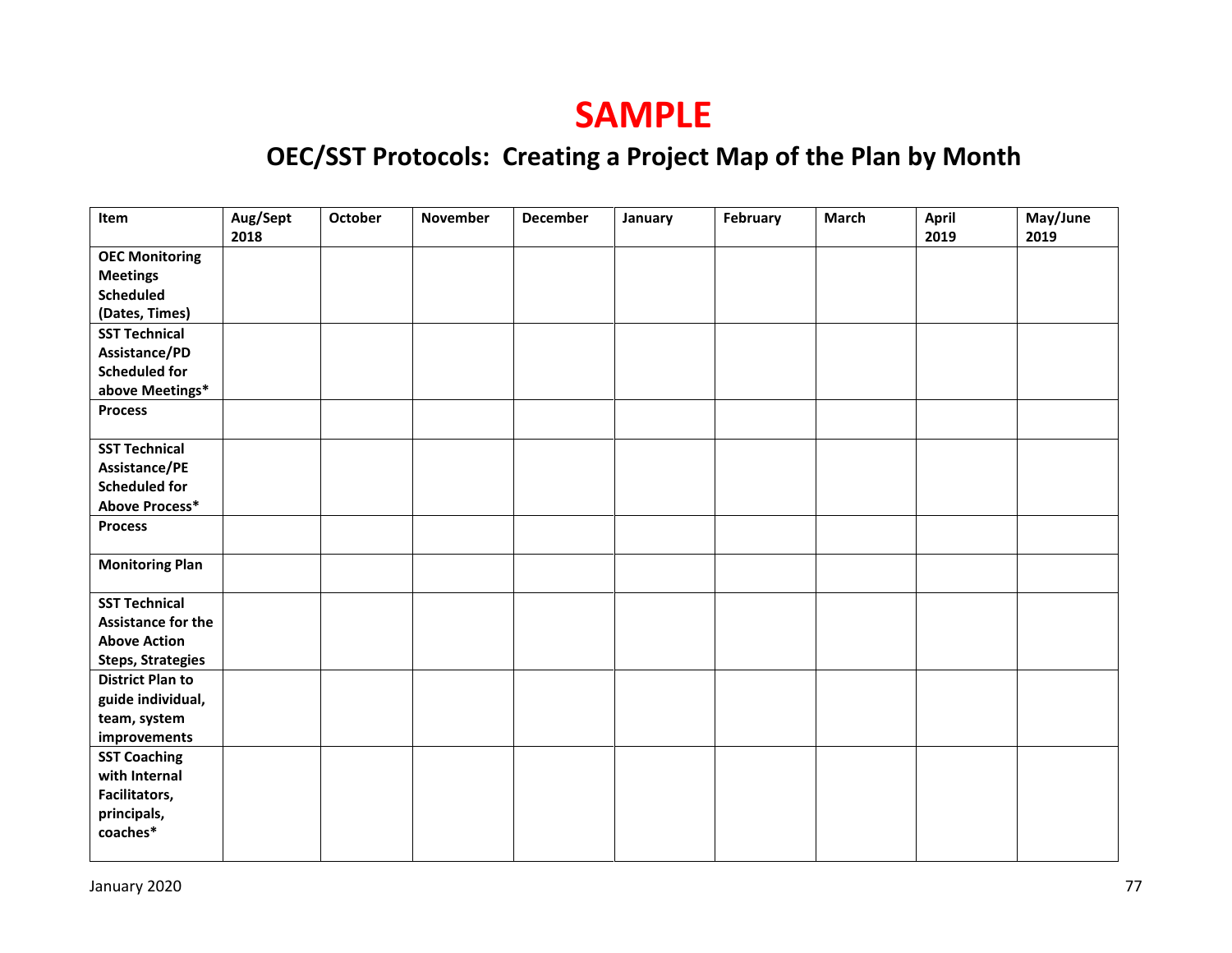| Item                      | Aug/Sept<br>2018 | October | November | <b>December</b> | January | February | <b>March</b> | April<br>2019 | May/June<br>2019 |
|---------------------------|------------------|---------|----------|-----------------|---------|----------|--------------|---------------|------------------|
| Complete                  |                  |         |          |                 |         |          |              |               |                  |
| Evaluation                |                  |         |          |                 |         |          |              |               |                  |
| Components,               |                  |         |          |                 |         |          |              |               |                  |
| including Data            |                  |         |          |                 |         |          |              |               |                  |
| <b>Evaluations</b>        |                  |         |          |                 |         |          |              |               |                  |
| <b>Attend PD on</b>       |                  |         |          |                 |         |          |              |               |                  |
| shared                    |                  |         |          |                 |         |          |              |               |                  |
| leadership,               |                  |         |          |                 |         |          |              |               |                  |
| process coaching,         |                  |         |          |                 |         |          |              |               |                  |
| equity practices,         |                  |         |          |                 |         |          |              |               |                  |
| Parent                    |                  |         |          |                 |         |          |              |               |                  |
| Partnership,              |                  |         |          |                 |         |          |              |               |                  |
| Content<br>Implementation |                  |         |          |                 |         |          |              |               |                  |
|                           |                  |         |          |                 |         |          |              |               |                  |
|                           |                  |         |          |                 |         |          |              |               |                  |
|                           |                  |         |          |                 |         |          |              |               |                  |
|                           |                  |         |          |                 |         |          |              |               |                  |
|                           |                  |         |          |                 |         |          |              |               |                  |
|                           |                  |         |          |                 |         |          |              |               |                  |
|                           |                  |         |          |                 |         |          |              |               |                  |
|                           |                  |         |          |                 |         |          |              |               |                  |
|                           |                  |         |          |                 |         |          |              |               |                  |
|                           |                  |         |          |                 |         |          |              |               |                  |
|                           |                  |         |          |                 |         |          |              |               |                  |
|                           |                  |         |          |                 |         |          |              |               |                  |
|                           |                  |         |          |                 |         |          |              |               |                  |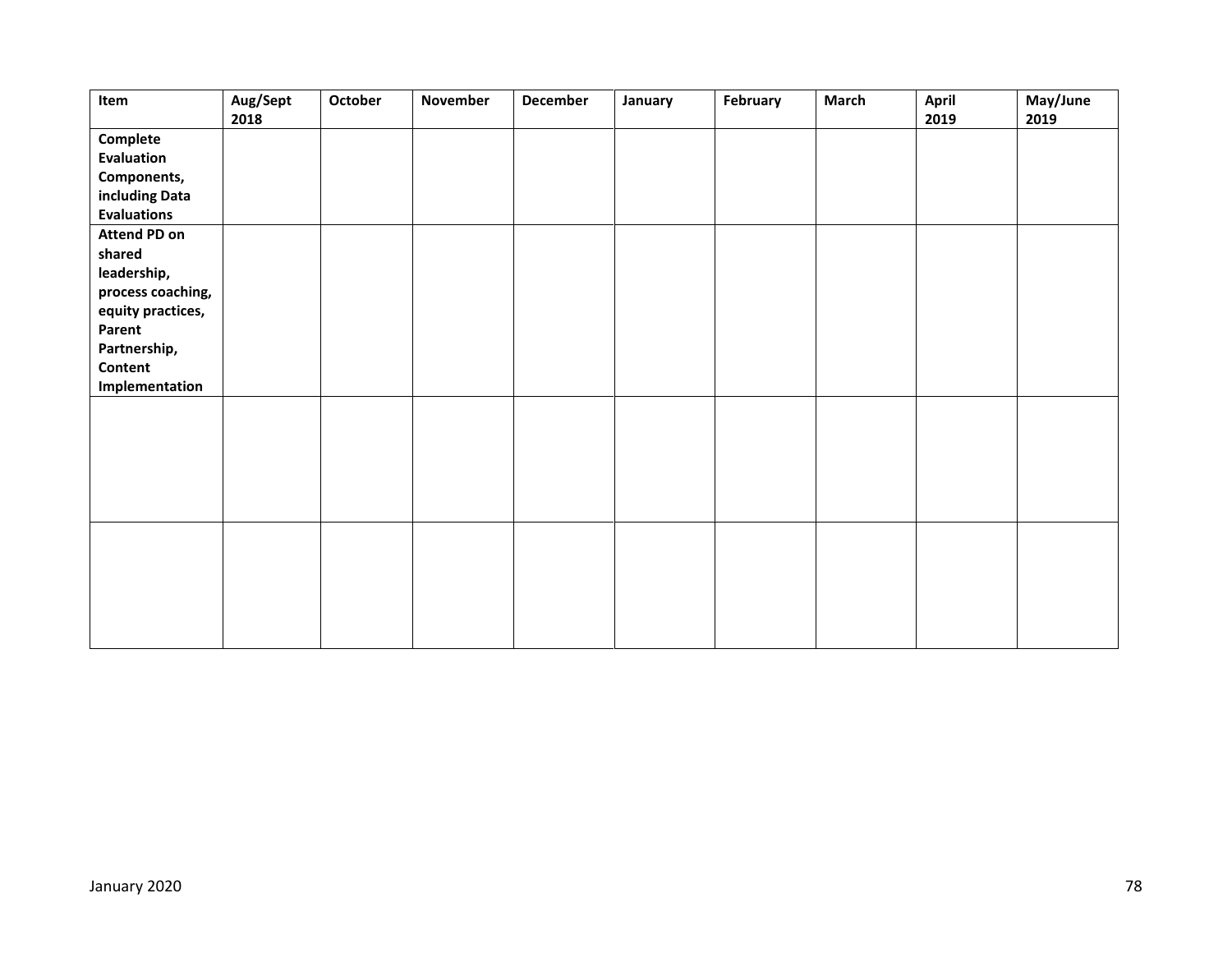## **13 SIP Progress and Update Reports**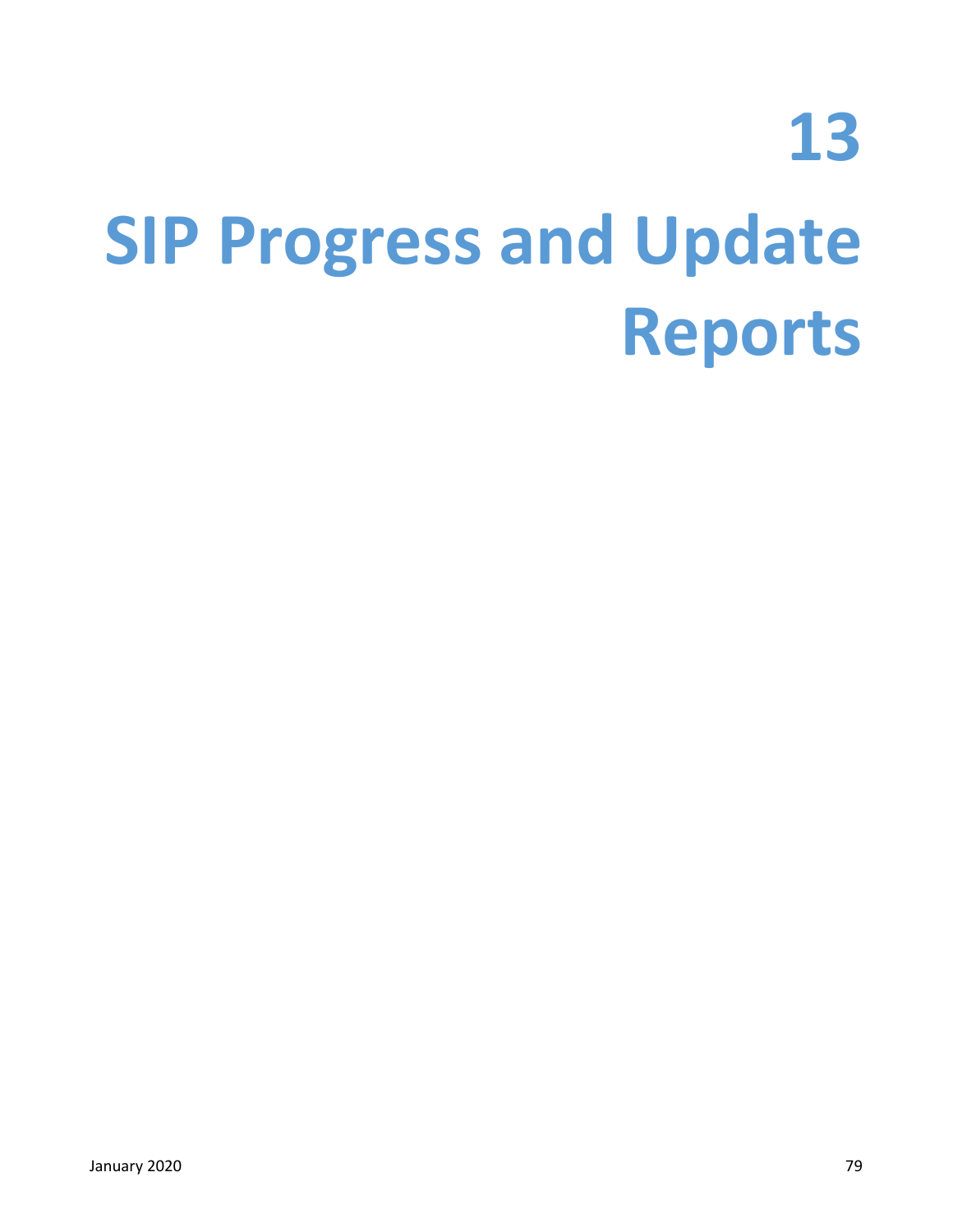#### **SIP Progress and Update Report**

This report should be developed in collaboration with the educational agency core team, the State Support Team (SST), and the Office for Exceptional Children. It should include any and all relevant events, processes, revisions, developments, trainings, meetings and documentation related to the current phase and next phase of the self-review.

Please attach by email any documentation for substantiation of the SIP process requirements and specific milestones in the educational agency Project Map and timeline.

Educational Agency: Date of Report: \_\_\_\_\_\_

Educational Agency Representative:

SST Consultant: OEC Team Members

*Key Self-Review Highlights from the Previous Month*

*Process and Procedure Updates and Documentation Submitted*

*Emerging Issues and Milestones or Deadlines*

*Upcoming Events and Processes in the Next Month*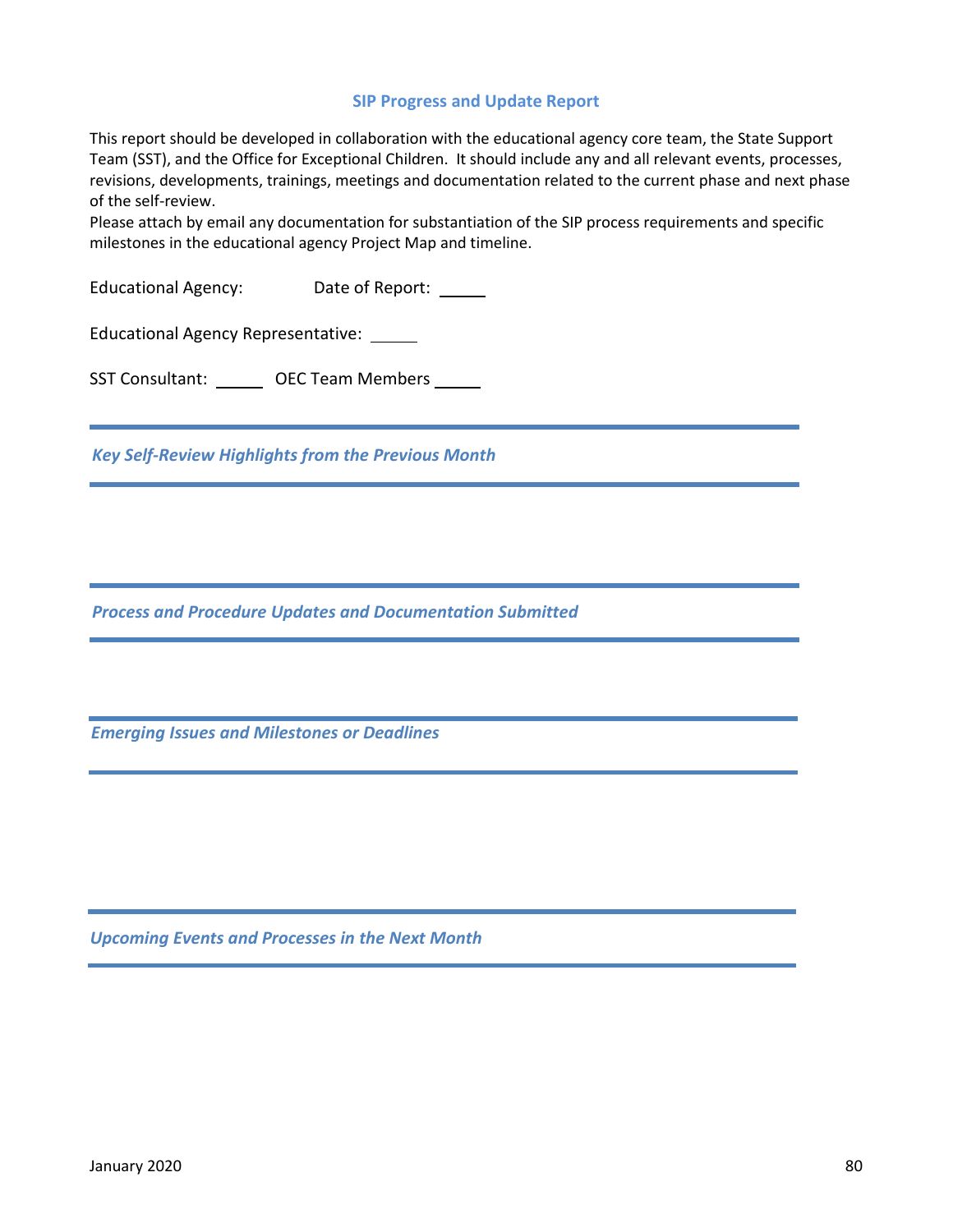## **14 Definitions**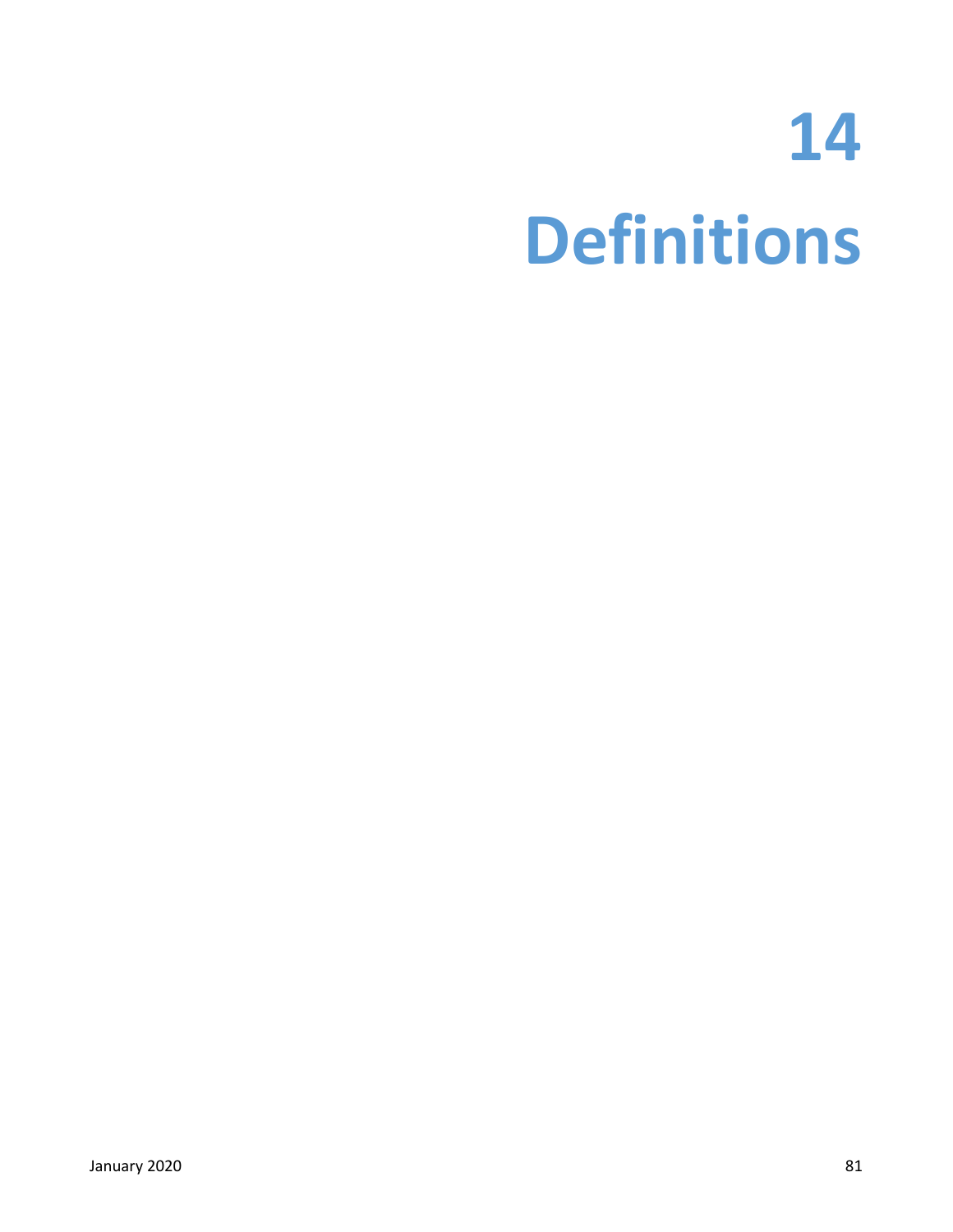### **Definitions**

### Following are definitions of terms encountered during review activities:

**Accountability/Interactive Local Report Card Workbooks** – This series of files and workbooks summarizes the accountability data that educational agencies submit to the Ohio Department of Education (ODE) Education Management Information System (EMIS). The workbooks are designed to help educational agencies and buildings understand how the data they submit will be used in calculations of achievement rates, attendance rates, graduation rates and other factors.

**Benchmarks** – These are expected levels of performance. Some benchmarks are indicated on the educational agency and building Local Report Cards and include the Adequate Yearly Progress (AYP) goals associated with the *No Child Left Behind* Act.

Example: Federal AYP requirements identify a series of standards that each school and educational agency must reach.

**CCIP** – The Continuous Improvement Plan (CCIP) is a unified grants application and verification system that consists of two parts: the Planning Tool and the Funding Application. The Planning Tool contains the goals, strategies, action steps and educational agency goal amounts for all grants in the CCIP. The Funding Application contains the budget, budget details, nonpublic services and other related pages. There are six Funding Applications in the CCIP: Consolidated, Competitive, Student Intervention, Career-Technical and Adult Education, Adult Basic and Literacy Education and Community School.

**Data Analysis -** Data analysis is conducted by the educational agency with the assistance of the SST to identify strengths and weaknesses through quantitative and qualitative indicators. The results may indicate necessary professional development or other areas that emphasize the improvement of educational results and functional outcomes for students with disabilities.

**Disaggregated Data –** Disaggregated data points are those that have been separated into components. For example, educational agency data can be disaggregated to show individual building data, and student data can be separated into various demographic subgroups (e.g. educational agency's current SPP Indicator data).

**Disproportionality** – This term refers to the disproportionate representation of children from various racial or ethnic groups in the areas of disability identification, restrictive educational placements and disciplinary actions.

**Educational Agency –** Includes all city, local and exempted village school districts, community schools, educational service centers, career technical centers and county boards of developmental disabilities.

**EMIS** – The Education Management Information System (EMIS) is the statewide data collection system for Ohio's primary and secondary education programs. Staff, student, educational agency, building and financial data are collected through this system. Staff data include demographic, attendance and course information. General educational agency and school building data, including financial data, are also reported through EMIS. Demographic, attendance, program, course and test data about students are submitted to OEC.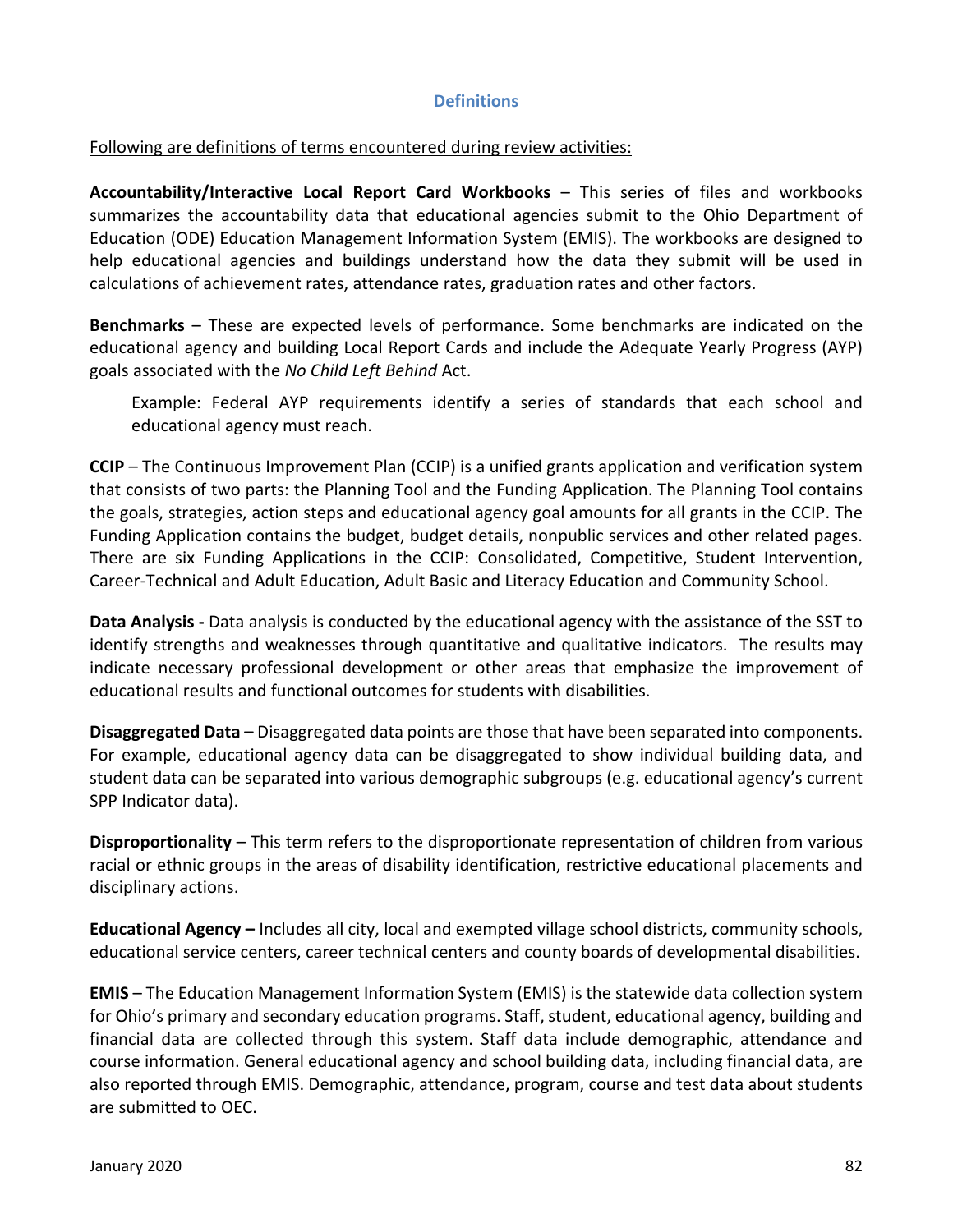**FAPE** — a free appropriate public education—is an entitlement of a child with a disability, as IDEA defines that term, with the IEP serving as a means by which this entitlement is mapped out.

While each child's education must be free and while a public agency provides and pays for that education, what is "appropriate" for one child will not necessarily be appropriate for another. Determining what is appropriate for a specific child requires an individualized evaluation in which the child's strengths and weaknesses are identified in detail.

**Finding of Noncompliance –** A finding is defined as a written notification from the state to an educational agency that contains the state's conclusion that the educational agency is in noncompliance, and that includes the citation of the regulation and a description of the quantitative and/or qualitative data supporting the state's conclusion of noncompliance with the regulation.

**Formative Assessment** – When incorporated into classroom practice, formative assessments provide information that teachers can use to assess student understanding of grade-level content standards while instruction is occurring. This type of assessment provides information that allows the teacher to adjust instruction at a time when adjustments can enhance student learning. It also informs the student about his or her progress in mastering grade-level content standards. A formative assessment does not replace summative assessment, since the two types of assessment differ in purpose. The primary purpose of a formative assessment is to measure student understanding during instruction, while summative assessment measures student mastery after instruction has occurred.

**IDEA –** Individuals with Disabilities Education Act (IDEA) is a law that makes available a free appropriate public education to eligible children with disabilities throughout the nation and ensures special education and related services to those children.

**Indicator** – An indicator is a data point that measures how well an educational agency or the state is performing within a priority area. The State Performance Plan (SPP) includes 20 indicators designed to measure state and educational agency efforts to implement the requirements and purposes of the Individuals with Disabilities Education Improvement Act of 2004 (IDEA).

Example: The performance of students with disabilities on statewide reading achievement tests is an indicator.

**Parent -** Under FERPA, a "parent" means a parent of a student and includes a natural parent, a guardian or an individual acting as a parent in the absence of a parent or guardian. 34 CFR § 99.3 definition of "Parent." Additionally, in the case of the divorce or separation of a student's parents, schools are required to give full rights under FERPA to either parent, unless the school has been provided with evidence that there is a court order, State statute or legally binding document relating to such matters as divorce, separation or custody that specifically revokes these rights. 34 CFR § 99.4.

**Root Cause -** A root cause is the deepest underlying cause, or causes, of performance needs.

**Scientifically-Based Research** – Defined in both the *No Child Left Behind* Act of 2001 and IDEA as "research that involves the application of rigorous, systematic and objective procedures to obtain reliable and valid knowledge relevant to education activities and programs."